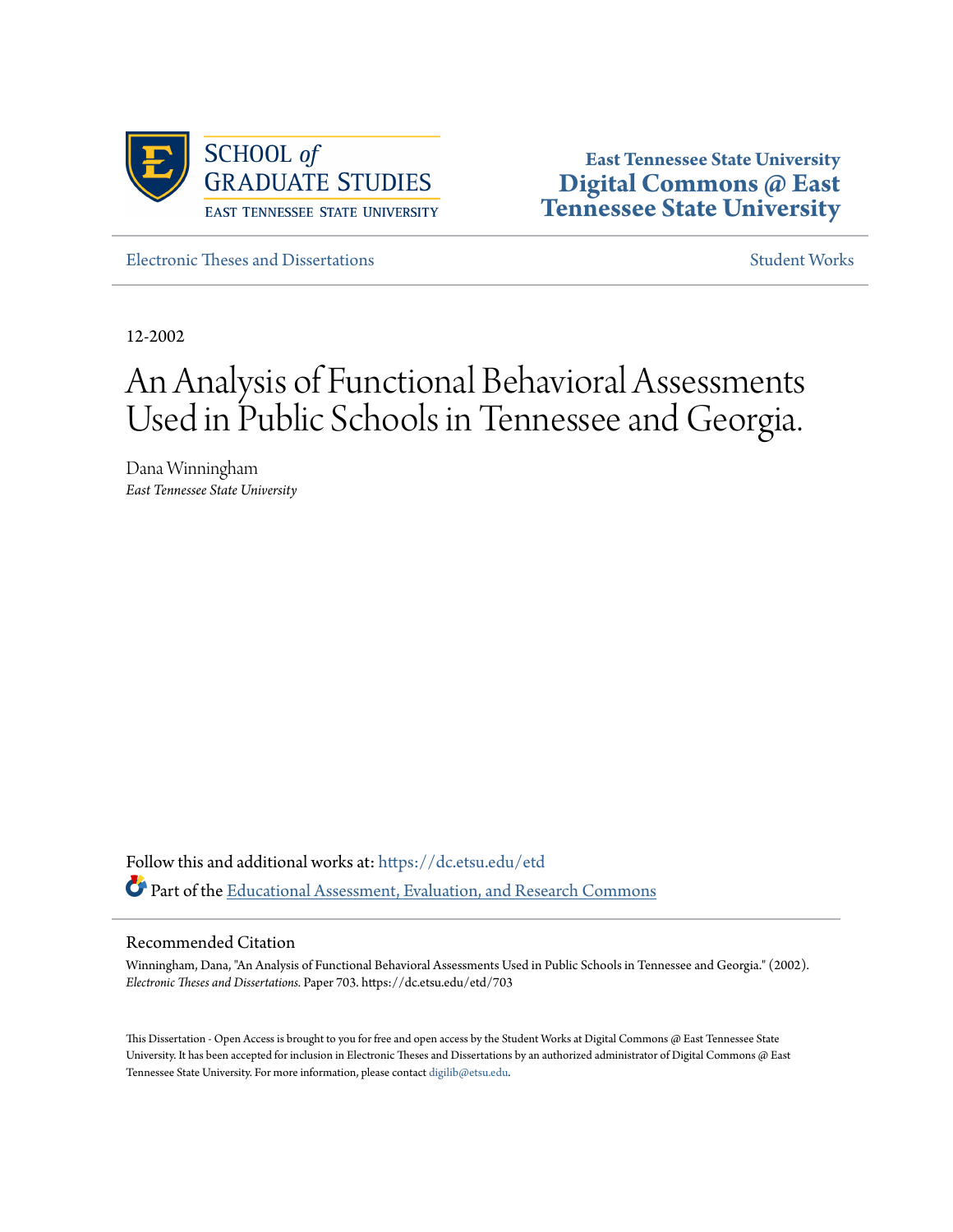An Analysis of Functional Behavioral Assessments Used in

Public Schools in Tennessee and Georgia

A dissertation

presented to

the faculty of the Department of Educational Leadership and Policy Analysis

East Tennessee State University

In partial fulfillment

of the requirements for the degree

Doctor in Education

by

Dana Winningham December 2002

Dr. Russell West, Chair

Dr. Nancy Dishner

Dr. James Fox

Dr. Terrence Tollefson

Keywords: Behavior, Assessment, Discipline, Special Education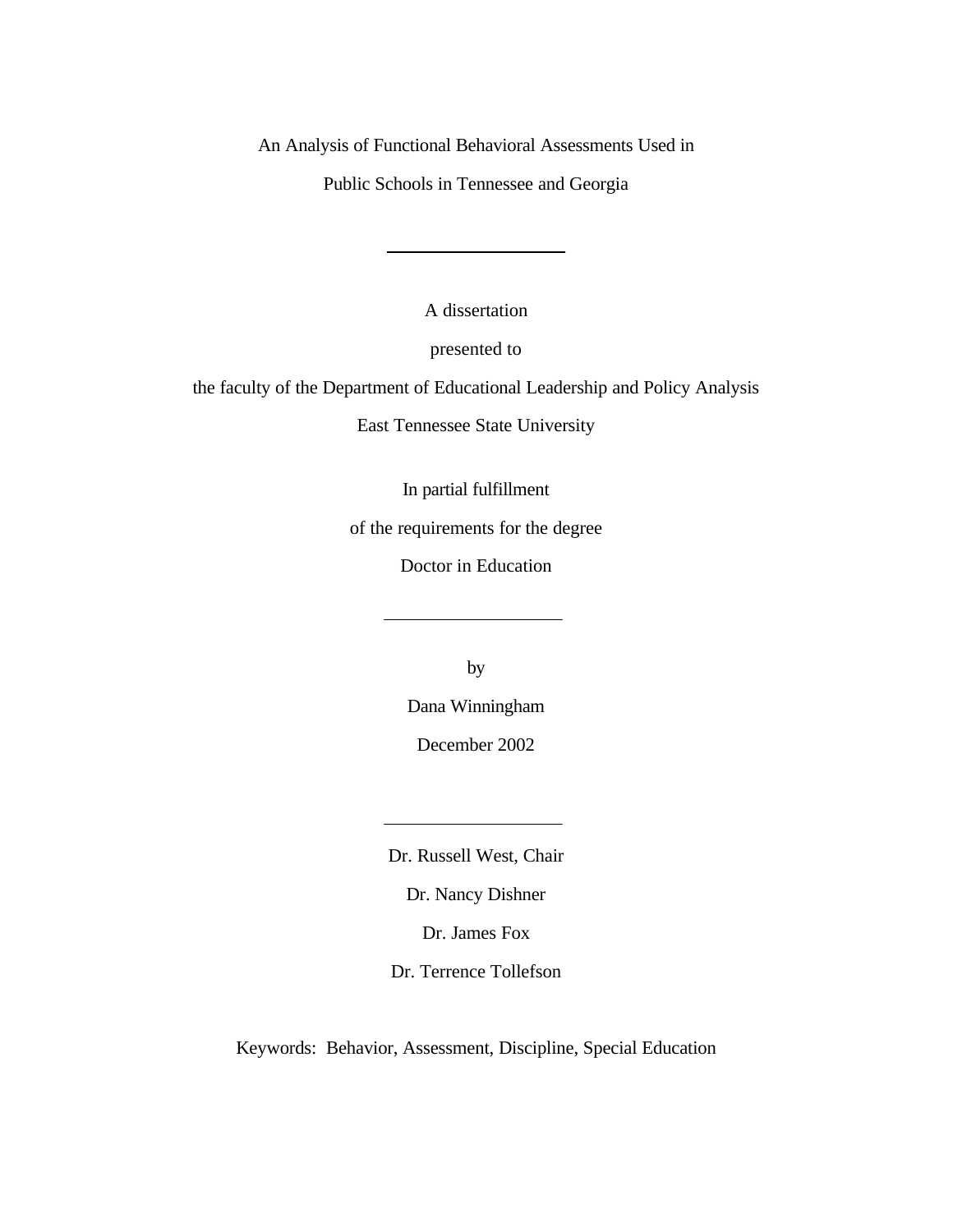#### ABSTRACT

#### An Analysis of Functional Behavioral Assessments Used in

#### Public Schools in Tennessee and Georgia

by

#### Dana Winningham

The purpose of this study was to survey special education supervisors in public school systems throughout Tennessee and Georgia to determine the types of Functional Behavioral Assessment (FBA) procedures used and training provided to assessment personnel in their school systems. The primary focus of the study was on who conducts assessments, differences between the amount of training and support provided by school districts, and the use of best practices in conducting these assessments.

Surveys were mailed to 317 supervisors, 108 in Tennessee, and 123 in Georgia. These supervisors were asked to respond to questions concerning assessments in their respective school systems. One hundred eight (78.8%) supervisors from Tennessee and 123 (68.3%) from Georgia responded. This resulted in a return rate of 72.8%. The size of the school systems represented in the study ranged from 200 students to 114,000 students.

Frequency tables were used to present demographic data about the school systems. Six research questions formed the basis of the analysis. The first four questions were addressed using crosstabulation procedures, while t-tests for independent means were used to address research questions five and six.

The results of the study indicate that 72.4% of the school systems involved in the study had procedures in place to conduct FBAs. Most training for assessment personnel is conducted at the school system level and special education teachers are the most targeted group for this training. The research found that there was no statistically significant difference in the length of training provided assessment personnel and the use of best practices in conducting FBAs. However, there were differences between the two states in the use of best practices in conducting FBA based training and support.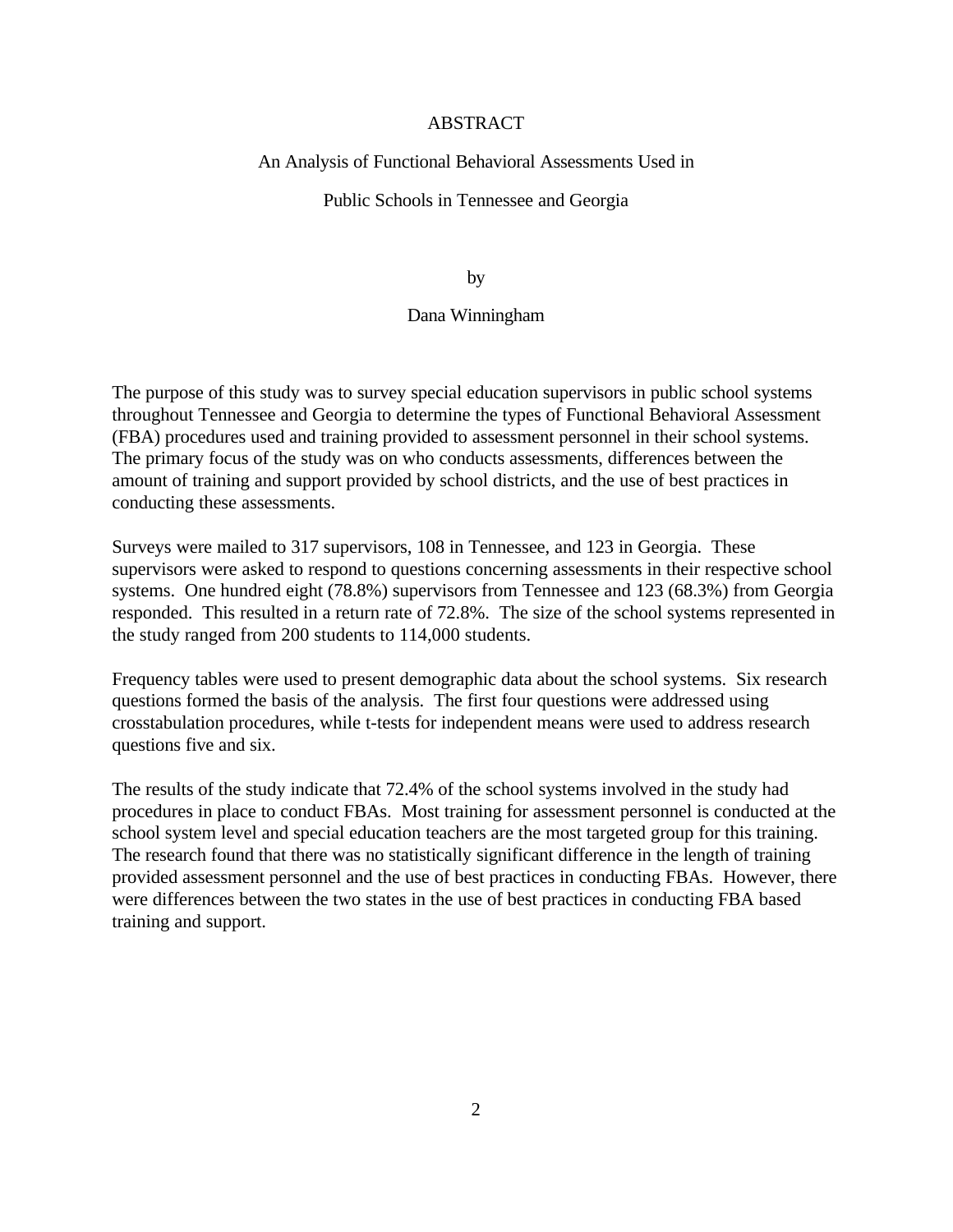#### DEDICATION

This book is dedicated to my two sons,

Dana Edwin Winningham II, and Robert Scot Winningham.

These two young men brighten my day with their love and support. They have not always

understood me, but have always stood beside me--always giving me encouragement and love.

God made my life worth living; they have made it complete.

#### IN MEMORY OF

#### My Mother

#### Geneva Lucille Winningham

A wonderful Christian lady who instilled in me the value of hard work and sacrifice.

#### IN HONOR OF

All the special education teachers who have chosen to work with the

special populations in our school systems.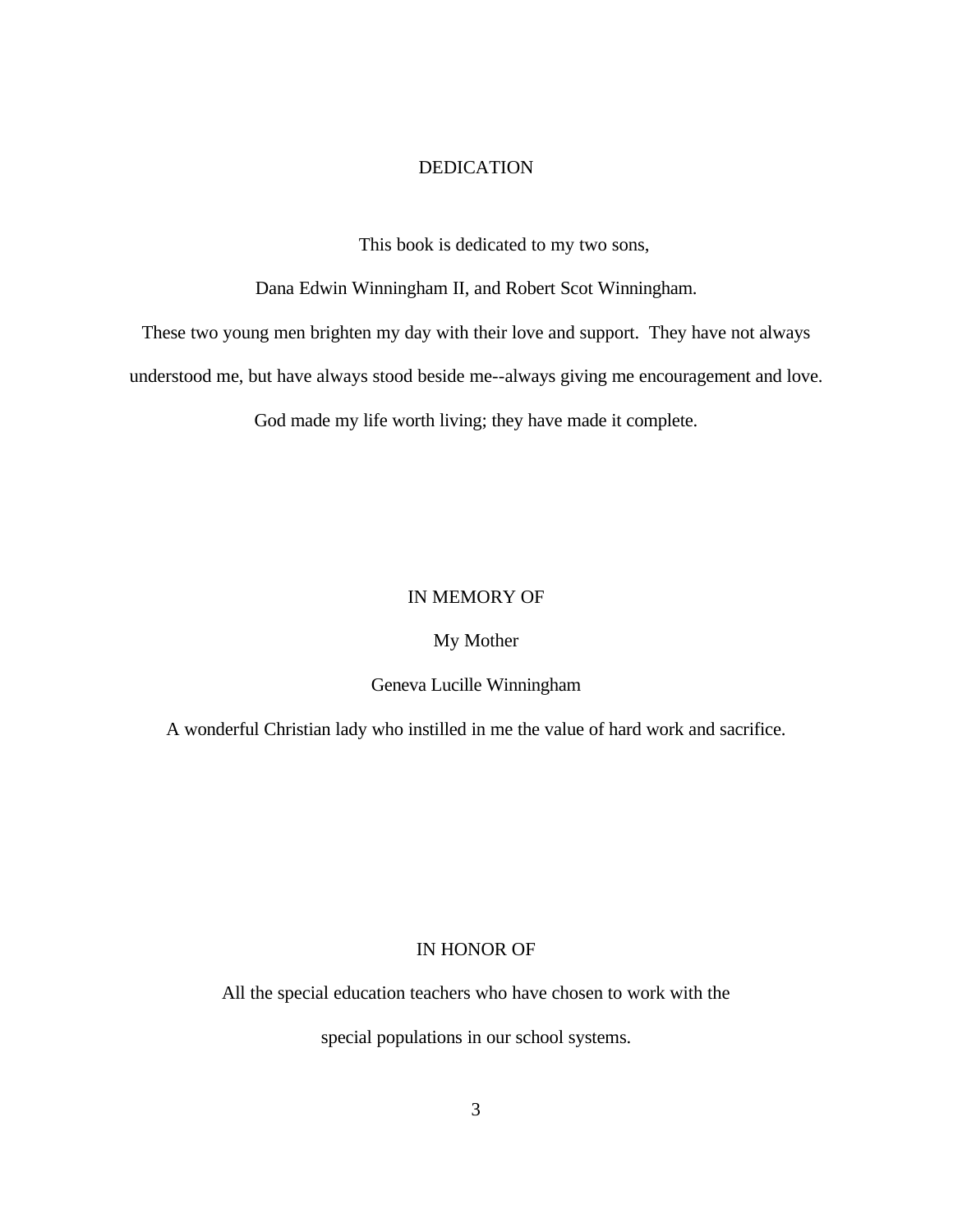#### ACKNOWLEDGMENTS

I would like to express my sincere appreciation to Dr. Ron Lindahl for his untiring support and assistance in the initial stages of writing this dissertation.

I would also like to thank my graduate committee members for their time, suggestions, and encouragement. Especially, Dr. Russell West for his knowledge and expertise in the field of statistical analysis.

> Dr. Russell West, Chair Dr. Nancy Dishner Dr. James Fox Dr. Terry Tollefson

Finally, I would like to acknowledge the assistance provided by D. Bryan. Her help was invaluable to the completion of this dissertation.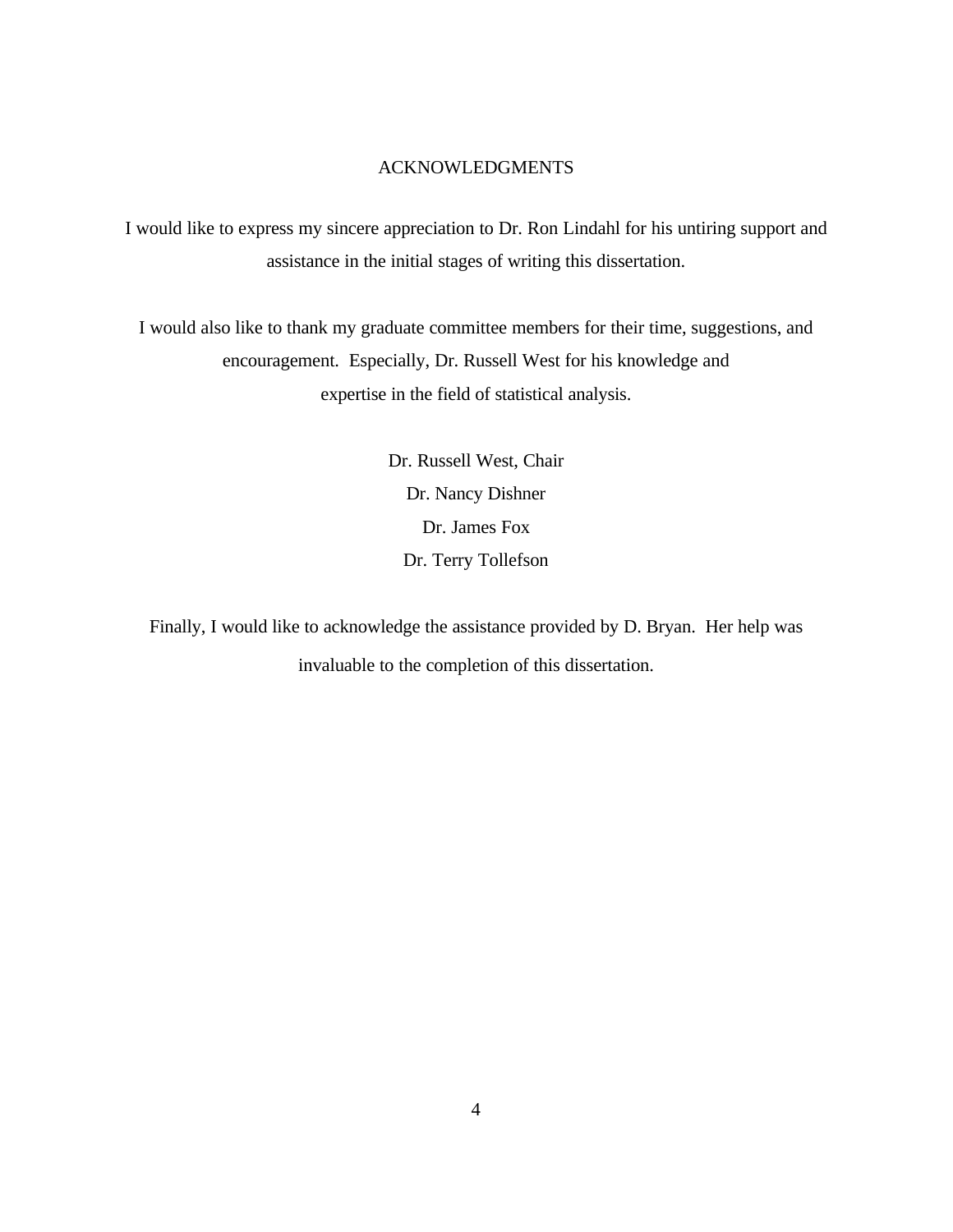### **CONTENTS**

## Page

## Chapter

| 10 |
|----|
| 10 |
| 13 |
| 14 |
| 15 |
| 16 |
| 16 |
| 17 |
| 18 |
| 20 |
| 20 |
| 23 |
| 26 |
| 29 |
| 30 |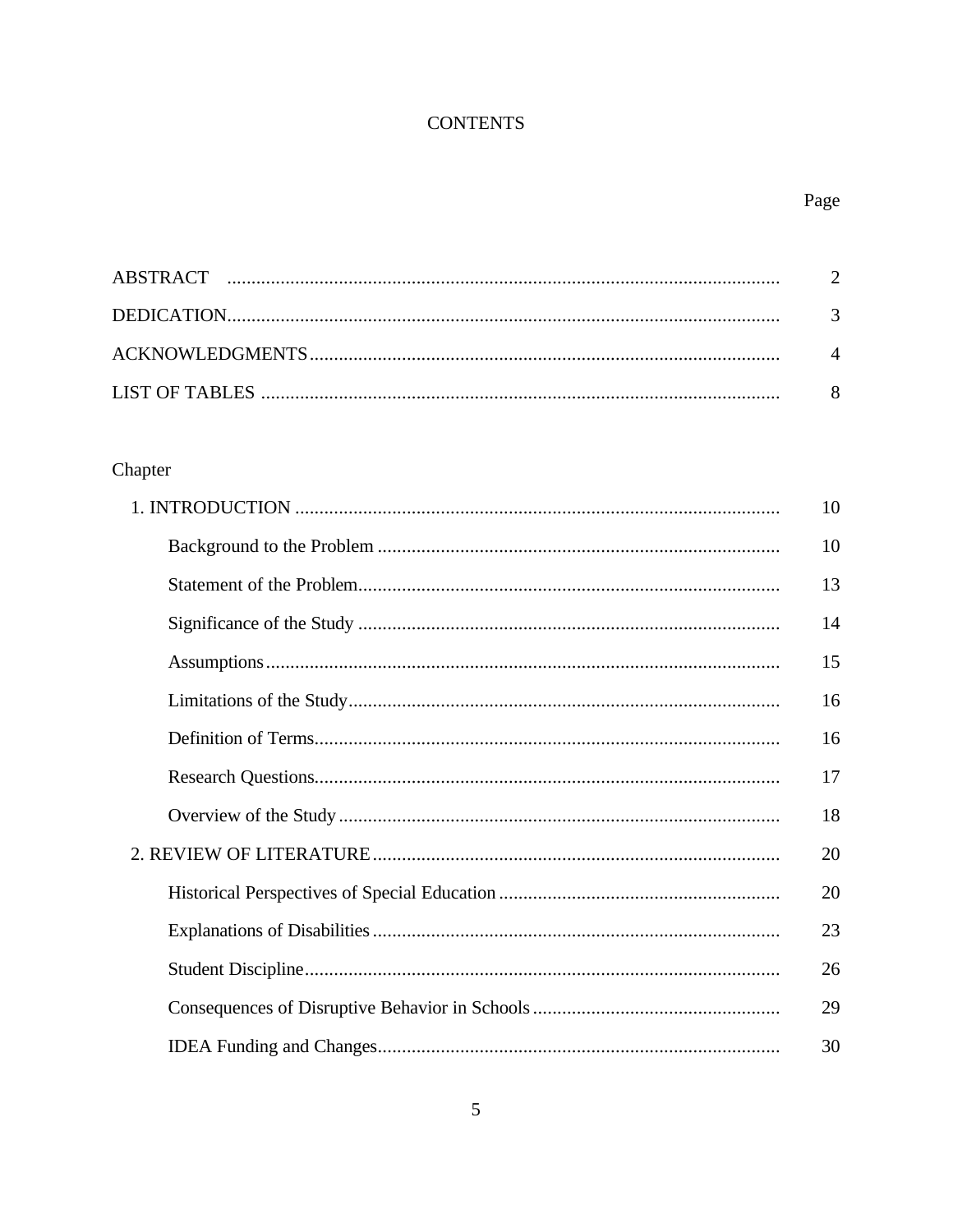## Chapter

# Page

|                                                                    | 31 |
|--------------------------------------------------------------------|----|
| IDEA Requirements for Conducting Functional Behavioral Assessments | 36 |
|                                                                    | 40 |
|                                                                    | 43 |
|                                                                    | 45 |
|                                                                    | 47 |
|                                                                    | 49 |
|                                                                    | 50 |
|                                                                    | 59 |
|                                                                    | 61 |
|                                                                    | 61 |
|                                                                    | 62 |
|                                                                    | 62 |
|                                                                    | 64 |
|                                                                    | 65 |
|                                                                    | 65 |
|                                                                    | 66 |
|                                                                    | 66 |
|                                                                    | 67 |
|                                                                    | 68 |
|                                                                    | 72 |
|                                                                    | 80 |
|                                                                    | 83 |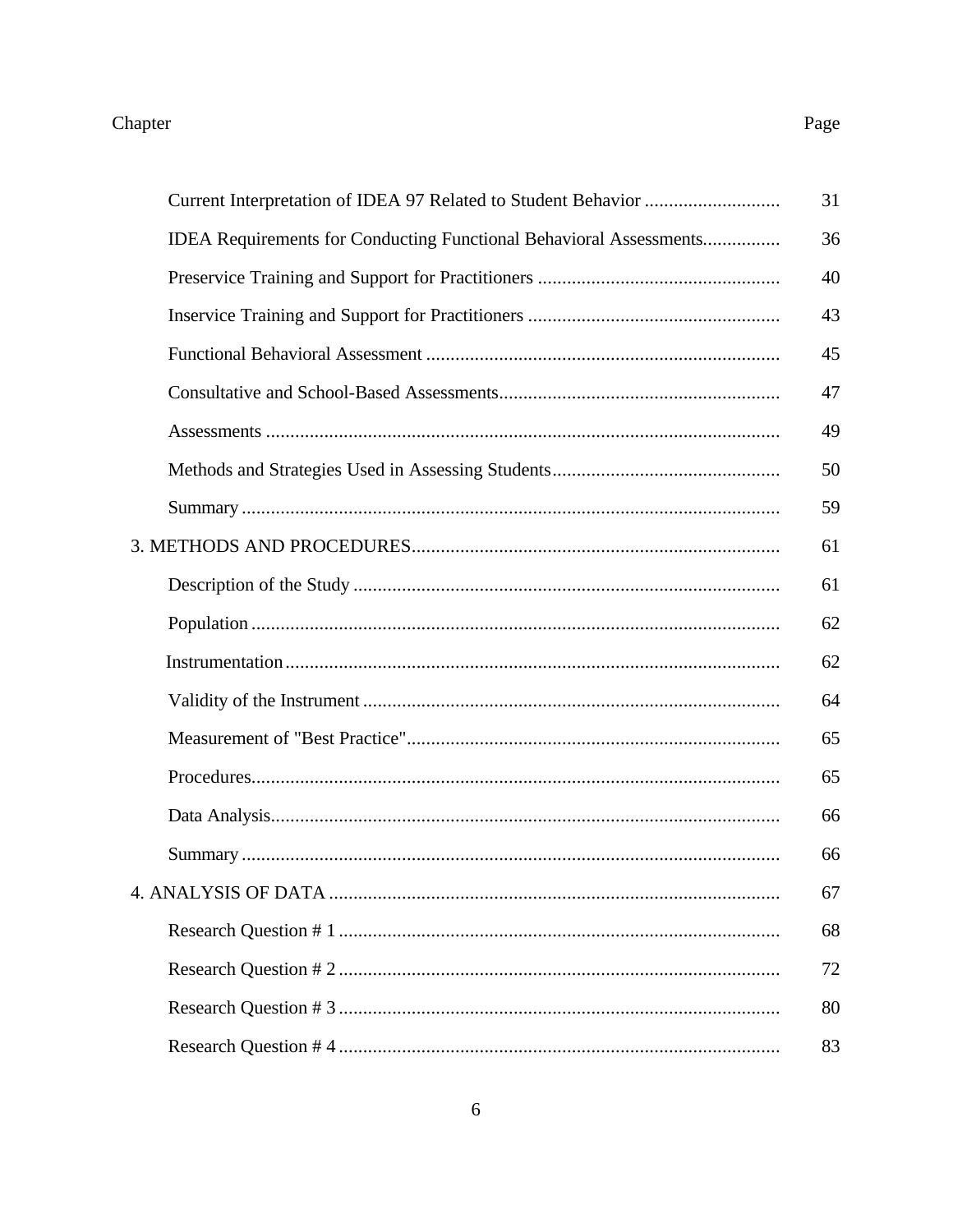## Chapter

|--|

| 85  |
|-----|
| 87  |
| 89  |
| 89  |
| 90  |
| 90  |
| 92  |
| 93  |
| 93  |
| 94  |
| 94  |
| 96  |
| 99  |
| 100 |
| 107 |
| 107 |
| 110 |
| 111 |
| 114 |
| 115 |
| 117 |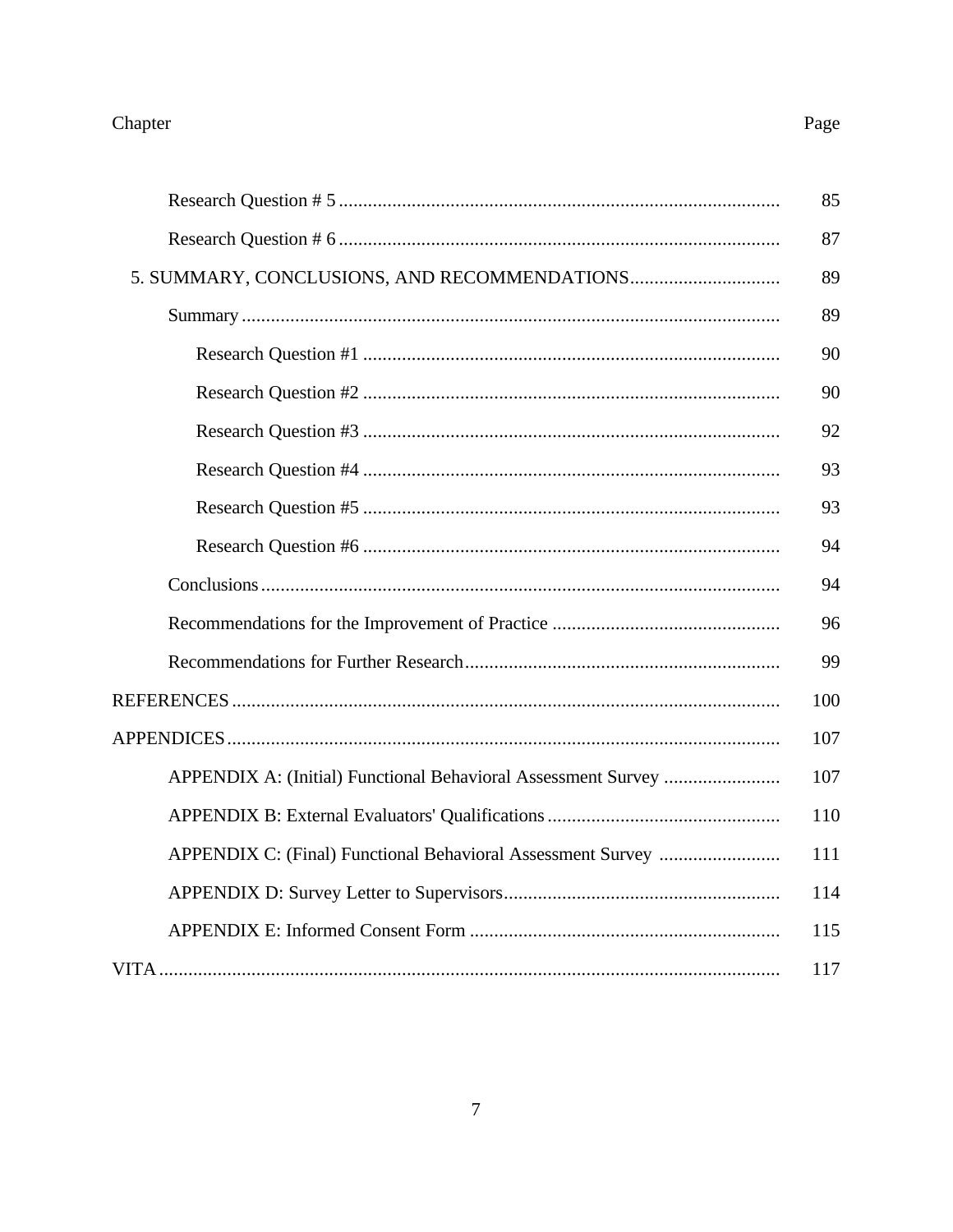## LIST OF TABLES

| Table                                                                                 |  |
|---------------------------------------------------------------------------------------|--|
| 1. Demographic Profile of the Participants and School Systems That Participated       |  |
| 2. Frequency Distribution of Whether Supervisors had Adopted Procedures for           |  |
| 3. Frequency Distribution of Effectiveness of Methods Used in Assessments by          |  |
| 4. Frequency Distribution of Technical Assistance Offered by the State Departments of |  |
| 5. Frequency Distribution of Types of Technical Assistance Provided by the State      |  |
| 6. Frequency Distribution of Effectiveness of Assistance Provided by the State        |  |
| 7. Frequency Distribution of Training Offered Assessment Personnel by State           |  |
| 8. Frequency Distribution of Effectiveness of Training for Conducting Functional      |  |
| 9. Frequency Distribution of the Length of Training Provided Assessment Personnel     |  |
| 10. Frequency Distribution of Who is Targeted for Training within School Systems      |  |
| 11. Frequency Distribution of How Effective Assessment Personnel are in Conducting    |  |
| 12. Frequency Distribution of Release Time Provided Assessment Personnel Who          |  |
| 13. Frequency Distribution of how Effective Release Time is Provided Assessment       |  |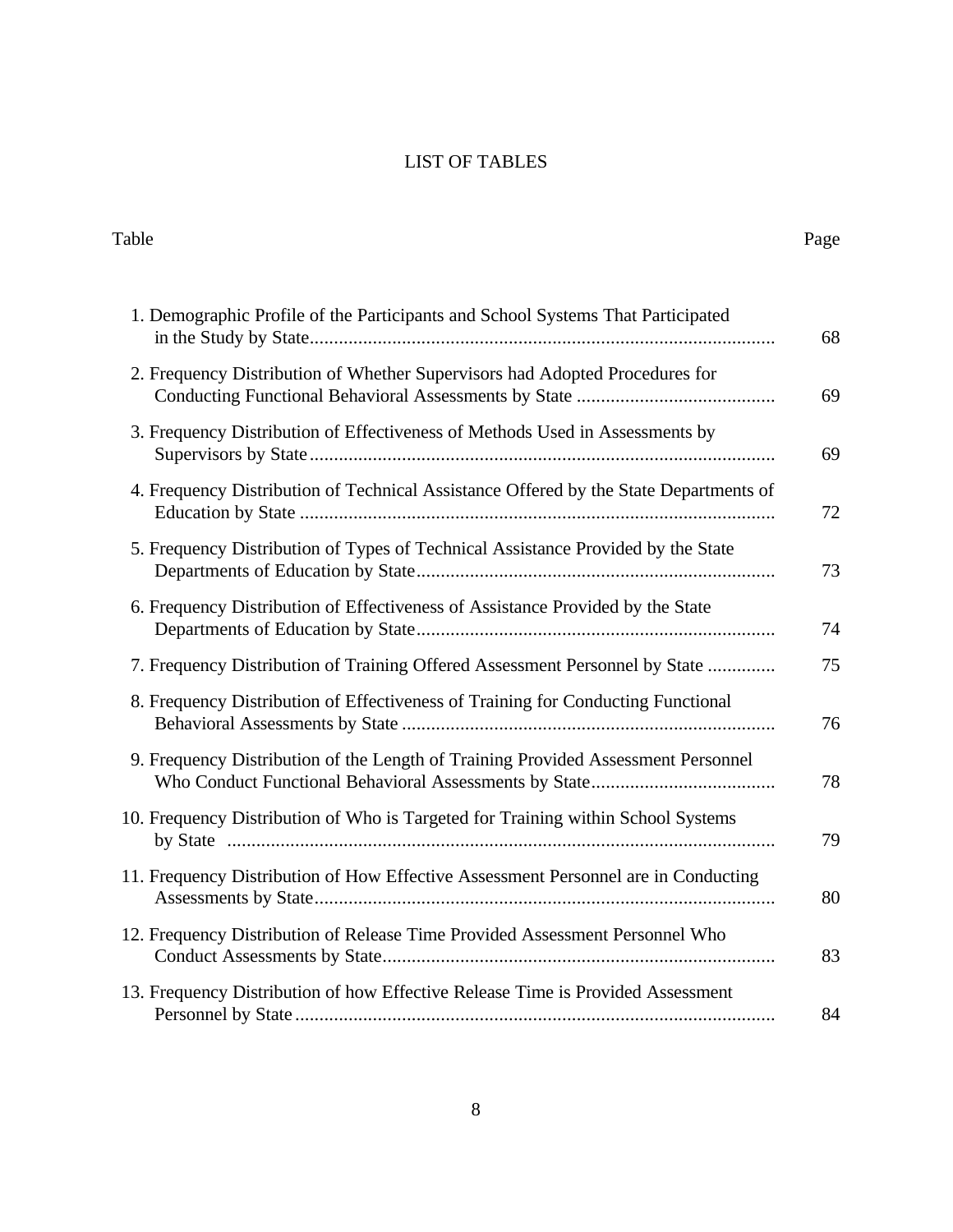#### Table Page

| 14. Comparison of the Use of Best Practices by the Extent of Training Offered by the |    |
|--------------------------------------------------------------------------------------|----|
| State Departments of Education, Local School Districts, and Universities in          |    |
|                                                                                      | 86 |
| 15. Comparison of the Use of Best Practices in Conducting Assessments by State       | 87 |

9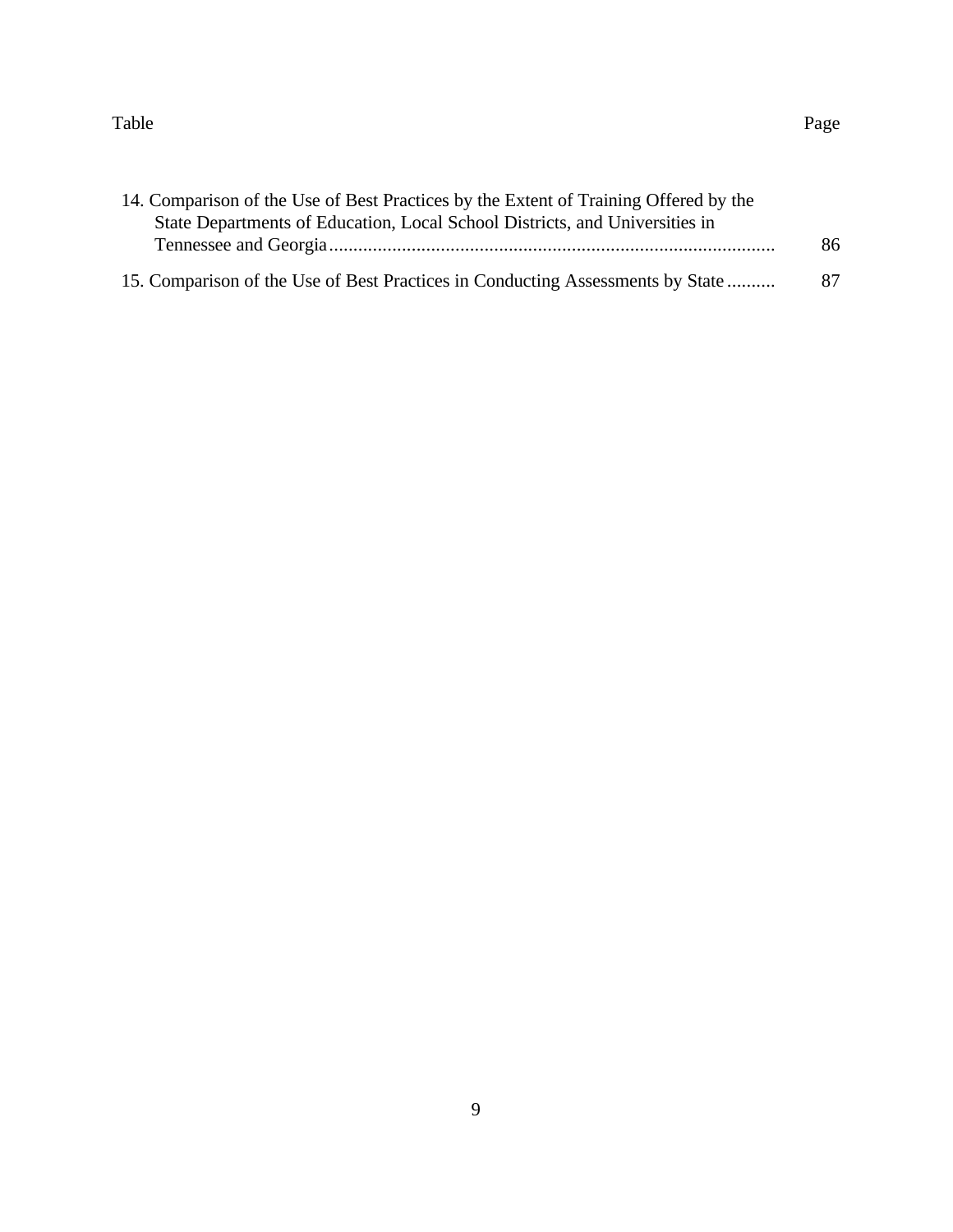#### CHAPTER 1

#### **INTRODUCTION**

Educators are currently overwhelmed by the many tasks and responsibilities they are facing in public schools. Students arrive at classroom doorsteps with problems that can be overwhelming. These problems, especially when they are behavioral in nature, may prohibit all students from reaching their maximum potential. Because schools are a reflection of society, students who exhibit behavior problems have always been present in public schools and will continue to be there regardless of the interventions used. Dealing with behavior problems will continue to be part of an educator's responsibility in the classroom, but it has taken on a new perspective. Educators are facing problems that before now never existed in public schools. Management of disruptive students' behaviors in today's classrooms takes up increasingly large portions of instructional time. This robs all students of the chance to maximize their learning potential because valuable time that should be devoted to providing instruction is diverted toward those behavior problems (Cotton, 1990).

#### *Background to the Problem*

The passage of Public Law 94-142 in 1975, Individuals with Disabilities Education Act (IDEA), ensured that every child, regardless of handicapping condition, would be provided a free appropriate public education in the least restrictive environment. Several amendments over the past 26 years have been offered by Congress to expand and improve services provided under this mandate. However, the reauthorization of IDEA 1997 had far reaching implications for educators in dealing with students who exhibit inappropriate behaviors in an educational setting (Yell  $\&$ Katsiyannis, 2000).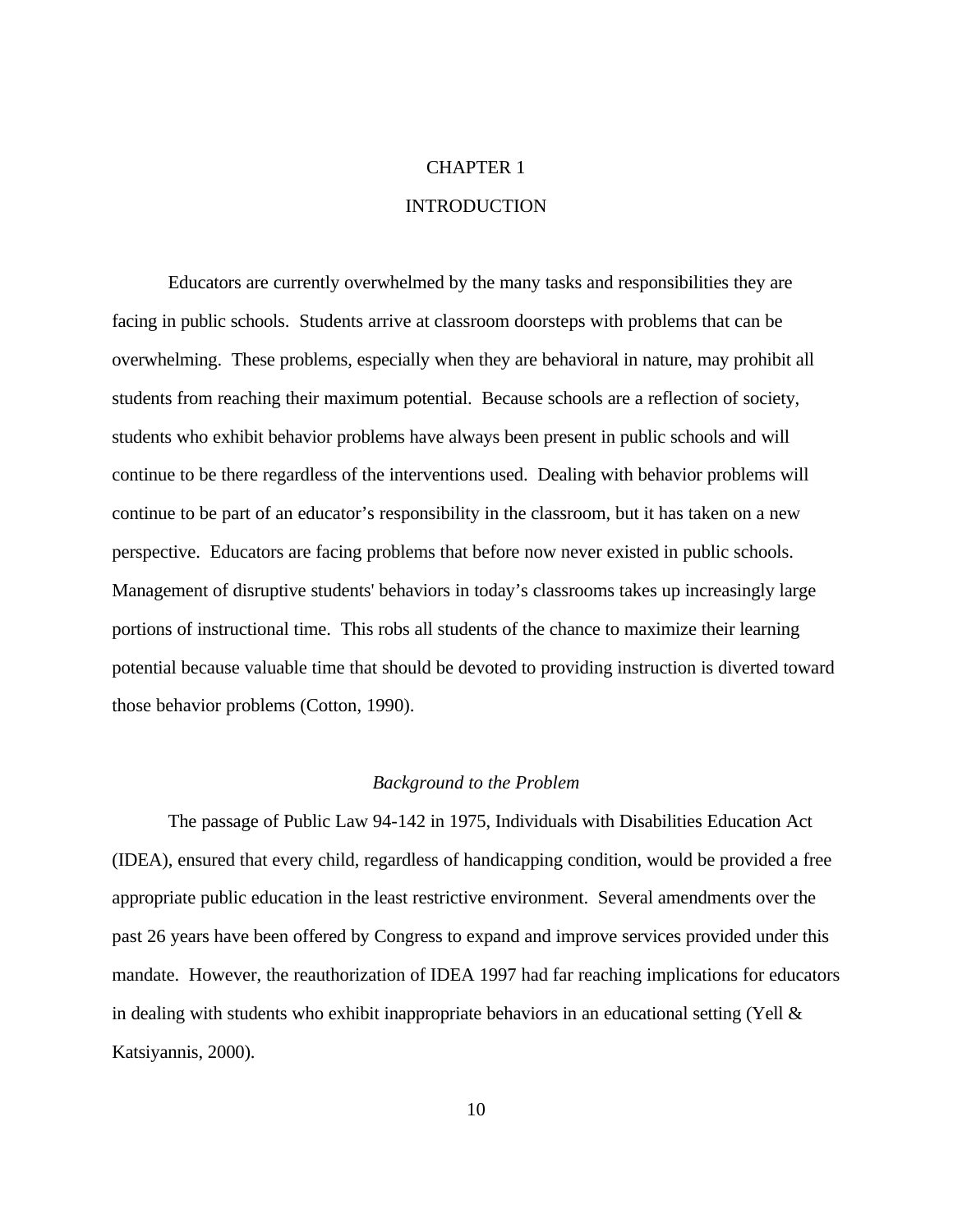Never before had the IDEA addressed student discipline, nor had it given mandates to assess students who exhibit inappropriate behaviors within the educational setting. Its passage forced educators to address the behavioral issues of students as well as the learning problems of those with disabilities. These mandates reflected the thoughts of legislators and the general public about the importance of adopting appropriate strategies to address student problems, to provide for accurate behavioral assessments, and to implement appropriate positive behavior supports (Fitzsimmons, 1998a).

The federal government, through the passage of the 1997 amendments, mandated local education agencies to conduct Functional Behavioral Assessments (FBAs) on students who exhibit inappropriate behaviors that significantly impede their learning or the learning of other students. These assessments must include strategies to implement behavior intervention plans that rely on positive interventions and behavioral supports for these identified disabled students. The IDEA 97 also required that the relationship between the student's learning and exhibited disruptive behavior be addressed when planning each eligible student's individualized education program (Fitzsimmons, 1998a). The mandate gave practitioners little or no guidance in selecting the type of assessment to be used, identifying who would conduct the assessment, or specifying the amount of training that personnel conducting the assessment should possess. This lack of guidance has school systems struggling to meet the mandate. State education agencies began scrambling to develop recommendations for the mandated FBAs so they could provide local education agencies with up-to-date research based procedures to follow (Fisher, 1998).

States are providing recommendations for assessments while not knowing if their recommendations will meet the mandate of the 1997 amendments. The National Association of State Directors of Special Education (1998) conducted a survey of the states to determine:

1. Do states have existing policies and procedures related to schools conducting FBAs on students?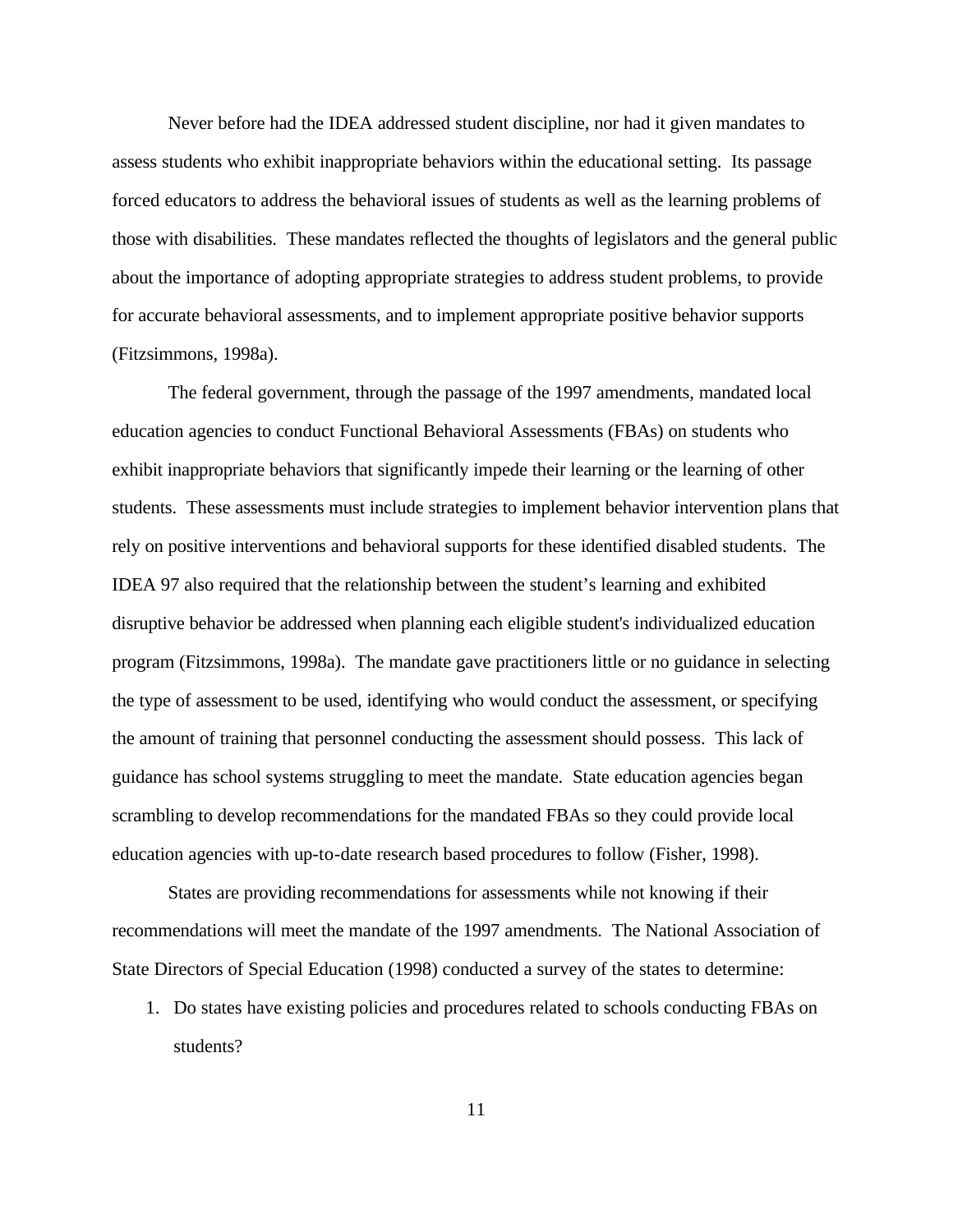- 2. If policies and procedures for assessments do not exist, do they have plans to develop them?
- 3. Do they need assistance in developing procedures for assessments?

Forty-nine states responded to the survey. The results indicated that only 10 states had written policies, procedures, and guidelines in place, whereas 35 states had plans to develop policies. Four states were in the process of developing policies and procedures, but they were not yet finalized (National Association of State Directors of Special Education).

Most FBAs conducted in schools prior to 1997 dealt only with lower functioning students. Educators who are working with disabled students in public schools are perplexed as to why they are being held responsible for implementing IDEA 97 when they are provided so little guidance or direction in its interpretation and implementation. It might have been prudent for Congress to have postponed these mandates pending further research.

As mandated by IDEA 97, school systems throughout the United States are currently conducting FBAs on students who exhibit inappropriate behaviors. However, the federal government, which mandated the assessments, has not provided guidelines or models for their implementation. Consequently, each school system is formulating its own set of policies and procedures that may or may not follow recommended best practices. This lack of guidance from leaders in state and federal governments leaves school systems struggling to meet the mandate while continuing to keep their learning environments safe and free from disruptions.

Not only are schools systems mandated to conduct these assessments, they must also develop positive behavioral interventions based upon the assessments. Current practices for assessing student behavior may or may not be the most effective method to assess or change unwanted student behaviors.

Research has demonstrated that if FBAs are properly completed, they can lead to the development of effective behavioral supports, which in turn can lead to positive changes in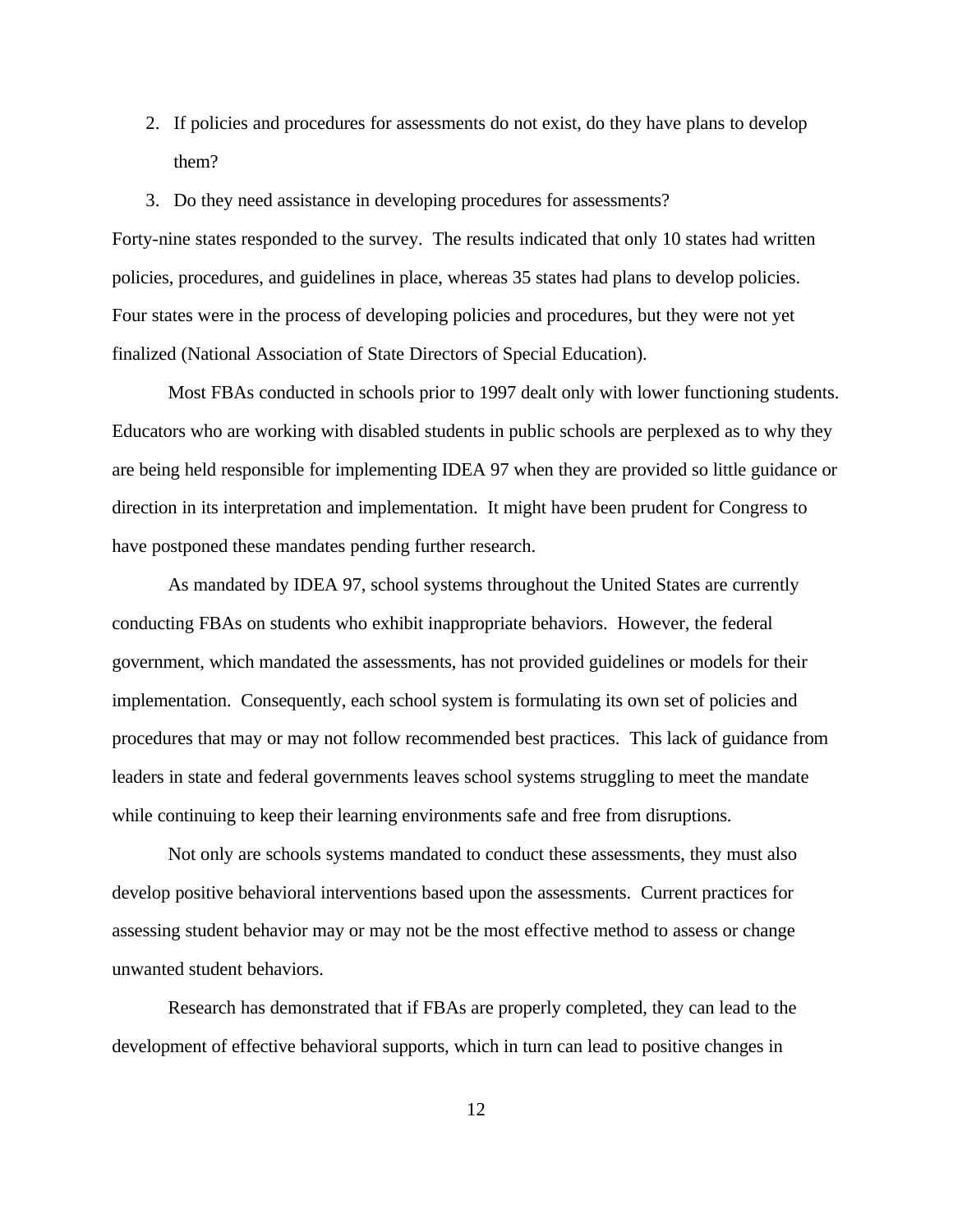students' behaviors (Jolivette, Scott, & Nelson, 2000). Early identification of problem behaviors in young children enables educators to establish behavioral supports to address unwanted behaviors before they become too severe. If these problem behaviors are dealt with early in the child's life, they are more easily changed; this can lead to fewer and less complicated interventions (Jolivette et al.).

Georgia and Tennessee were chosen for the study because they both were in the same geographical region of the United States and they served students with similar socioeconomic and cultural backgrounds. Both states had urban, suburban, and rural students residing in their school districts.

As reported in the 1999-2000 Georgia Public Education Report Card State Summary (Schrenko, 2000), Georgia served approximately 1,400,000 students. Of this number, 251,000 (17%) were identified as eligible for special education services. Georgia funded its educational system mainly through property taxes, a state income tax, an ad valorem tax on automobiles, and a state lottery. These three taxes, along with the state lottery, allowed Georgia to fund schools at a higher rate because of the increased revenue they generated (Schrenko). According to the State of Tennessee Statewide Report Card 2000 (Walters, 2000), Tennessee served approximately 925,000 students, with 143,000 (15.4%) of those eligible for specialized services. Tennessee relied heavily on property taxes and sales taxes to fund schools. Tennessee had no revenue from a lottery, ad valorem, or state income tax. In comparing average teacher salaries in both states, teachers with the same training and experience made approximately \$5,000 more each year by teaching in public schools in Georgia (Walters).

#### *Statement of the Problem*

The purpose of this study was to survey special education supervisors in all public school systems throughout Tennessee and Georgia to determine (a) the types of assessment procedures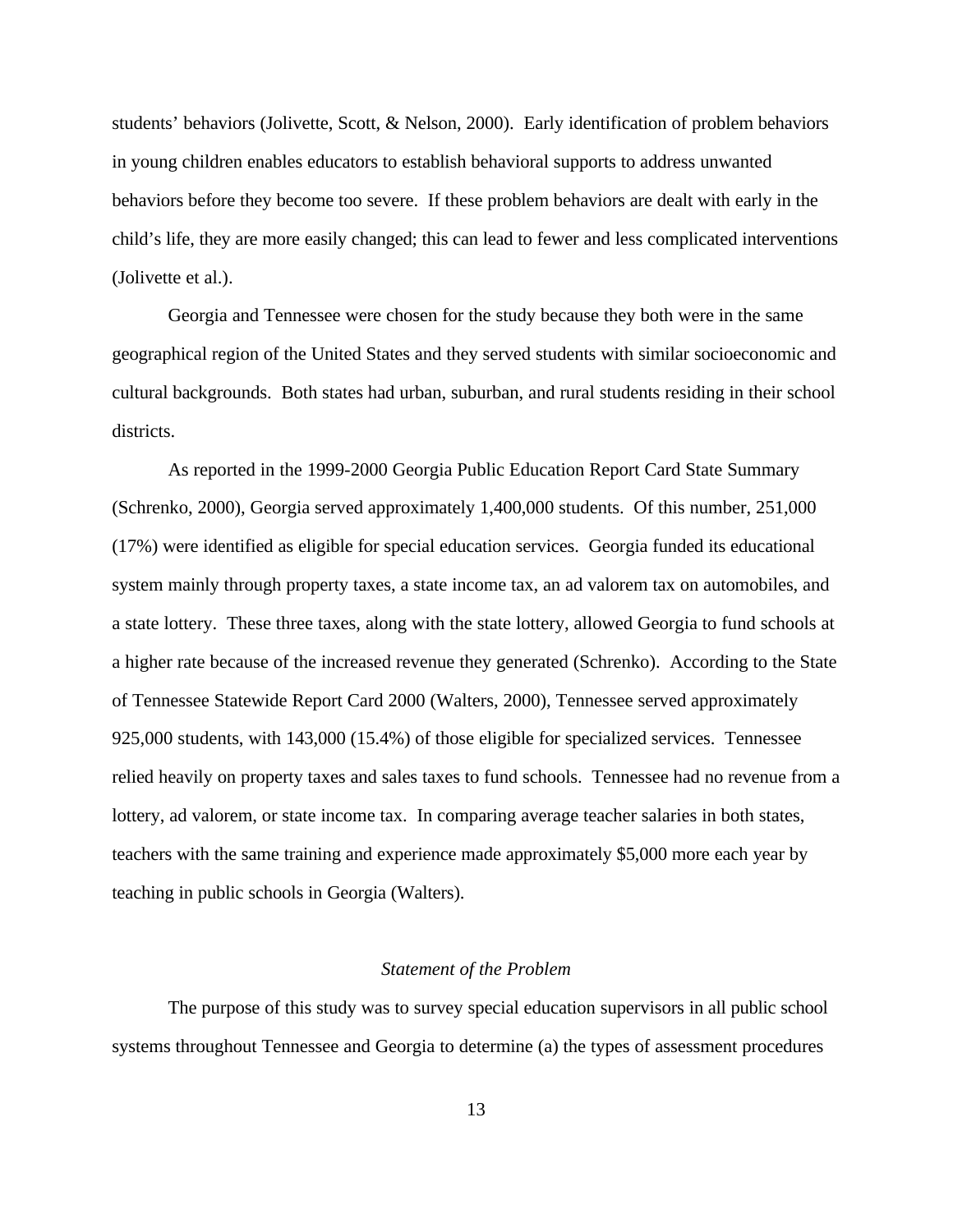used in their school systems, (b) the types of training provided to personnel conducting the assessments (workshops, training sessions), (c) who conducted FBAs in the district, (d) the amount of support provided to the practitioners who were conducting these assessments, and (e) the differences between the amount of training and support provided and the district's use of best practices in conducting these assessments. The special education supervisors in all public school systems in Tennessee and Georgia were the target population for this study. Supervisors from these school systems were asked to complete a survey detailing procedures they used to assess students who exhibit inappropriate and challenging behaviors. Results from the survey were used to determine if school districts that provide a high level of training and support for assessment personnel more closely approximated recommended best practices for conducting FBAs.

#### *Significance of the Study*

The United States Department of Education has provided mandates for states to follow in educating the youth of this country. One mandate was the passage of IDEA 97. As soon as this legislation passed Congress in 1997 requiring FBAs for students who exhibit challenging behaviors, individuals calling themselves "experts" began offering their services for the purported purpose of helping school systems meet the requirements of the new law. They offered to contract with school systems to conduct these mandated assessments, knowing that school personnel have had little or no training in this area. They were doing this even though the majority of studies on which they based their assessments involved students with low cognitive abilities or students who were emotionally disturbed and who were not in a public school setting (Ward, 1999).

Private companies also began scrambling to put together commercial packages to sell to school systems in an attempt to help school districts meet this mandate. This law caused school systems to reallocate funds, taking away scarce dollars available to educate disabled students. In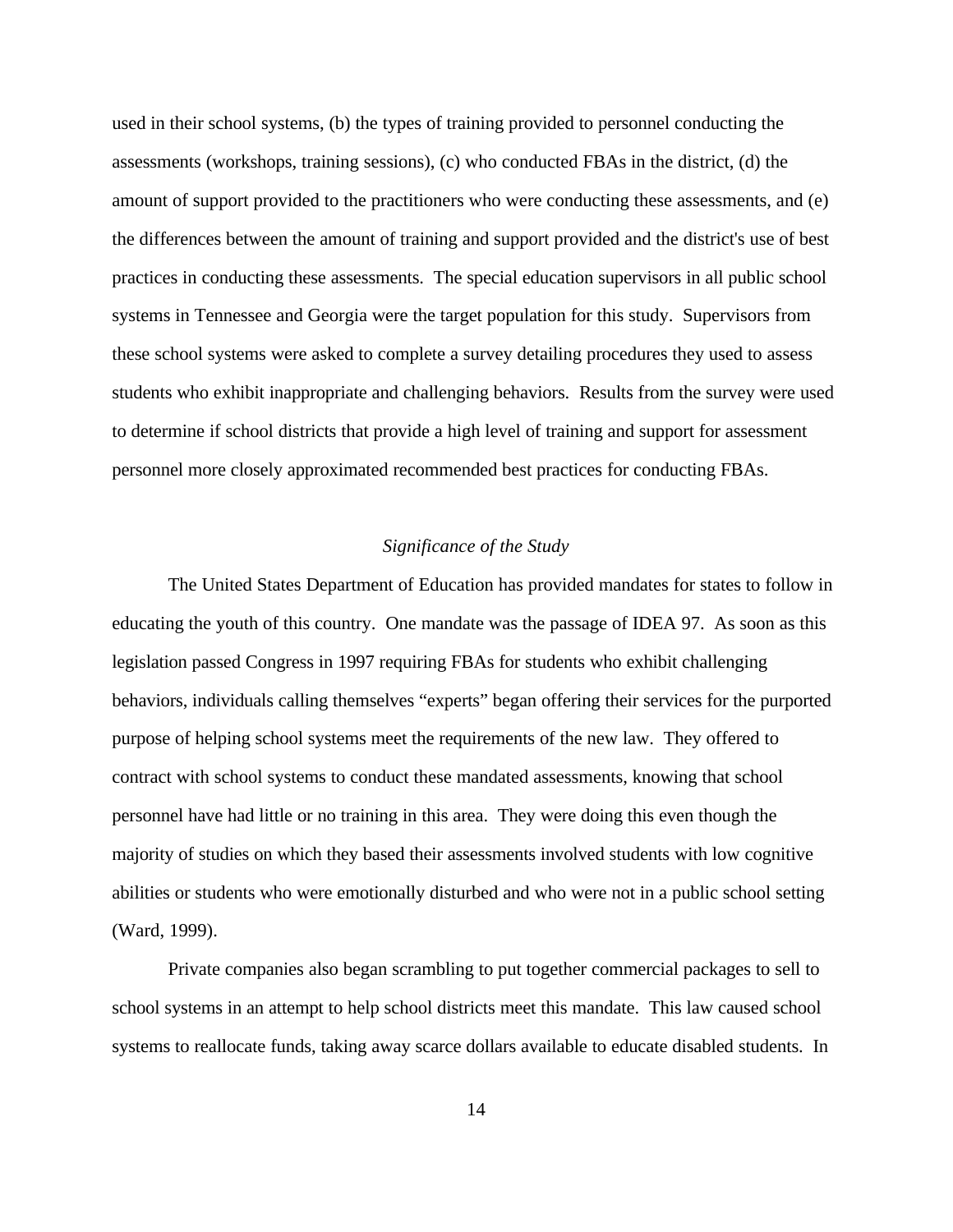some cases, both individuals and private companies saw this as a way to skim money from schools and into their own pockets (Ward, 1999).

This new law affects approximately 15% of students in public school systems in the United States. To be in compliance, educators must conduct the assessments and provide learning environments that will help each student reach his or her maximum potential, regardless of disability (Fisher, 1999). School districts began to comply with the new mandates, using either contracted services from "trained experts" or purchasing commercial packages to ensure that they were meeting the federal guidelines pertaining to FBAs. Many school districts opted to train or hire their own specialists to conduct these assessments. It is important to know if school systems are meeting the government mandate by properly assessing students, or if they are gathering paperwork that has no real value to anyone, including the students.

This study could provide educators with an overview of the current assessment practices used in public schools throughout Tennessee and Georgia and to determine if their methods mirrored best practices for conducting FBAs. It could also allow districts to evaluate their methods and procedures and to compare the quality of their evaluations with others throughout Tennessee and Georgia.

#### *Assumptions*

It must be assumed that the answers provided in the survey were accurate, complete, and up-to-date. It must also be assumed that responses to the survey accurately reflected the types of assessments conducted, the assessment tools that were in use, and the staff development activities provided to personnel conducting the assessments.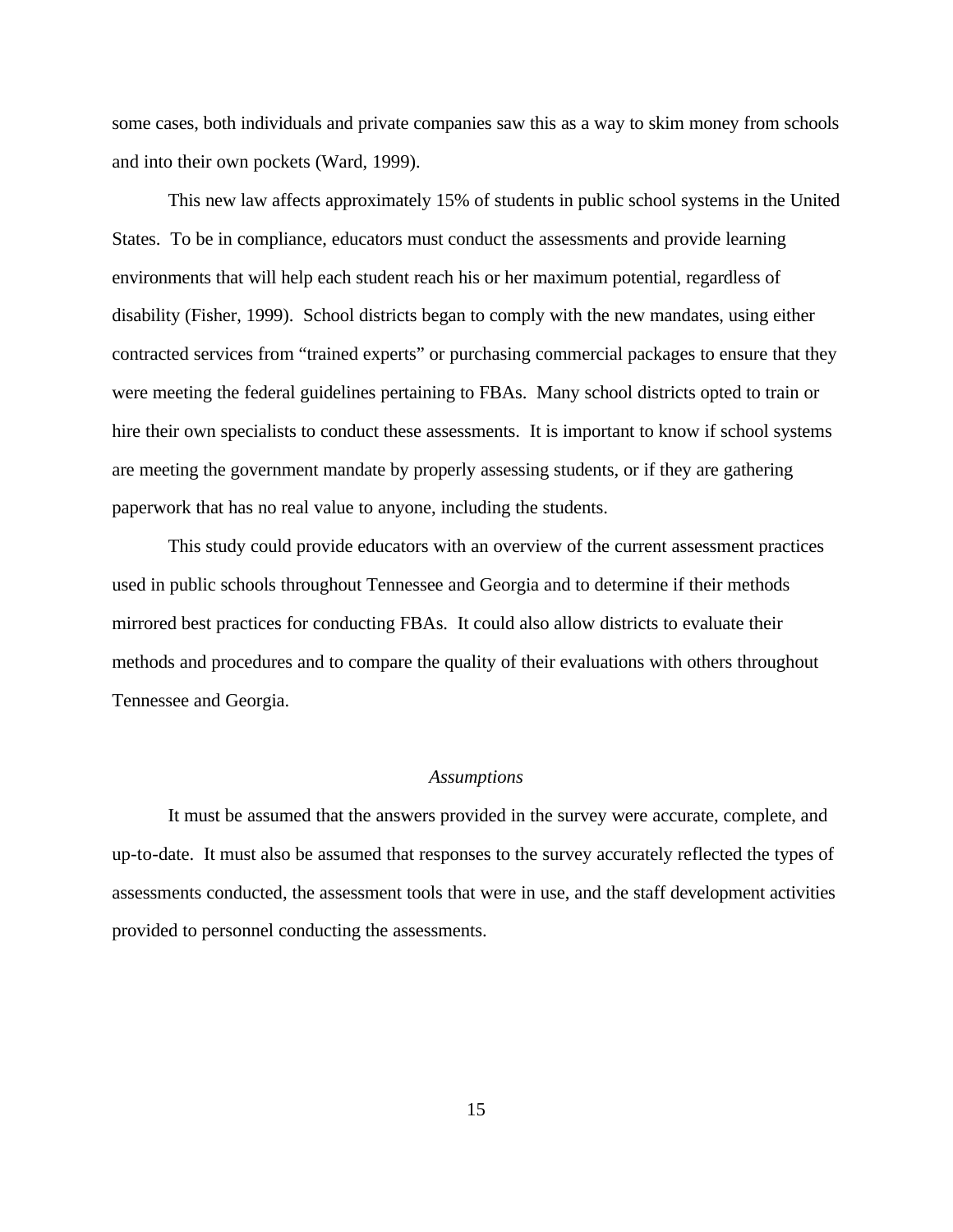#### *Limitations of the Study*

Special education supervisors from every public school district in Tennessee and Georgia were included in the survey. Respondents in the sample were limited to the person in the special education department in each school district who was responsible for ensuring that FBAs were being conducted. The response rate was 72.8% and this could have affected the results of the survey. Even though the amount of time in training and administrative support was reported, the quality cannot be assessed because there were no set standards or guidelines for training and support. Perceptions and biases of those who participated in the survey may also reflect upon the outcome of the study. Finally, the results of the study represented supervisors in school districts who responded to the survey and cannot be fully generalized to school districts outside Tennessee and Georgia.

#### *Definition of Terms*

Behavior Improvement Plan refers to a written plan that includes positive behavioral supports, interventions, consequences, and replacement behaviors for students (Jolivette et al., 2000). Education of the Handicapped Act (P. L 94-142) refers to the law passed in 1975 that gives all students, regardless of their disability, a right to a free and appropriate public education. This law, last amended and reapproved in 1997, is currently known as the Individuals with Disabilities Education Act (IDEA) and was last amended and reapproved and signed into law on June 4, 1997 (Vanderwood, McGrew, & Ysseldyke, 1998).

Environmental Manipulation as used in this study indicates the controlling of the student's environment to evaluate the validity of the hypothesis that was generated through the FBA process.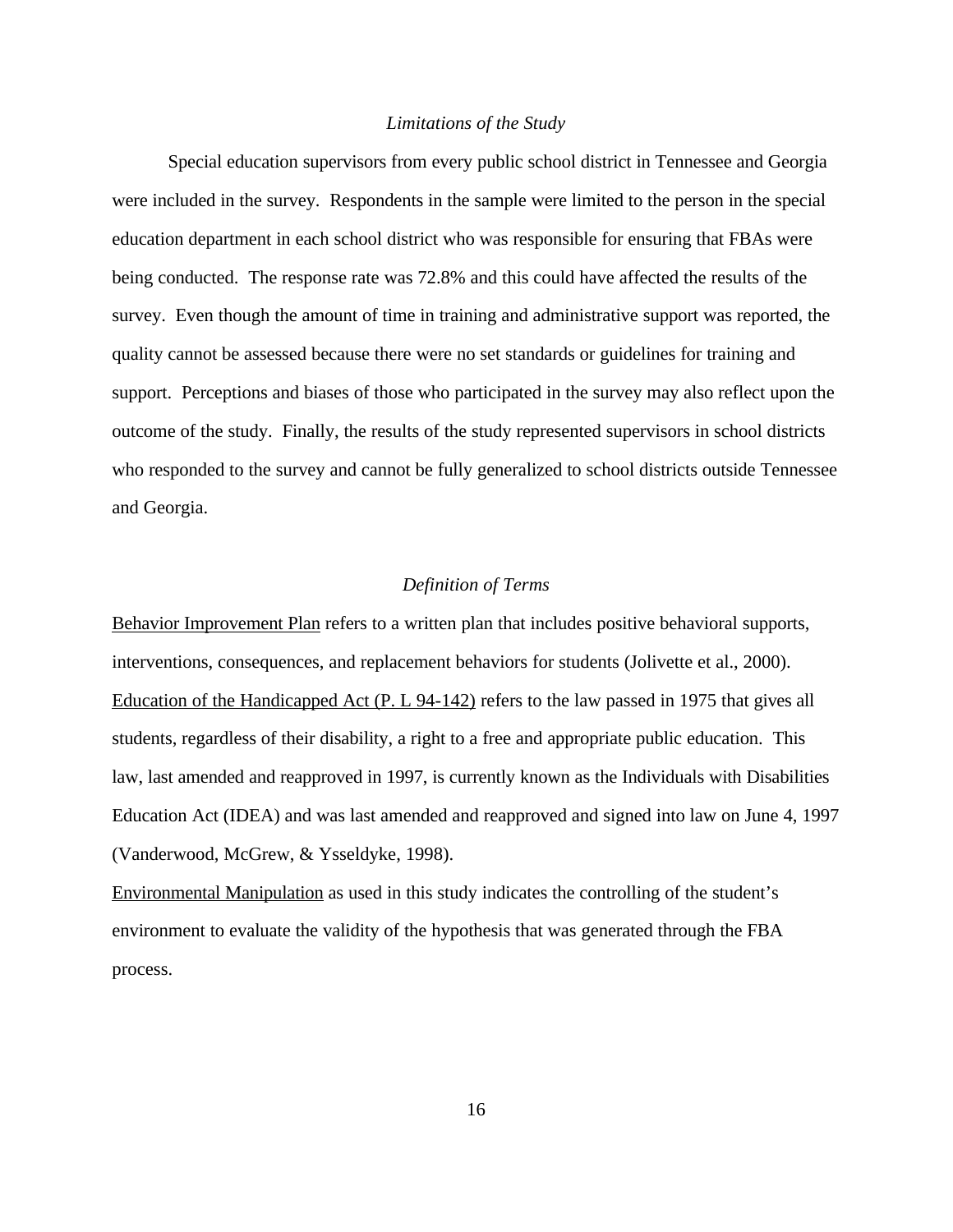Free Appropriate Public Education pertains to the right given by the passage of the Individuals with Disabilities Education Act in 1975 for all students to be educated with their peers in the least restrictive environment (Yell & Katsiyanis, 2000).

Functional Behavioral Assessment is an assessment of behaviors exhibited by students to determine the function of those behaviors. This assessment includes interventions to change the unwanted behaviors (Fisher, 1999).

Individualized Educational Program refers to a written educational plan that includes a student's present educational level of performance, measurable educational goals and objectives, his or her involvement in the general curriculum, and related services to ensure a free appropriate public education for an identified disabled student (Smith, 2000).

Local Education Agency pertains to a public school system that bears the responsibility of educating students in its zoned districts.

#### *Research Questions*

The study was designed to identify the types of assessments that were currently in use in public school systems throughout Tennessee and Georgia to assess students who exhibit challenging and disruptive behaviors in school. The basis for the study was the desire to know if current best practices as suggested by the National Association of State Directors of Special Education (1998) were being used to assess students throughout Tennessee and Georgia. The following research questions formed the basis for the study and the individuals responsible for conducting FBAs were asked to provide information related to each.

- 1. What type of assessment procedures are used in school systems and how effective are these procedures in assessing students who exhibit challenging and disruptive behaviors?
- 2. What programs and staff development activities are provided staff to train them in conducting FBAs and how effective are these activities?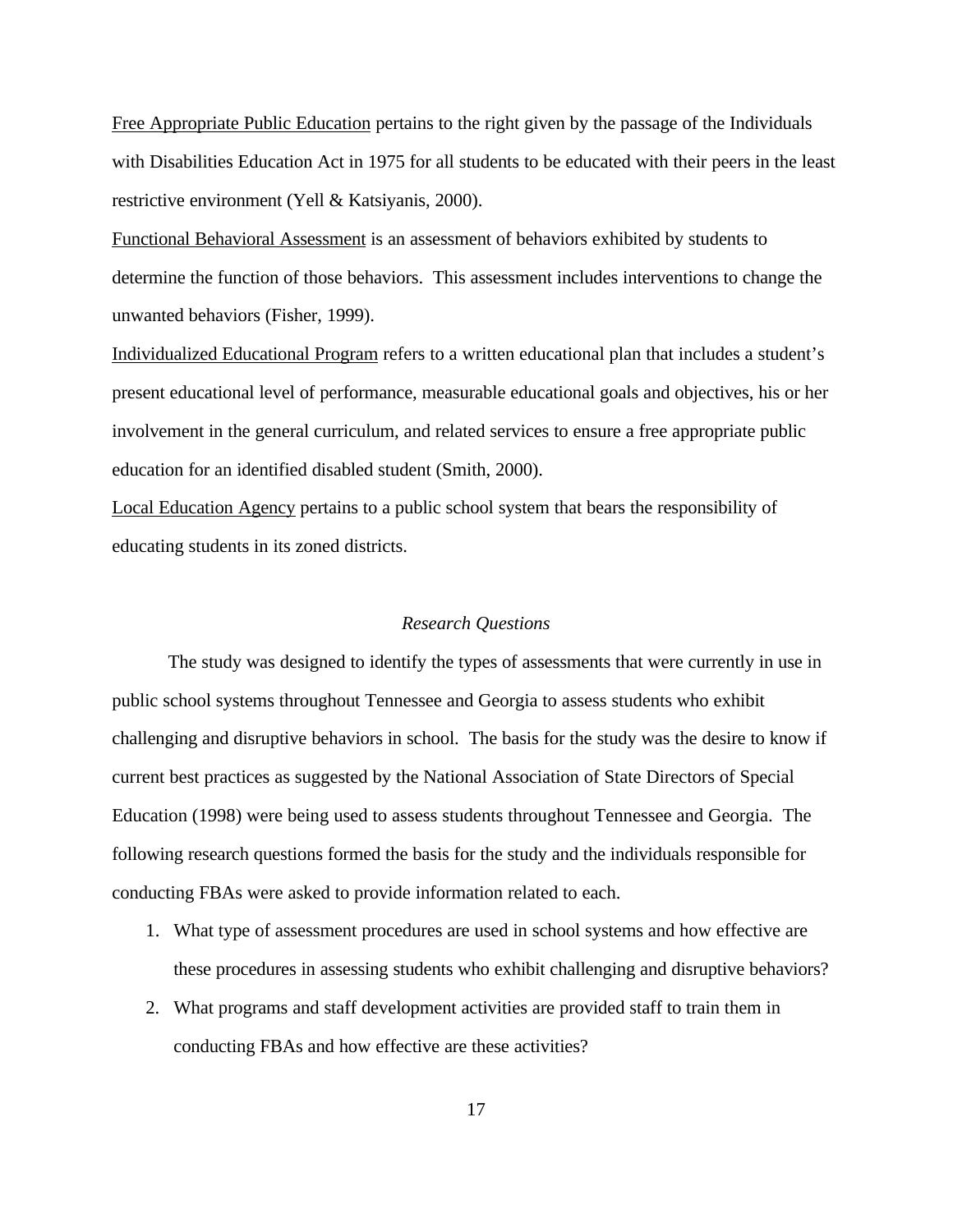- 3. Who conducts FBAs in school districts and how effective are they in conducting these assessments?
- 4. Is release time provided to district personnel to participate in staff development on conducting FBAs? If so, how is this time provided and how effective is it?
- 5. Are there differences in the use of best practices in conducting FBAs based on the amount of training and support provided by school districts?

The null hypotheses associated with Question 5 are:

Ho5<sub>1</sub>: There is no significant difference in the use of best practices in conducting FBAs based on the amount of training provided by the state department of education.

Ho5<sub>2</sub>: There is no significant difference in the use of best practice in conducting FBAs based on the amount of training provided by the local school districts.

Ho5<sub>3</sub>: There is no significant difference in the use of best practice in conducting FBAs based on the amount of training offered by universities.

6. Are there differences in the use of best practices in conducting FBAs based on the amount of training and support provided by the states involved in the study? The null hypothesis associated with Question 6 is presented:

Ho61: There is no significant difference in the use of best practice in conducting FBAs based on the amount of training provided by the state in which they work.

#### *Overview of the Study*

Chapter 1 contained an introduction to the study, stated the problem, and gave the background and significance of the need to identify the types of assessments currently being used in two states to assess students who exhibit challenging and disruptive behaviors. Also included in Chapter 1 were the assumptions, the limitations of the study, definition of terms, and research questions. Chapter 2 is a review of current literature pertaining to the topic of FBAs. The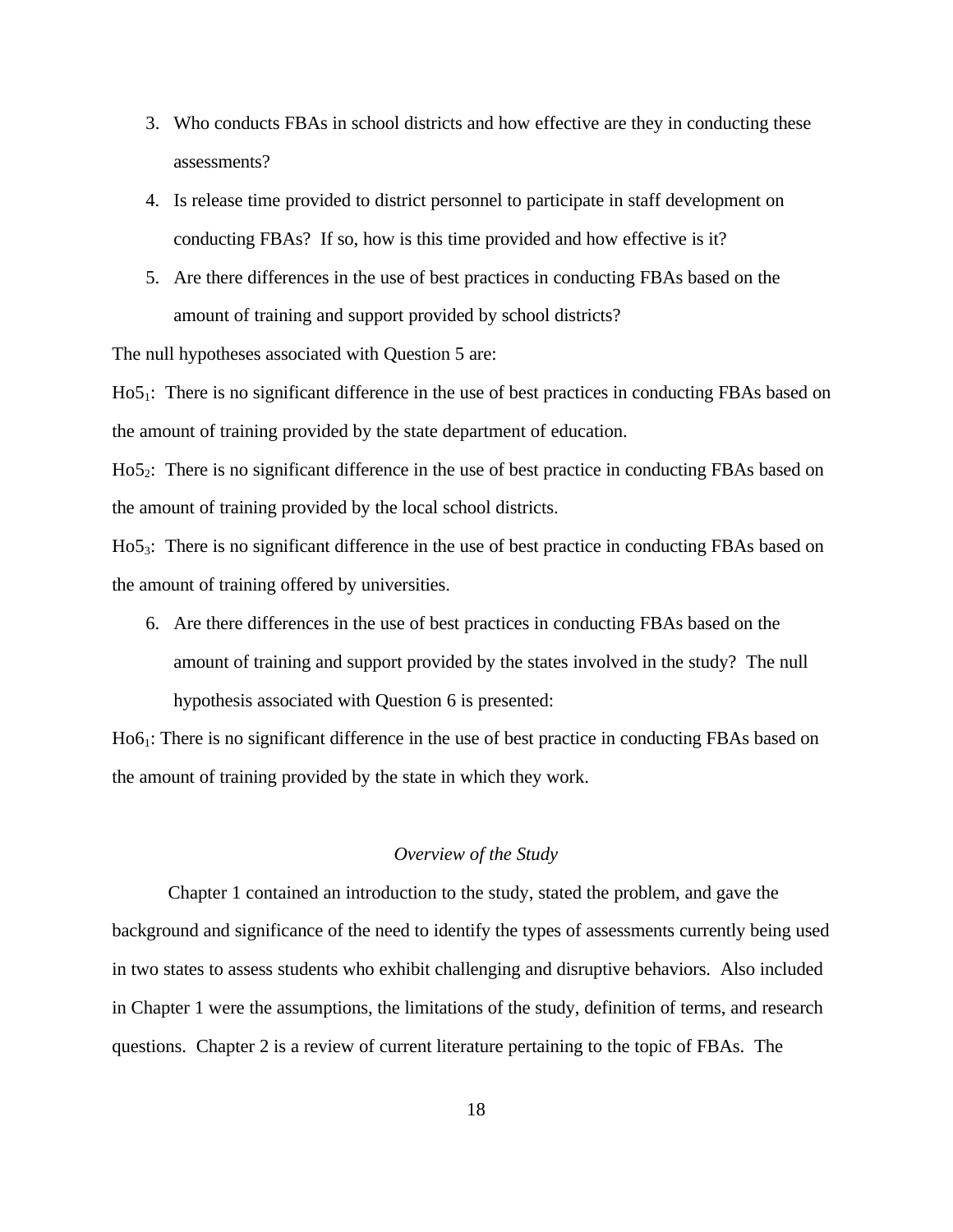chapter includes an introduction, a brief history of special education, an explanation of disabilities, student discipline, consequences of disruptive behavior in schools, funding issues, and interpretations of IDEA 97 and its mandates. Preservice and inservice training for assessment personnel, description of FBAs, and types and methods of assessment strategies complete the chapter. Chapter 3 contains the methods and procedures that were used in the study. It begins with an introduction followed by a description of the study, the population surveyed in the study, the instrumentation used, and an explanation of the validity of the instruments. Procedures that were used in the study are followed by an explanation of how the data were analyzed, and a summary. Chapter 4 contains an analysis of the data that were collected through the surveys and a summary. Chapter 5 presents the findings of the study. It contains a summary, conclusions, and recommendations for further study.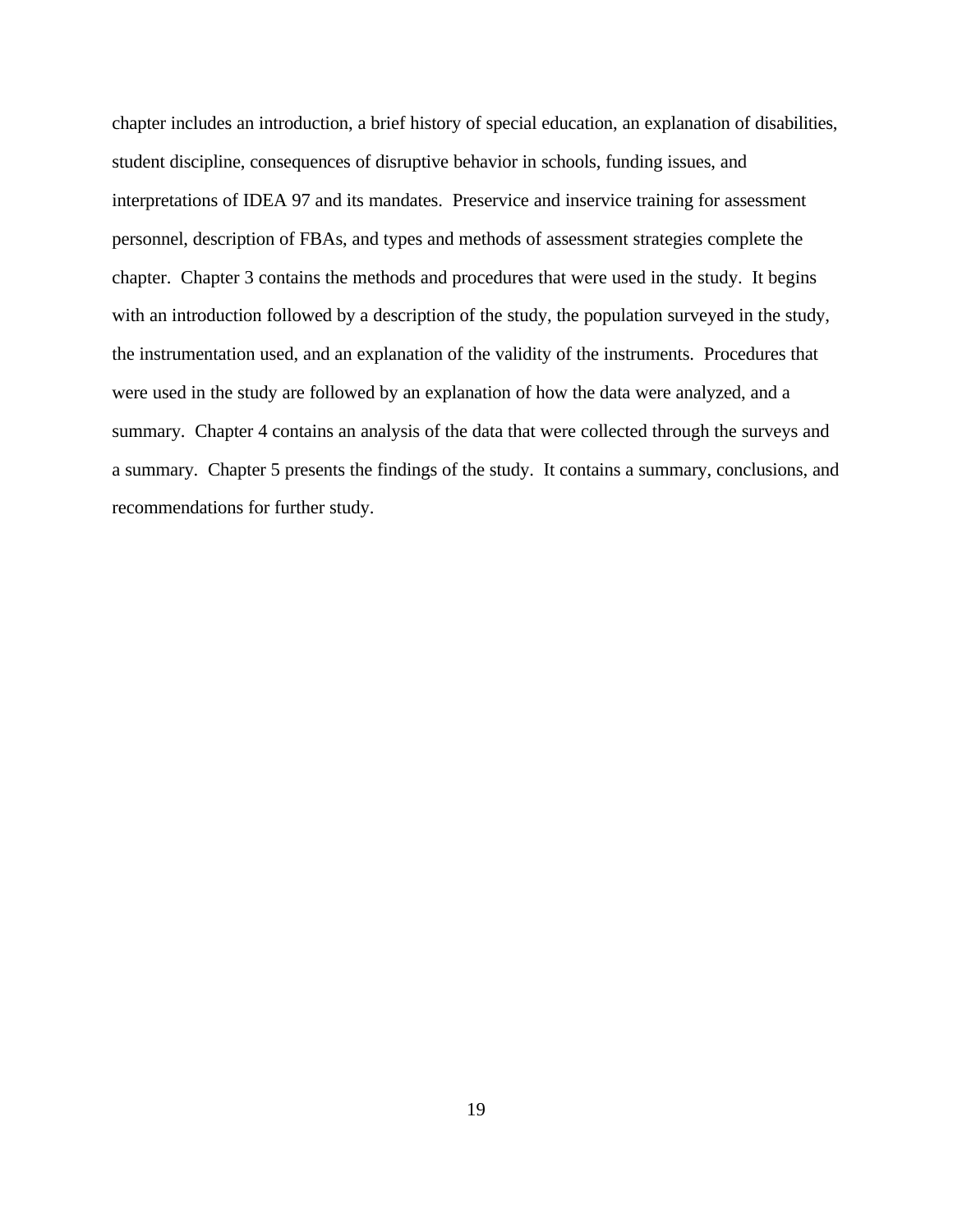#### CHAPTER 2

#### REVIEW OF LITERATURE

The review of literature explores the history of special education and how PL 94-142 has changed through the years. A special emphasis is placed on training and preparation of teachers by colleges and local education agencies and their ability to train staff to conduct quality FBAs. Current best practices for conducting FBAs are reviewed under each topic subheading. Supporting research is cited throughout the review to give guidance on how assessments should be conducted.

#### *Historical Perspectives of Special Education*

In 1973, the United States Congress passed a civil rights act known as Section 504 that made it unconstitutional for states to discriminate against individuals because of a handicapping condition. According to Finn (1996), it was a very broad law that attempted to include every person who had some type of disability. The law covered everyone who was being educated or who was working in a location that received any type of federal monies. In 1975, Congress recognized that all students in public schools were not receiving the same education and passed what was then know as Public Law 94-142, Education of the Handicapped Act. Unlike the civil rights act passed two years earlier, money was allocated from Congress to help fund this mandate. Initially, the intent was to fund it at 40% of its total cost with the remainder of funds coming from state and local education agencies. The actual federal funding for this law has never come close to this projected amount (Finn).

The Education of the Handicapped Act evolved over the years and it is now known as the Individuals with Disabilities Education Act (IDEA). The latest and most controversial revision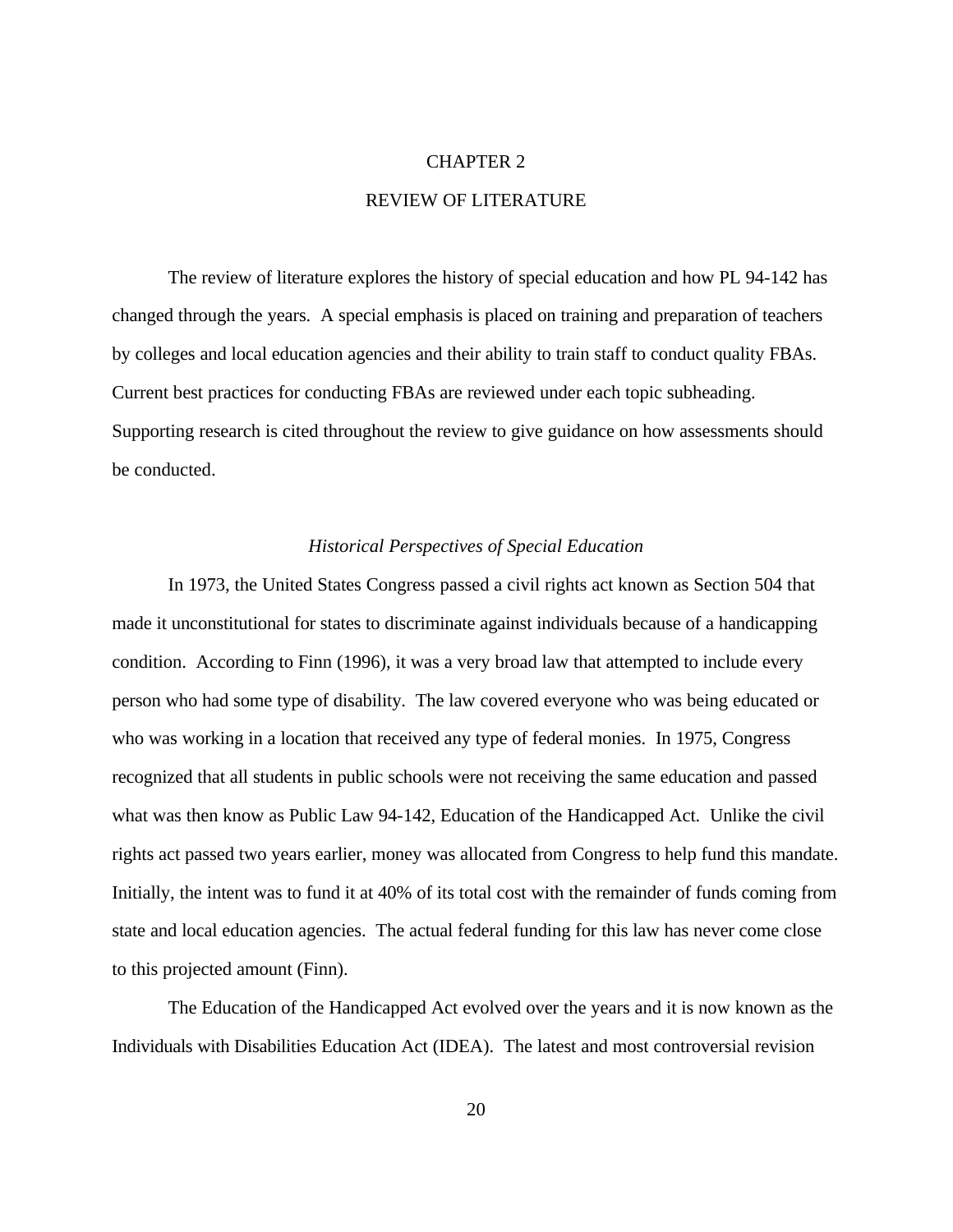occurred in 1997 when Congress reauthorized the law for funding. Before 1997, IDEA dealt with students with disabilities and their right to a free and appropriate public education in the least restrictive environment. Amendments in 1997 were added to the Act, mandating that schools address discipline as well as learning when writing individualized education programs for students with disabilities. This law not only mandated educators to address discipline, they were also to provide positive behavioral interventions based upon FBAs. These assessments were to be conducted on all students who exhibit inappropriate behaviors that impede their learning or the learning of others. Educators were also expected to include behavioral supports to ensure the success of these interventions (Hartwig & Ruesch, 2000).

School districts were not given direction or guidance on how these functional assessments were to be conducted. This caused a high level of anxiety among school administrators. Training and support for conducting assessments lagged behind, with colleges looking for ways to provide programs that could meet the needs of practicing educators.

Before the passage of Public Law 94-142 in 1975, then known as the Education of the Handicapped Act (EHA), almost one million students were excluded from being educated in public schools (Vanderwood et al., 1998). More than half of the students with disabilities did not receive appropriate services that would enable them to benefit from full equality of opportunity. Some students were excluded because of the challenging behaviors they exhibited in school. Others were excluded simply because subjective and speculative decisions made by school officials determined that it would be too difficult or too expensive to educate them in a regular school setting (Technical Assistance Bulletin, 1998).

Public Law 94-142 mandated a free and appropriate public education for all students, thereby ensuring educational opportunities regardless of disabilities. Currently, more than five million students are served in specialized programs in public schools (Finn, 1996; Vanderwood et al., 1998). Although this law may end discrimination of disabled students, some contended that it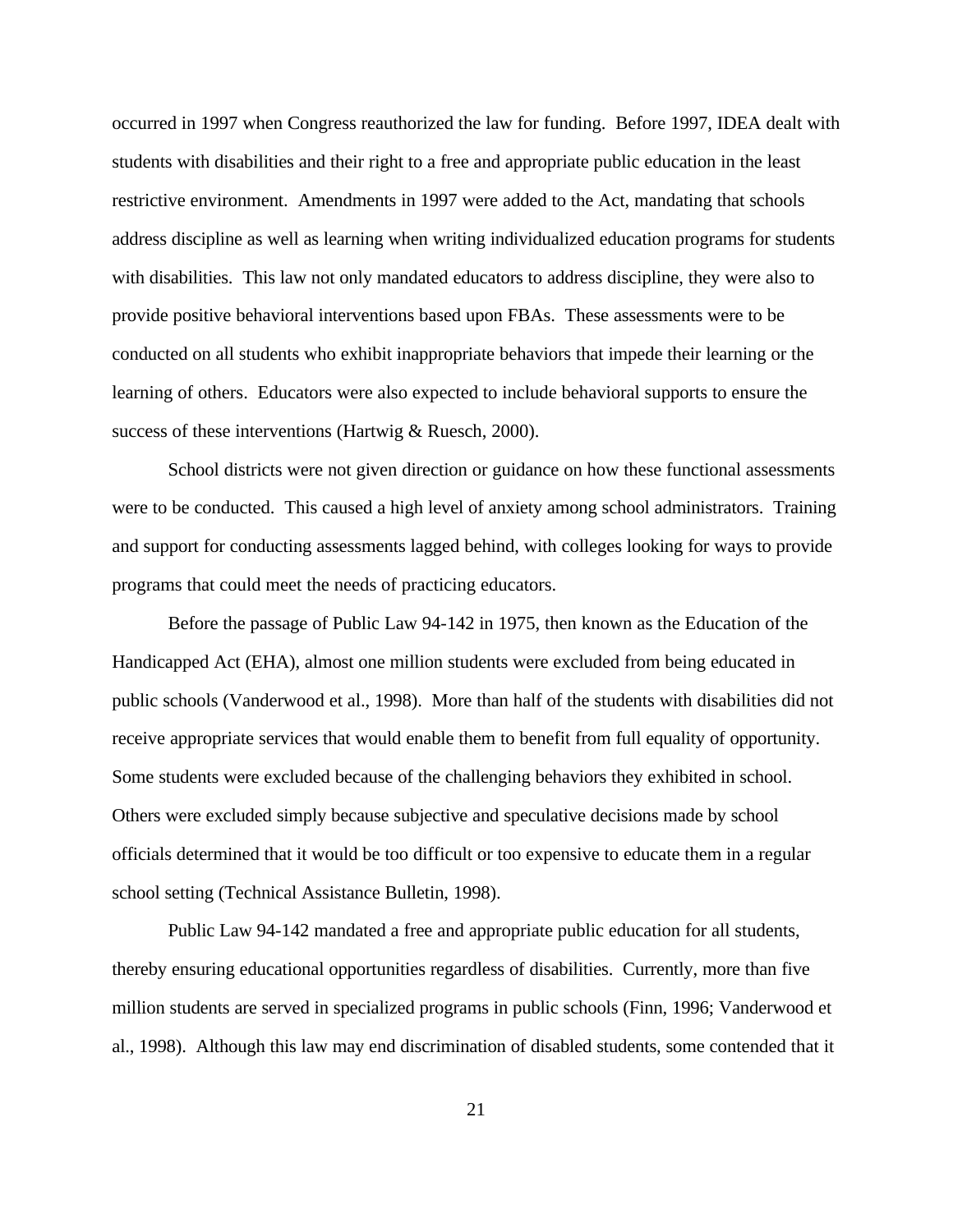would put an undue burden upon local schools by causing the school systems to discriminate against regular education students (Finn). Finn suggested that everyone in Washington knew that this law should be revamped but were afraid to do so because it would mean political suicide. Nathanson (1998) referred to the distribution of funds for special education. He particularly questioned whether it was fair to spend a disproportionate amount of money for disabled students compared to students in regular education. Worth (1999) estimated that in 1999, 35 billion dollars was spent on educating disabled students in public schools in the United States. Finn estimated the amount to be as high as 50 billion dollars. He called the federal mandates inefficient and onerous and charged that they have not really improved services to the most needy students. Chinni (1996) stated that this money could have been spent upgrading regular education classrooms that sorely needed the additional funds. He maintained that providing funding for these specialized programs for disabled students was extravagant and was usurping funds that could be better spent in other ways in public education.

Over the lifetime of this law, funding has covered less than 10% of the cost of educating disabled students. This shifted the responsibility for funding the mandate to state education agencies and local governments. Considerable research has been conducted and many amendments have been offered to change the initial mandate (Finn, 1996). This law has now grown to include students who meet the definition of any of the following disabilities:

- 1. autism
- 2. deaf-blindness
- 3. deafness
- 4. emotional disturbance
- 5. hearing impaired
- 6. mental retardation
- 7. multiple disabilities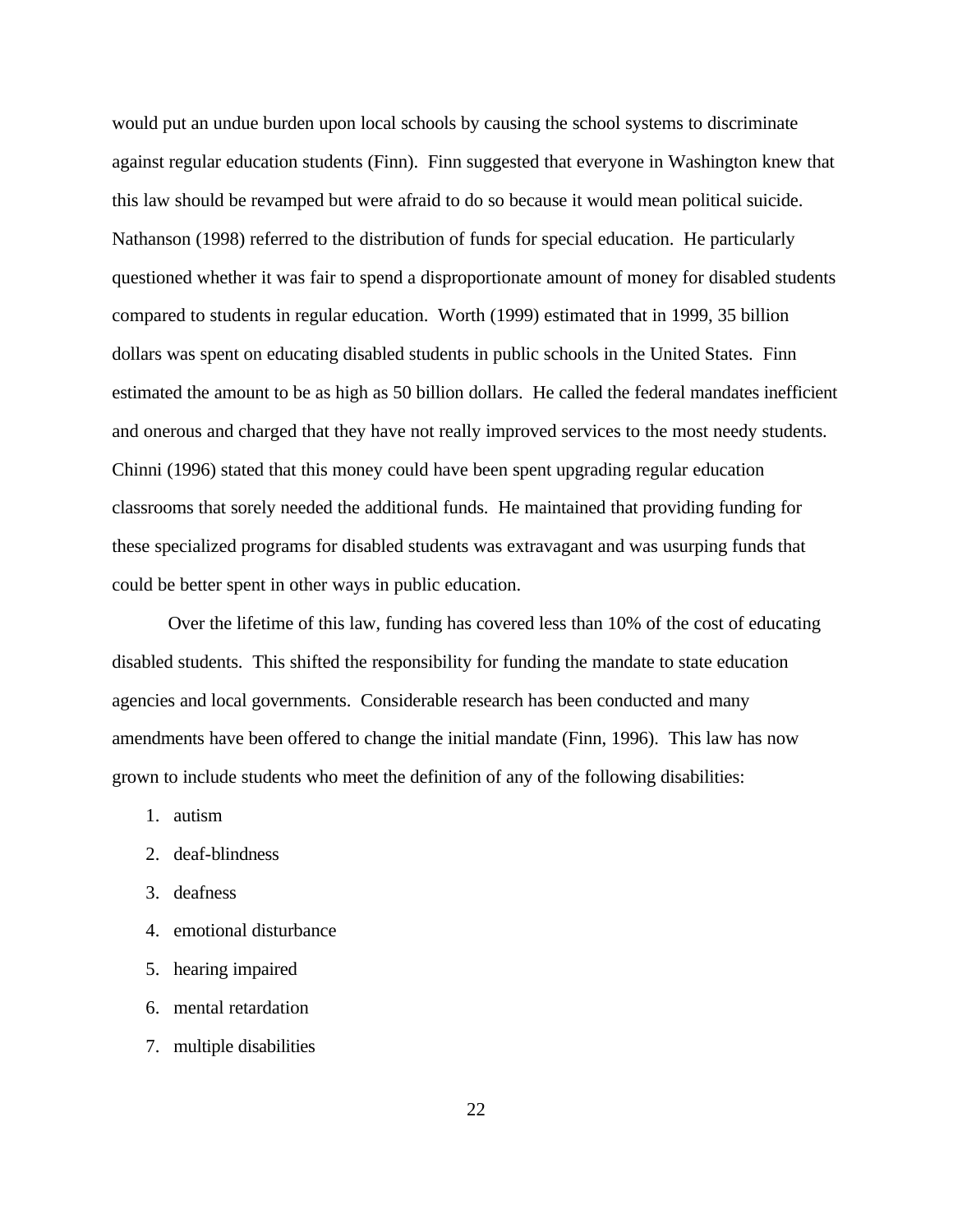- 8. orthopedic impairment
- 9. other health impairment
- 10. specific learning disability
- 11. speech language
- 12. traumatic brain injury and
- 13. visual impairment (Federal Regulations, 1999).

#### *Explanations of Disabilities*

A student is considered to meet the definition of autistic if he or she has a significant developmental disability that adversely affects his or her educational performance. Generally, a child is diagnosed with autism before the age of three years. He or she must show delays in verbal and nonverbal communication and deficiency in social interaction. The child must also demonstrate characteristics of repetitive activities (continually wanting to perform activities over and over) and is usually resistant to any type of change in his or her schedule and daily routines. It should be noted that a child cannot be diagnosed with autism if his or her primary handicapping condition is emotional disturbance, because it cannot be determined whether the emotional disturbance, or the child's autism is causing the behavior. A medical doctor with background information from parents must make the diagnosis for autism. A psychologist cannot make this certification, either in a public or private setting (Federal Regulations, 1997**)**.

The next two categories recognized by the United States Department of Education as being in need of special education services were students who have sensory disabilities, either visual or hearing impairment. Students diagnosed as being deaf-blind must have such severe communication and educational problems caused by hearing and vision loss that they cannot have their educational needs met in programs specifically designed for students who are only deaf or only visually impaired. If their educational needs cannot be accommodated in this type of setting,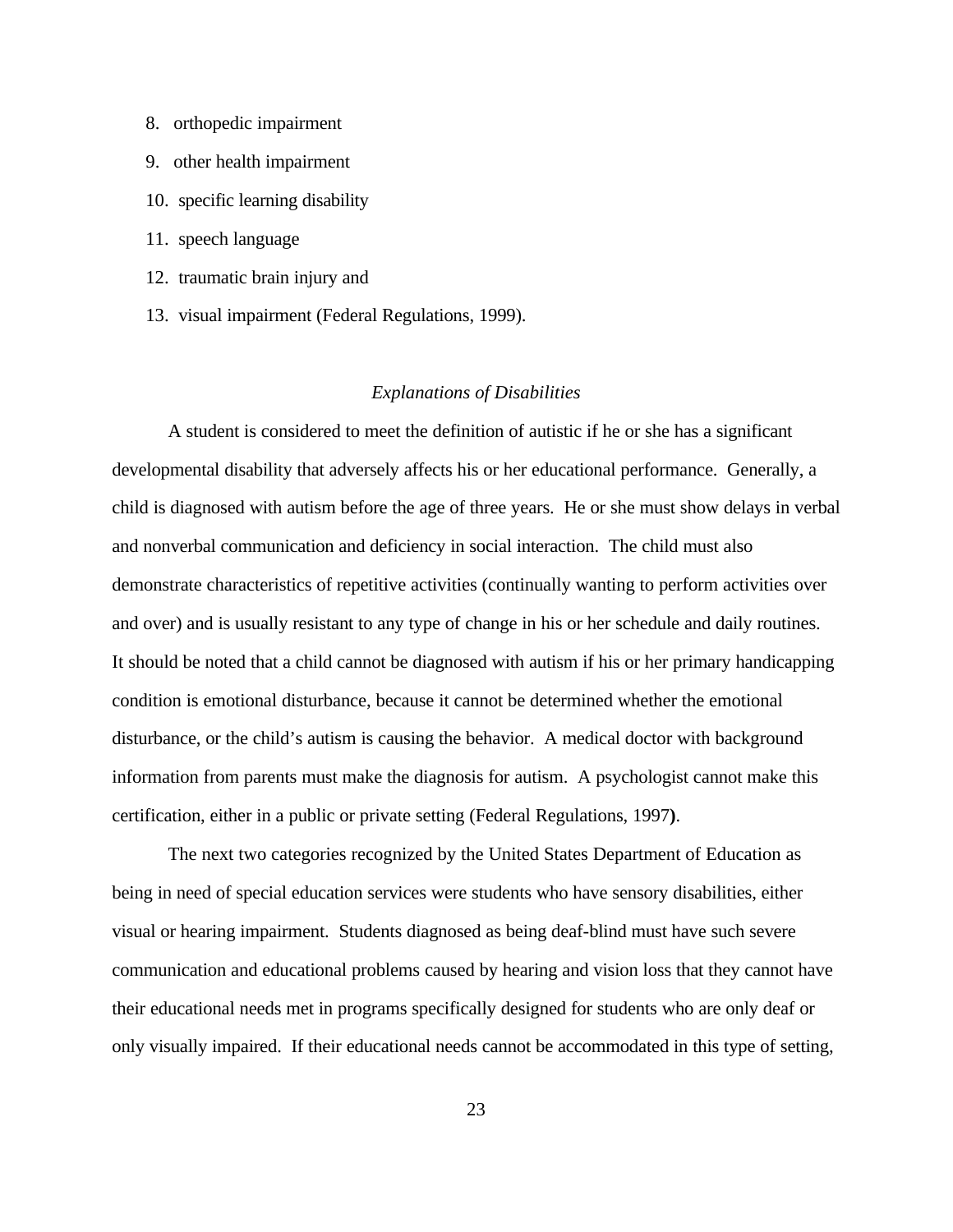they qualify for services as deaf-blind students. Students who have receptive hearing losses that affect their ability to hear and adversely affect their learning in school meet the definition of deafness. Deafness can be diagnosed and certified by either an audiologist or a specialist for the hearing impaired. An optometrist or ophthalmologist must diagnose a visual impairment. Certification of a student with emotional disturbance is the responsibility of the school psychologist and the individualized education program team. This team is made up of the parents, the student's regular education teacher, the student's special education teacher, the school principal, and any other person knowledgeable of the student. Currently, 1% of the school age population is diagnosed as having a severe emotional disturbance (Hanwerk & Marshall, 1998). The student must exhibit, over a long period of time and to a marked degree, a deficit in learning and social relationships that cannot be explained by intellectual abilities, health, or sensory impairments. The student must also exhibit tendencies for inappropriate behaviors that under normal circumstances would not occur, and he or she must have a general pervasive mood of unhappiness. Physical symptoms may also occur that are possibly caused by school or personal problems (Federal Regulations, 1999). This definition did not include students who are socially maladjusted or who may be oppositional and defiant (Murray & Myers, 1998). A student who is oppositional and defiant and refuses to follow school and societal rules does not qualify for specialized educational services under the provisions of IDEA. A student with a hearing impairment, but who is not deaf, may qualify for specialized educational services if the hearing impairment significantly affects his or her educational performance. The hearing loss does not have to be permanent or sustained. Mental retardation is defined as significant, subaverage general intellectual functioning. An Intelligence Quotient of 71 or lower on a standardized normed test qualifies the student as having mental retardation. The student must also have deficits in his or her adaptive behaviors and these deficits must have been manifested during the developmental period (Federal Regulations, 1997**)**.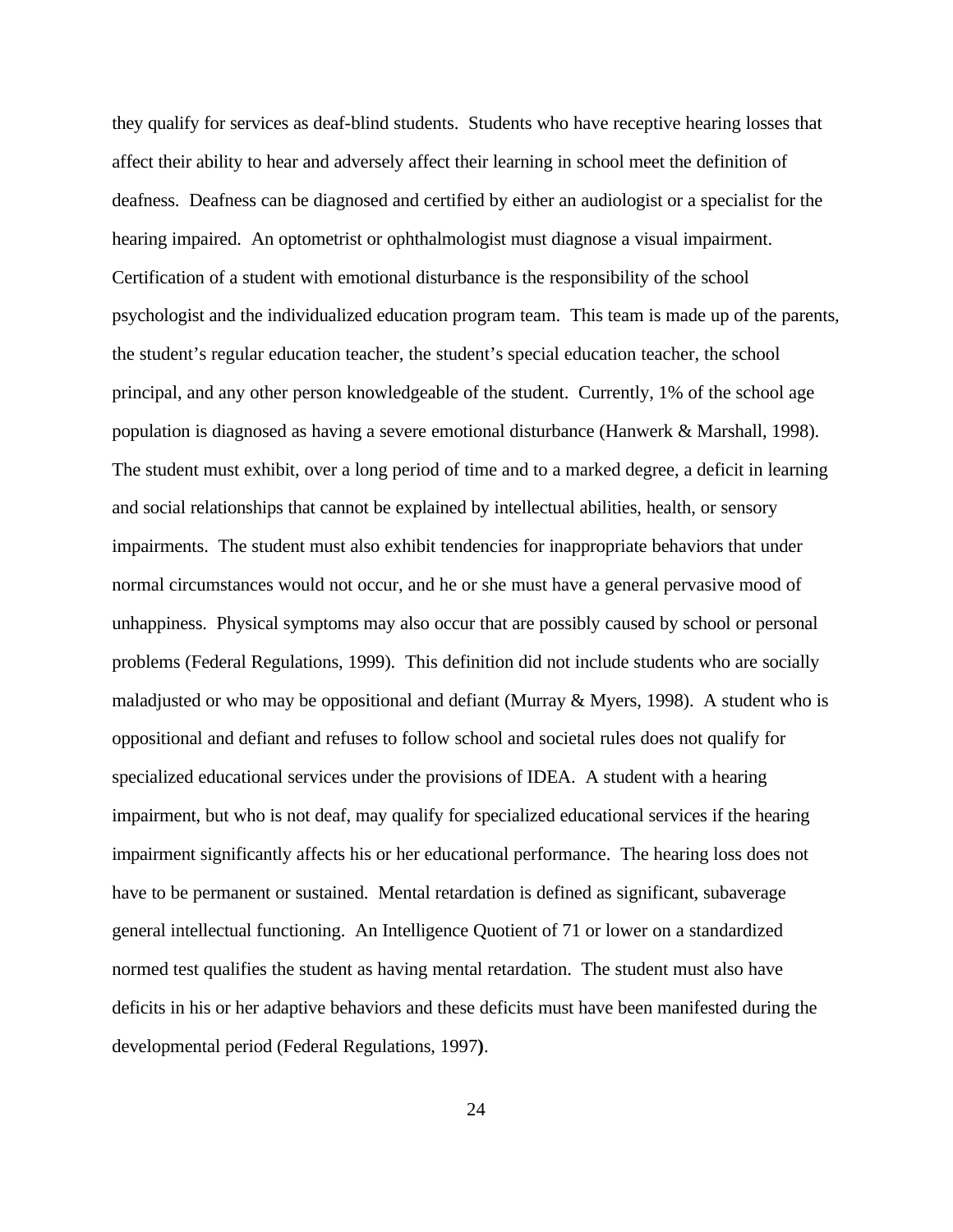A student certified as having multiple disabilities must have more than two specific disabilities that affect his or her learning, such as mental retardation, language impairment, or a physical handicap. Any of these conditions will affect the student's learning ability, regardless of severity. These specific disabilities must be diagnosed and certified by the appropriate professional for each disability (physician, psychologist, etc.). A student with a severe orthopedic impairment caused by a congenital anomaly, such as cerebral palsy, or the absence of some member qualifies for these services. The causes for these impairments can stem from diseases, amputations, fractures, or burns (Federal Regulations, 1997**)**.

Diseases such as tuberculosis, rheumatic fever, nephritis, asthma, or sickle cell anemia can cause chronic or acute health problems for children. If these health problems cause the student to have limited strength, vitality, or alertness, this will affect the student's ability to learn and qualify him or her as other health impaired. The category specific learning disability contains the largest group of students who are diagnosed as disabled. These students exhibit a disorder in either understanding or using language, whether in written or spoken form. This may manifest in an inability to effectively listen, think, speak, read, write, or spell. If a student meets the criteria, and his or her performance on an individualized achievement test is more than one standardized deviation from his or her Intelligence Quotient, he or she meets the definition of having a specific learning disability. Stuttering, impaired articulation, and language or voice impairment qualifies a student as having speech language impairment. The speech language impairment must adversely affect the student's ability to learn if he or she is to qualify for special education services (Federal Regulations, 1997**)**.

The last two categories that qualify a student for special educational services are traumatic brain injury and visual impairment. A student who has suffered an external force to his or her brain that results in total or partial functional disability or psychosocial impairment (or both) qualifies for specialized services under the traumatic brain injury guidelines of IDEA. This applies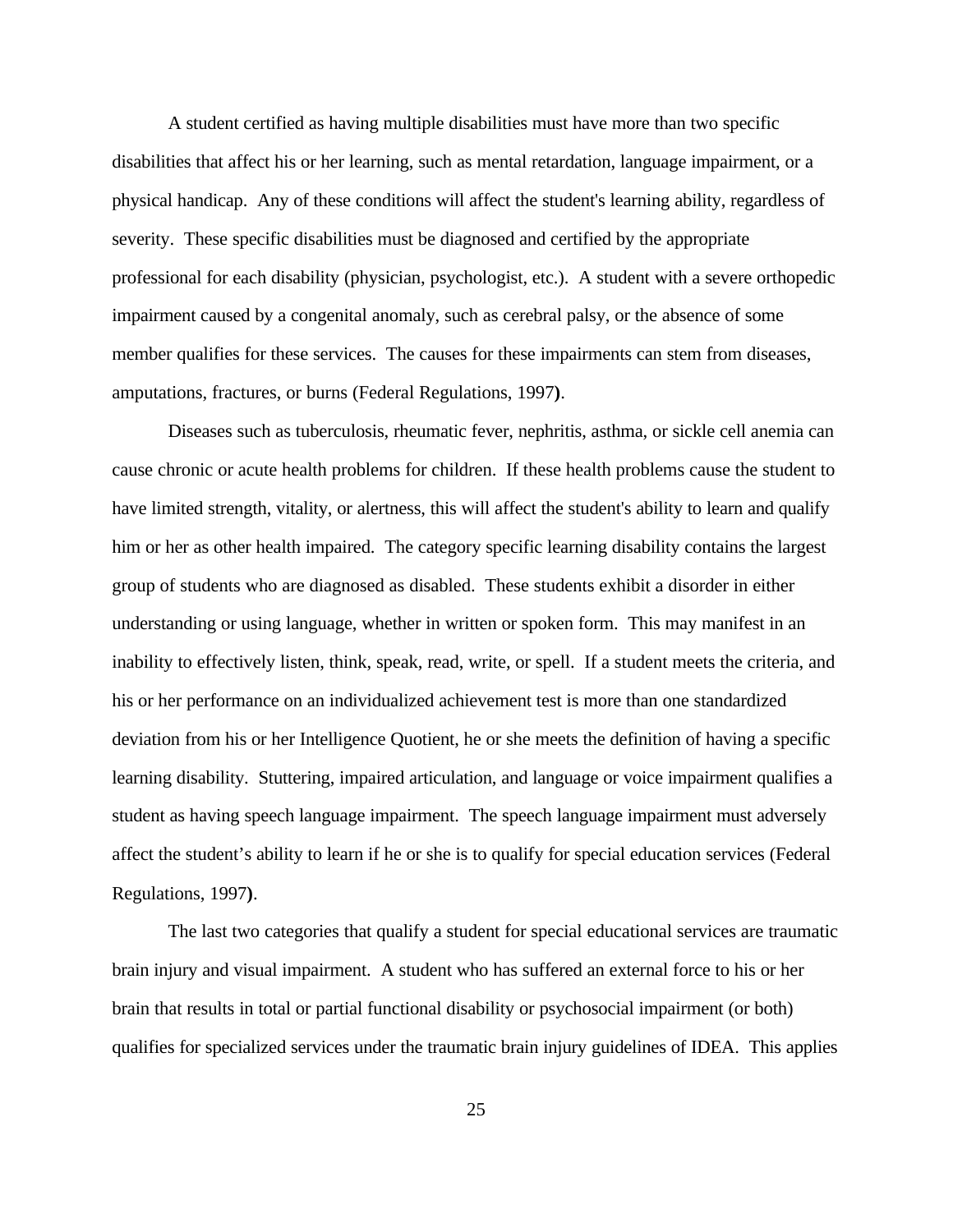to either open or closed head injuries. This category does not include a student who has brain damage caused by congenital diseases or factors related to a parent's prenatal care. A student who is visually impaired must have a loss in vision that, even with correction, adversely affects his or her ability to learn. A student who has 20/50 vision in the best eye after correction is the lower limit to qualify for special education (Federal Regulations, 1997**)**.

All 13 federally recognized groups of students qualify for special education services throughout the United States. In addition to the 13 disability categories, states have added to this list so they might serve students in special education settings; however, no federal money is allotted, nor can it be spent for the state-generated categories for special education services. Tennessee recognized two other categories that IDEA 97 did not intend to be covered in IDEA. They were other functionally delayed students, and students who exhibit intellectual superiority to other students in their peer group. To certify as being intellectually gifted, students must score at least two standard deviations above the mean on standardized intellectual examinations. Students who have an Intelligence Quotient below 71, but have adaptive behavior scores above 71, qualify as functionally delayed (Rules, Regulations, and Minimum Standards, 1999). Georgia does not recognize these two other categories through Special Education.

#### *Student Discipline*

Realizing that public schools are representative of the neighborhoods and communities that surround them, education leaders were forced to devise plans to deal with issues brought to the school setting that were initiated and first dealt with in the community. Lewis and Sugai (1999) noted in the report from the National Association of State Directors of Special Education (1998) that for the last 25 years, the number one concern facing America's educators has been lack of discipline in the school setting and violence in schools, especially acts of violence involving weapons and drugs. In this study, 16% of all high school students reported they had been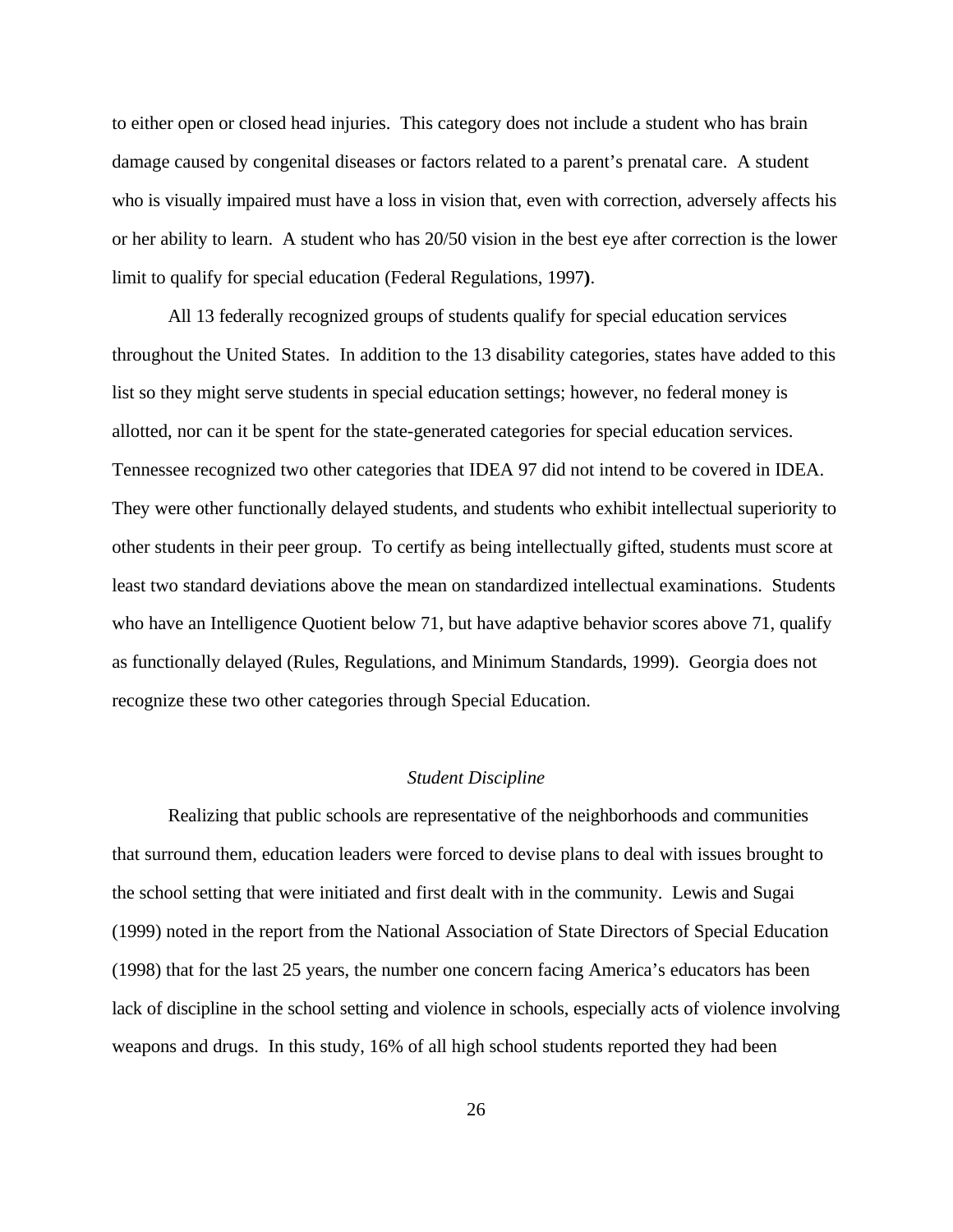threatened with a weapon while at school. These weapons ranged from sticks to knives and guns. It is estimated that up to 100,000 students bring some type of weapon to school each day. Twenty-five percent of the eighth-grade students in the public schools reported they had been involved in some type of physical conflict. Only half of both boys and girls reported they felt safe in the schools they attended. Although the exact cause of this problem is unknown, almost everyone agrees that there is a link between family stress and dysfunction and the increase in antisocial behavior of students (Lewis & Sugai).

Students are continually exposed to risk factors that parents and educators did not intend for them to come in contact with at school (Walker & Sprague, 1999). Some students and parents cannot adequately deal with these risks, and students have been leaving public schools for what they consider the safety of private schools. During the past 10 years, the news media have detailed incidents throughout the country concerning public school violence and assaults on students and teachers. Lawmakers responded to this concern by mandating that schools address this issue (Fitzsimmons, 1998b). In 1997, Congress passed amendments to IDEA to address behavior of students in schools.

Mandates were given to local school systems requiring assessments and intervention plans based upon current research conducted in the field of behavior management to address student behaviors. One organization that responded to the mandate was the Office of Special Education Programs in Washington, DC (Fitzsimmons, 1998c). This office provided funding for researchers to find ways to aid schools in dealing with violent and disruptive students. According to Fitzsimmons, because of this research, practitioners noted the following key elements when dealing with students who exhibit challenging and disruptive behaviors in schools:

Troubled students need habilitative services instead of haphazard punishment. A full continuum of educational, mental health, and other services should be available to them. Aggressive and violent behaviors do not develop overnight and cannot therefore be ameliorated or eradicated in short periods of time. The entire community is better off when troubled students are served more appropriately. School wide discipline policies need to be formulated and taught to all students. (p. 227)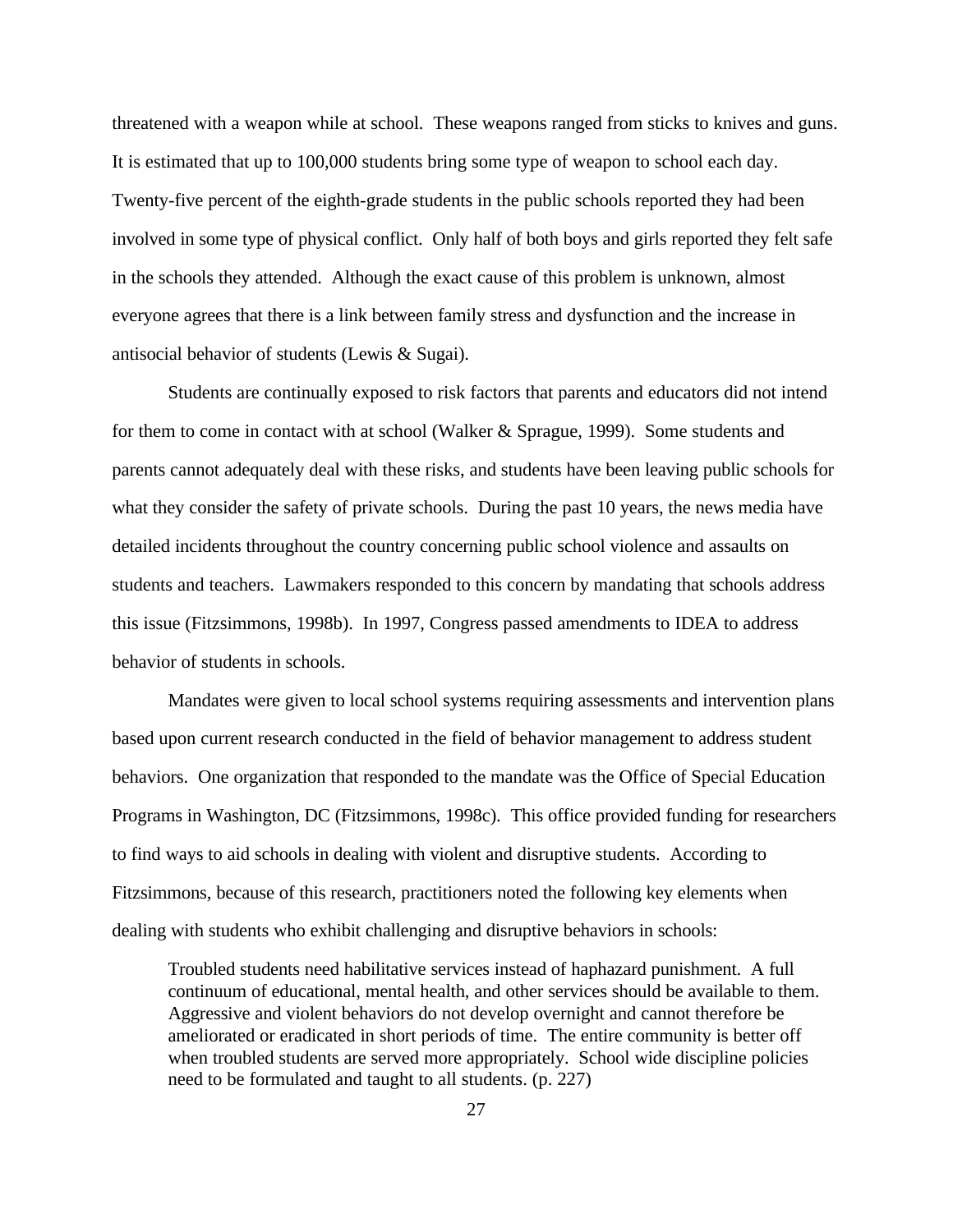These findings have been the basis for implementation of programs to deal with students exhibiting challenging and disruptive behaviors in schools.

Quinn, Rutherford, and Osher (1999) reported that educators are changing their approach from excluding students who are disruptive and are moving toward programs that focus upon students who are considered to be potential drop outs or already out of school. They are placing disabled students with disruptive behaviors into separate learning environments. These new learning environments, called alternative learning centers, must not only address the specialized curriculum needs of the students but must also present the general education curriculum. The general education curriculum is more difficult to deliver to students in an alternative setting than the specialized curriculum that had previously been provided. General education curriculum components can include shop classes, such as welding, or small animal care classes for students who have been enrolled in vocational educational programs at the secondary level. Providing access to these programs will be a challenge for school administrators to meet. School systems will have to become very innovative in their approach to this issue. Since the passage of IDEA 97, offering the general curriculum to all students, regardless of their placement, disability, or behavior exhibited in school, is not optional, but mandatory (Quinn et al.).

Fitzsimmons (1998c) reported that aggressive behaviors are learned and maintained, just as any other behavior the student exhibits. These aggressive students often have difficulty processing social information. They frequently have poor impulse control and are frustrated very easily. In addition, students who exhibit violent behaviors can be frightening to teachers, especially those teachers who have not had proper training in dealing with violent and disruptive students. Teachers know that a violent outburst by a student can spread to other students in the classroom. This, in turn, may lead to a very explosive situation that the teacher may not know how to control. Most schools have inappropriately trained staff and lack physical facilities and monetary resources to deal with students in these situations (Fitzsimmons).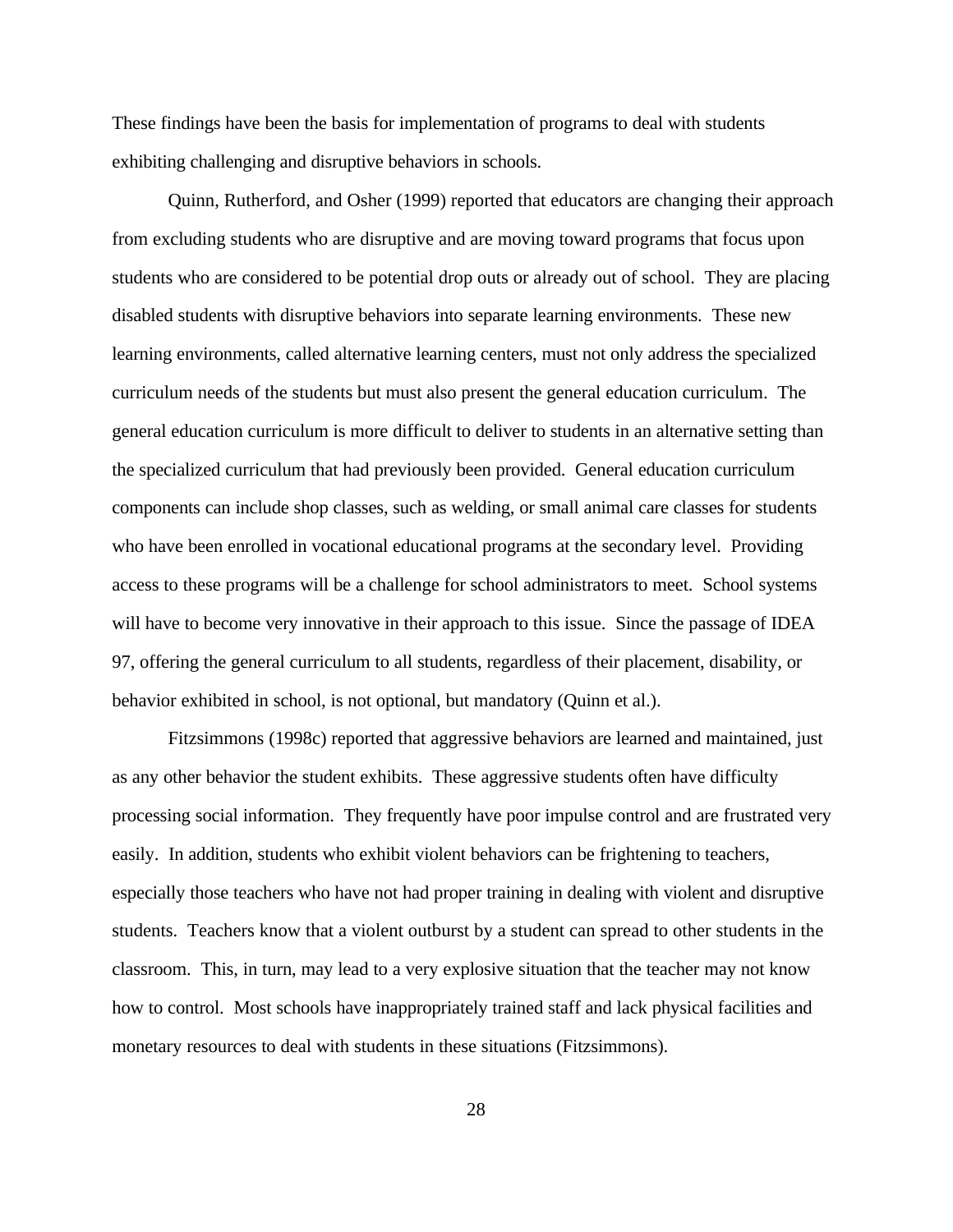#### *Consequences of Disruptive Behavior in Schools*

Teachers have been finding it more difficult to teach students because of the constant distractions caused by disruptive students. Not only are schools having to provide more services for students, they must do it with fewer resources and with teachers who lack proper training. Teacher shortages are occurring in school districts throughout the United States. Some thought this was a result of smaller teachers' salary in contrast to a vibrant economy. Others attributed the shortage to lack of respect for the profession by students, teachers, and the public (Furlong, Morrison, & Dear, 1994).

Special education teachers were given the task to work with students who exhibit the most challenging behaviors in public schools. Teachers reported that they carry out this task with inadequate training from universities and colleges, yet they are held accountable for the educational outcomes of these students (Furlong et al., 1994). Many times, educators who are unprepared for disruptions, rely upon punishment and exclusion to deal with students who exhibit challenging behaviors. Research has shown that this method is futile and ineffective in extinguishing unwanted behaviors exhibited by students (Scott, Desimone, Fowler, & Webb, 2000).

Educators have long understood that students who exhibit disruptive or challenging behaviors may also have academic difficulties that may lead to school drop out and the probability of menial employment opportunities. Students who exhibit challenging behaviors demand extra time and attention from the classroom teacher in a manner that takes instructional time away from every student in the classroom. This lack of instructional time has a negative effect that can cause all students to fall behind their peers and this adds another set of problems that must be addressed (Cotton, 1990).

A student's aberrant behavior and poor social skills can result in his or her exclusion from the regular classroom setting. This, in turn, feeds the cycle of poor academic performance from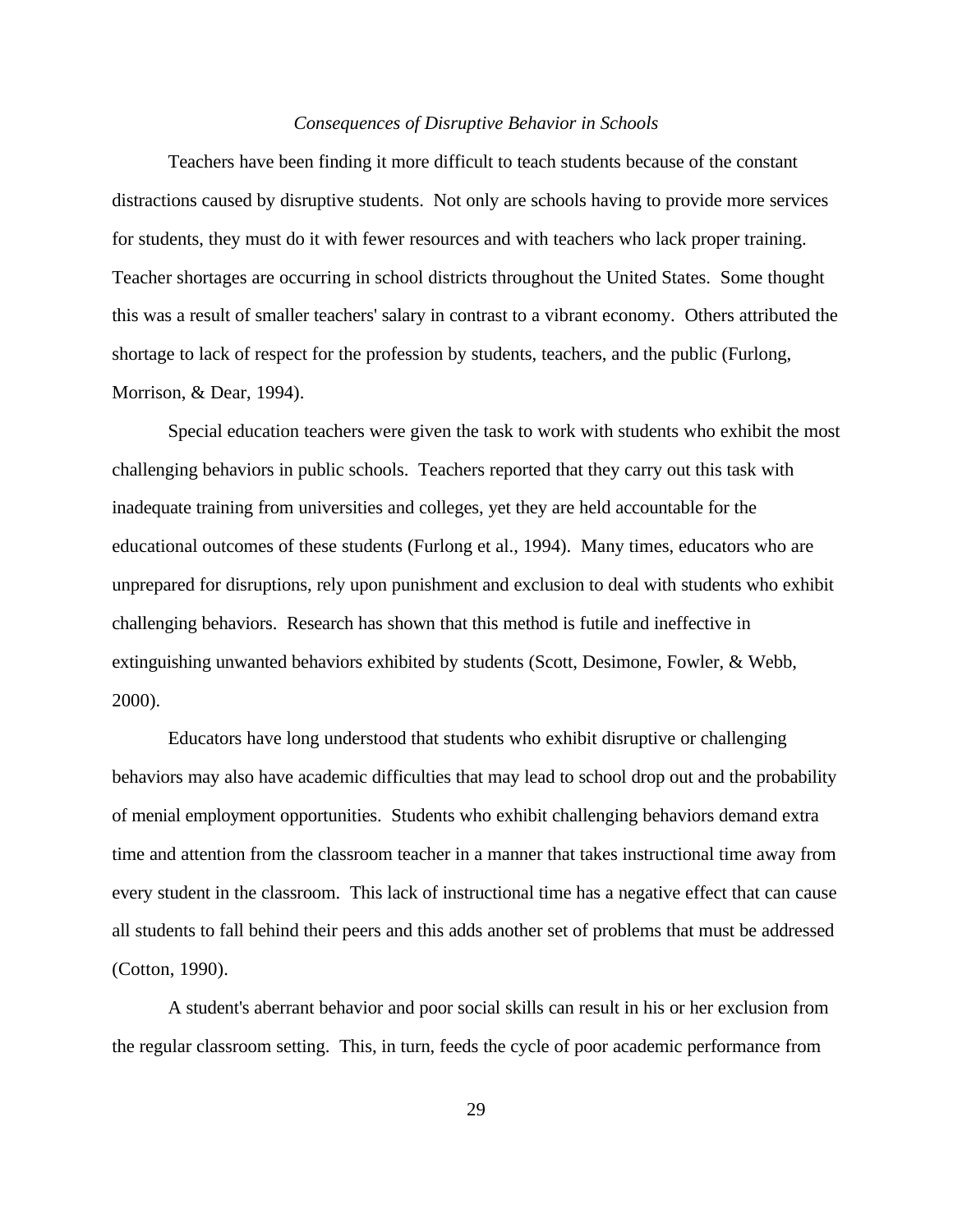the student who has been excluded (Gable, Quinn, Rutherford, Howell, & Hoffman, 1999). Even though these students exhibit academic abilities commensurate with their peers, they may at times be placed in isolated or separate rooms. Sometimes, if their behavior warrants, they are placed in separate schools, moving them away from the regular educational setting.

#### *IDEA Funding and Changes*

The changes that have occurred in special education over the past 25 years have been remarkable. A program that started out to help moderately to profoundly disabled students receive a public education now includes students with all types of disabilities, even intellectually gifted students within Tennessee. Because of the many changes made by congress in 1997, school systems struggled to meet the new demands. Funding has not kept up with the growth in the program. Local education agencies had to fund many of these programs with monies originally targeted for the regular education population and this caused some resentment among educators. School systems were forced to provide alternative programs that were very expensive to operate and staff adequately, but they must be available if an appropriate education is to be provided for all students. Time out rooms and places for isolation of disruptive students must be staffed appropriately, which takes more education dollars (Finn, 1996).

Cotton (1990) said that the mandates of IDEA have become so cumbersome that educators are spending less of their teaching day teaching students and more of their designated instruction time filling out paperwork to provide a paper trail for the federal government. Fulfilling the mandate is taking its toll on special educators, who are leaving special education for regular education classrooms, or leaving the profession altogether. Good teachers want to teach; they do not want to spend all their time filling out forms and handling classroom disruptions (Cotton).

30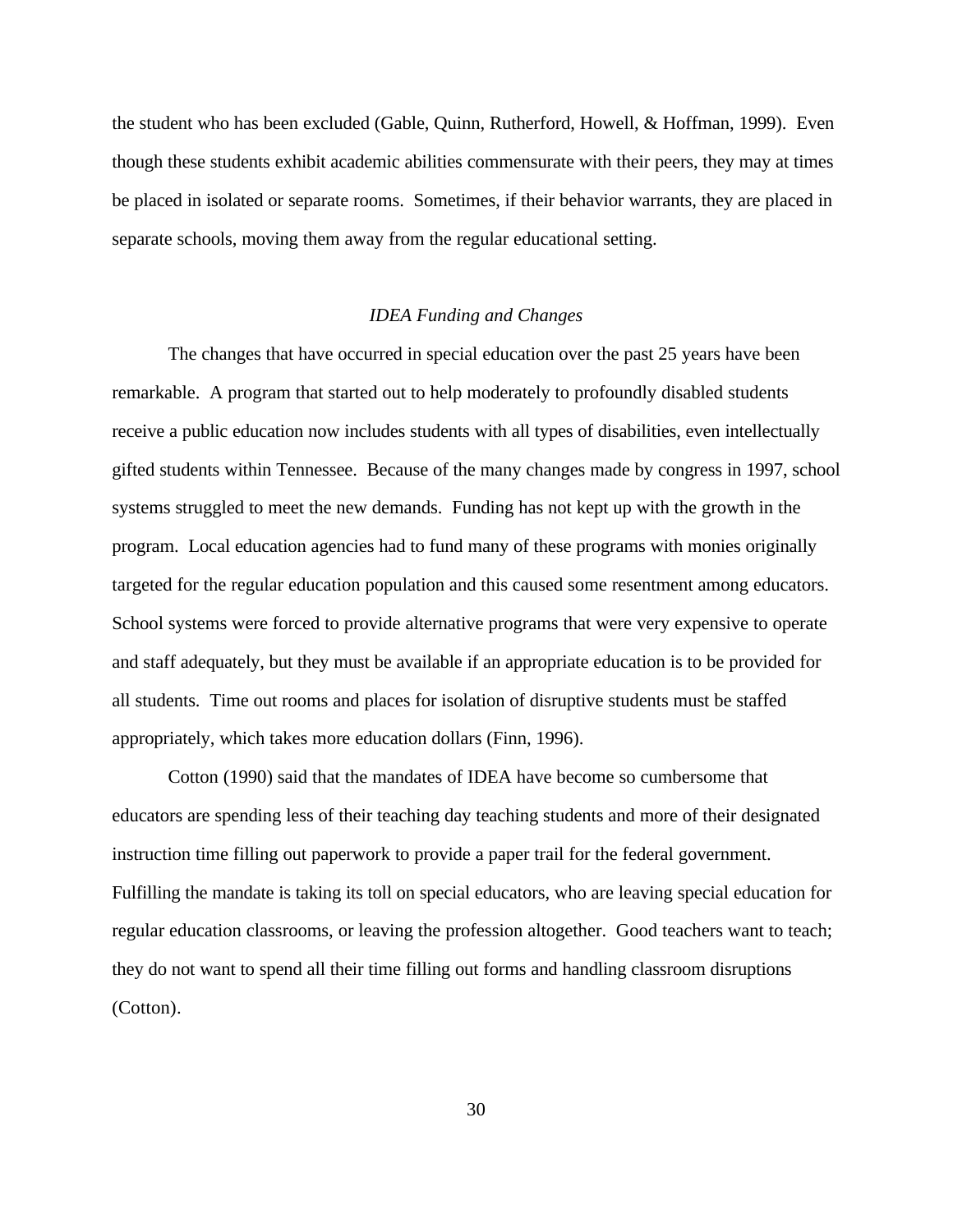#### *Current Interpretation of IDEA 97 Related to Student Behavior*

All students have a right to be provided an education in an environment free from disruptions and violence. Congress has given the responsibility to school administrators to provide this type of environment for all students, regardless of race, creed, color, or national origin. School authorities also have been given the right to discipline students in order to provide this type of environment (National Association of School Psychologists, 2000). IDEA 97 addressed a number of issues related to disciplining students who violated school rules. These issues ranged from questions about allowing school administrators to unilaterally change the placement of disabled students, to setting standards for manifestation determinations (Rosenbaum, 2000). These latest amendments addressed both the procedural and substantive requirements related to the suspension, expulsion, and administration of FBAs for students in public schools who exhibit challenging behaviors (Hartwig & Ruesch, 2000).

This new law did not allow students with disabilities to be excluded from discipline for rules violations in the school setting. It also did not allow disabled students to disrupt the learning process of others. It attempted to balance the need to provide students a safe environment to learn and an appropriate atmosphere for teachers to teach without violating the rights of students with disabilities to a free appropriate public education (Technical Assistance Bulletin, 1998). The passage of these amendments was Congress' attempt to protect students with disabilities without imposing excessively burdensome requirements upon school administrators and teachers, while still providing a learning environment free from disruptions for all students. This was a balancing act that took years to write and almost as long for the United States Department of Education to interpret and write guidelines for its implementation. School authorities were struggling to understand these mandates until the United States Department of Education Office of Special Education issued its final regulations on May 11, 1999 (Hartwig & Ruesch, 1999). Whether Congress accomplished what it set out to do remains to be seen. Time, experience, and trial and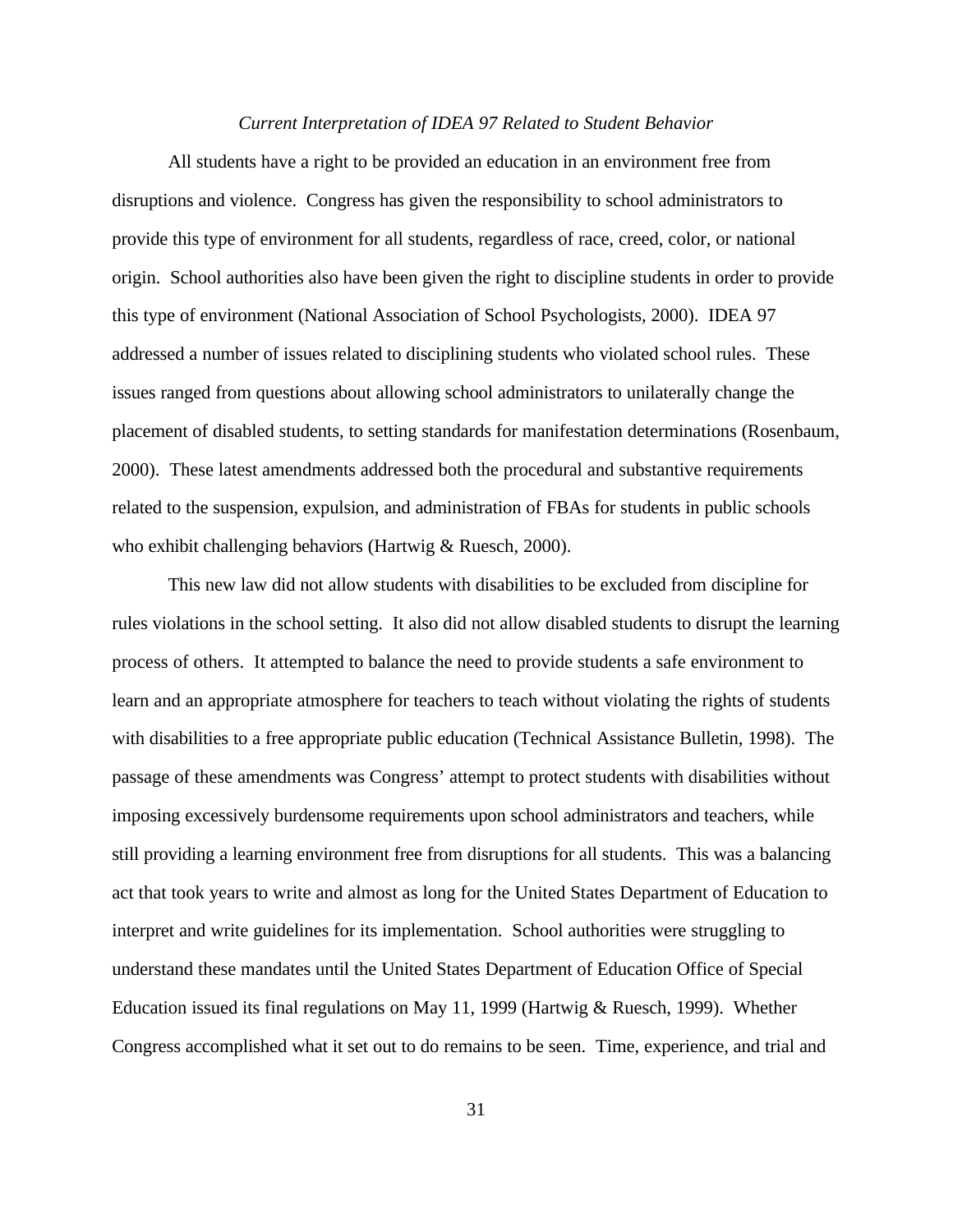error will be the determining factors of whether or not this new law has the effect was designed to have (Hartwig & Ruesch).

IDEA 97 was signed into law on June 4, 1997, by then President Bill Clinton. For the first time since the enactment of the law, amendments were added that recognized the growing number of behavior problems that educators were facing in the public schools. Discipline of disabled students was never addressed in federal law before Congress passed these new amendments. These laws reflect the infamous policy letter sent by The Office of Special Education Programs in 1989 that required school districts to continue providing educational services to students with disabilities who were subject to removal from school for more than 10 school days for disciplinary reasons (Maloney, 1999). This policy statement applied to every disabled student in the United States, regardless of his or her disability or whether this disability was a manifestation of his or her handicapping condition. The law also assigned the determination of whether the behavior the student was exhibiting was a manifestation of the student's disability to an individualized education program team and removed that responsibility from school administrators. Regardless of the decision made by school administrators concerning the appropriate discipline of a disruptive student, the individualized education program team must continue to provide educational services for the student. The manner of the delivery of those services was also to be determined by the individualized education program team, which includes the parent of the student (Maloney).

It is important to understand that under the interpretation of IDEA 97, the process for making a manifestation determination and conducting a FBA were two different processes, even though the new law made both team-based decisions. In conducting a manifestation determination, the team comes together with the sole purpose of determining if the student's disability caused the unwanted behavior. They interview students, teachers, and parents to get different perspectives on the student, as well as review records of discipline infractions and school attendance. The purpose of the FBA is to determine antecedents, functions, and consequences of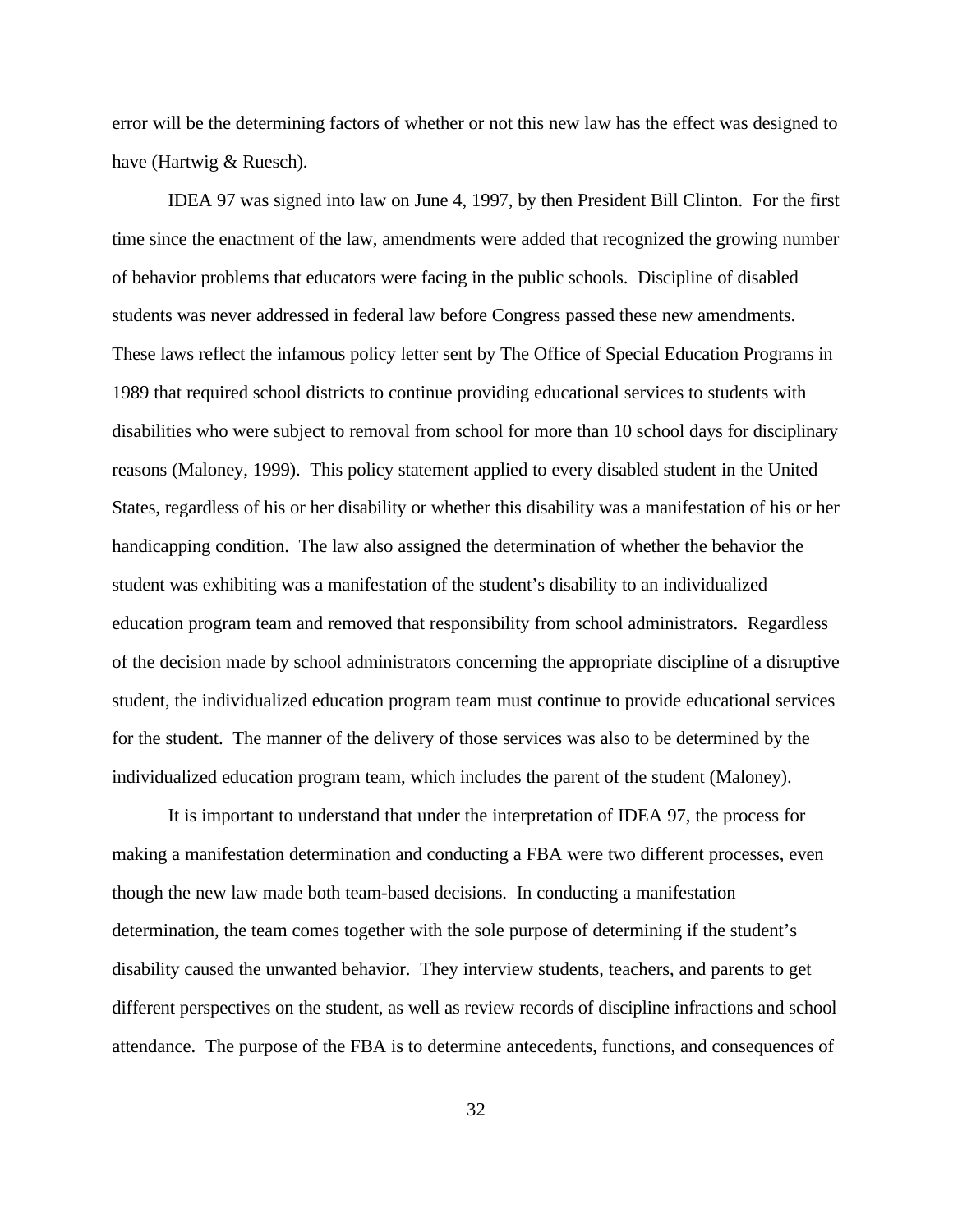behaviors and to develop behavior intervention plans to curb these unwanted behaviors (Knoster, 2000). Teams conducting these assessments are charged with obtaining information about the student's social environment, antecedents, and consequence of the behavior and past events that may have contributed to this occurrence of unwanted behavior. They are given the responsibility to predict when, where, and with whom these behaviors may occur again. They must be able to characterize student behavior according to its function. The determination must be made whether the function of the behavior is positively reinforcing for the student or if the function of the behavior intended to avoid something that is aversive to the student. Finally, they must be able to distinguish between behaviors that are skill deficits and those that result from a performance deficit (Gable et al., 1999).

Three major points concerning disciplinary changes were included in IDEA 97 that were not in the law passed in 1975. First, it was mandated that if a disabled student exhibited problem behaviors, these behaviors must be addressed in the individualized education program and positive behavioral interventions, supports, and services must be included in the development of the individualized education program (Smith, 2000). Second, measurable goals and objectives that address the problem behavior in a positive and proactive manner must be included in this plan. Students cannot be denied educational services including general education regardless of the behavior that they exhibit. Third, it was mandated that discipline issues must be addressed through the individualized education program process even if the challenging behavior is not a manifestation of the student's disability. The definition of a problem behavior was not addressed in the federal mandate, which led many school systems to guess at their compliance with the law. Court decisions that arise from the implementation of this mandate may provide the definition to school systems (Yell & Katsiyannis, 2000).

Another amendment mandated that educators were to address the relationship between a disabled student's challenging behavior and his or her learning. This determination must be made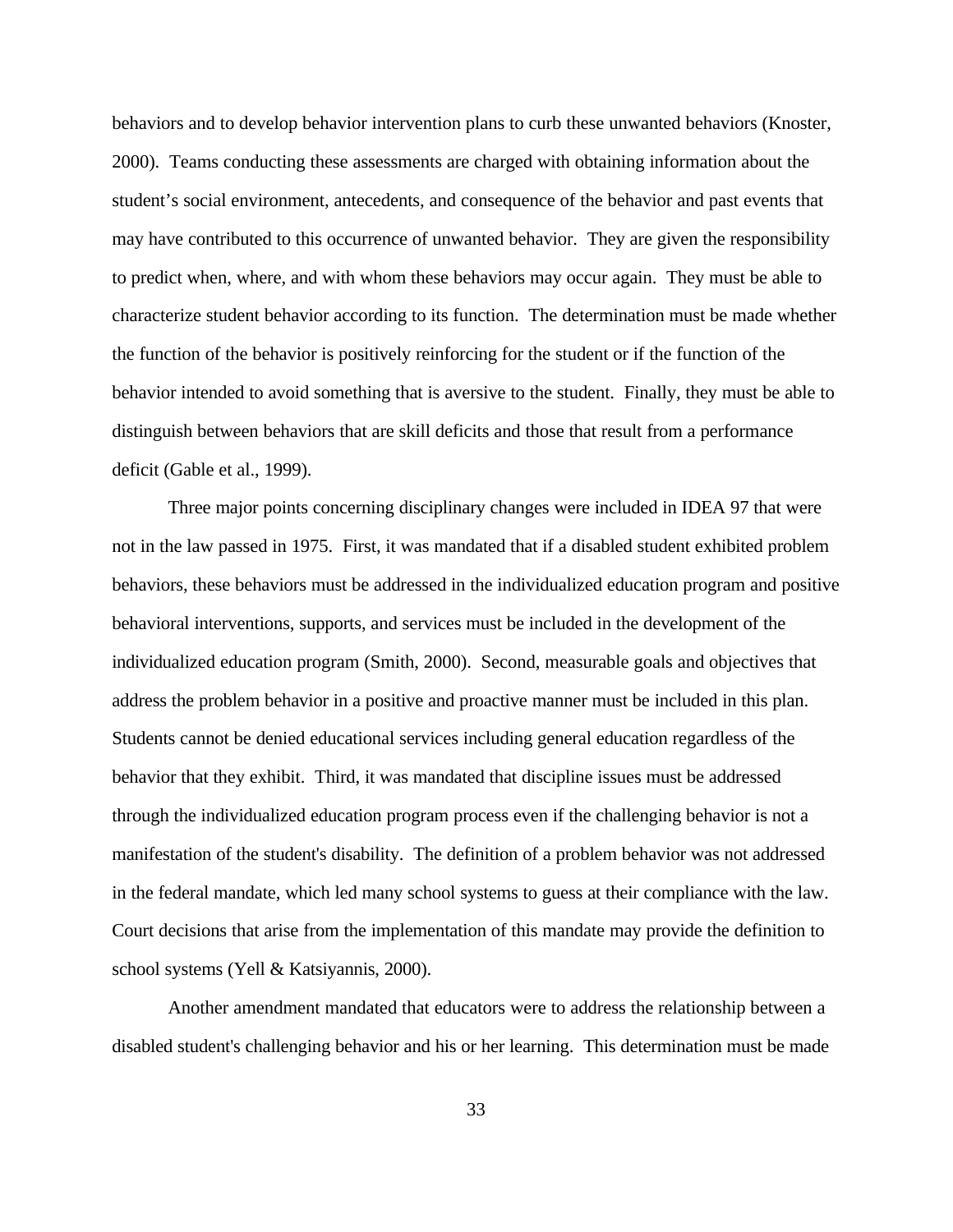each time an individualized education program team comes together to consider changes in the student's program (Fitzsimmons, 1998b). Not only is this to be an individualized education program process, but the student is to be involved in the development of the individualized education program if it is determined by the team that the student can contribute to its development (Gable et al., 1999). No longer can students be expelled from school and denied a free and appropriate public education in the least restrictive environment for displaying disruptive or violent behavior, including the use of drugs, alcohol, or weapons in the educational setting. Educational services must continue regardless of the rules infraction (Maloney, 1999).

As reported in the Rules, Regulations, and Minimum Standards (1999), before IDEA 97 students who were suspended for rules violations in school were provided specialized instruction as required by the student's individual educational program. They did not have to be provided access to the general education curriculum in the regular education program not listed on the student's individualized education program. Because of the passage of this new mandate, if a student is suspended from school for more than 10 school days, he or she must not only be provided specialized instruction as listed on the student's individualized education program, but also general education services. Furthermore, CFR 300.520 (1) (b) (1)(1999) mandates that:

Either before or not later than 10 business days after either first removing the child for more than 10 school days in a school year or commencing a removal that constitutes a change of placement under section 300.519, (i). If the LEA did not conduct a functional behavioral assessment and implement a behavioral intervention plan for the child before the behavior that resulted in the removal-, the agency shall convene an IEP meeting to develop an assessment plan. If the child already has a behavioral intervention plan, the IEP team shall meet to review the plan and its implementation, and modify the plan and it implementation as necessary, to address the behavior. (Rules, Regulations, and Minimum Standards)

*Honig v. Doe*, EHLR 559:231 US (1988) further defined the rights of students to a free appropriate public education. It ruled that disabled students could not be suspended for more than 10 consecutive school days and they must be provided educational services, even if the behavior exhibited is not a manifestation of their disability. In addition, *Honig* determined that if a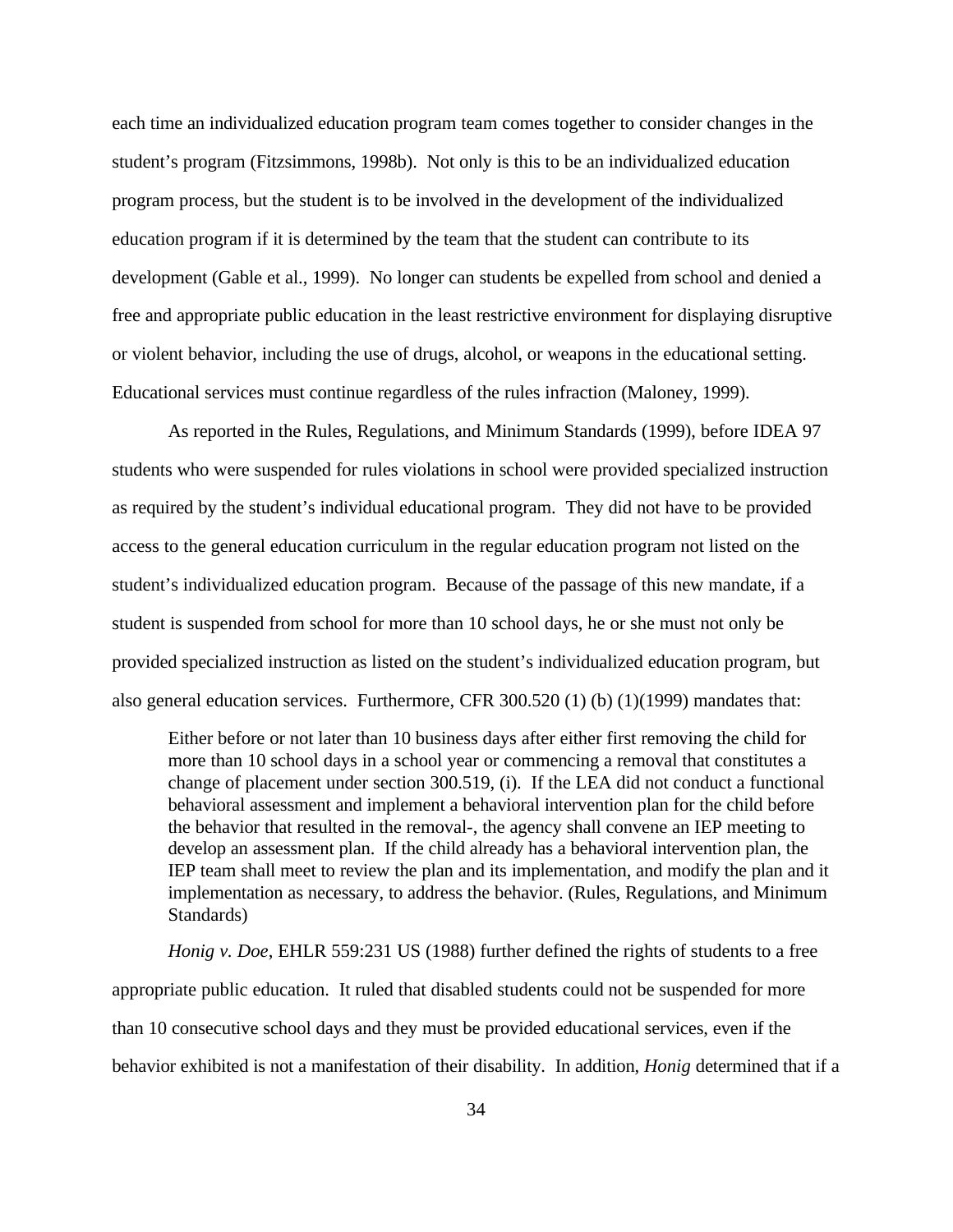student has been suspended for more than 10 days throughout the school year, this could show a pattern of exclusion, and activate the protections provided by this new mandate (Bullock & Gable, 1999).

The National Association of State Directors of Special Education (1988) reported that since the passage of this new law, school systems are required to conduct the FBA and develop specific behavioral interventions before the change of placement of any disabled student regardless of his or her disability. This is not a new practice for educators, but is the first time it has been addressed by the United States Congress. The assessments and intervention strategies developed by the individualized education program team are to become a part of the student's individualized education program and must be reviewed at least annually (Jolivette et al., 2000). Intervention plans must address behaviors that impede the disabled student's or the other students' education in the classroom setting. This includes students who are dangerous or violent and those who may cause harm to someone around them (Fitzsimmons, 1998c).

Protections under IDEA 97 begin when a student may have a change of placement because of his or her unwanted behaviors. A change of placement is removal from the educational placement that the student has been in for more than 10 school days or an accumulation of more than 10 school days that sets a pattern (Bullock & Gable, 1999). Not only did this amendment give protections to students who were currently receiving special education services but to others as well. Students now are protected under this mandate if they have a history of the need of special education services, whether or not those services were provided. If the student's parents or teachers have expressed concern for the behavior of the child or if an evaluation has been requested, then it allows the student to receive these protections. A note to the student's teacher from the parent concerning behavior could conceivably cause the student to be protected under *Honig*. This made it very difficult for school systems not to be in violation of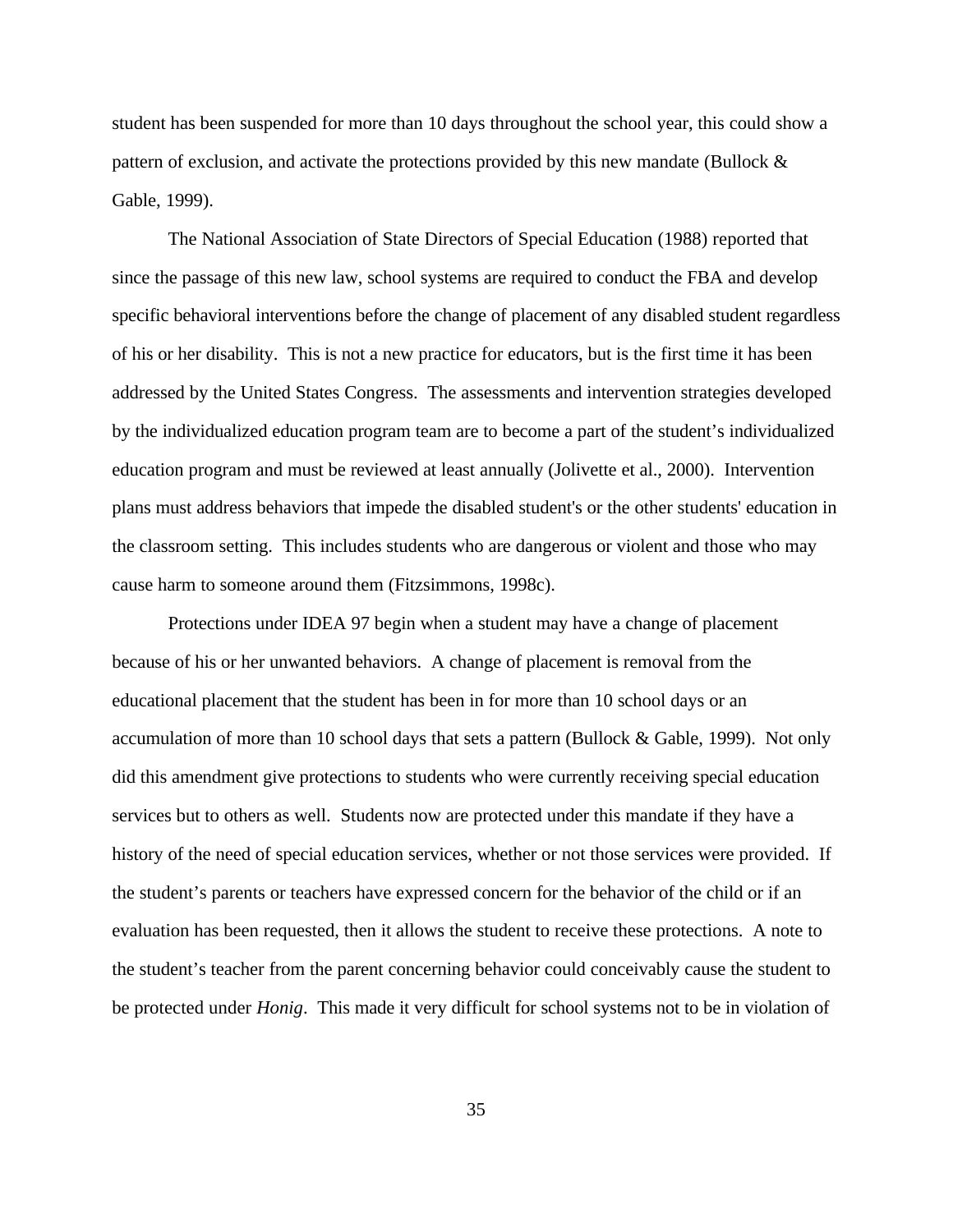the new mandate even if they were attempting to educate, to the best of their ability, all students in their systems (Bullock, & Gable).

The reauthorization of IDEA 97 and all of its amendments has caused a great stir among educators, especially school administrators. The mandate that schools must not only provide a free appropriate public education to disabled students but also provide interventions that address students' unwanted and challenging behaviors regardless of their disability, has caused the greatest controversy.

#### *IDEA Requirements for Conducting Functional Behavioral Assessments*

FBAs are mentioned in section 615 (K) (1) of IDEA 97 that stated that the individualized education program team is to conduct the assessment but gave little assistance or definition of what the FBA is, how it is to be done or what it must contain. It mentioned that other personnel who have knowledge of the child be included in the evaluation process, but little else was revealed in the law (Federal Regulations, 1997). The majority of studies that rely on the FBA process are mostly conducted on students with low cognitive ability or those diagnosed with emotional disturbances. Many of these studies have been conducted in private residential settings. These are low incidence groups and represent a minority of students who exhibit violent and disruptive behavior problems in schools (Ward, 1999). With little guidance from Congress, some school districts have reduced FBAs to a set of generic procedures and forms to meet the letter of the law (Stichter, Shellady, Sealander, & Eigenberger, 1999). It is significant that in a national survey of 60 individuals throughout the United States who were performing FBAs with high incidence populations, it was found that they did not agree on the procedures that should be used to conduct those assessments (Scott, Meers, & Nelson, 2000).

Mishler and Cherry (1999) reported that regulations issued by the Office of Special Education Programs in Washington, DC designed to help school districts interpret the law did not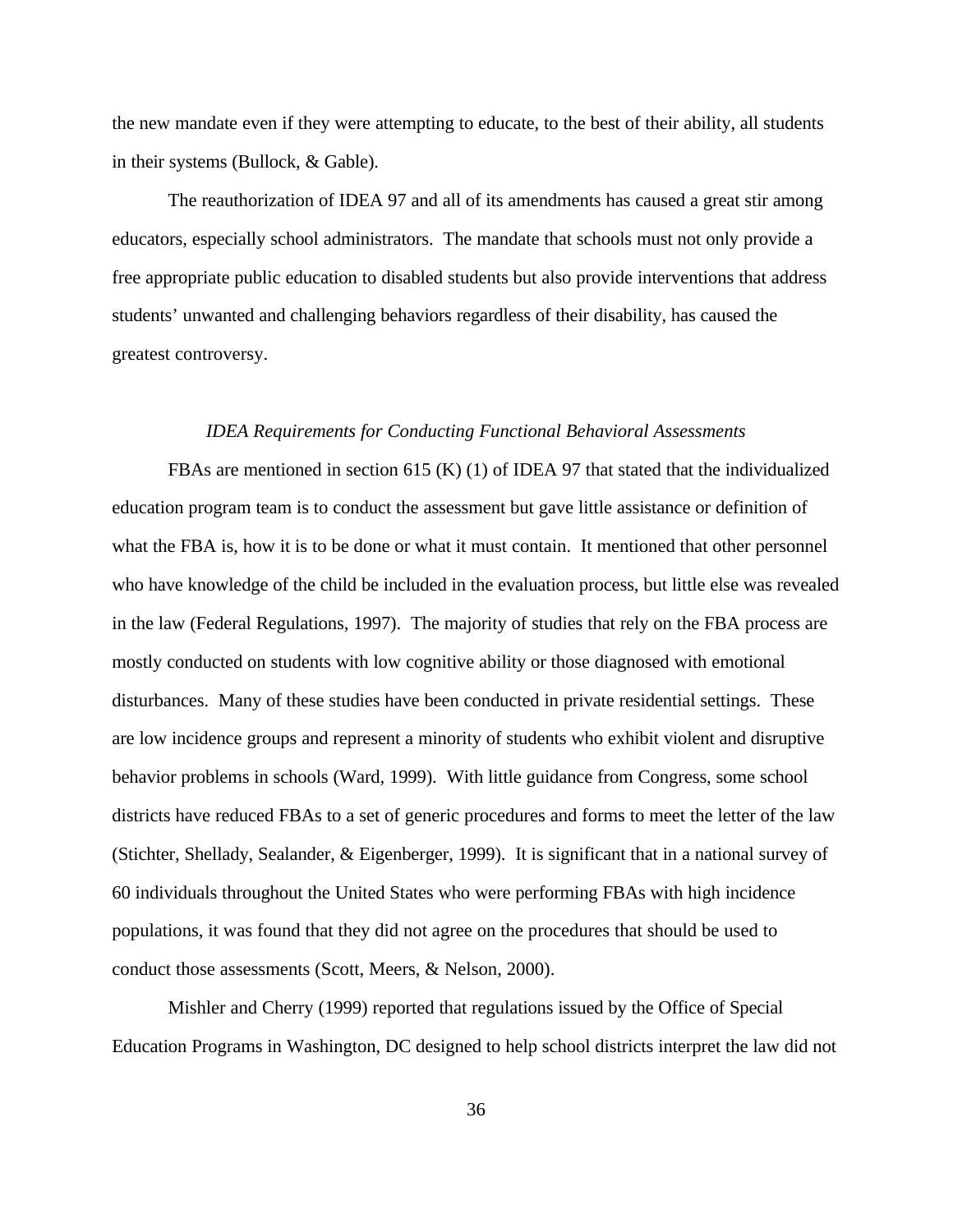address this issue. Instead, the regulations took the view that the FBA is an individual issue and it should be looked upon as such. The position was that forms and mandates could not be established that would meet the individual needs of every student. Practitioners who work in the field of behavior assessments agreed with this position; however, this allowed anyone to challenge the validity and quality of assessments that were currently being conducted in the school systems. These disagreements many times ended up being decided by administrative law judges appointed to hear these cases when disputes arose between parents and school districts (Mishler & Cherry).

Linehan (2000) noted that state education agencies began developing recommendations on how to conduct FBAs on students who exhibit challenging behaviors in the public schools in an effort to help local education agencies meet the new mandate created by the passage of IDEA 97. Some states focused only on assessments for disabled students and others included all students in the school population, including the preschool students from birth to age five. He found that 26 of the 43 states that responded to his survey had statewide initiatives in place to address these assessments. Of the 17 states that had no active initiative in place, 13 had plans to develop one. Another matter discovered by the survey was the lack of trained individuals to carry out these assessments. Some states had instituted training programs, but all were in infant stages of development (Linehan).

On August 27, 1998, the Tennessee State Department of Education's Division of Special Education issued its recommendations on conducting FBAs for students with disabilities (Fisher, 1998). These recommendations were based on a guide on FBAs published by The National Association of State Directors of Special Education. The focus of their recommendations was to be proactive in addressing the behavioral concerns of students with disabilities that may impede their learning or the learning of others and to ensure that Tennessee had "safe and well disciplined schools" (Fisher, p.1). The standard set forth by the Tennessee Department of Education, Division of Special Education was that the individualized education program decision-making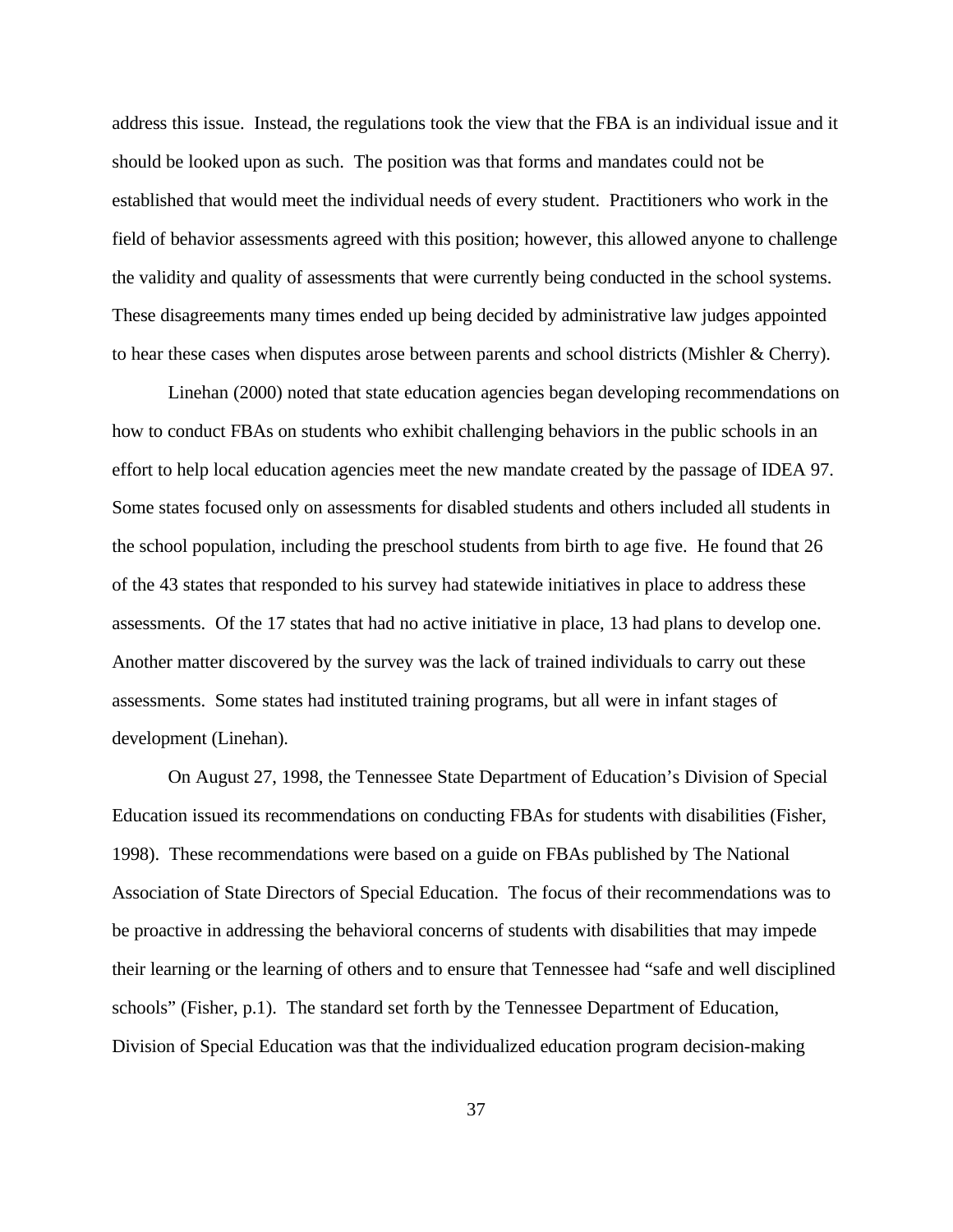process must include discussions on FBAs. These assessments should identify and measure specific problems and must be conducted in the student's natural environment. They should be individualized for each student and include positive behavioral supports and strategies that will result in a change of disruptive and challenging behaviors (Fisher).

Joseph Fisher, Assistant Commissioner of Education for Special Education in Tennessee (Fisher, 1998), stated that recommendations for the FBA should be an integral part of a student's comprehensive evaluation and reevaluation process. It should not be an isolated practice designed for students who violate a school system's code of conduct. He said that proactively addressing student behavioral issues early in the evaluation process would enable educators to find solutions to students' unwanted behaviors.

Riva, Lyon, and Heefner (1995) noted that most students who exhibited behavioral, emotional, and social problems were not certified as emotionally or behaviorally disturbed. The emotionally and behaviorally disturbed group is a low incidence group of students with disabilities, which makes up a very small percentage of the population of students in the public school setting. However, the problem behaviors exhibited by students identified as emotionally or behaviorally disturbed are usually more serious and occur with more frequency than among their regular education peers. Based on the way students diagnosed with emotional disturbances have been perceived by schools, it is very difficult for this group of students to contribute positively to society. They have been singled out because of their identified disability and many times are not expected to accomplish what is expected of their peer group. This group also experienced the least favorable outcomes of any group, disabled or not. Employment opportunities were limited for this group of students. For them, success was often measured in very small steps and accomplishments must be measured over long periods (Jolivette, Stichter, Nelson, Scott, & Liaupsin, 2000). These students do not respond to traditional punishment, so they must have opportunities to learn self-discipline. They need more than the sound and consistent discipline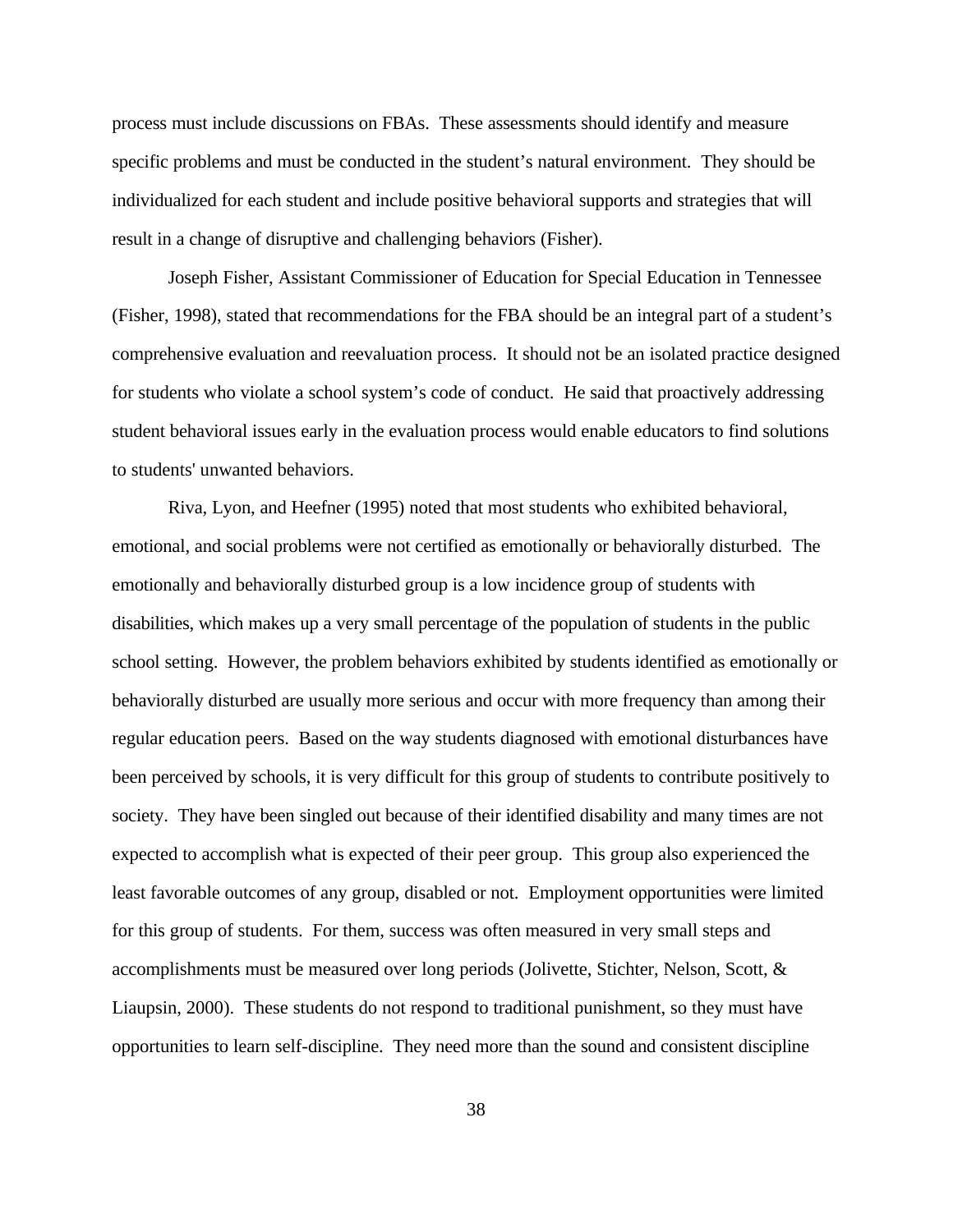polices that exist in schools; they need positive behavioral instruction and support (Fitzsimmons, 1998a).

Emotionally disturbed students frequently exhibit learning disabilities that manifest themselves in academic performance (Coleman & Vaughn, 2000). Students diagnosed as emotionally disturbed also have more difficulty with social adjustment. As a result, they are unable to form relationships with people who might have a positive influence upon them, thus making it more difficult for them to achieve success (Wagner, D'Amico, Marder, Newman, & Glackorby, 1992). Emotionally disturbed students also have academic difficulties in multiple content areas. Often this is caused by their display of unwanted behavior, which includes noncompliance, aggression, and a display of disrespect for authority figures (Jolivette et al., 2000).

It should be noted that students who have been identified with disabilities have a higher rate of behavior problems than regular education students do. The exact cause for this is not known, but exclusion from same-age peers and regular classroom participation may be one reason. Poor self-esteem from years of struggling in the classroom may be another reason these students exhibit more challenging behaviors (Chandler, Dahlquist, Repp, & Feltz, 1999).

Sugai and Maheady (1999) stated that culturally diverse students had been over represented in special education for years. The cause of this could be that teachers have lower expectations for students who come from different backgrounds with different languages. Even though there are culture-free, culture-fair, and culture-specific tests, students who have language differences have a higher likelihood of being placed in a special education class than their Englishspeaking peers are. Students who possess cultural and language differences may be perceived as having deficits that can cause social difficulties between them, their peers, and their teachers. Unfavorable interactions between teachers and students can lead to confrontations, resulting in students being removed from the classroom and not having access to the same classroom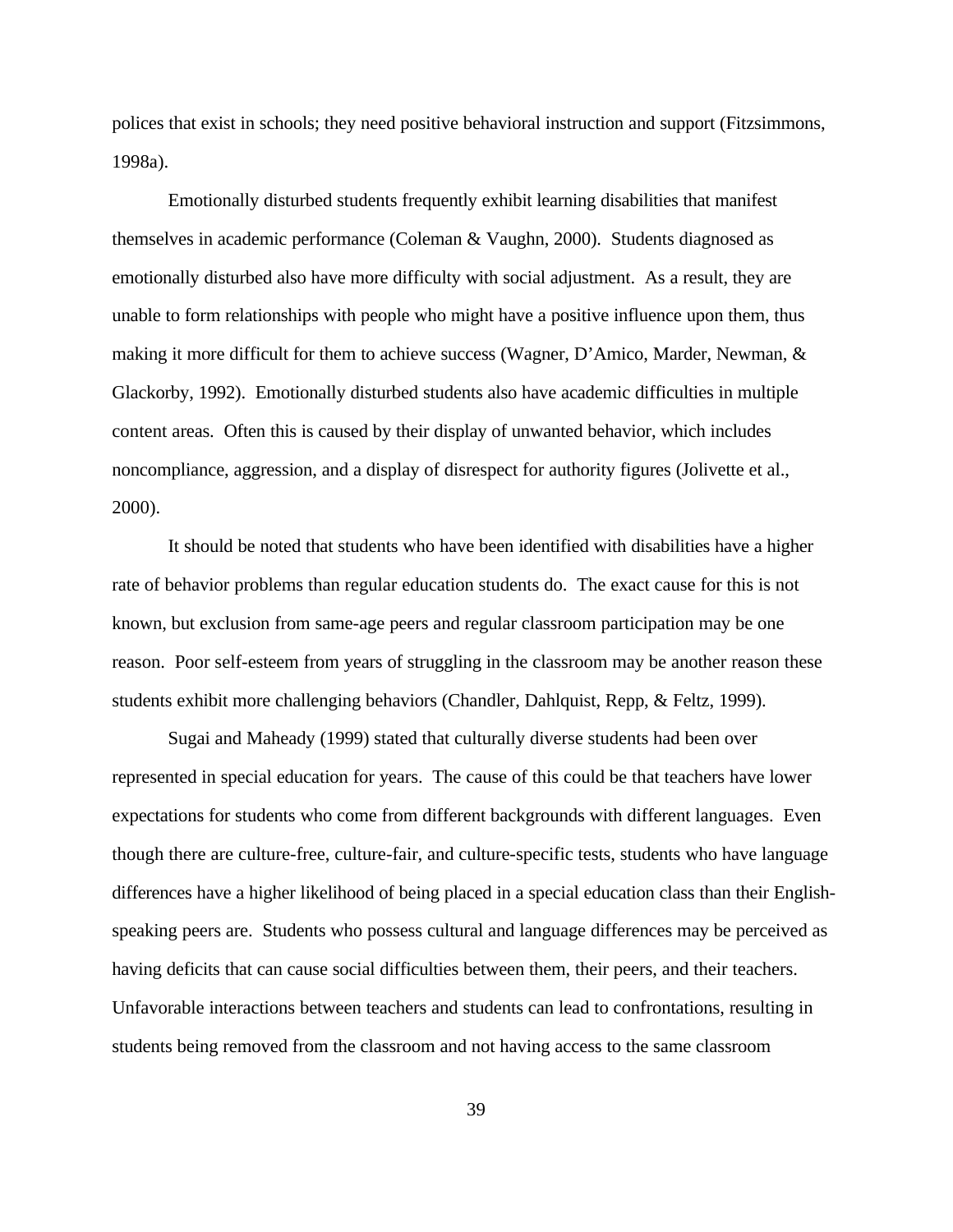instruction as their peers. This may lead to lower academic performance by these students, thereby putting them at risk of failing or dropping out of school. Culturally diverse students require no more than good teaching and normal professional practice in order for them to learn.

As noted by Sugai and Maheady (1999), learning is an interactive process that is influenced by all the characteristics of the teachers who teach the classes and the students who are there to learn. Evaluators who work with students should be cautioned to be objective in their observations. They should carefully determine if teachers hold different behavioral standards for culturally diverse students and whether or not they behave and react differently to these students. Evaluators can make this determination if they focus on the classroom or school-learning environment where the student has been placed. Teachers may be completely unaware they are exhibiting these biases toward groups of students. If this is happening, it needs to be brought to the teacher's attention in a manner that is not threatening. This will enable the teacher to accept the criticism as constructive. Training teachers to avoid bias is needed to ensure appropriate education for all students (Sugai & Maheady).

#### *Preservice Training and Support for Practitioners*

Teachers who lack appropriate training in dealing with students who exhibit challenging behaviors may unknowingly reinforce disruptive behaviors either positively (by giving their attention to the student) or negatively (by removing him or her from the class and allowing the student to escape the adverse situation). Attaining a knowledge base of appropriate behavioral management techniques is critical for teachers and service providers in today's school setting. Teachers generally have a very limited repertoire of methods to deal with students who exhibit challenging behaviors (Vaughn, Hales, Bush, & Fox 1998).

Nichols (2000) noted although most teachers receive classroom management training in methods classes in college, this training should also expose teachers to a variety of proven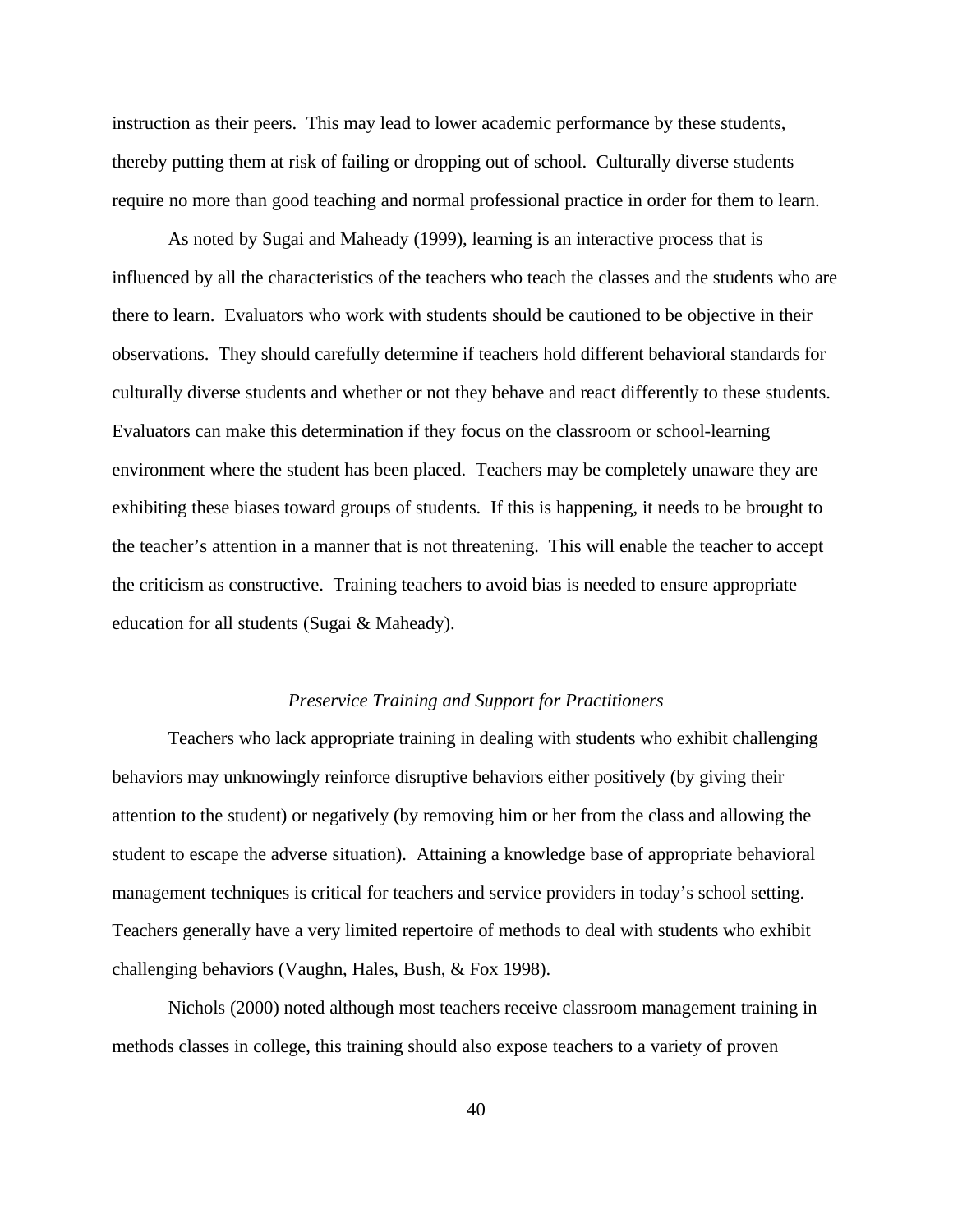classroom management models that will allow them to develop individualized behavior programs for students in their classrooms. Unfortunately, the amount and quality of training that educators receive is sometimes based upon the college instructor's philosophy, training, and experience. Many college instructors have not taught in the public school setting in years and, therefore, have little experience with today's students. At a minimum, teachers should possess a foundation and knowledge of core principles of behavior analysis before entering the workforce (Nichols).

Teachers must be trained to accommodate the needs of individual students in their classrooms. Study carrels can be provided for students who are easily distracted by movement and noise in the classroom. Some students may need preferential seating due to impaired hearing or vision. Moving these students to the front of the classroom may be all that is necessary for the students to achieve academic success. Predictable scheduling may provide a secure setting for some students. Students should be taught how to follow a daily schedule. This will help them to transition from one activity to another and to move from one classroom to another. They must also understand how to handle the unexpected. Teachers can learn the simple strategies that may positively affect their classroom and improve student academic performance (Research Connections, 1999).

Educators cannot be blamed for the breakdown in functional behavioral analysis if training institutions do not provide them with these basics. They are expected to have knowledge in academic content before being hired to teach students in the public schools. Is it unreasonable to expect them to possess at least the basic understanding of behavior management techniques? (Stichter et al., 1999). Teachers may have to learn collaboration skills, the proper use of time management, and group problem solving techniques. Teachers working on assessment teams must be able to communicate and have good interpersonal skills. These skills will be important as the assessment process develops over time (Gable et al., 1999).

41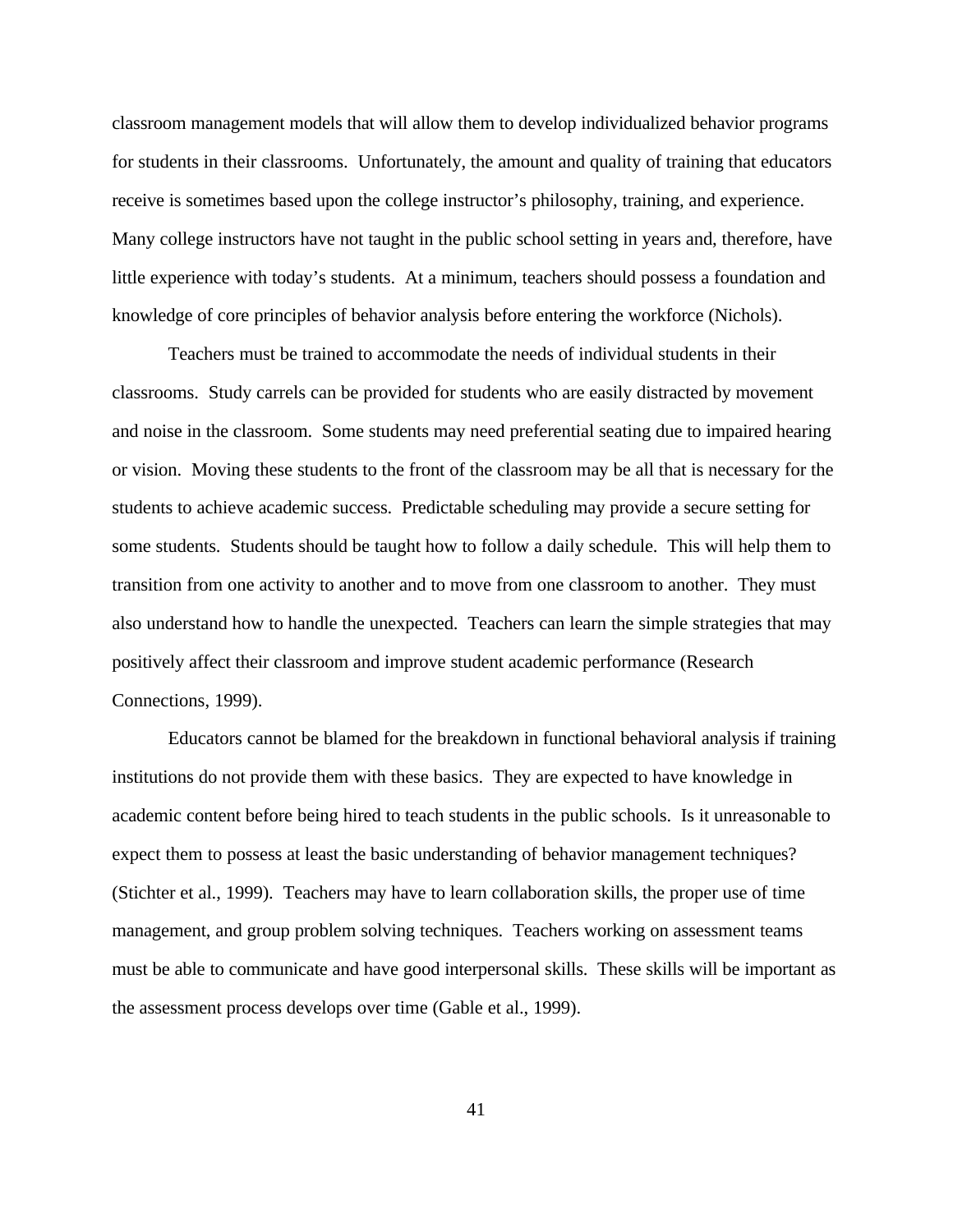The University of Kansas addressed this issue by offering on-line courses to qualifying teacher education institutions that deal with disruptive students. They developed training modules based upon research conducted with students with disabilities who exhibit challenging and disruptive behaviors (Technical Assistance Bulletin, 1998).

According to Stichter et al. (1999), college instructors should teach practitioners skills that will enable them to "recognize behavior patterns, discriminate between assumptions and actual data trends and to understand that behavior is purposeful and serves a function" (p. 3). The FBA process is designed to promote long-term changes in a student's behavior. Regardless of the strategies provided teachers to help them deal with disruptive behaviors, they must be easily implemented into the classroom setting because of the constraints under which teachers work. If the plan is too time consuming or too difficult to be efficiently implemented in the classroom setting, teachers will resist the strategies that have been agreed upon for the student (Jolivette, Lassman, & Wehby, 1998).

To date, most colleges and universities do not provide teachers the opportunity to learn and practice the skills necessary to work with students who present these challenging behaviors (Quinn, Gable, Rutherford, Nelson, & Howell, 1998). Colleges and universities do not offer these programs as part of the regular education teacher preparation program. McEvoy and Reichle (1995) reported that specialized behavior management training is focused on only in special education programs, even though regular educators are also required to teach and deal with disruptive students in their classrooms. The lack of these learning opportunities for all teachers creates schools that are less efficient and effective in educating students (McEvoy & Reichle).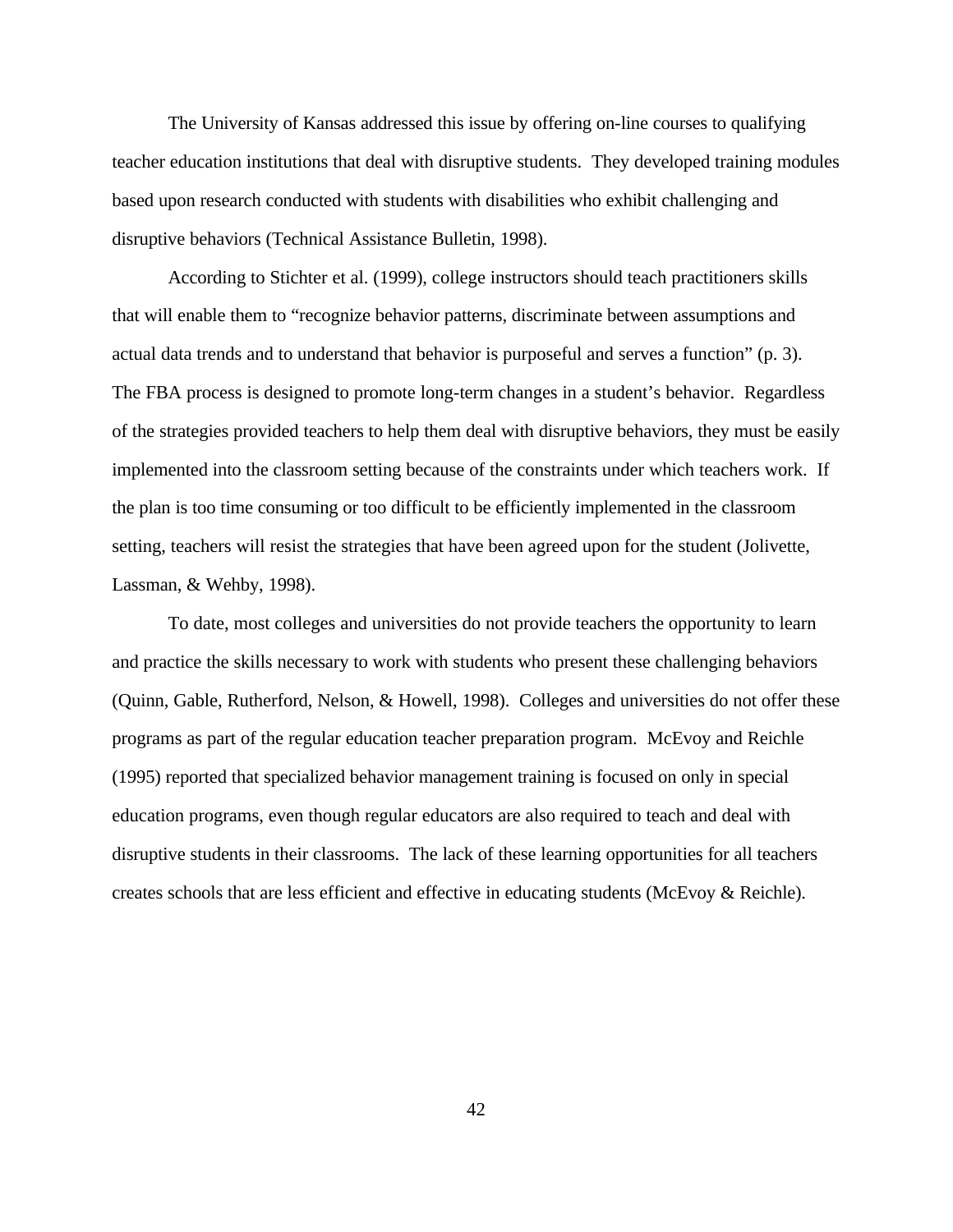### *Inservice Training and Support for Practitioners*

States are required by IDEA 97 to provide inservice training for personnel who provide support and educational services to disabled students. This includes paraprofessionals who work with students as well as special and regular education teachers providing educational services to students with disabilities. Many service providers, especially paraprofessionals, do not have the training or resources to implement interventions that are effective for students with histories of aggression, self-injury, or destruction of property. This lack of training can lead to using ineffective methods to work with this type of student (Ward, 1999).

Fox, Gunter, Davis, and Brall (2000) noted that training of personnel to conduct appropriate assessments is extremely important. They maintained that poorly trained staff will not be able to effectively and accurately assess the information compiled throughout the assessment. Even with the development of appropriate instruments, observers must be skillful in observational techniques. They must have the ability to analyze situations and make accommodations and changes as the assessment process continues (Fox et al.). Even though IDEA 97 mandates training, no one has provided school districts the needed clear curriculum for providing inservice activities for personnel who work with students with disabilities. The focus of the training must include enhancing teachers' and paraprofessionals' abilities to use strategies developed in the behavior intervention plans to curb unwanted behaviors exhibited by students. It should emphasize the team approach to changing challenging behaviors. Parents, teachers, and paraprofessionals must work together to reach maximum results in changing students' unwanted behaviors (Gable et al., 1999).

Ward (1999) stated that another component of the training has to be the recognition of cultural diversity. Students who have immigrated into the United States come from different cultures from those students born in the United States. Behaviors differ from one culture to another, and each student who has immigrated has a built-in belief system that is an integral part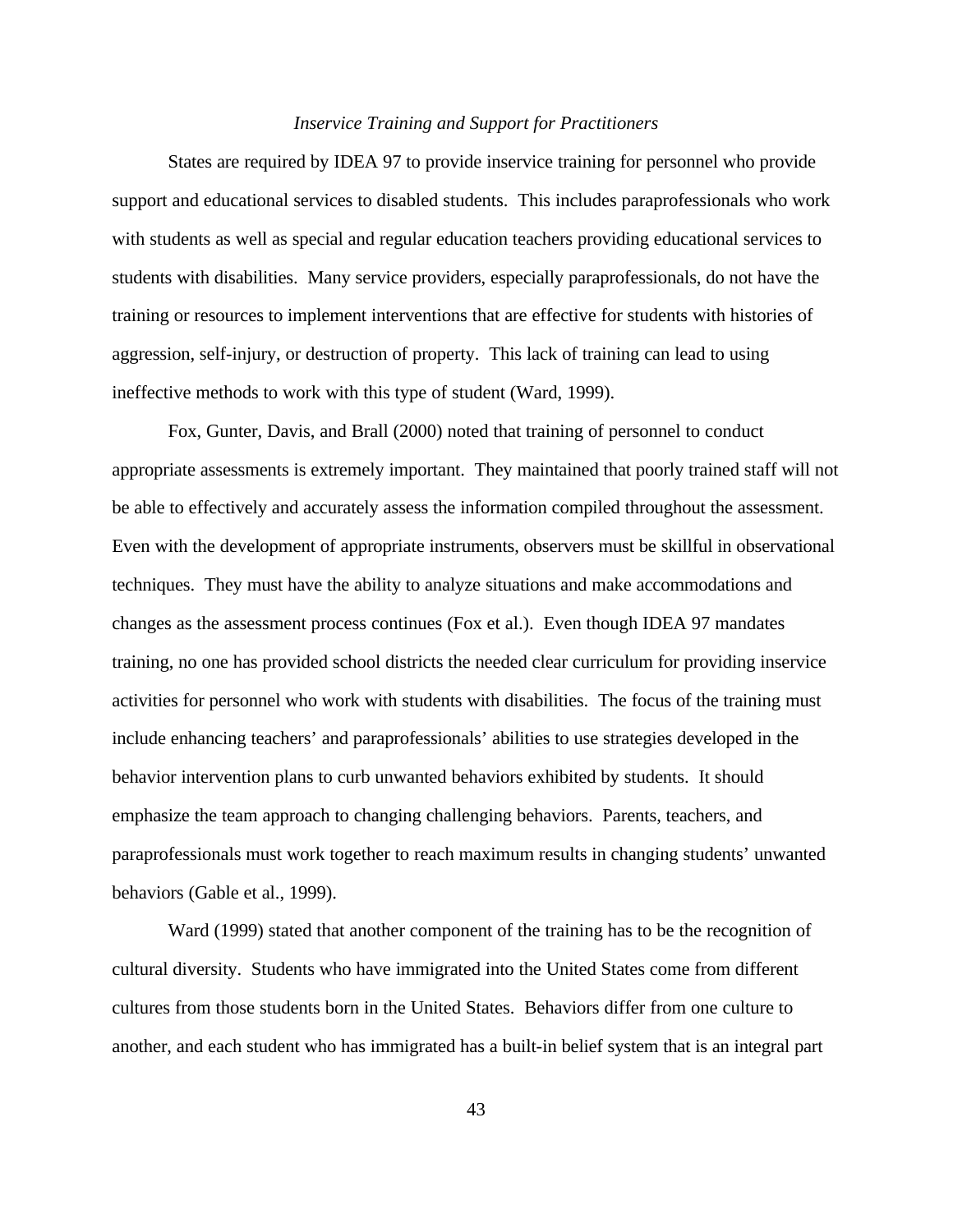of his or her life. If teachers do not consider the diversity of cultures, they may miss seeing the true meaning of the behavior the student is exhibiting. A misdiagnosis can lead to misguided treatment approaches that will have little effect upon changing unwanted behaviors (Ward).

According to Nichols (2000), educators must acquire critical thinking skills to be able to implement strategies to effectively change unwanted behavior from students in their classrooms. They cannot allow their biases and former experiences to influence their thinking when making judgments and recommendations for behavior improvement programs (Nichols). Davis (1998) added that educators need to be taught to assess behavior problems so they may develop appropriate interventions that will focus upon positive ways to curtail inappropriate behaviors. Teachers must be willing to change the way they deliver instruction to their students. Some may be resistant to do this even though there is a strong possibility that the change presented to them will reduce unwanted behaviors exhibited by their students (Davis).

The classroom environment is often overlooked as a potential cause for misbehaviors in students. Gunter, Hummell, and Venn (1996) reported that if teachers are expected to be effective in dealing with disruptive students, they need to honestly evaluate what they are doing and how they have their classrooms arranged. The authors suggested that to enable teachers to objectively see what they are doing in the classroom, they might videotape their own teaching for self-evaluation. They could also ask peer teachers to visit their classrooms to help make suggestions on management techniques. Teachers should take an objective look at what is happening between them and their students. This may enable them to change their approach in dealing with students who exhibit challenging behaviors. Teachers must understand that they may be inadvertently reinforcing disruptive behavior in their students. They should systematically evaluate their own teaching strategies in their classrooms to be able to effectively reach and teach every student (Vaughn et al., 1998).

44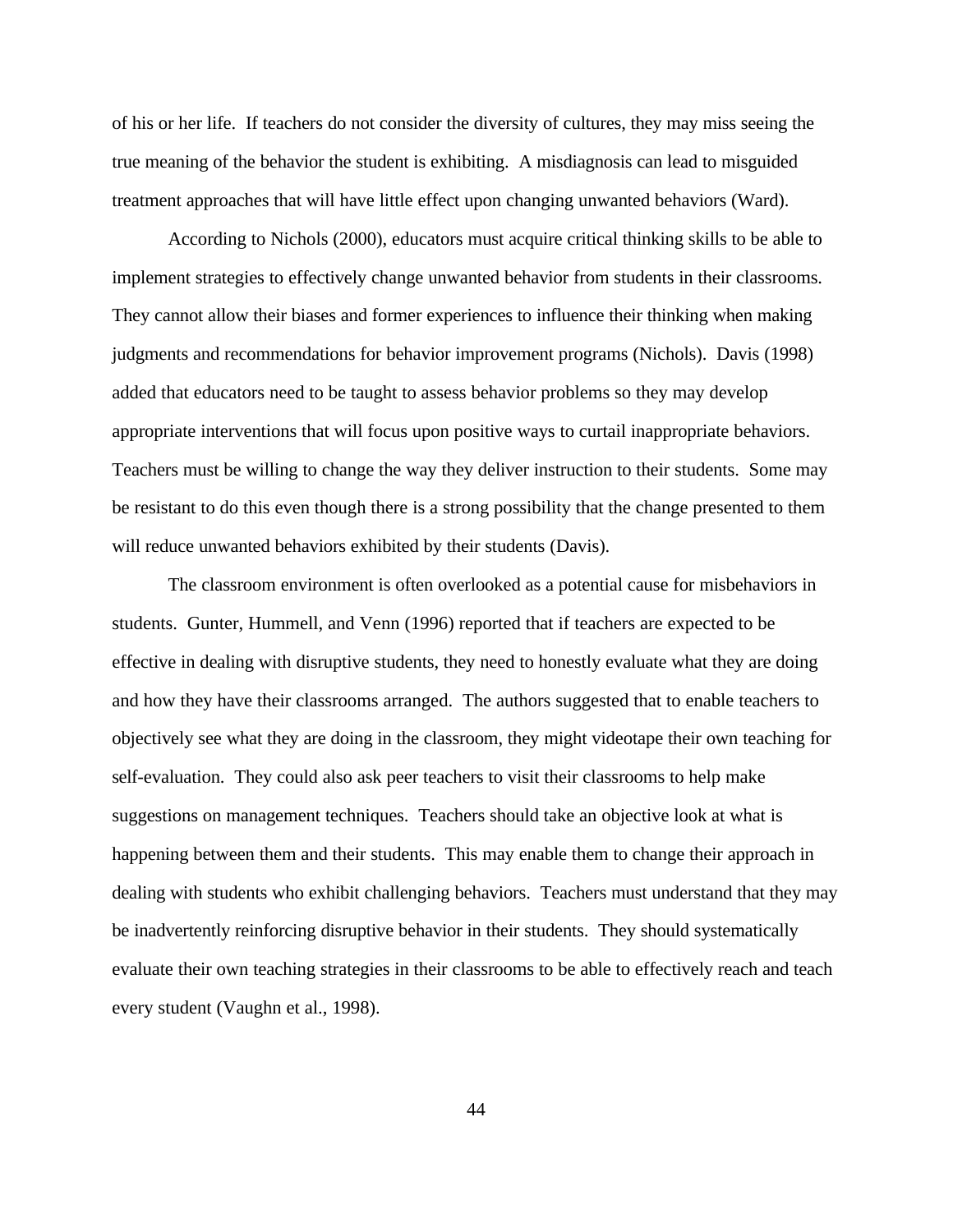Too often, training methods have given focus to meeting the mandates of IDEA 97 as opposed to providing quality instruction and training in ways to deal with disruptive students in the classroom. In many cases, sporadic inservice and preservice activities are provided with little coordination or consideration of the level of preparation, experience, or training of teachers and paraprofessionals. These factors should always be taken into consideration when developing activities to train teachers and paraprofessionals in dealing with students who display unwanted and challenging behaviors (Stichter et al., (1999).

## *Functional Behavioral Assessment*

The FBA is now required by IDEA 97 (IDEA 20 U. S. C. 1415[k] [1] [B] [I] and IDEA Regulations 34C-F. R. 300.520 [b] [1] and [c] ) to be conducted on students in special education who exhibit unwanted and disruptive behaviors in schools. This assessment is to be conducted to develop positive behavior intervention plans to help extinguish unwanted behaviors and lessen the impact of those behaviors on the learning of all students (Hartwig & Ruesch, 2000).

There is no single etiology of students who display aggressive and violent behaviors. Walker and Sprague (1999) contended that if children were systematically exposed to risk factors such as drugs, alcohol, abusive caregivers, or dysfunctional families, they would develop tendencies to display unwanted behaviors in school. They would have a greater chance of developing defiance for authority figures, becoming aggressive toward their peers and teachers, and lack the ability to focus and sustain their attention for long periods. Students exposed to these risk factors also seemed to exhibit a higher hostility toward school and sometimes showed an inability to control their temper when put in stressful situations.

The student's environment, as well as his or her emotional and physiological makeup, also plays an important part in how he or she behaves in the educational setting. Educators who work with these students have no control over the origins of a student's violence and aggression. A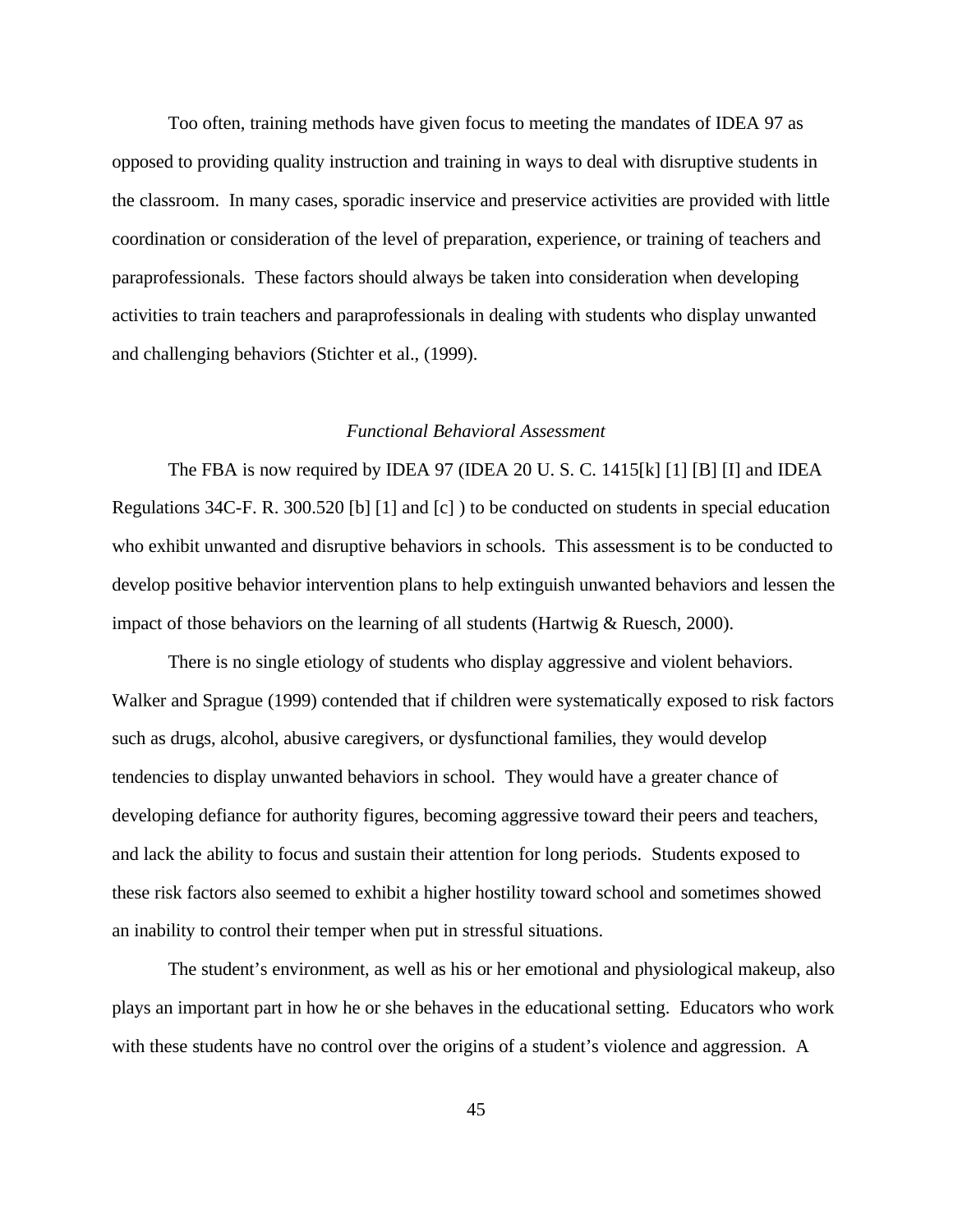student may have a parent who has a mental illness or who is addicted to drugs or alcohol. If this addiction occurred during pregnancy, it could cause cognitive and psychiatric disorders in the unborn child. This type of student may be left at home for hours with no adult supervision or inappropriate supervision from individuals who may model unwanted behaviors. Students can be encouraged by these inappropriate role models to display behaviors that are disruptive just to get attention. Another factor that may influence students negatively are parents who lack parenting skills, causing them to discipline their child too harshly or not provide any discipline at all. This inconsistency on the part of the parent causes the child not to know what to expect or what is expected of him or her. The child then faces the natural consequences of his or her behaviors, which sometimes may be abusive in nature (Guetzloe & Rockwell, 1998).

Walker and Sprague (1999) maintained that in the short term, students who are continually exposed to these situations run the risk of having low academic achievement, a greater tendency for truancy problems, and sometimes being rejected by teachers and peers. This can lead to school failure, delinquency, or drug and alcohol abuse. This group also has a greater tendency to join gangs, which can lead to criminal activity. All these factors contribute to the social and psychological make-up of a child (Walker & Sprague).

In order to have disciplined and well run-schools, some school administrators have developed criteria that call for the exclusion of students who break school rules, regardless of how, why, or who broke the rule. The criteria for exclusion of students seems to be developed for all students, not taking into account the individual difficulties or disabilities that some students possess. According to Lewis and Sugai (1999), research shows that using traditional methods of discipline for all students is not effective in dealing with all students. There is also evidence that if traditional discipline practices are used equally on all students, there will be an increase in the rate of challenging behaviors, aggression, and vandalism in schools. Today's gun-toting, knifewielding students are not students diagnosed with emotional or behavioral disturbances. These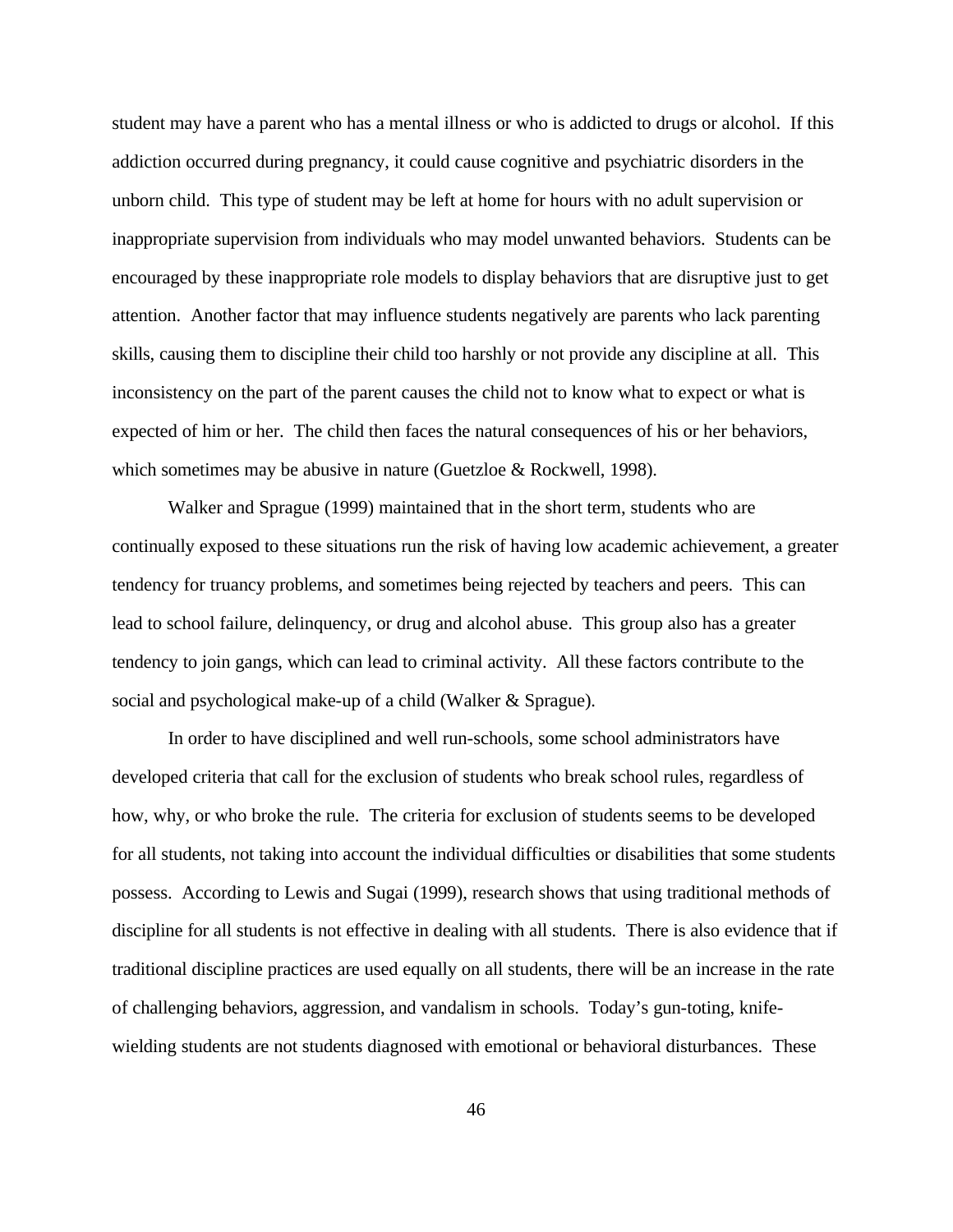students are regular education students who have taken out their frustrations with others in a violent manner. Traditional assessment methods that are currently in place cannot provide behavior support change for this group of students (Nichols, 2000).

Treating students with emotional and behavioral disorders in the same way as regular education students is risky and it sets them up for failure regardless of whether they are in a regular classroom or a specialized educational setting. Students must be seen as individuals and the programs that are developed for them must be individualized in order for educators to be able to address their individual needs (Peck, Sasso, & Stambaugh, 1998).

## *Consultative and School-Based Assessments*

School districts that rely totally upon behavioral consultants to evaluate and make recommendations for disruptive students may be less effective than school districts that train their own staff to complete the evaluations. A consultative model designed for behavior specialists to work with school-based teams seems to be the most desirable method, in both cost and time to the system. This consultative model allows specialists to train school-based teams and be available to collaborate with teams if they run into problems (Chandler et al., 1999). This model is more effective because teachers who deal with students on a daily basis can adjust what they are doing as they continually evaluate the effectiveness of the interventions. School based teams can be there immediately to address problems or change interventions for individual students. Systems that use specialists to do all their evaluations may have to wait days, or weeks, for assistance when problems arise. These outsiders may also meet with resistance if the teacher perceives the recommendations are difficult to implement and not time efficient. Acceptance by teachers is not an issue that school-based teams have to face when making recommendations for teachers to follow in implementing the behavior intervention plan (Wheeler & Redinius, 1994).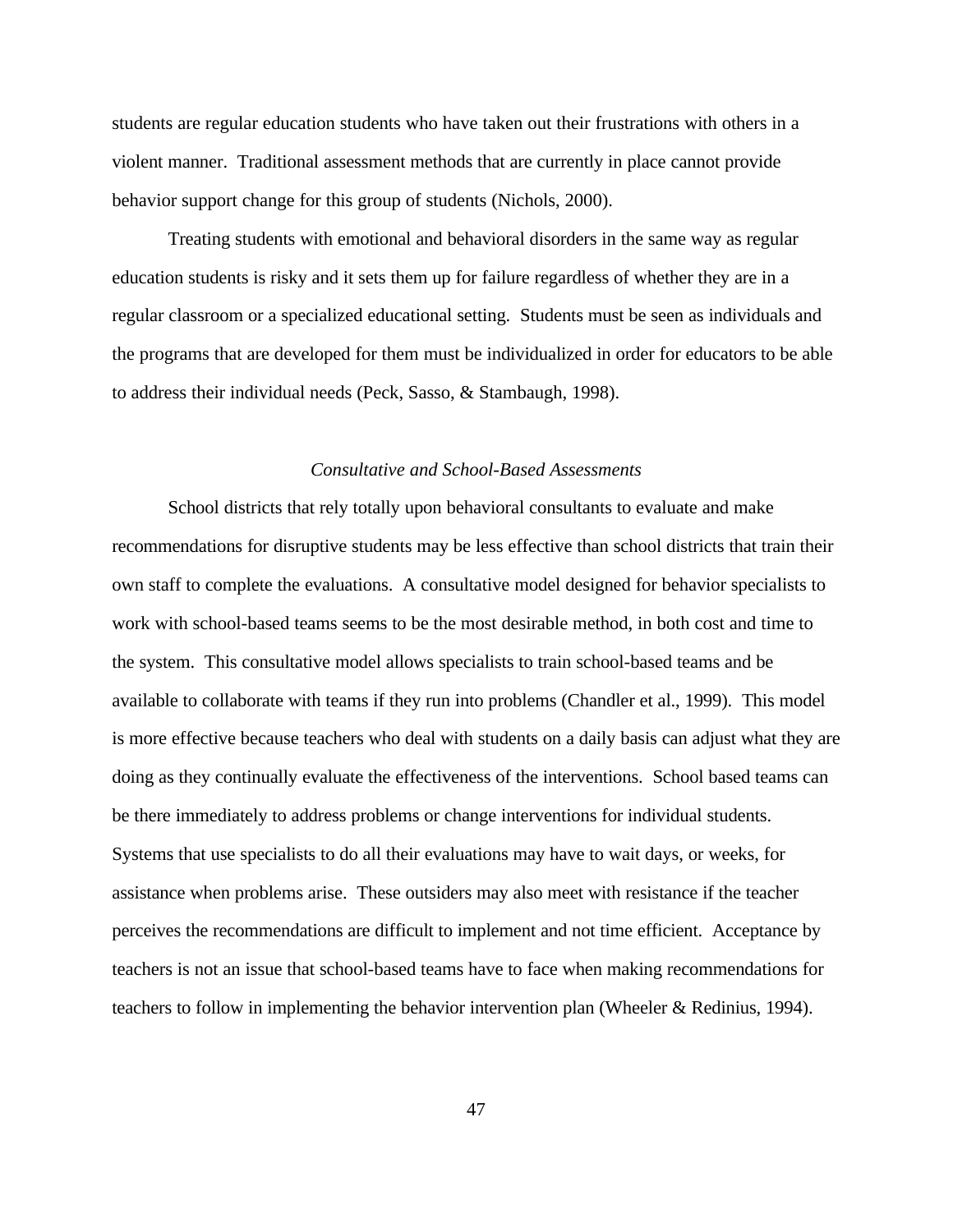The Make a Difference Project in part sponsored by the Tennessee State Department of Education promotes the model that consultants use to work with school-based teams to develop behavior intervention plans for disruptive students. According to Vaughn et al. (1998), one such project started in 1995 at East Tennessee State University in Johnson City, Tennessee. This project is designed to provide consultation services, behavioral assessments, and training of staff in public school districts in the northeastern portion of Tennessee. The Make a Difference Project will work with school systems to conduct behavioral assessments for students ranging in ages of 3 to 22 years. Selected teams made up of teachers, counselors, psychologists, and administrators attend a week-long training session that focuses on assessing students, developing interventions for students who exhibit challenging behaviors, and devising methods to implement these interventions in the public schools from which they are chosen (Vaughn et al.). This model enables school systems to avoid expensive outside consultants, which may result in private placement of students.

Individual assessments are also available through this project; however, the number of staff available to conduct these assessments is limited. This limits the number of individual assessments that the staff of the Make a Difference project may conduct. The project customizes each assessment to fit each individual student. Time available to implement strategies, student characteristics, and the setting that the student is in is all taken into account in each of the evaluations. The Make a Difference Project promotes a systematic way of assessing students, from the initial review of student records to implementation and evaluation of interventions that have been recommended by the team of individuals who conducted the assessment. Consultation services from this project are also available to school based teams to help with issues and behaviors (Vaughn et al., 1998).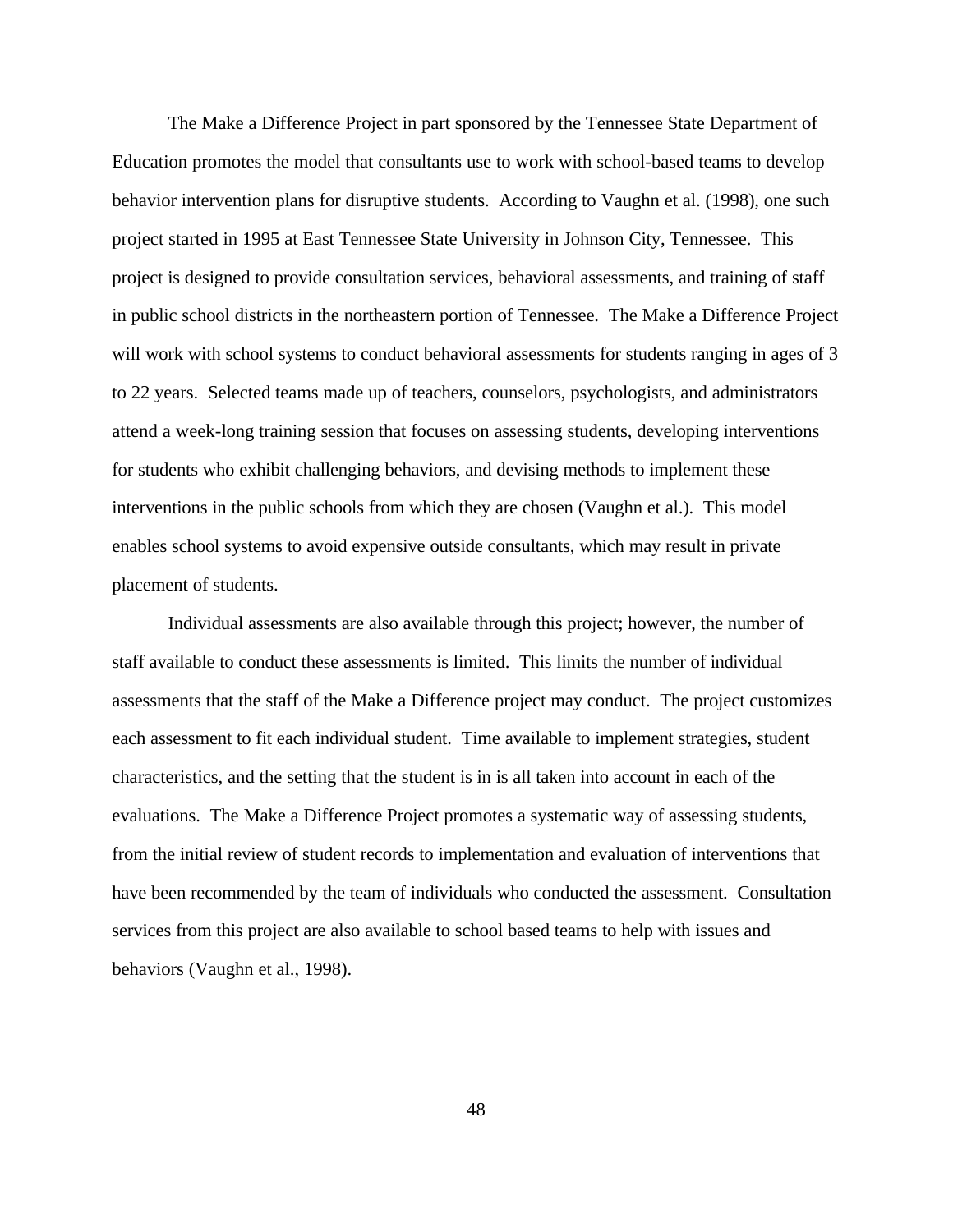#### *Assessments*

A functional assessment is a measurement of what a person can and cannot do. Strategies used in an assessment vary in both content and methodology. Conducting the FBA should be a team approach and the gathering of information should be both formal and informal (Slomka, 1996). Each member of the assessment team should bring to the team different perspectives and varied experiences. This should allow for better and more comprehensive behavior improvement plans, which in turn, help create a more effective behavioral support plan for students (Davis, 1998).

Applied behavior analysis identifies causes of behavior problems through the functional assessment process. The functional assessment process seeks information on internal and surrounding environmental factors that may have an impact upon the behavior of a student (Bakke, 1997). Advances in applied behavior analysis have allowed assessment specialists to establish technology designed to understand how a problem behavior looks, when it occurs, its duration, and how it is triggered. There is no single cause for a student to exhibit challenging behaviors, and practitioners working with these students must understand this (Quinn et al., 1998).

Behavior specialists normally use either a functional analysis or structural analysis to identify sources of variability for the student. Functional analysis manipulates the consequences that maintain the behavior, whereas structural analysis manipulates various antecedents or stimulus conditions that may increase the probability of the behavior occurring. It may be necessary to use both types of analysis to appropriately write a comprehensive support plan that addresses all the behaviors that a student is exhibiting (Davis, 1998).

A properly conducted FBA allows practitioners to develop interventions that are research based. These interventions must be positive in nature and must be developed and implemented through the individualized education program team process (Gable et al., 1999). A functional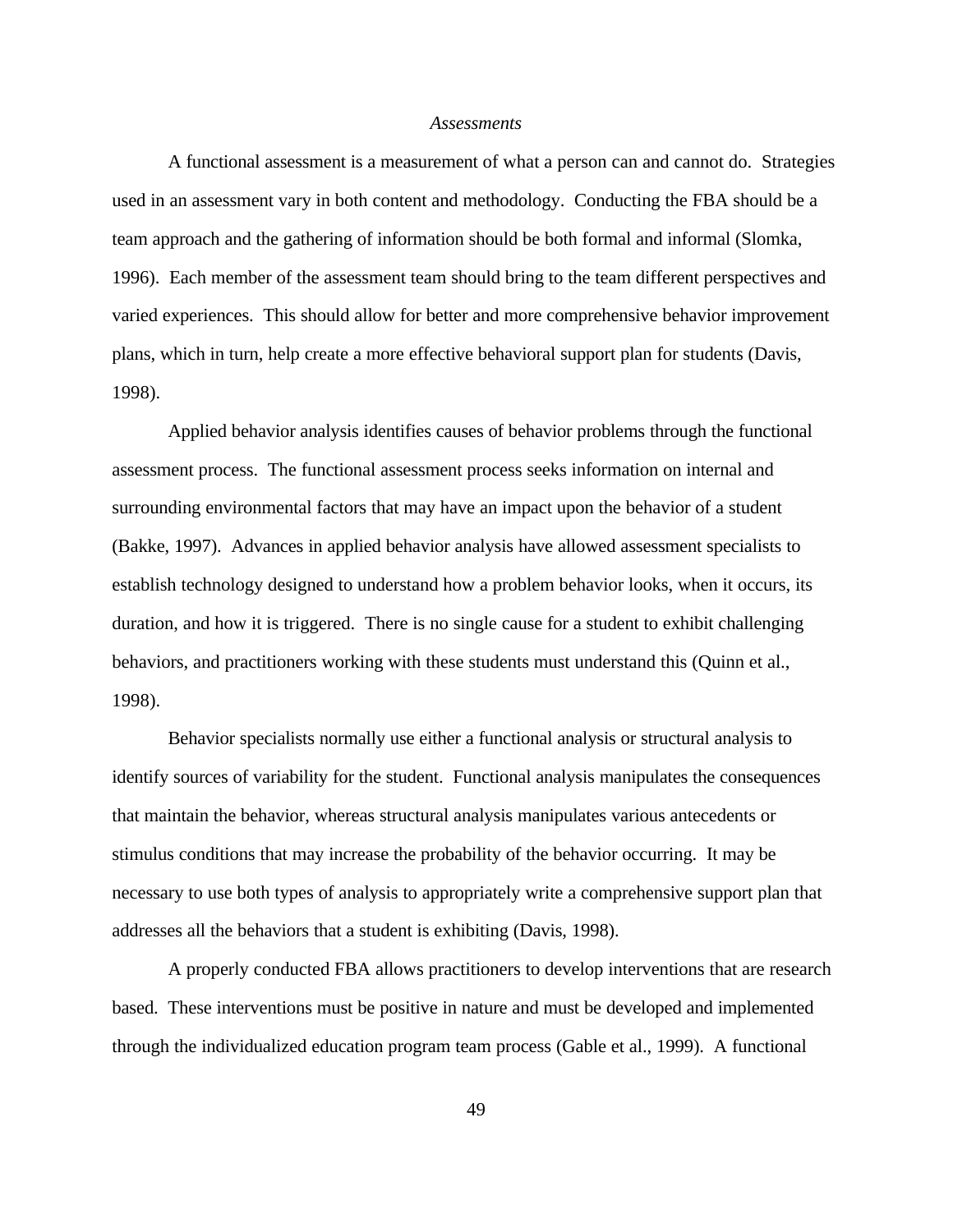assessment is a systematic assessment process that allows practitioners to develop strategies to deal with challenging behaviors exhibited by students in the educational setting. The functional assessment serves as a means to which nonpunitive behavioral interventions can be developed and evaluated using research-based strategies developed over long periods to remediate challenging behaviors exhibited by students. It allows practitioners to identify the exact behavior that occurs, predict when and under what conditions the behavior occurs, and the reinforcements that maintain these behaviors (Chandler et al., 1999).

Walker and Sprague (1999) held a different view on the value of FBAs to high functioning students in schools. They posited that practitioners might be leaning too heavily upon data obtained from the FBA process. They maintained that these assessments might be oversold as a cure-all for every student that causes problems in the schools. They noted that with so few studies conducted on students with high cognitive abilities, assessment purposes might be overextended in their effectiveness. FBAs will gain a higher acceptance by both practitioners and researchers if future applications of assessments on this group provide support for assessments currently used in the schools.

#### *Methods and Strategies Used in Assessing Students*

Aberrant behavior patterns extend beyond things that can be observed in an educational setting. A student's thoughts and feelings cannot be observed. For this reason, individuals who work with the student must be involved in the assessment. Cognitive therapists teach that thoughts cause feelings, and thoughts and feelings together cause actions. The teacher who works directly with the student on a daily basis has the best chance of making a change in a student's beliefs and emotions (Nichols, 2000).

One approach, not often used to conduct the FBA, is a home-based assessment. The greatest reason for not using this approach is the lack of time and personnel to conduct this type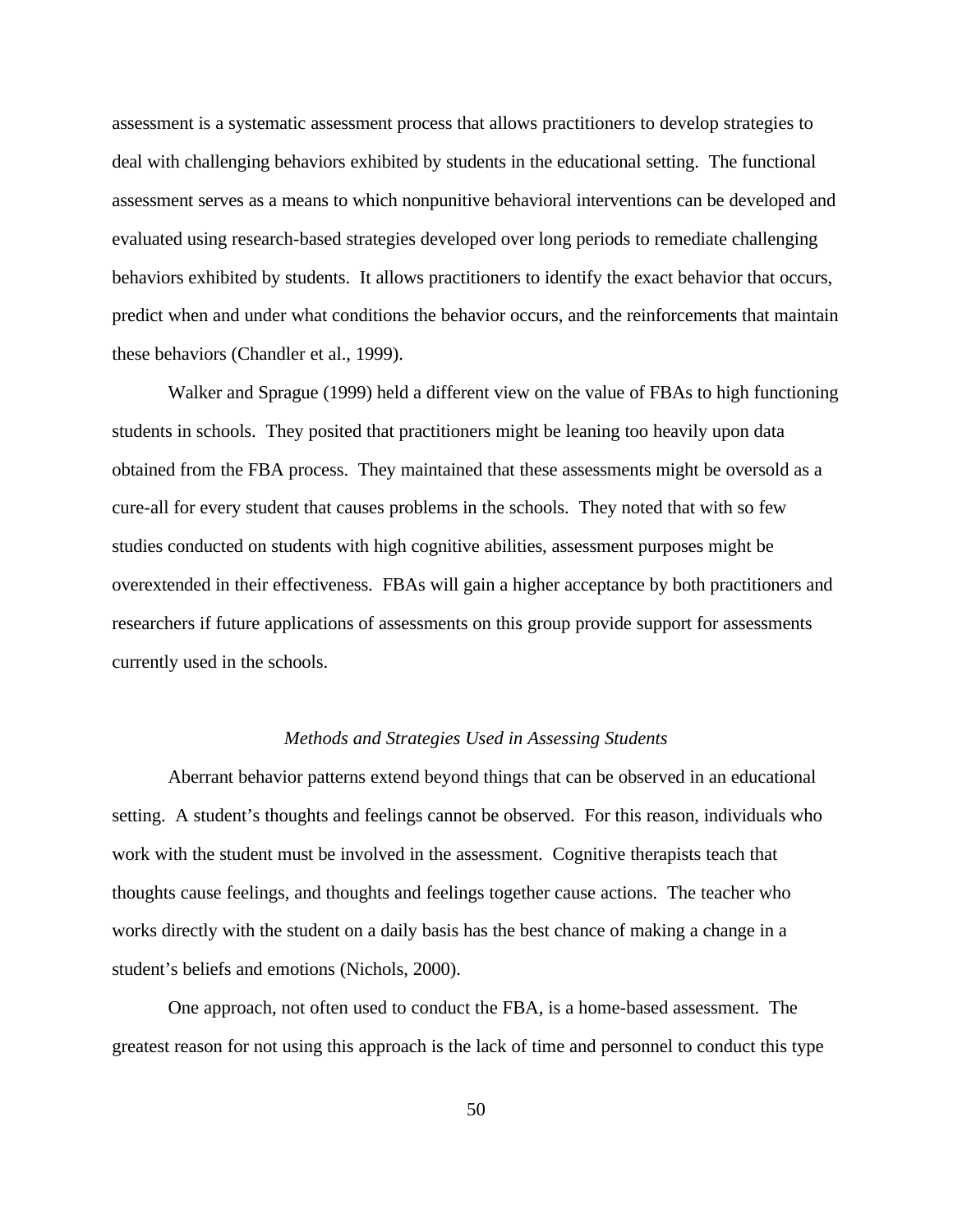of assessment. Young children act differently in different environments with different caretakers. Standard clinical practices have poor social validity and carry-over value to the natural environment (Stichter et al., 1999). This type of assessment can provide information that otherwise might not be obtained in an assessment conducted in the school or clinical setting. Students sometimes exhibit behaviors in one type of environment and not in another (Meyer, Hagopian, & Paclawskyj, 1999). The natural environment in which the student actually engages in unwanted behaviors allows the best chance for a change in those behaviors to occur (Nichols, 2000).

A home-based assessment would force the involvement of the parent or caretaker of the student. It would also allow for a better rapport between the assessors and the parent or caretaker. Parents and caretakers of students have information that school staff may never know. They see the child in a different light and in a much different perspective. Conducting a homebased assessment may also have its drawbacks. Families are very busy and finding time to meet in the home is sometimes hard to schedule. Parents can also view a home-based assessment as being intrusive upon their rights. They may feel that they are being scrutinized and that their parenting skills are being placed under a microscope. Considering all the advantages and disadvantages of conducting this type of assessment, the benefits of doing a home-based assessment outweigh the disadvantages (Rogers, 1998).

Researchers do not agree on how FBAs should be conducted; however, most do agree that the assessment should include some type of direct and indirect method for assessing the unwanted behavior. Both methods give information that is needed to appropriately assess student behaviors. The direct method involves observation of the student's behaviors in his or her natural setting. A "one size fits all" approach to conducting the FBA is doomed for failure and can never meet the many varied needs of students with behavioral problems (Carr, 2000). Indirect observational methods include interviews of the students, teachers, and parents. Review of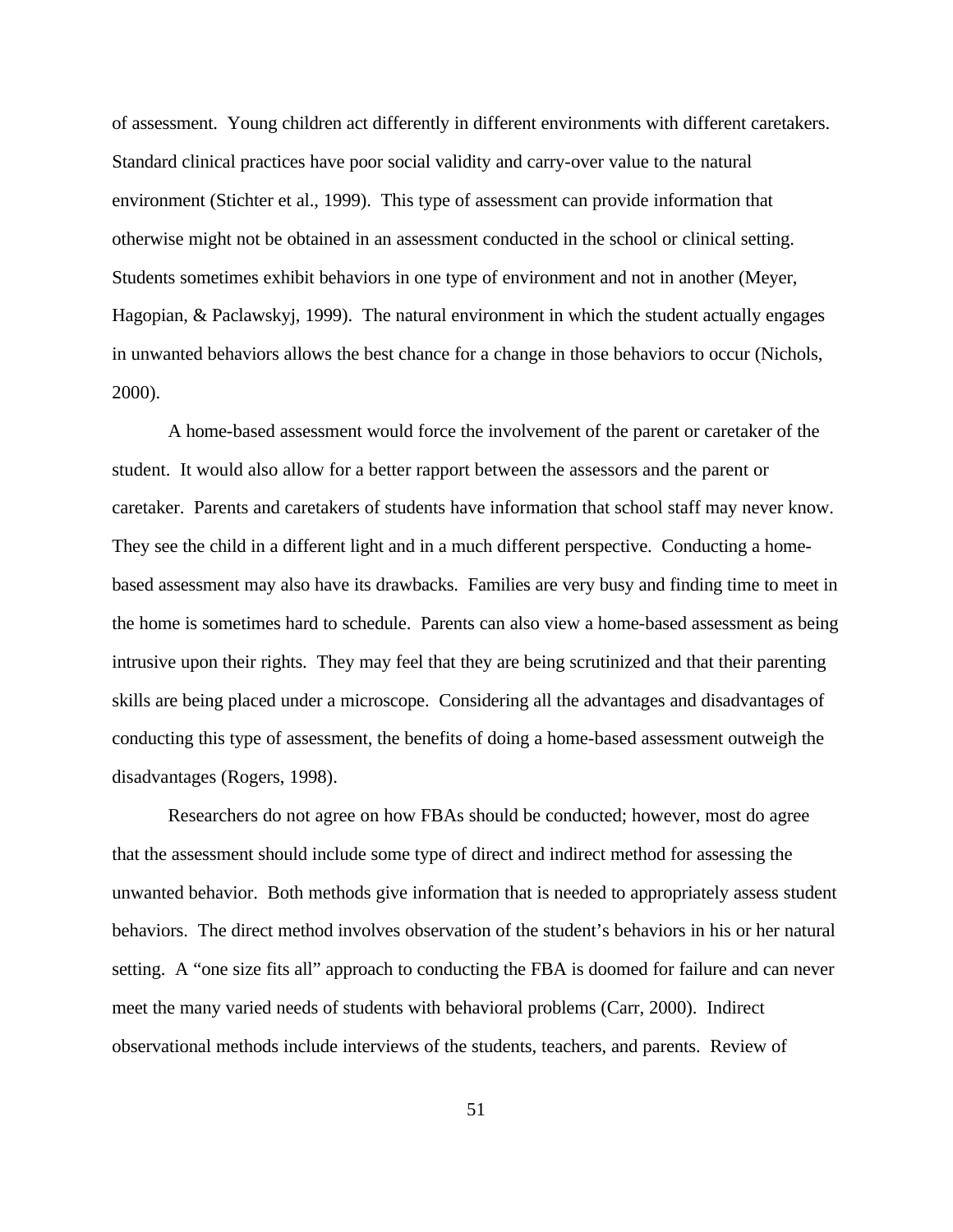records and incidents that have occurred is also a part of this method for assessing the student. The process is complex and time consuming. Regardless of the method used, goals for the assessment should be clearly stated. The challenging behaviors must be agreed upon before the implementation of the assessment plan. Summary statements should also include specific types of situations where the agreed upon unwanted behavior is occurring (Technical Assistance Bulletin, 1998).

A functional assessment is designed to identify the purpose of unwanted behaviors exhibited by students in a purposeful manner. Its outcome should determine the "causes" of an unwanted behavior and the development of solutions that might eliminate these behaviors. It should identify times and situations when, where, and under what circumstances a behavior might occur (Bakke, 1997). It is important for assessment personnel to understand that everyone behaves in a manner that will meet his or her own needs. A student's challenging behavior may serve the same purpose as appropriate behaviors serve other students in the same educational setting. This challenging behavior may meet the need of one individual student yet interfere with the learning of others in the classroom (Research Connections, 1999).

Sugai, Lewis-Palmer, and Hagan (1998) suggested that a properly completed FBA should provide a definition of the challenging behavior, predict when the behavior may occur, and identify the function of the behavior. It should predict specific conditions and reinforcers that may maintain the behavior and provide evaluation data that will support summary statements about the behavior exhibited by the student.

Lewis and Sugai (1999) pointed out that teachers must determine which behaviors are worthy of interventions and to what degree to intervene. Teachers must be able to ignore some behaviors exhibited by students. If the teacher determines that interventions must occur, he or she must have solutions ready to address the unwanted behaviors exhibited by the student. If problems persist, the assessment team should be contacted for a possible referral. After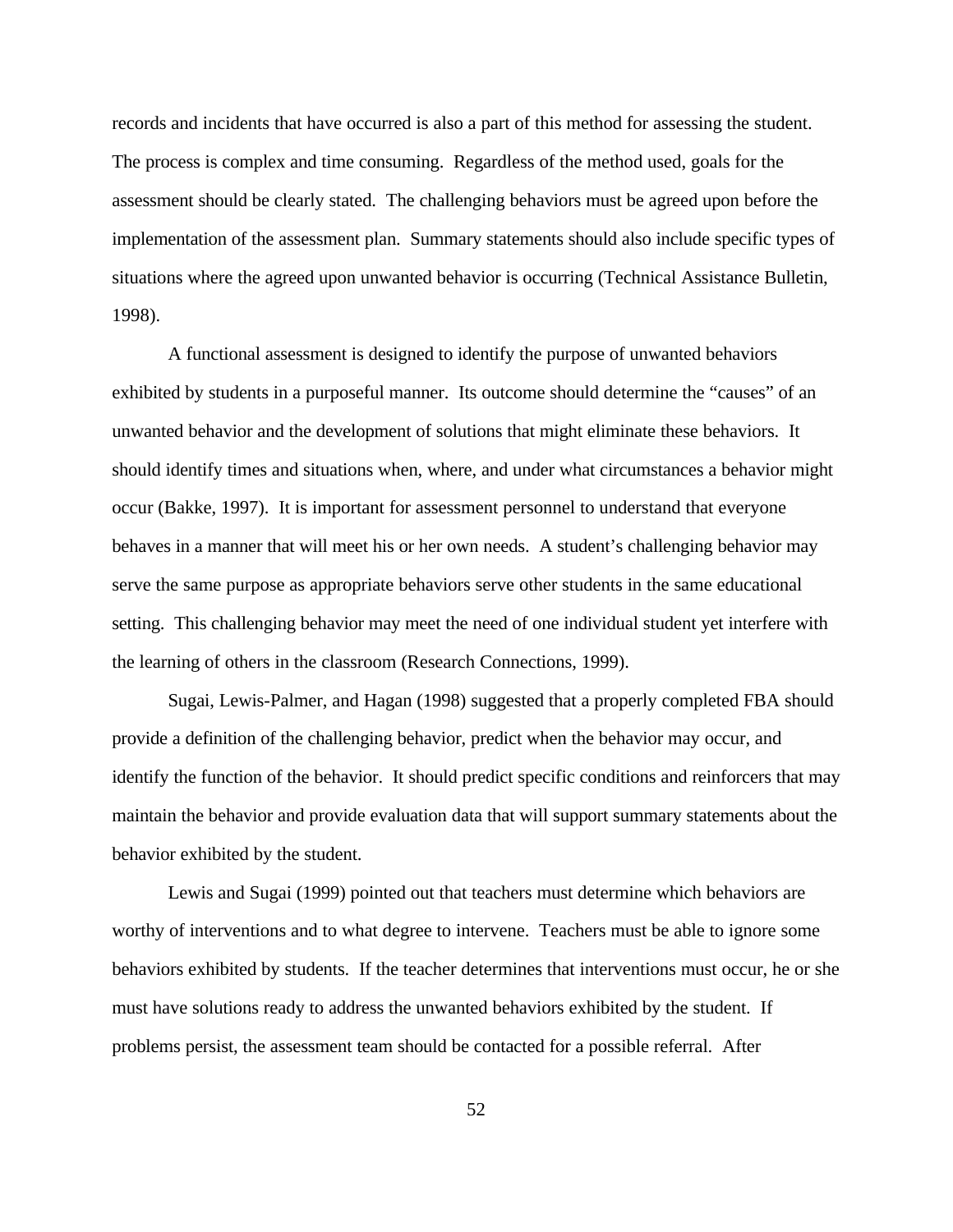interviewing those knowledgeable of the situation, the team must determine if the behaviors a student is exhibiting are serious enough to warrant an assessment. Gable et al. (1999) recommended that a team that knows the student answer the following questions:

- 1. Is the behavior the student is exhibiting very much different from that of his or her peers?
- 2. Is the behavior of this student interfering with the learning of others?
- 3. Have current behavior management techniques not worked in curbing this unwanted behavior?
- 4. Does the behavior exhibited represent a cultural or behavioral deficit?
- 5. Is the students behavior potentially threatening or harmful to others?

6. If the behavior is persistent and chronic, will some type of disciplinary action occur? If the team answers "yes" to any one of these questions, they should proceed with the assessment of the student.

Once this determination is made, the first step in conducting the assessment is developing a hypothesis about the problem behavior (Sugai et al., 1998). At the same time that the team is developing a hypothesis, those individuals conducting the assessment should agree upon a timeline for the evaluation plan. This plan will include who is responsible for the various components of the evaluation process and the types of instruments to be used in the assessment process (Koorland, Monda, & Vail, 1988). This ensures that a formal process is followed and everything that needs to be completed in the evaluation process is planned for and will occur. This should reduce errors and create an organized assessment process (Quinn et al., 1998).

The development of the hypothesis should come from interviews with students, teachers, and parents as a review of both educational and medical records if available. The hypothesis should clearly identify and define the problem behavior, events that may trigger the behavior, and events that help maintain the behavior (Gable et al., 1999). At this point, it is only an educated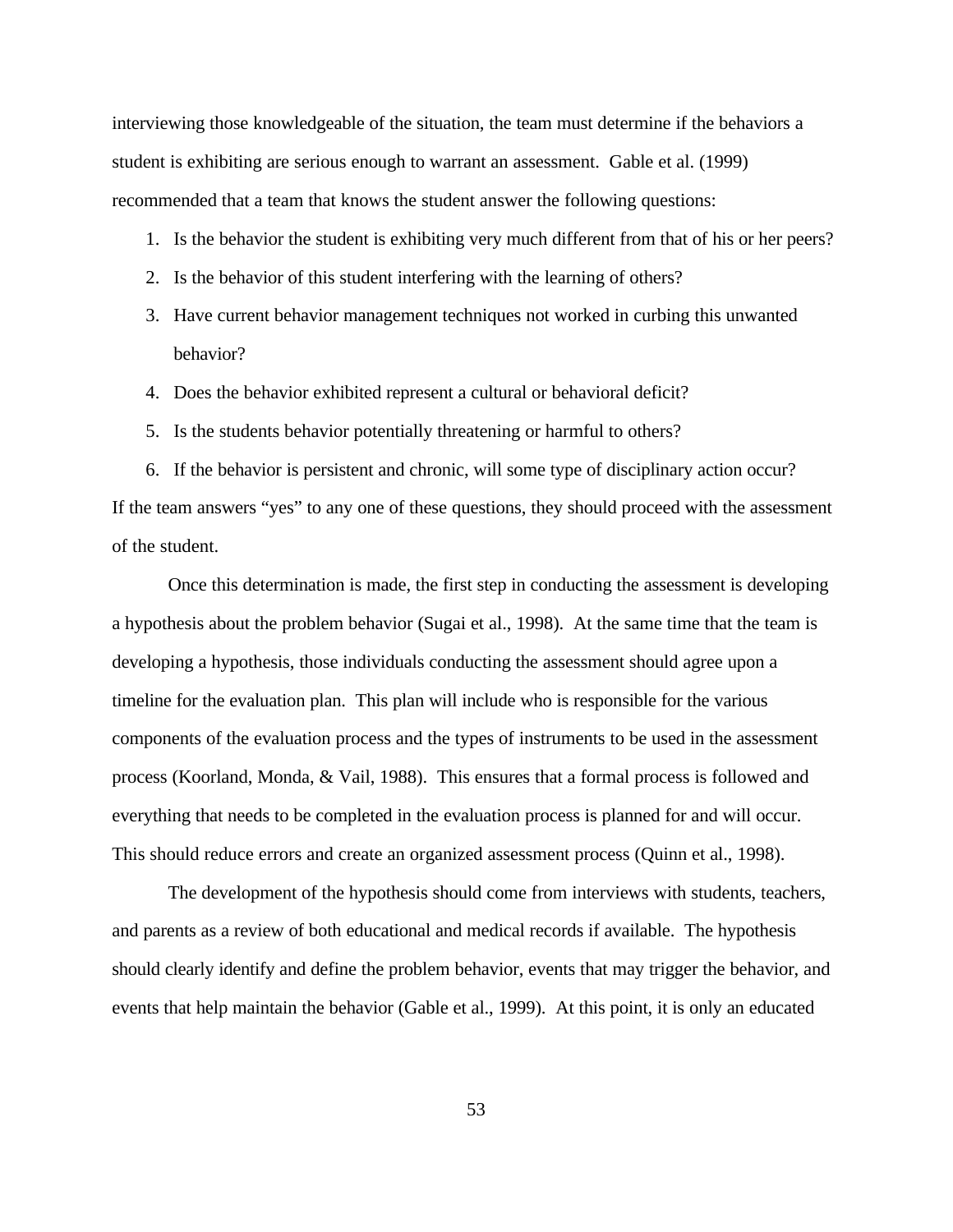guess and may or may not reflect what is really happening in the student's life. The exact nature of the behavior and its scope must be determined at this step (Quinn et al., 1998).

Fox et al. (2000) recommended that the next step in the process would be to conduct observations in the student's natural setting. Direct observations should then be completed in order to confirm a testable hypothesis statement. The major purpose for these observations is to describe and analyze events leading up to the student's outburst of behavior. Direct observations will also identify the triggering and maintaining events of the behavior. Follow-up observations and evaluations are necessary to determine effectiveness of the interventions in the behavior improvement plan developed for the student. These observations will allow assessment personnel to determine when inappropriate behavior occurs. Data regarding the location where the behaviors occur and who is present when the behaviors occur can be obtained through these observations. Antecedents leading up to the occurrence of these behaviors and consequences of the behavior should be noted in this process. All data should be collected and reviewed to define the behavior of the student (Gable et al. 1999).

Conducting these observations is the most time consuming part of the assessment process, and time is always a matter that practitioners must consider (Carr, 2000). Everyone involved in the assessment must agree on the exact behavior to be observed and the appropriate measurement strategies to be used (Koorland et al., 1988). Observations should be descriptive, and very general statements such as "making noise" should be avoided. "Tapping of a pencil" or "grunting" are much more descriptive and can be observed and measured. Direct observational techniques allow objective and factual data to be collected and limit subjective statements to influence the evaluation procedure. These data can be used to help identify and focus upon the unwanted behaviors. Everything that leads up to a student's unwanted behavior cannot be observed because of time constraints placed upon the observers and the limited number of personnel available to conduct the assessment (Quinn et al., 1999). One way to offset this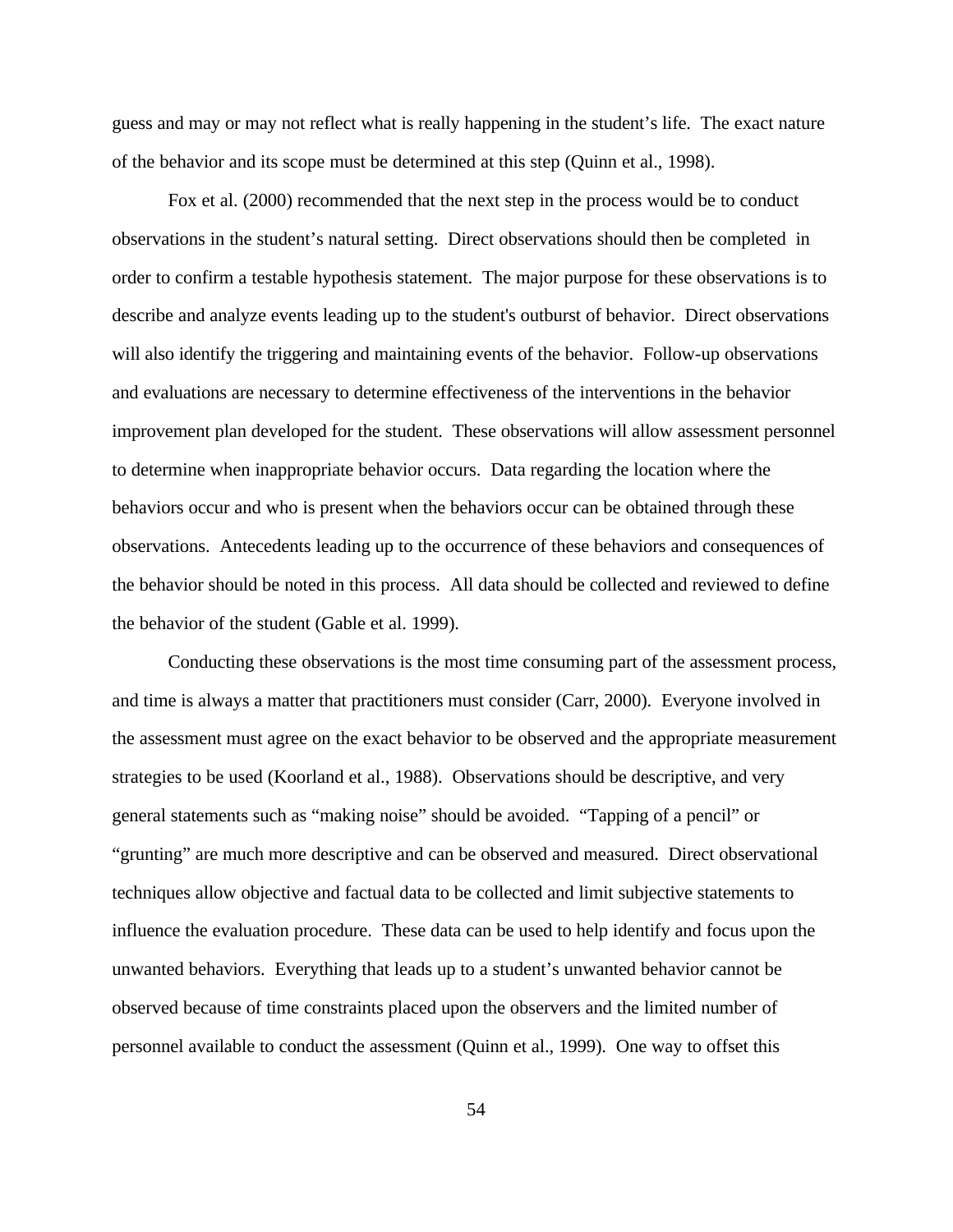problem is to train paraprofessionals to conduct observations that are needed for the evaluation. The key to the success of this method is to properly train the paraprofessionals in how to accurately record data on these students in an unbiased manner. This will provide another "set of eyes" to provide beneficial information to evaluation teams (Koorland et al.).

The idea of developing behavioral interventions based upon direct and indirect observations is not new to researchers. These methods have been used for years to obtain objective and factual data on student behaviors. Sometimes these observations have been conducted in a clinical environment, in specialized settings, and by individuals who have not directly worked with the students in a public school setting. Data gained from these types of observations can give the observer wrong clues about a student's behaviors. The context in which data have been collected does have an impact on assessment outcomes, therefore, influencing strategies to curb unwanted behaviors. This context is multidimensional in that the biological, social, and physical environment of the student will affect the assessment. The assessment should be conducted in the student's natural environment, if possible, to avoid misleading results (Carr, 2000).

Touchettte, MacDonald, and Langer (1985) recommended that if the observer cannot identify a reliable correspondence with any stimulus, a more formal analysis should be conducted using a scatterplot. A scatterplot enables the observer to identify patterns of behaviors the student is exhibiting. Undesirable behavior is functionally identical to desirable behavior and is sometimes hard to differentiate. Both undesirable and desirable behaviors can be predicted to occur under one set of circumstances and not to occur under others.

The next step is to develop suitable replacement behaviors that achieve the same outcome as the identified problem behaviors. These replacement behaviors must be acceptable to those individuals in the student's environment. All must agree on the implementation of the plan. Strategies for the time it takes to implement, amount and type of positive reinforcement strategies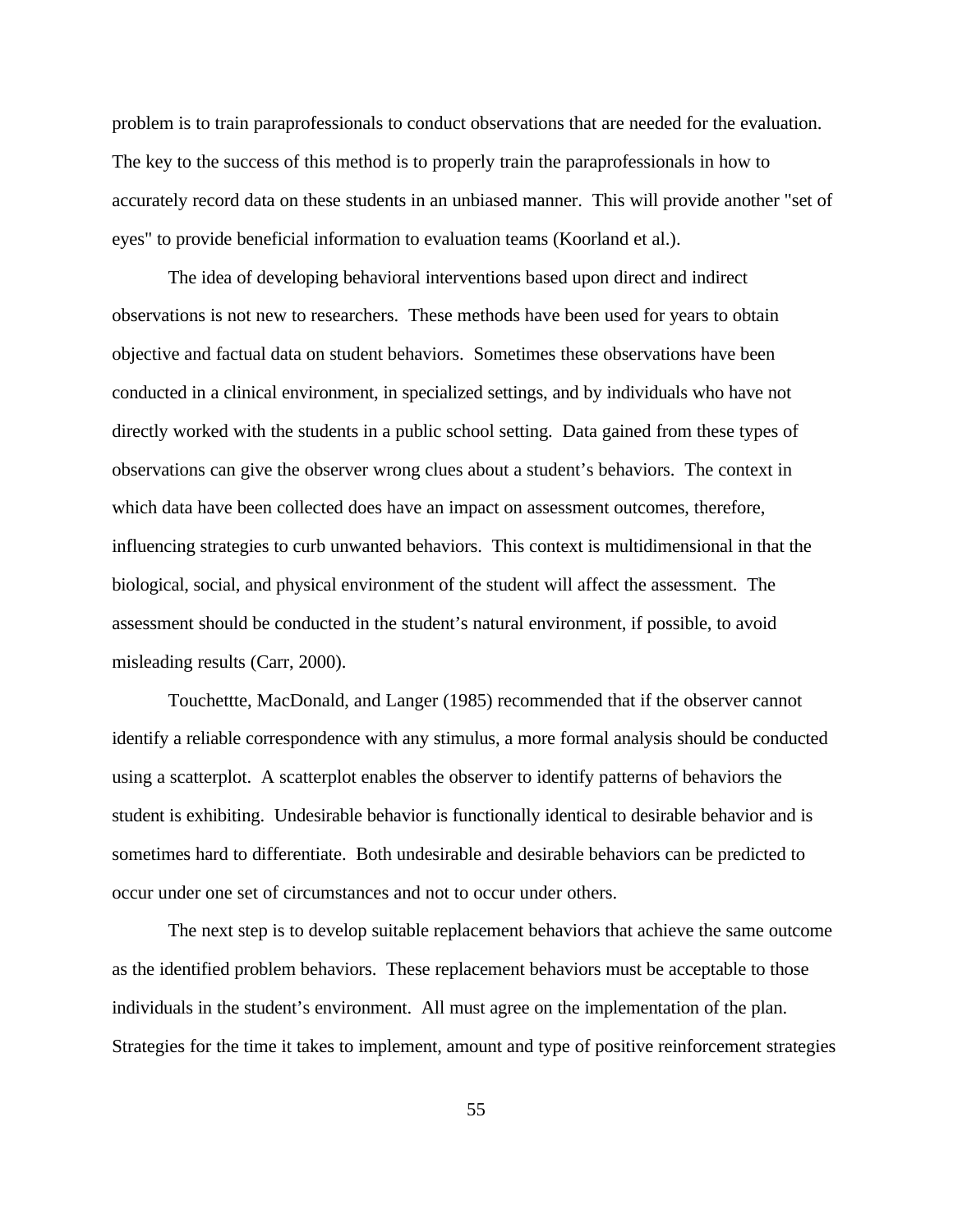to be used, and consequences to be used if further unwanted behaviors occur must be agreed upon by those involved in its implementation (Jolivette, Stichter, et al., 2000). If it is determined that social skill instruction needs to be taught, it should be taught in small groups of five or six students. The teacher should model key skills by using problem scenarios selected from the student's natural environment. Students should have the opportunity to practice skills with feedback provided by the teacher (Lewis & Sugai, 1999). Classroom supports must be provided for these students in order for them to achieve success. Behavior intervention plans without supports are doomed for problems and failure (Reschly, Tilly, & Grimes, 1999).

Clark and Knau (1998) suggested that properly developed behavior intervention plans contain a clear link between the data collected in the assessment and interventions selected. It should include parent input with professional judgments based on the defined problem. Goals and objectives should be based upon the student's ability to follow them and include positive strategies that will decrease undesirable behaviors. Finally, the plan must be implemented as written, ensuring that everyone working with the student participates in its implementation.

Jolivette, Stichter, et al. (2000) recommended that to effectively infuse the FBA process into the behavior improvement plan, the function of the unwanted or disruptive behavior must be determined. The assessment team must determine appropriate replacement behaviors to be used in the plan and a time frame for the presentation of these behaviors to the student. The environment should be manipulated to ensure an increase in the probability of success and to decrease the probability of failure. A teaching sequence should be developed to determine when these replacement behaviors would be taught, along with positive reinforcements and consequences if the student exhibits problem behaviors. Finally, data should be collected to evaluate the effectiveness of the behavior intervention plan.

Touchette et al. (1985) recommended that after a behavior improvement plan has been developed, it should be tested by systematically changing the environment in which the behaviors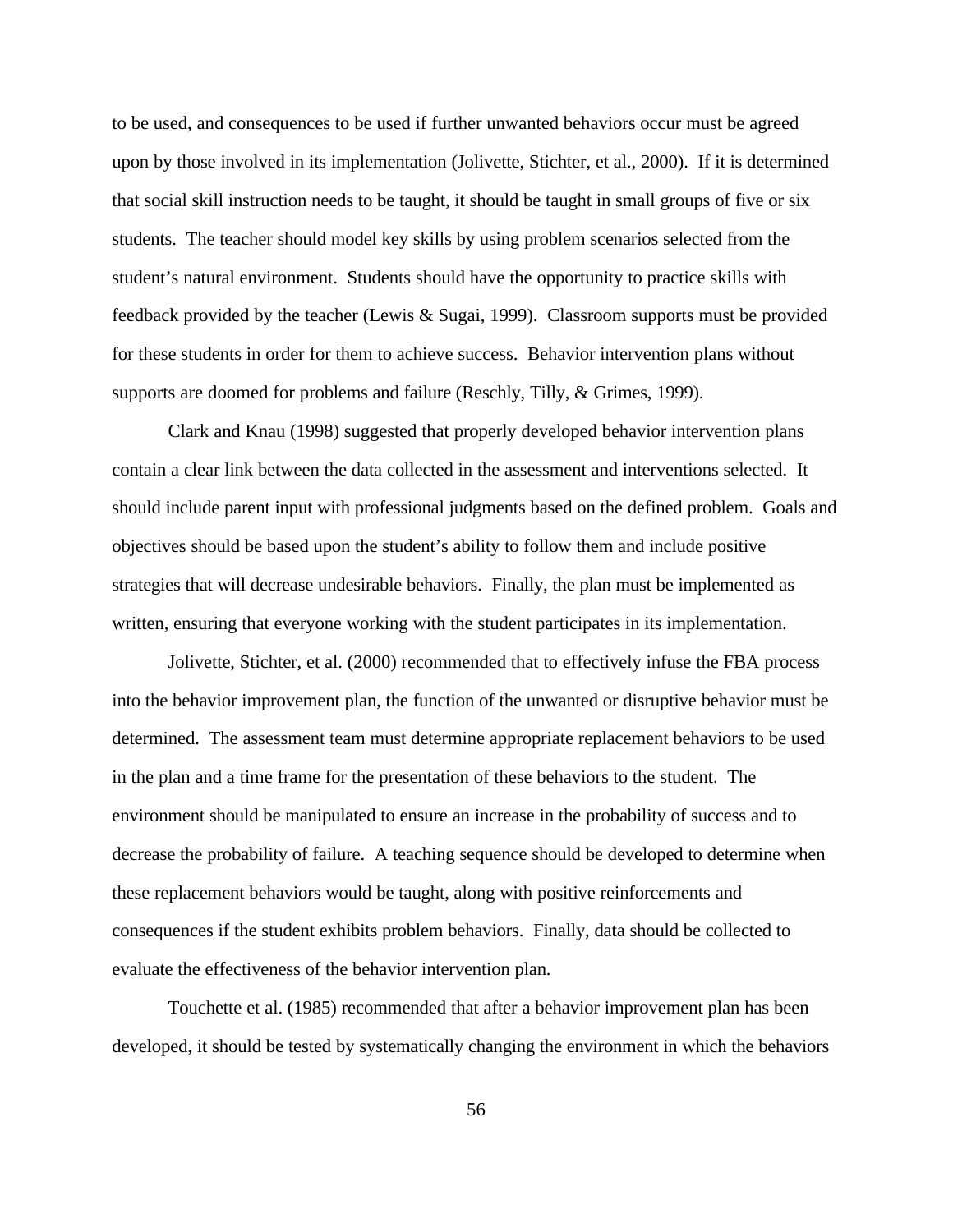are occurring. When a change in the environment corresponds to a change in the behavior of a student, this suggests a controlling relationship. Manipulating the environment to evaluate the validity of the behavioral intervention plan will create a greater chance of its success. The evaluation of these replacement behaviors cannot be weak and haphazard. It must be researchbased to ensure valid conclusions result from the experimentation, and everyone involved must understand that no behavioral intervention plan will immediately negate all unwanted behaviors (Jolivette, Stichter, et al., 2000).

Personnel conducting the assessment and developing the behavior intervention plan must understand that the functions of the behavior are not seen as being inappropriate, but school personnel judge the behavior that the student is exhibiting as appropriate or inappropriate for the setting. They must understand why the student is exhibiting the behavior (Jolivette, Stichter, et al., 2000). If the function of a behavior is to gain attention from teachers or peers, appropriate strategies should be included in the plan to allow access to attention (Fitzsimmons, 1998a).

To ensure extinction of unwanted behaviors, functional replacement behaviors should be developed and taught as any other academic subject. It should be noted that desirable behaviors taught in one context often fail to generalize to another context (Dooley, Wilczenski, & Torem, 1999). Controlling the behavior should not be the focus of the intervention plans. Interventions that focus only on the unwanted behaviors of the students do not provide for replacement of behaviors. Behavioral intervention plans should emphasize the teaching of appropriate behaviors to the student, not the controlling of the behavior (Gable et al., 1999). Interventions that are based only upon control usually only suppress the unwanted behaviors and result in the student exhibiting other unwanted behaviors. Positive behavioral supports address the cause of the problem behaviors (Fitzsimmons, 1998c).

Once a properly developed behavior improvement plan is implemented and working, it needs to be included in the student's individualized education program and reviewed at least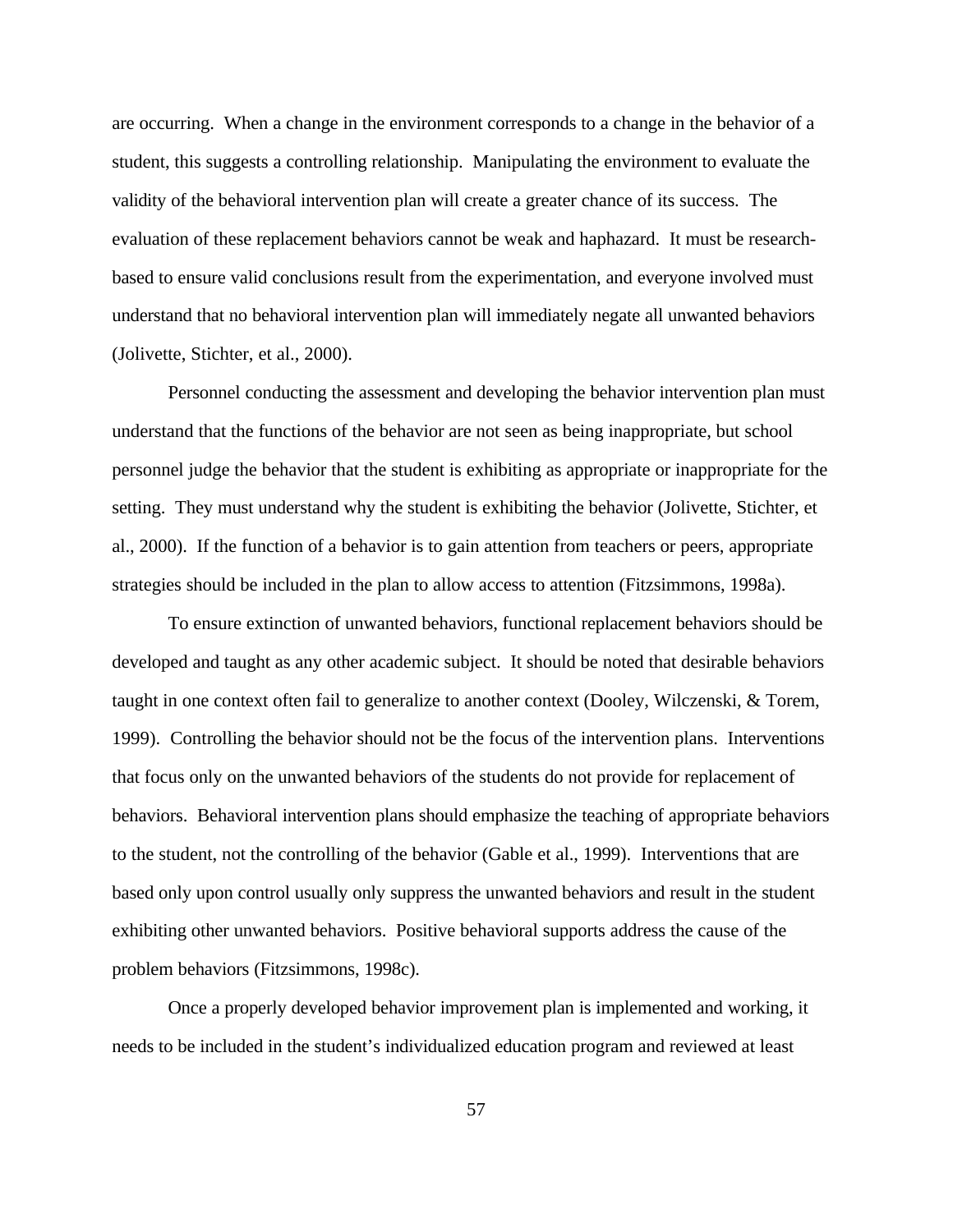annually. This allows everyone responsible for its implementation to be able to better understand what has been happening with the student and what interventions need to be implemented. The plan must be continually evaluated and adjustments made as situations change in a student's life. A student's teachers, his or her grade level, and age are changing factors in a student's life that may affect the plans that have been put in place for achievement. This necessitates that this plan be a document that is continually revised and changed to meet the student's needs (Quinn et al., 1998).

These replacement behaviors should then be placed into long term individualized education program behavioral objectives. A behavior support plan should follow this step. This support plan should address the setting events, antecedents, behaviors, and consequences of the observed behavior. Its purpose is to neutralize setting events that may prompt the student's challenging behaviors, access replacement behaviors that are less disruptive, and decrease the consequences that help in maintaining the identified problem behaviors (Quinn et al., 1998).

The behavioral support plan details the actions for full implementation of the behavior support plan. In this step, it is spelled out who is responsible for implementation of each part of the plan. Teacher and student schedules, training of staff members, who is to be included, and materials to be used are specifically outlined. This plan should address the full range of behavioral issues and needs of the student population. It should also include strategies for preventing challenging behavior and intervening when such behaviors do occur. The teaching of desired replacement behaviors should be the focus of these interventions (Sugai et al., 2000).

Finally, monitoring the accuracy and consistency by which the support plan is being implemented and its positive or negative effects upon the student's unwanted behavior should occur (Quinn et al., 1999). This evaluation phase of the assessment determines if changes or modifications need to occur based upon observable data taken in the evaluation (Jolivette, Lassman, et al., 1998). Proper monitoring and evaluation of the behavior support plan will allow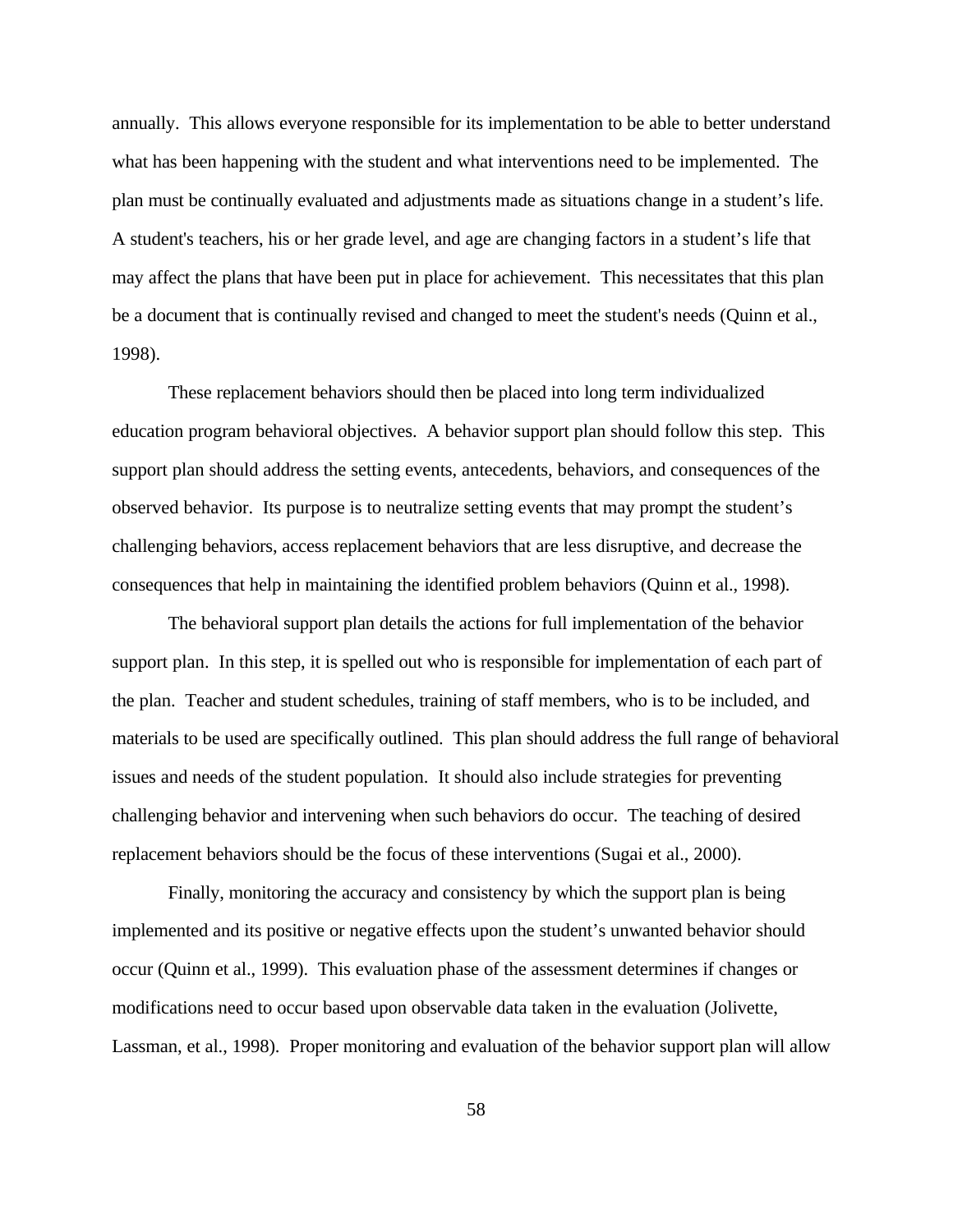researchers to make better recommendations if changes in the plan are needed (Sugai et al., 2000). The evaluation plan must be an on-going process. There are no guarantees that the plan that is implemented for the student will produce conclusive results. Sometimes teams cannot identify antecedents and consequences that will curb unwanted behavior. Assessments can produce inconclusive and sometimes confusing results, thus there is reason to continually evaluate and monitor the plan (Carr, 2000).

#### *Summary*

The IDEA was intended to give students ages 3 through 21 equal opportunities to a free appropriate public education. This act leveled the playing field for disabled students to be able to have access to a quality education provided all students. The latest amendments that were passed and included in the act in 1997 caused many educators to forget the intent of the law and forced them to focus only on one part of the law, discipline. It was Congress' intent to balance the right of all students to have access to an education and still provide a learning environment free from disruptions and violence. Congress forced educators to actively pursue avenues to positively address student behaviors that interfere with their learning and the learning of others.

Past research on conducting FBAs has focused on students with low cognitive abilities or students diagnosed with emotional disturbances. There is considerable evidence that properly conducted assessments and appropriately-written behavior improvement plans will curb unwanted behaviors in this group. On the other hand, there are fewer studies that focus upon students with mild disabilities or no disabilities at all. This group of students possesses average cognitive abilities and may come from social situations that cannot be changed or influenced by educators. Social settings away from the school may have a greater impact upon this group than it does for the lower intellectual group of students.

59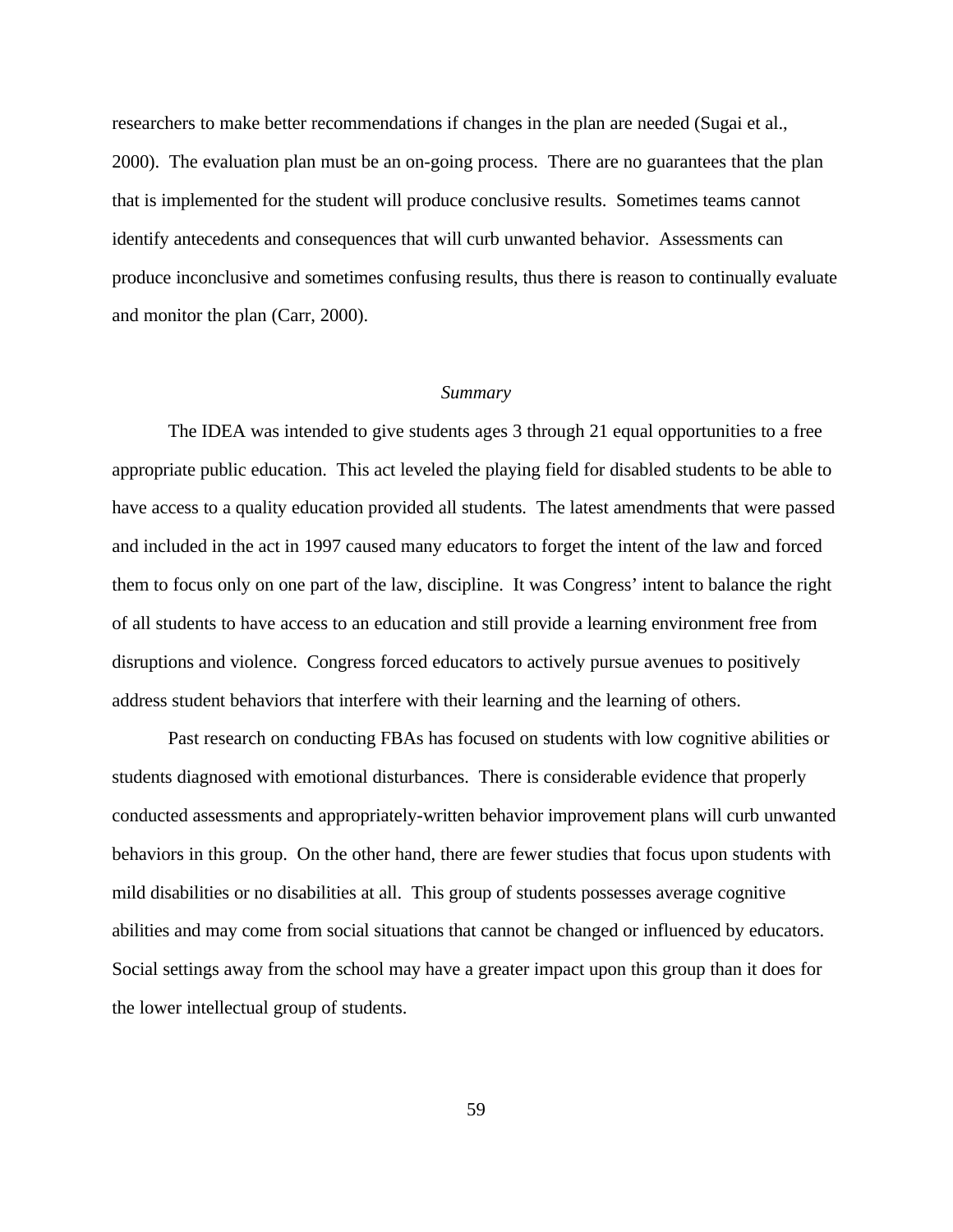Because of the passage of IDEA 97 and the mandate to address behavior of all students with disabilities, educators were forced to use data from studies where assessments were conducted on lower functioning students and apply them to students who may not react as other students in those studies. Even though researchers do not agree on the exact methods that should be used in the assessment process, they do agree that appropriate social behavior can be taught to students regardless of their disability. Behavior occurs for a purpose regardless of the behavior, and every student, regardless of the disability, can benefit from a systematic analysis of his or her behaviors. Finding the function of the behavior of each student is the purpose of this systematic analysis. Once the function is learned, appropriate interventions can be designed and implemented for each student.

Educators are urged to understand that behavior analysis is a process and not a cure and will have to continually be monitored and adjusted to fit the student. Every problem behavior observed can be addressed but may not necessarily be changed to everyone's satisfaction. Teachers must be flexible and willing to change how they teach. A key factor to the success of this type of approach is persistence and professional dedication to the implementation of the behavior improvement plan. The teacher, parents, and support personnel who work with the student are the most important influences in changing students' unwanted behaviors.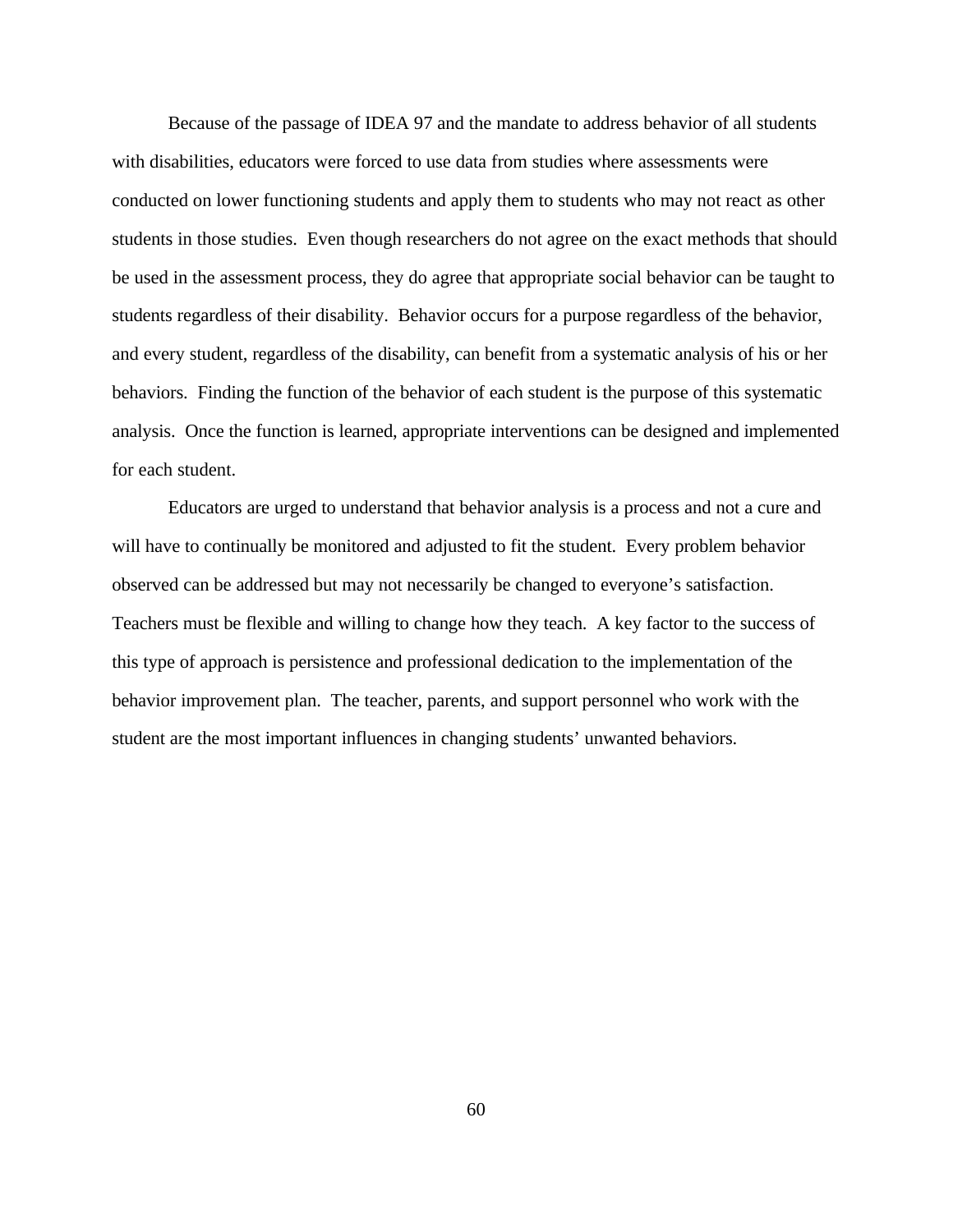# CHAPTER 3 METHODS AND PROCEDURES

This chapter provides a general description of the study, along with methods and procedures that were used in the collection and analysis of data. It also includes information on how the respondents were chosen and information about the survey instrument.

## *Description of the Study*

The purpose of the study was to survey special education supervisors in all public school systems throughout Tennessee and Georgia to determine: (a) the types of assessment procedures used in their school systems, (b) the types of training provided to personnel conducting the assessments (workshops, training sessions), (c) who conducted FBAs in the district, (d) the amount of support provided to the practitioners who were conducting these assessments, and (e) the differences between the amount of training and support provided and the district's use of best practices in conducting these assessments. A comparison was made to determine whether a high level of training and support provided to assessment personnel was related to the possibility that assessments approximate recommended best practices in these school systems. This quantitative research study was based upon the collection of data given by respondents completing the survey instrument and subjecting these data to numerical analysis (Gall, Borg, & Gall, 1996).

The literature review revealed that FBAs must be individualized for each student and conducted in a systematic manner in order to obtain the best results. It also became apparent that only a small amount of research had been conducted on FBAs of students with high cognitive abilities. Therefore, this study focused on the current literature available on students with low cognitive abilities.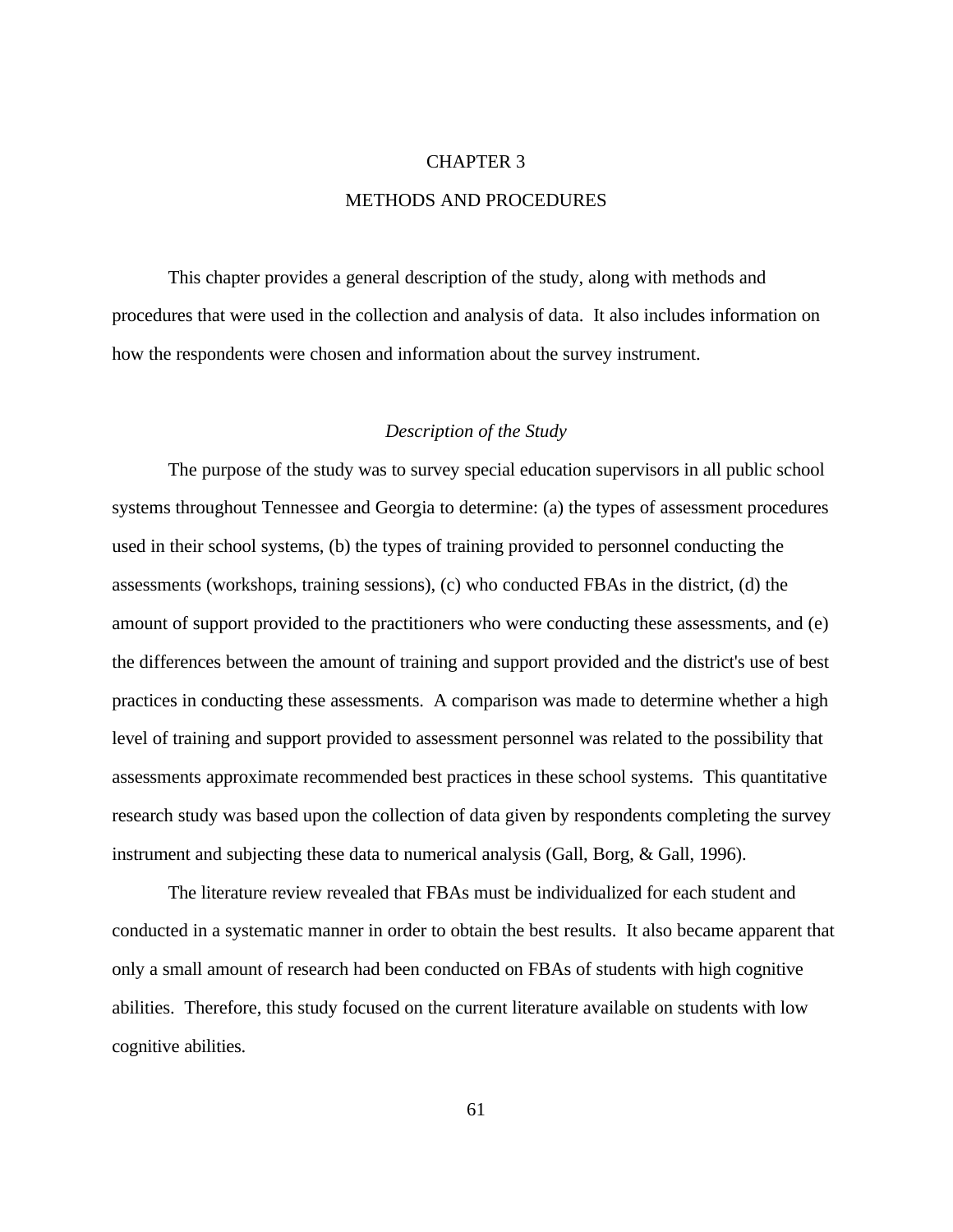#### *Population*

The population surveyed in this study included 317 special education supervisors in public schools throughout Tennessee and Georgia. This represented all school systems in the two states. The names and contact information for the special education supervisors chosen for the study were obtained from the state department of education websites of Tennessee (Tennessee Department of Education, 2002) and Georgia (Georgia Department of Education, 2002**)**. There were limitations associated with relying on the perceptions of special education supervisors in assessing the effectiveness of the training, instruments, and personnel identified in this study. The extent to which a supervisor was involved in the assessment process shaped his or her particular perspective. While supervisors in small districts may have been active participants in the assessment process, those large districts may have relied on other assessment personnel who are dedicated to conduct these assessments. The supervisors were, however, considered the most appropriate group to survey, given their overall responsibility for the program.

#### *Instrumentation*

An initial survey instrument (see Appendix A) was developed from a survey that was presented by Conroy, Clark, Katsiyannis, Gable, and Fox (2000) at the 24th annual Teacher-Educators of Children with Behavior Disorders Conference in Arizona. The survey was used with the permission of Dr. James Fox who was involved in the development of the survey and its presentation at the conference in Arizona. Their questionnaire was developed in an attempt to ascertain national trends and state policies and practices related to the IDEA 97 disciplinary provisions. Questions obtained from the survey presented in Arizona were modified to obtain data needed to answer the research questions posed in this study. Other questions were added to obtain information needed from supervisors in school districts about their own assessment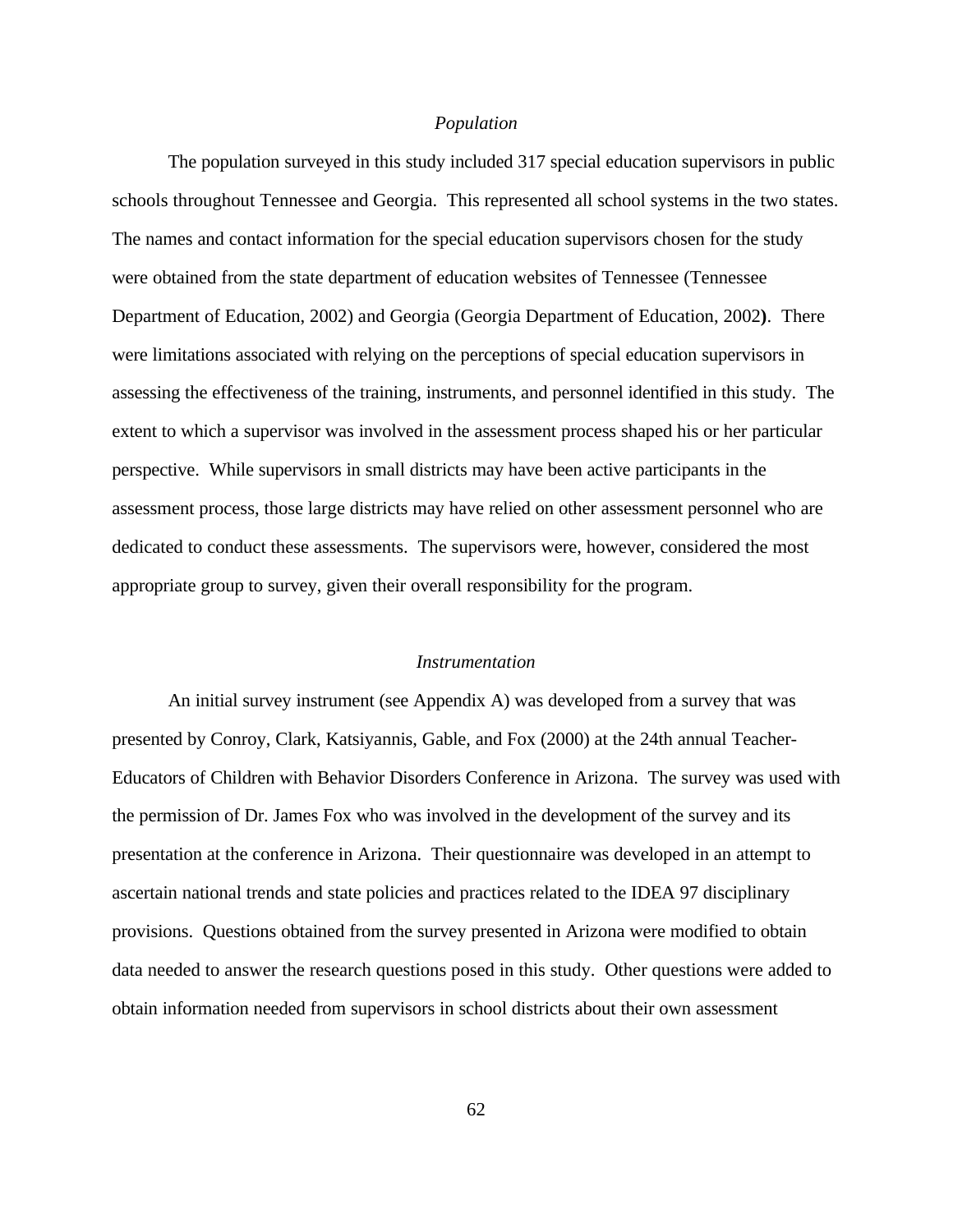methods. The current survey instrument was designed to obtain information on the six research questions and associated null hypotheses discussed in Chapter 1.

- 1. What type of assessment procedures are used in school systems and how effective are these procedures in assessing students who exhibit challenging and disruptive behaviors?
- 2. What programs and staff development activities are provided staff to train them in conducting FBAs and how effective are these activities?
- 3. Who conducts FBAs in school districts and how effective are they in conducting these assessments?
- 4. Is release time provided to district personnel to participate in staff development on conducting FBAs? If so, how is this time provided and how effective is it?
- 5. Are there differences in the use of best practices in conducting FBAs based on the amount of training and support provided by school districts?

The null hypotheses associated with Question 5 are:

Ho5<sub>1</sub>: There is no significant difference in the use of best practices in conducting FBAs based on the amount of training provided by the state department of education.

Ho5<sub>2</sub>: There is no significant difference in the use of best practice in conducting FBAs based on the amount of training provided by the local school districts.

Ho53: There is no significant difference in the use of best practice in conducting FBAs based on the amount of training offered by universities.

6. Are there differences in the use of best practices in conducting FBAs based on the amount of training and support provided by the states involved in the study? The null hypothesis associated with Question 6 is:

Ho6<sub>1</sub>: There is no significant difference in the use of best practice in conducting FBAs based on the amount of training provided by the state in which they work.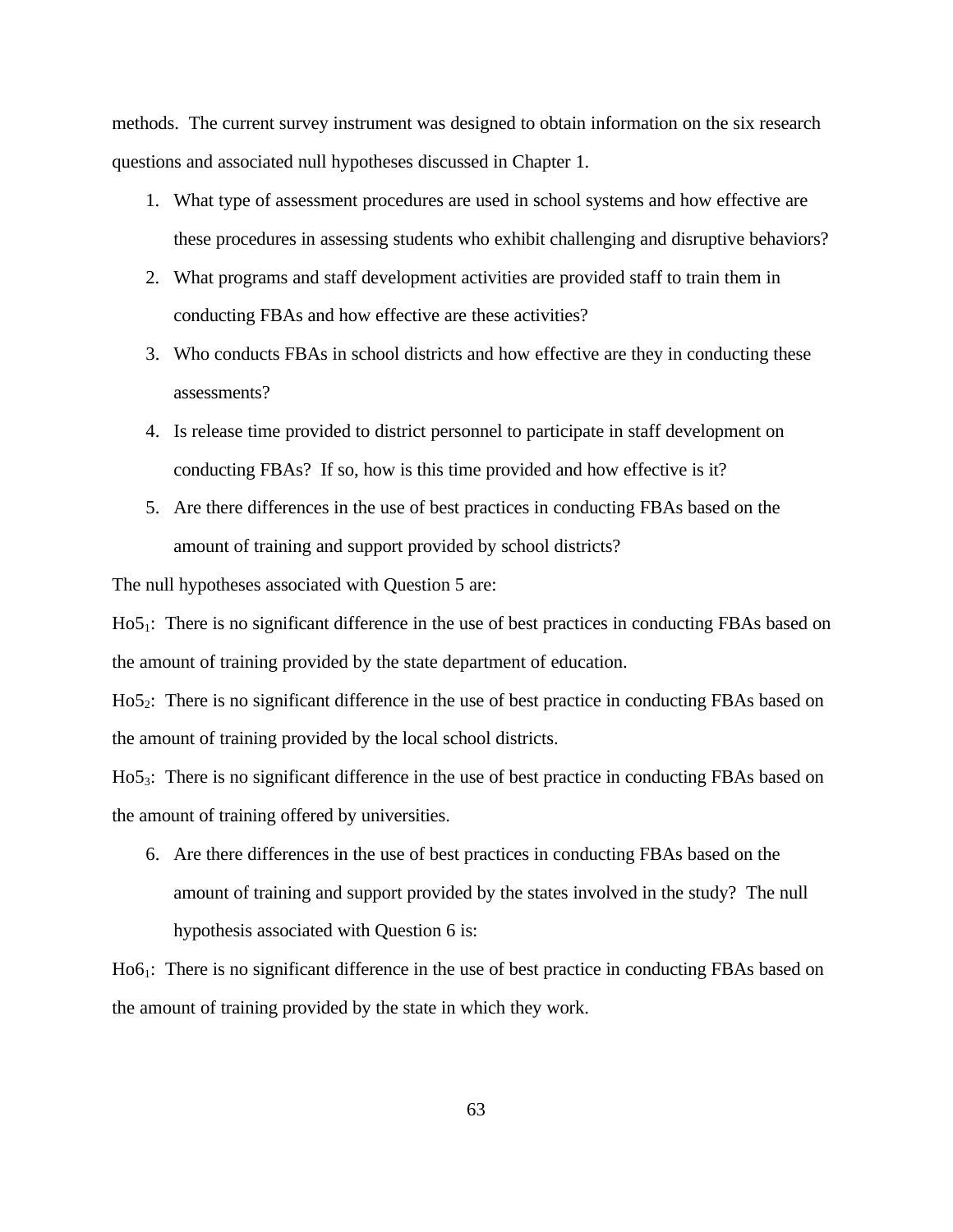"Yes" or "no" responses were requested for items on the survey instrument. Supervisors were asked to expound if they answered "yes" to these items, by placing checks next to possible answers. A third response choice, "uncertain" was provided when possible answers might not correspond to their methodology of conducting assessments. The respondents were asked to rate the effectiveness of each category on a Likert-type scale using categories of "Extremely Effective," "Effective," "Ineffective," and "Very Ineffective."

## *Validity of the Instrument*

The initial survey (see Appendix A) was emailed to 10 experts who were knowledgeable in conducting assessments and who worked in the field of behavior analysis in universities throughout the United States. This panel was asked to provide input about the content of the survey. Five responded to this request, which resulted in four additions to the survey instrument: questions 1c, 2c, 3c, and 4c. The survey was then piloted using five external evaluators who were knowledgeable and had previous training regarding methods of conducting FBAs of students in the public school setting (see Appendix B). These external evaluators assessed the content and face validity of the survey instrument (Gall et al., 1996) by examining it for its content to ensure that appropriate questions were asked. Suggestions for modifications and recommendations for additions or deletions were sought from these external evaluators. The external evaluators offered no modifications to the survey instrument. The survey was returned to the evaluators a second time to determine content, face validity, readability, and length of time it took to complete the survey instrument. Information gained from these evaluators was used to determine if further modifications were needed on the survey instrument. The final survey instrument is shown in Appendix C.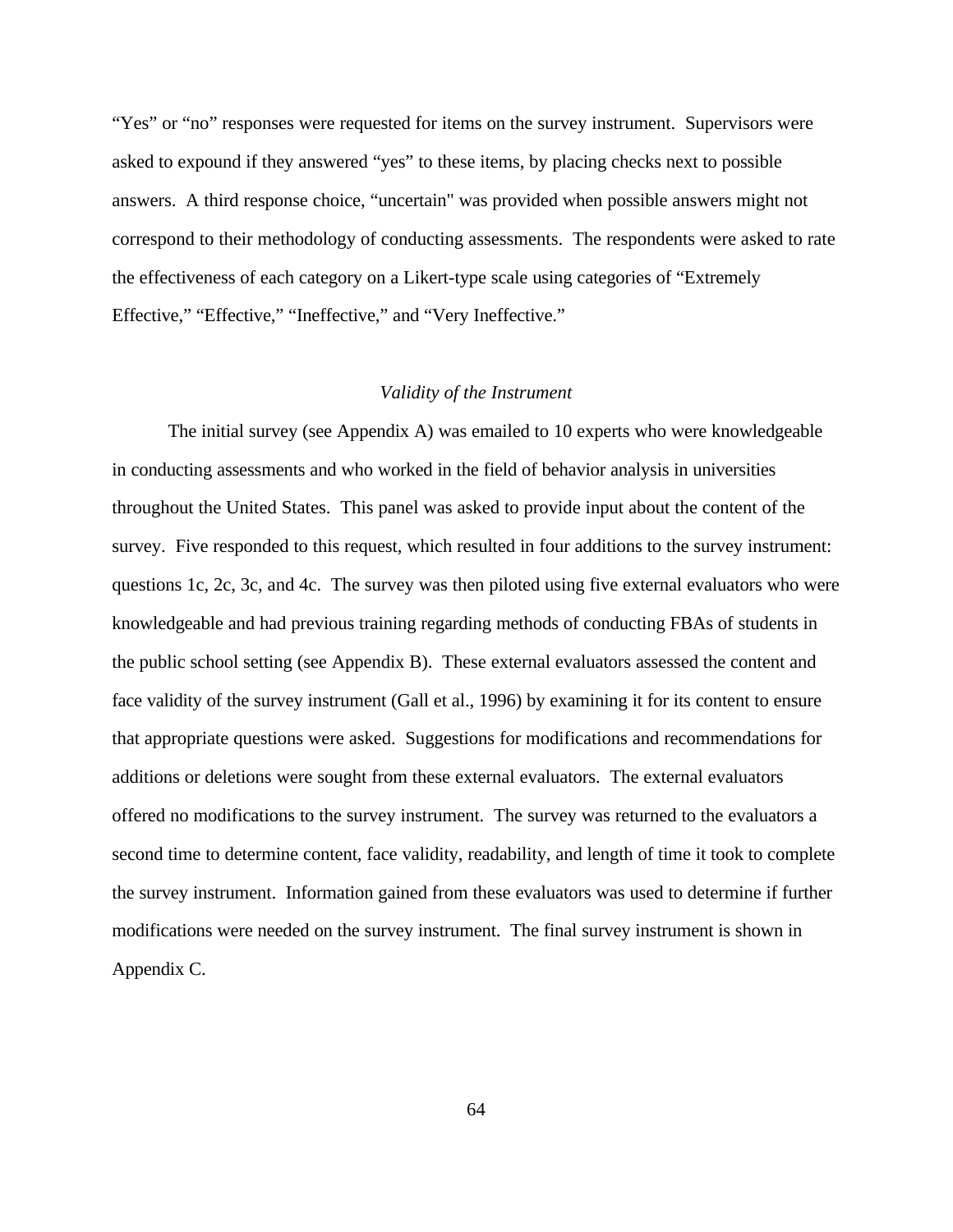### *Measurement of "Best Practice"*

While most of the analysis consisted of direct responses to the individual items on the questionnaire, a summary measure of "Best Practices" was used in answering research questions 5 and 6. In creating a single score that represented the extent to which districts used best practices, responses to Question 8 were added. For each choice that was selected, the respondent received a score of 1. If they did not use the practice, they received a score of 0. These items were then summed to come up with an over all score of Best Practices. The minimum score was 0 and the maximum score was 10. Best Practices, therefore, represented the extent to which a district used a wide range of different methodologies.

## *Procedures*

A cover letter explaining the purpose of the study and the survey instrument itself was sent to 317 special education directors throughout the states of Tennessee and Georgia requesting their participation in the study and offering them a final report upon the completion of the study (see Appendix D). The recipients were informed of the approximate amount of time that it took (the external evaluators) to complete the survey. A self-addressed, stamped envelope was provided with the survey instrument to aid in the return of the questionnaire. A copy of an informed consent form as required by East Tennessee State University was also included in the envelope (see Appendix E). Respondents were assured that no identifying information would be used in this study. A numbering system was used on the instrument for identifying returned surveys so that follow-up procedures could be used. This was explained in the cover letter. One hundred seventy-six supervisors (55.5%) returned the survey within three weeks of the original mailing. A second survey and return envelope was then mailed to the 141 supervisors who had failed to respond to the original mailing. The second mailing resulted in 56 additional supervisors responding to the survey. After both mailings, 231 (72.9%) surveys were returned. This was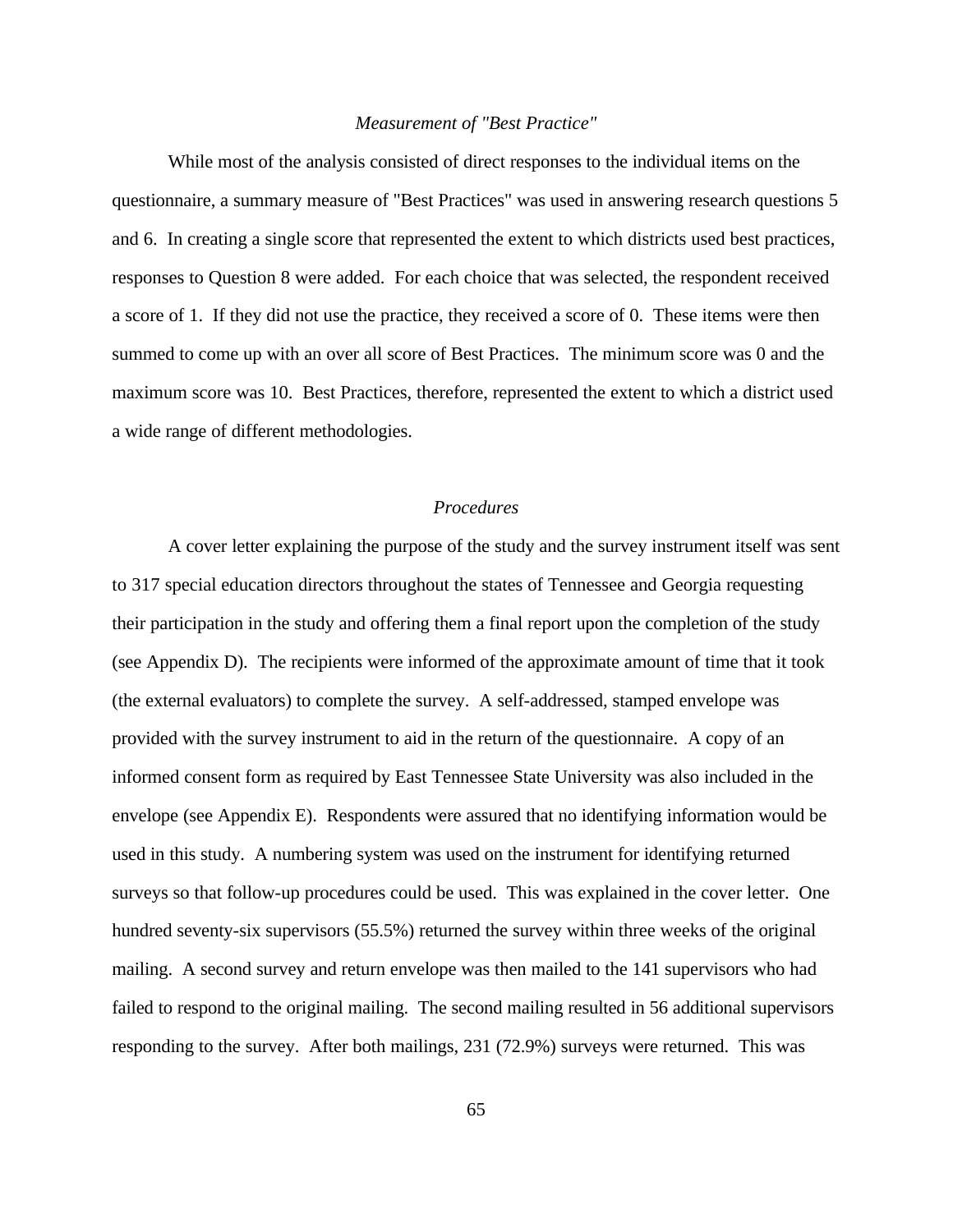considered an excellent return rate. Data from the 231 returned surveys are analyzed and presented as tables in Chapter 4.

## *Data Analysis*

The survey instrument was designed to reflect directly on the six research questions and associated null hypotheses posed in Chapter 1. Frequency distributions obtained from survey information given by school supervisors were used to present the demographic profile of the participants and the school systems that responded to the survey. Crosstabulations were used to analyze the data for the first four research questions and t-tests for Independent Means were used to analyze the data and answer the hypotheses for questions 5 and 6. The SPSS version 10.0 computer software program was used to analyze the descriptive data provided by responses to the survey instrument.

### *Summary*

The survey method used in this study identified (a) types of assessment methods that were currently in use, (b) training and staff development activities that were provided for assessment personnel, (c) who was charged with conducting the assessments, (d) how release time was provided to assessment personnel, and (e) use of best practices of conducting FBAs. The instrument was piloted to ensure its validity and reliability by using five trained practitioners who conduct assessments in the public school setting. The final survey was mailed to 317 special education supervisors in Tennessee and Georgia. The resulting data were analyzed using the SPSS version 10.0 computer program. Tables and narrative description were used to present and analyze the results in Chapter 4. Chapter 5 includes a summary, conclusions, and recommendations for further study.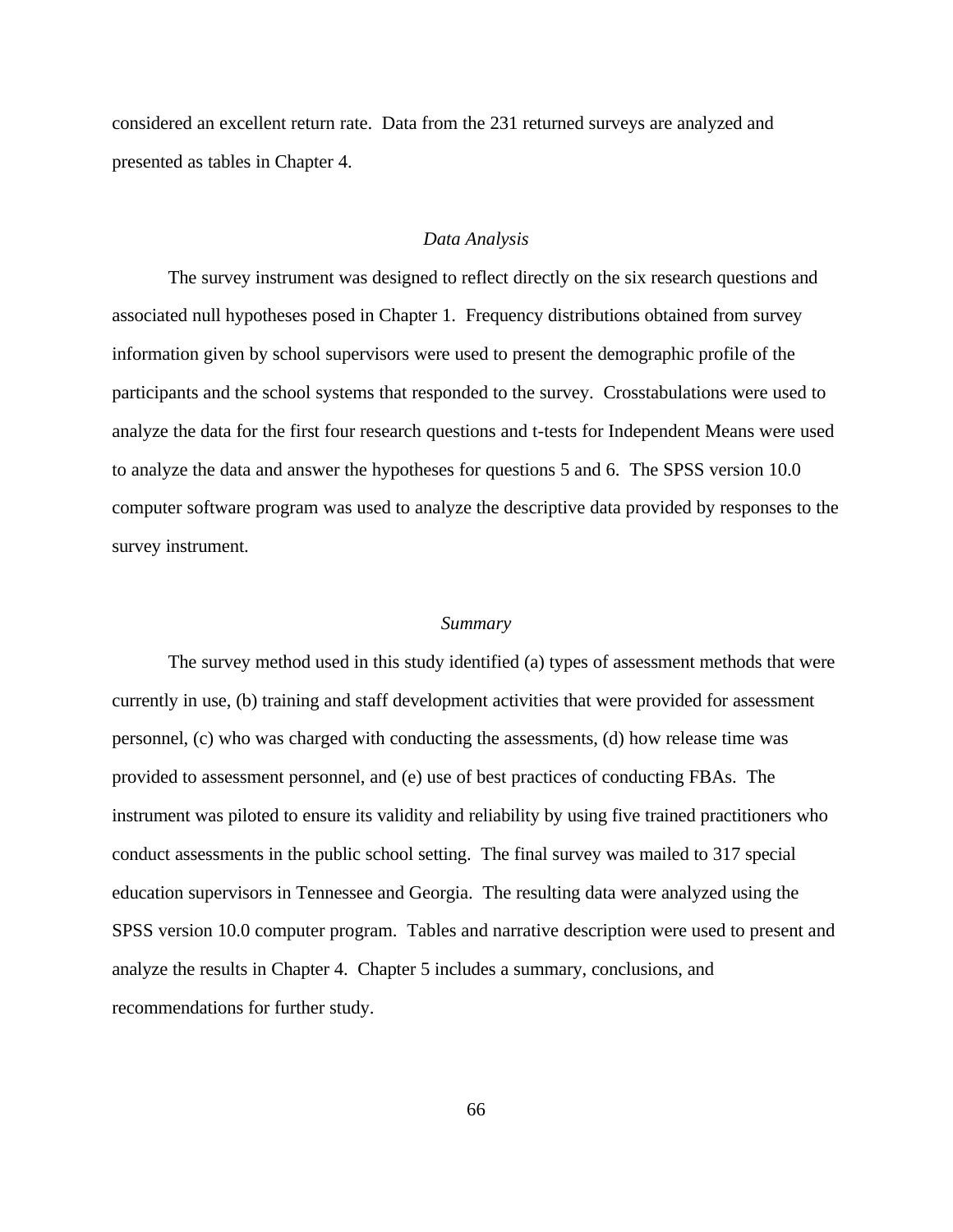## CHAPTER 4

## ANALYSIS OF DATA

The purpose of the study was to survey special education supervisors in all public school systems throughout Tennessee and Georgia to determine (a) the type of assessment procedures used in their school systems, (b) the type of training provided to personnel conducting the assessments (workshops, training sessions), (c) who conducts FBAs in the district, (d) the amount of support provided to the practitioners who are conducting these assessments, and (e) the difference between the amount of training and support provided and districts' use of "best practice" in conducting FBAs in their school districts. Findings from the survey are presented as responses to the six individual research questions posed in Chapter 1.

As designed, this study involved surveying 137 special education supervisors in Tennessee and 180 special education supervisors in Georgia. Data were collected using a survey prepared for this study (see Appendix C). Surveys were mailed to special education supervisors in all 317 school districts in both states in March of 2002. A follow up letter and survey was mailed three weeks later to the supervisors to give them another opportunity to respond to the survey. One hundred eight special education supervisors (78.8%) from Tennessee responded to the survey and 123 supervisors (68.3%) from Georgia returned the survey after both mailings. This yielded an overall return rate of 72.8% from school districts in both states.

There were 1,477,355 students enrolled in the 231 school districts at the time the surveys were completed. The supervisor from the smallest school district to respond in the study reported an enrollment of 200 students and the largest school system had 114,000 students with 6,395 students being the mean size school district. The number of participants represented in the study is shown in Table 1.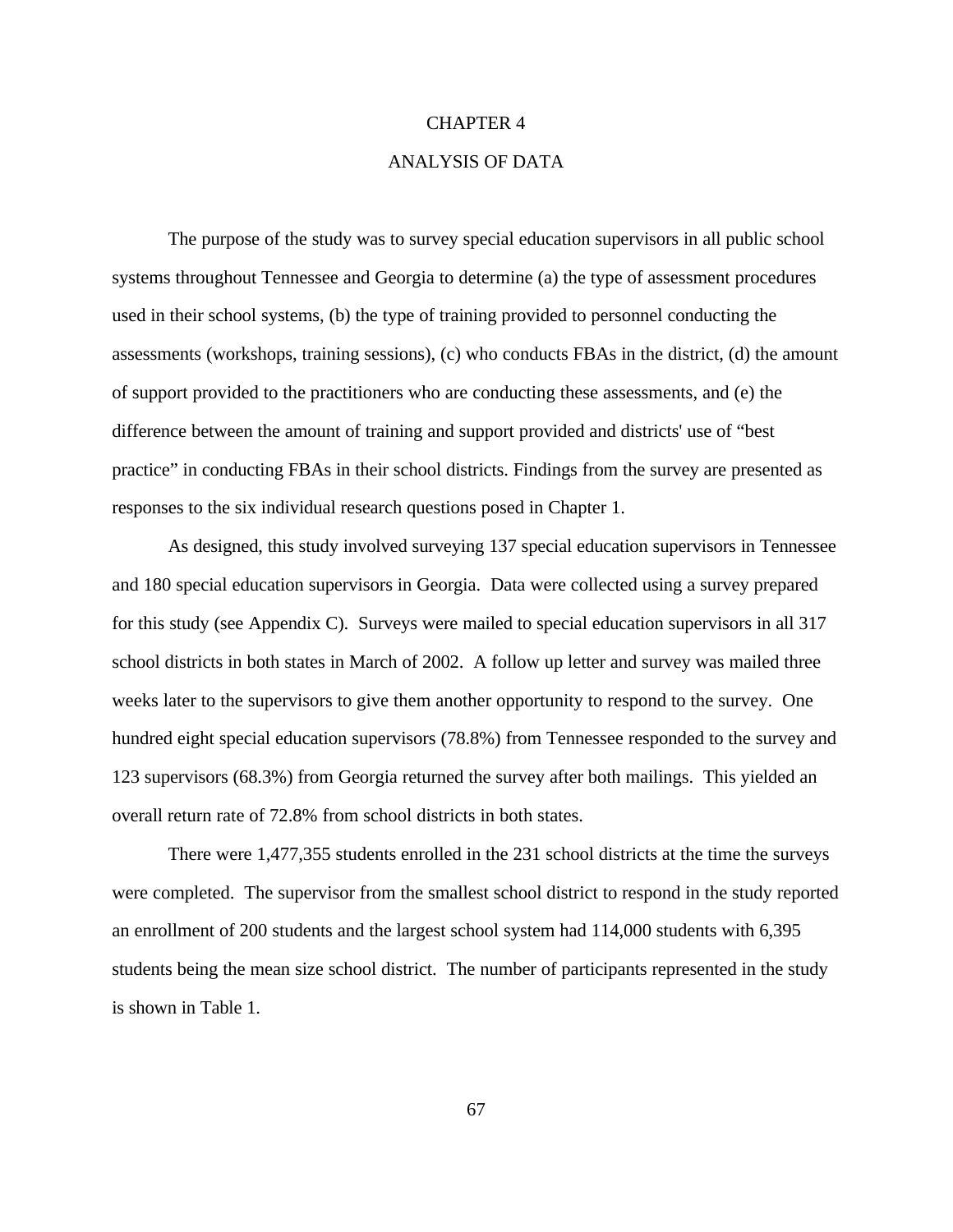## Table 1

*Demographic Profile of the Participants and School Systems That Participated in the Study by State*

|                                           | Tennessee | <u>Georgia</u> | <b>Total</b> |
|-------------------------------------------|-----------|----------------|--------------|
| # of Supervisors Surveyed                 | 137       | 180            | 317          |
| # of Supervisors Responding               | 108       | 123            | 231          |
| % Responding                              | 78.8      | 68.3           | 72.8         |
| # of Students Enrolled in All Districts   | 645,021   | 832,334        | 1,477,355    |
| # of Students in Smallest School District | 340       | <b>200</b>     |              |
| # of Students in Largest School District  | 114,000   | 100,000        |              |

## *Research Question # 1*

What type of assessment procedures are used in school systems and how effective are these procedures in assessing students who exhibit challenging and disruptive behaviors?

The focus of the first research question was on the procedures used by supervisors in the school districts to conduct FBAs and how effective they were in eliminating disruptive behaviors of students. Table 2 shows that the special education supervisors in both states were very similar when reporting whether or not they had procedures in place to conduct FBAs.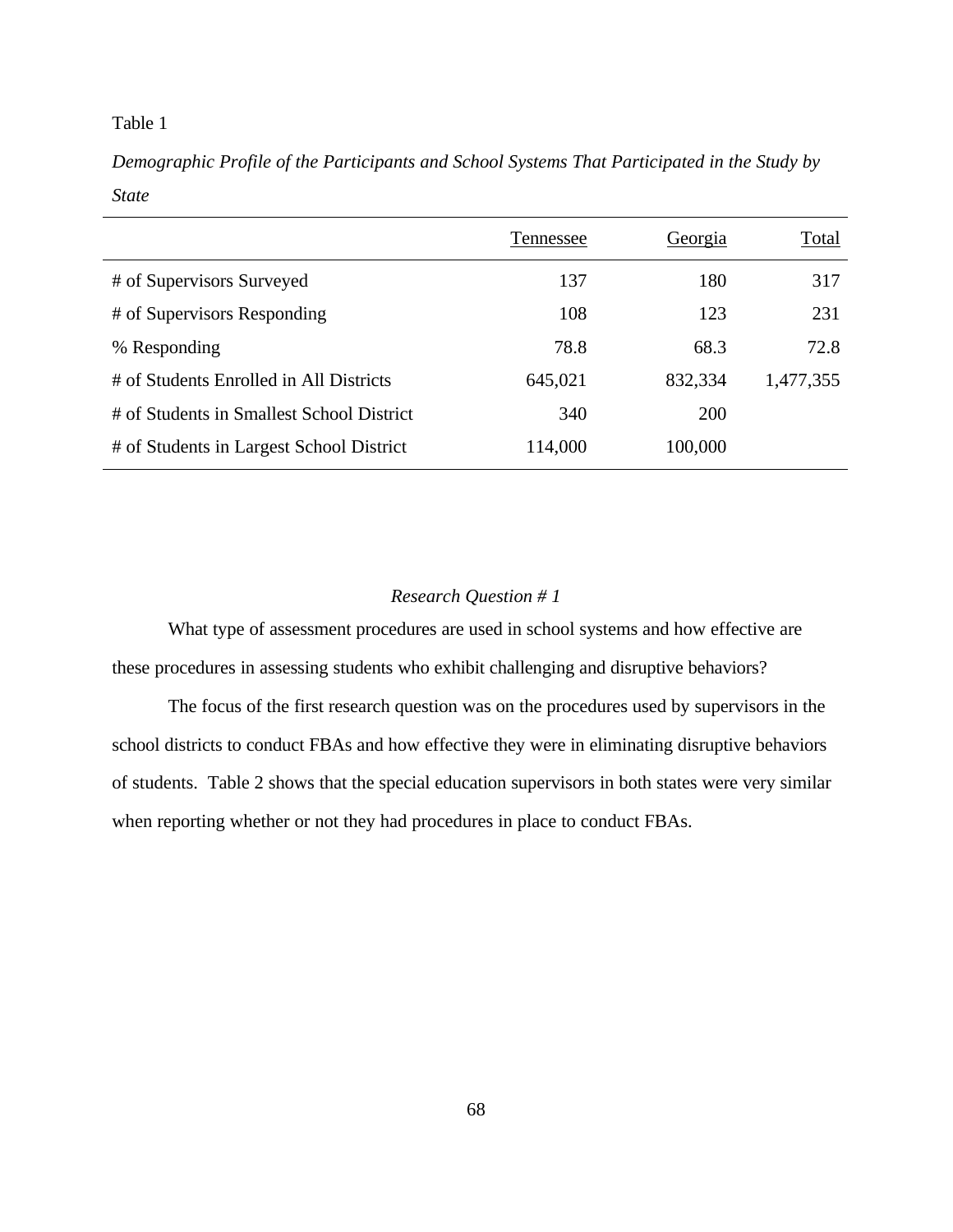## Table 2

## *Frequency Distribution of Whether Supervisors had Adopted Procedures for Conducting*

|                                             |                | Tennessee |               | Georgia                  |               | Total |               |
|---------------------------------------------|----------------|-----------|---------------|--------------------------|---------------|-------|---------------|
|                                             |                | f         | $\frac{0}{0}$ | $\underline{\mathrm{f}}$ | $\frac{0}{0}$ | f     | $\frac{0}{0}$ |
| Are Procedures<br><b>Adopted to Conduct</b> |                |           |               |                          |               |       |               |
| Assessments?                                | Yes            | 82        | 76.6          | 81                       | 68.6          | 163   | 72.4          |
|                                             | N <sub>o</sub> | 22        | 20.6          | 34                       | 28.8          | 56    | 24.9          |
|                                             | Uncertain      | 3         | 2.8           | 3                        | 2.5           | 6     | 2.7           |
|                                             | Total          | 107       | 100.0         | 118                      | 100.0         | 225   | 100.0         |

*Functional Behavioral Assessments by State*

As shown in Table 2, 82 special education supervisors in Tennessee and 81 supervisors in Georgia reported that they did have procedures in place to conduct these assessments, whereas 56 said that they did not have procedures in place. Six were uncertain.

The methods used in conducting assessments and their effectiveness are shown in Table 3.

## Table 3

*Frequency Distribution of Effectiveness of Methods Used in Assessments by Supervisors by State*

|                         |                            |    | Tennessee     |    | Georgia       |     | Total         |
|-------------------------|----------------------------|----|---------------|----|---------------|-----|---------------|
|                         |                            |    | $\frac{0}{0}$ |    | $\frac{0}{0}$ |     | $\frac{0}{0}$ |
| <b>Records Reviewed</b> | <b>Extremely Effective</b> | 14 | 15.9          | 18 | 20.2          | 32  | 18.1          |
|                         | Effective                  | 69 | 78.4          | 63 | 70.8          | 132 | 74.6          |
|                         | Ineffective                | 5  | 5.7           |    | 7.9           | 12  | 6.8           |
|                         | Very Ineffective           |    |               |    |               |     | .6            |
|                         | Total                      | 88 |               | 89 | 100.0         |     | $*100.1$      |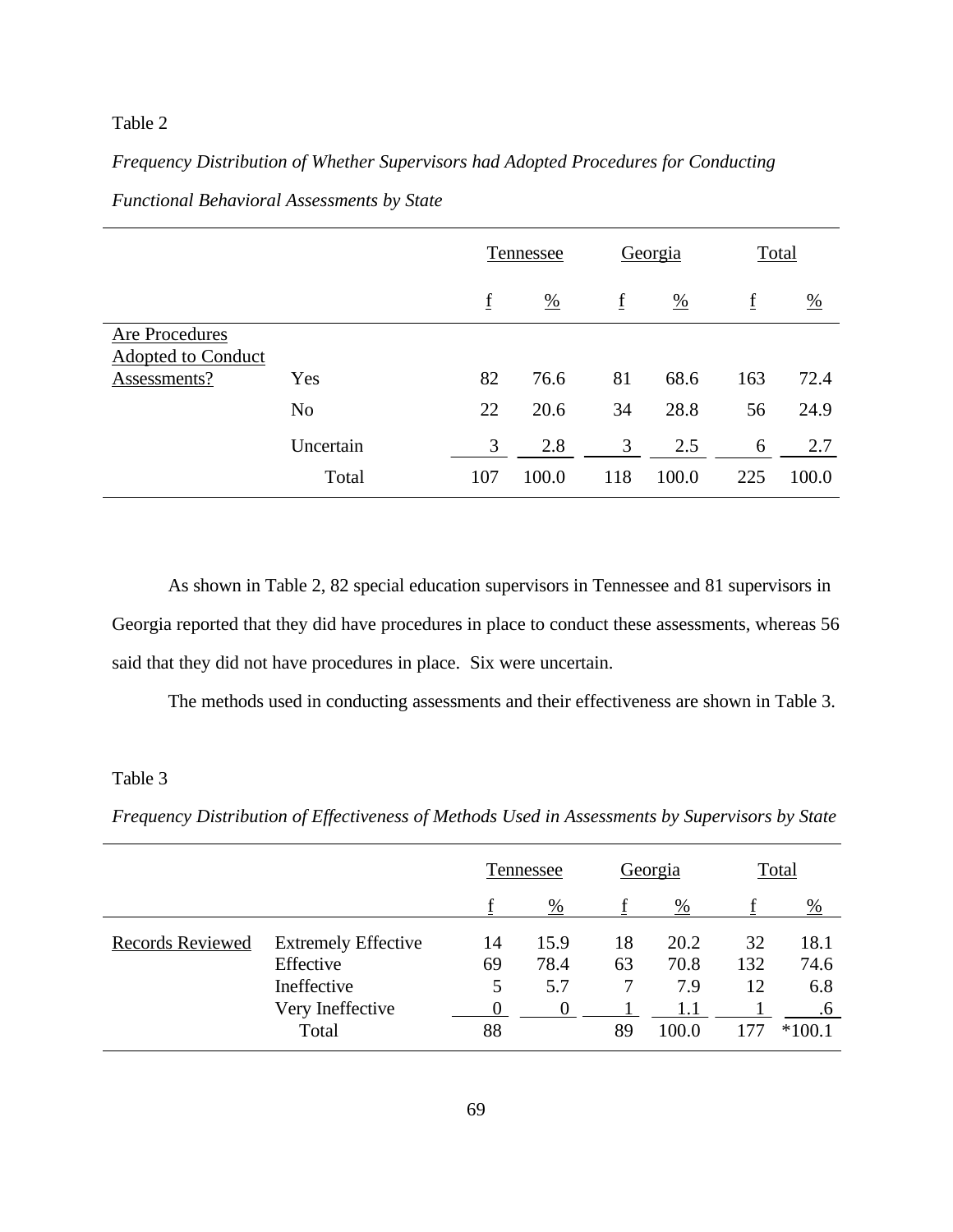## Table 3 (continued)

|                           |                            |                  | <b>Tennessee</b> |              | Georgia       |     | <b>Total</b>  |  |
|---------------------------|----------------------------|------------------|------------------|--------------|---------------|-----|---------------|--|
|                           |                            | f                | $\frac{0}{0}$    | f            | $\frac{0}{0}$ | f   | $\frac{0}{0}$ |  |
| <b>Checklists</b>         | <b>Extremely Effective</b> | 13               | 14.6             | 13           | 14.1          | 26  | 14.4          |  |
|                           | Effective                  | 73               | 82.0             | 71           | 77.2          | 144 | 79.6          |  |
|                           | Ineffective                | 3                | 3.4              | 8            | 8.7           | 11  | 6.1           |  |
|                           | Total                      | 89               | 100.0            | 92           | 100.0         | 181 | $*100.1$      |  |
| <b>Interview Parent</b>   | <b>Extremely Effective</b> | 23               | 25.6             | 13           | 14.3          | 36  | 19.9          |  |
|                           | Effective                  | 57               | 63.3             | 66           | 72.5          | 123 | 68.0          |  |
|                           | Ineffective                | 10               | 11.1             | 12           | 13.2          | 22  | 12.2          |  |
|                           | Total                      | 90               | 100.0            | 91           | 100.0         | 181 | $*100.1$      |  |
| <b>Interview Student</b>  | <b>Extremely Effective</b> | 25               | 27.8             | 16           | 17.6          | 41  | 22.7          |  |
|                           | Effective                  | 57               | 63.3             | 61           | 67.0          | 118 | 65.2          |  |
|                           | Ineffective                | 8                | 8.9              | 14           | 15.4          | 22  | 12.2          |  |
|                           | Total                      | 90               | 100.0            | 91           | 100.0         | 181 | $*100.1$      |  |
| <b>Interview Teacher</b>  | <b>Extremely Effective</b> | 26               | 28.9             | 24           | 26.1          | 50  | 27.5          |  |
|                           | Effective                  | 61               | 67.8             | 62           | 67.4          | 123 | 68.1          |  |
|                           | Ineffective                | 3                | 3.3              | 5            | 5.4           | 8   | 4.4           |  |
|                           | Very Ineffective           | $\boldsymbol{0}$ | $\boldsymbol{0}$ | $\mathbf{1}$ | 1.1           | 1   | $.5\,$        |  |
|                           | Total                      | 90               | 100.0            | 92           | 100.0         | 182 | $*100.5$      |  |
| Interview                 | <b>Extremely Effective</b> | 7                | 8.8              | 13           | 15.5          | 20  | 12.2          |  |
| Administrator             | Effective                  | 65               | 81.3             | 57           | 67.9          | 117 | 74.4          |  |
|                           | Ineffective                | 8                | 10.0             | 13           | 15.5          | 21  | 12.8          |  |
|                           | Very Ineffective           | $\boldsymbol{0}$ | $\theta$         |              | 1.2           | 1   | .6            |  |
|                           | Total                      | 80               | $*100.1$         | 84           | $*100.1$      | 164 | 100.0         |  |
| <b>Direct Observation</b> | <b>Extremely Effective</b> | 20               | 22.2             | 37           | 39.8          | 57  | 31.1          |  |
|                           | Effective                  | 65               | 72.2             | 52           | 55.9          | 117 | 63.9          |  |
|                           | Ineffective                | 5                | 5.6              | 3            | 3.2           | 8   | 4.4           |  |
|                           | Very Ineffective           | $\boldsymbol{0}$ | $\boldsymbol{0}$ | $\mathbf{1}$ | 1.1           | 1   | $.5\,$        |  |
|                           | Total                      | 90               | 100.0            | 93           | 100.0         | 183 | *99.9         |  |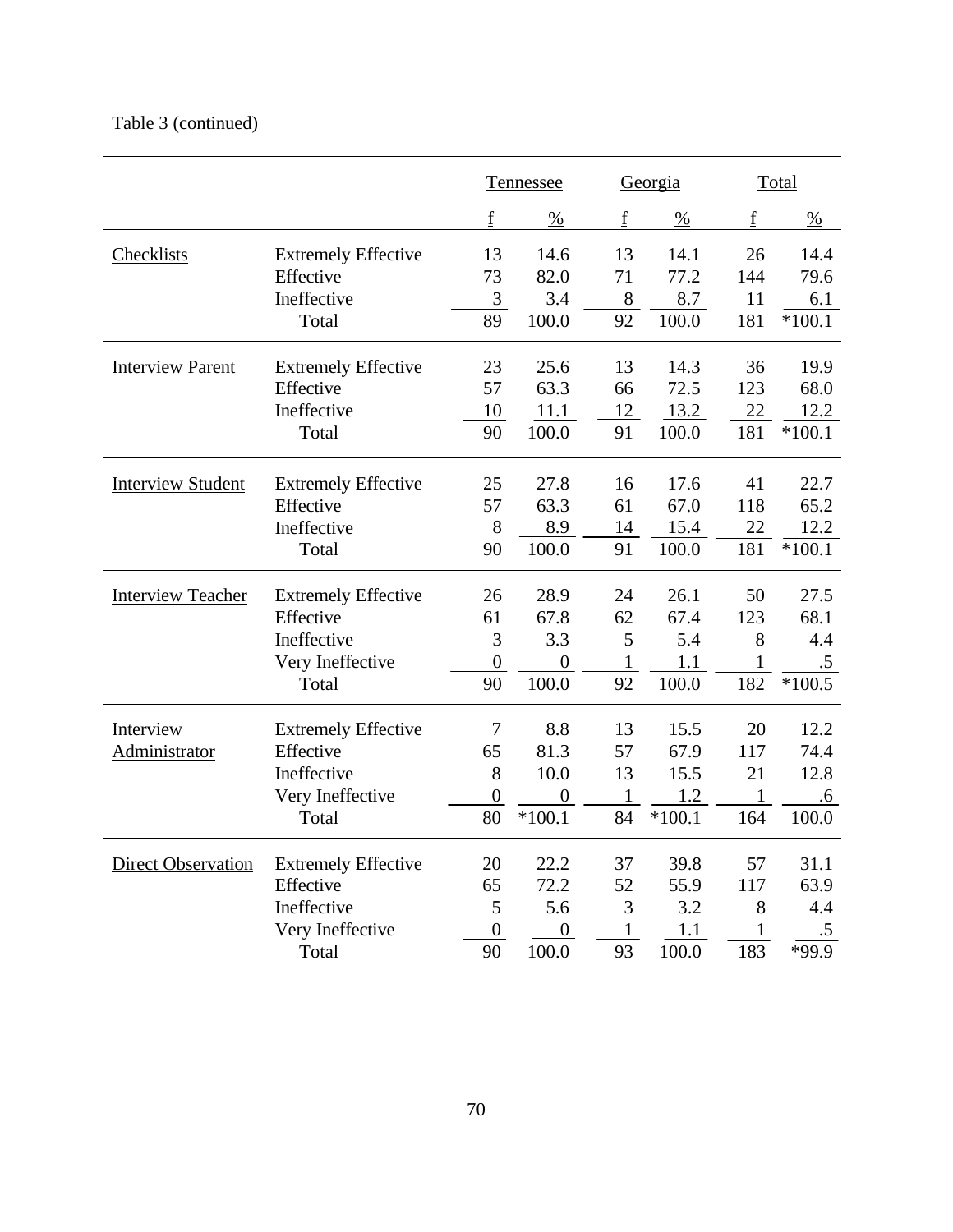## Table 3 (continued)

|                         |                            |    | <b>Tennessee</b> |    | Georgia       |     | <b>Total</b>  |
|-------------------------|----------------------------|----|------------------|----|---------------|-----|---------------|
|                         |                            | f  | $\frac{0}{0}$    | f  | $\frac{0}{0}$ | f   | $\frac{0}{0}$ |
| Develop                 | <b>Extremely Effective</b> | 12 | 14.1             | 10 | 13.3          | 22  | 13.8          |
| <b>Hypothesis</b>       | Effective                  | 62 | 72.9             | 51 | 68.0          | 113 | 70.6          |
|                         | Ineffective                | 11 | 12.9             | 14 | 18.7          | 25  | 15.6          |
|                         | Total                      | 85 | **99.9           | 75 | 100.0         | 160 | 100.0         |
| Environmental           | <b>Extremely Effective</b> | 11 | 13.1             | 11 | 15.3          | 22  | 14.1          |
| Manipulation            | Effective                  | 63 | 75.0             | 51 | 70.8          | 114 | 73.1          |
|                         | Ineffective                | 10 | 11.9             | 10 | 13.9          | 20  | 12.8          |
|                         | Total                      | 84 | 100.0            | 72 | 100.0         | 156 | 100.0         |
| Develop Behavior        | <b>Extremely Effective</b> | 15 | 17.0             | 10 | 11.5          | 25  | 14.3          |
| <b>Improvement Plan</b> | Effective                  | 67 | 76.1             | 68 | 78.2          | 135 | 77.1          |
|                         | Ineffective                | 6  | 6.8              | 9  | 10.3          | 15  | 8.6           |
|                         | Total                      | 88 | **99.9           | 87 | 100.0         | 175 | 100.0         |

\*Total valid % >100 due to rounding error

\*\*Total valid % < 100 due to rounding error

As shown in Table 3, the least used method in conducting assessments was environmental manipulation. Supervisors used this method in 84 systems in Tennessee and 72 systems in Georgia. The most used method was a direct observation of the student, as reported by 90 supervisors in school systems in Tennessee and 93 in Georgia. Georgia supervisors reported that a direct observation of the student was extremely effective 39.8% of the time whereas Tennessee supervisors reported that this method was extremely effective 22.2% of the time. Eighty-five supervisors in Tennessee reported that they developed a hypothesis while conducting the assessment compared to 75 in Georgia.

Georgia supervisors used the parent interview and the student interview at about the same rate as those in Tennessee. However, supervisors from Tennessee noted that the parent interview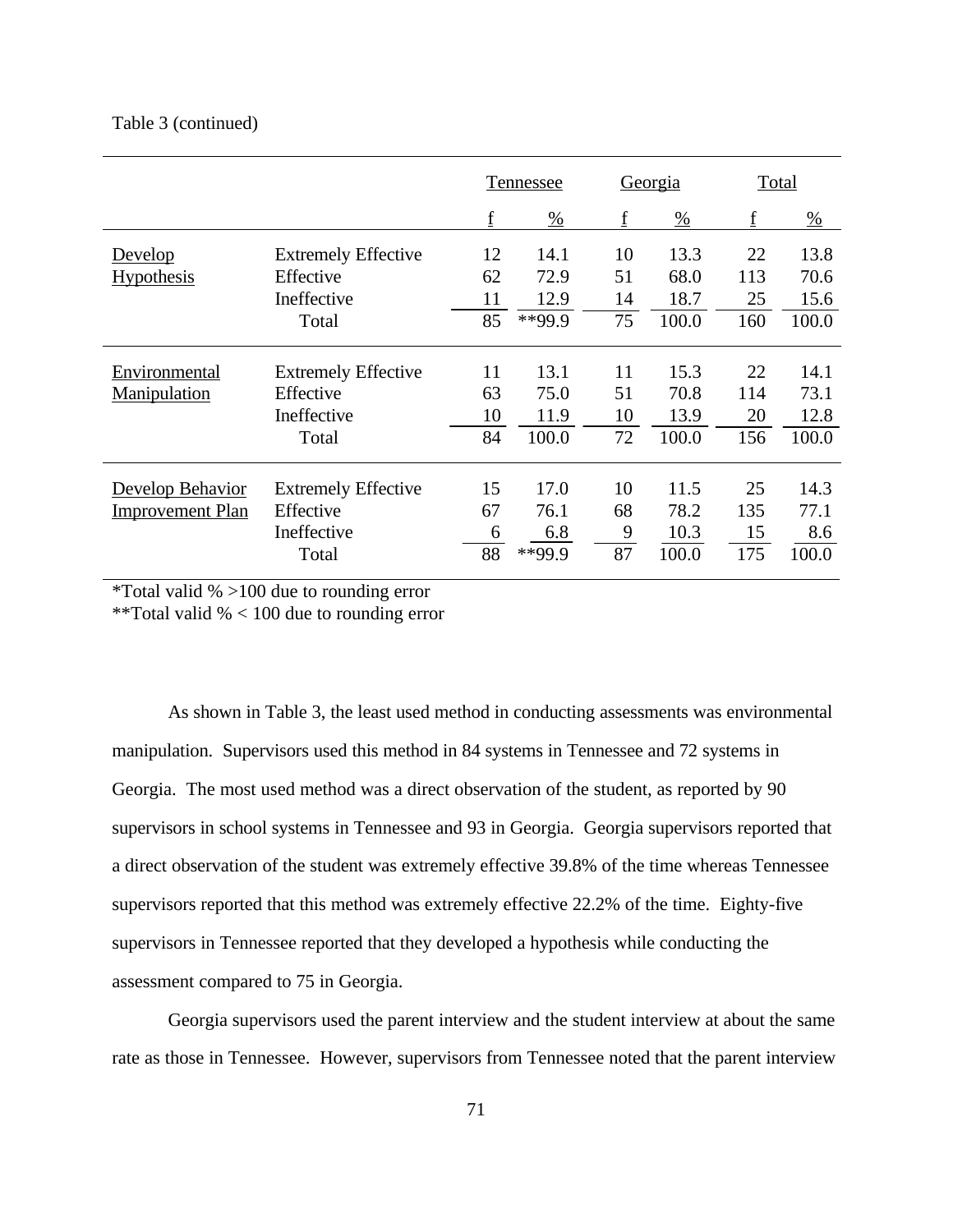(25.6%) and student interview (27.8%) was extremely effective, whereas Georgia supervisors reported that the parent interview was extremely effective 14.3% of the time and the student interview was extremely effective 17.6% of the time. One Georgia supervisor acknowledged that reviewing records and interviewing administrators and teachers was a very ineffective way to conduct FBAs.

#### *Research Question # 2*

What programs or staff development activities are provided staff to train them in conducting FBAs and how effective are these activities?

Tables 4, 5, and 6 present summaries of the type of technical assistance that was provided assessment personnel who conduct FBAs in the local school districts by the state departments of education in each state. Table 4 shows the number and percentages of systems that reported technical assistance that was available from the state department of education to school districts by state.

#### Table 4

*Frequency Distribution of Technical Assistance Offered by the State Departments of Education by State*

|                          |                |     | Tennessee     |        | Georgia       |     | Total         |
|--------------------------|----------------|-----|---------------|--------|---------------|-----|---------------|
|                          |                |     | $\frac{0}{0}$ | f      | $\frac{0}{0}$ |     | $\frac{0}{0}$ |
| <b>State Department</b>  |                |     |               |        |               |     |               |
| <b>Offered Technical</b> |                |     |               |        |               |     |               |
| Assistance               | Yes            | 86  | 80.4          | 101    | 82.8          | 187 | 81.7          |
|                          | N <sub>0</sub> | 9   | 8.4           | $\tau$ | 5.7           | 16  | 7.0           |
|                          | Uncertain      | 12  | 11.2          | 14     | 11.5          | 26  | 11.4          |
|                          | Total          | 107 | 100.0         | 122    | 100.0         | 229 | $*100.1$      |

\*Total valid % >100 due to rounding error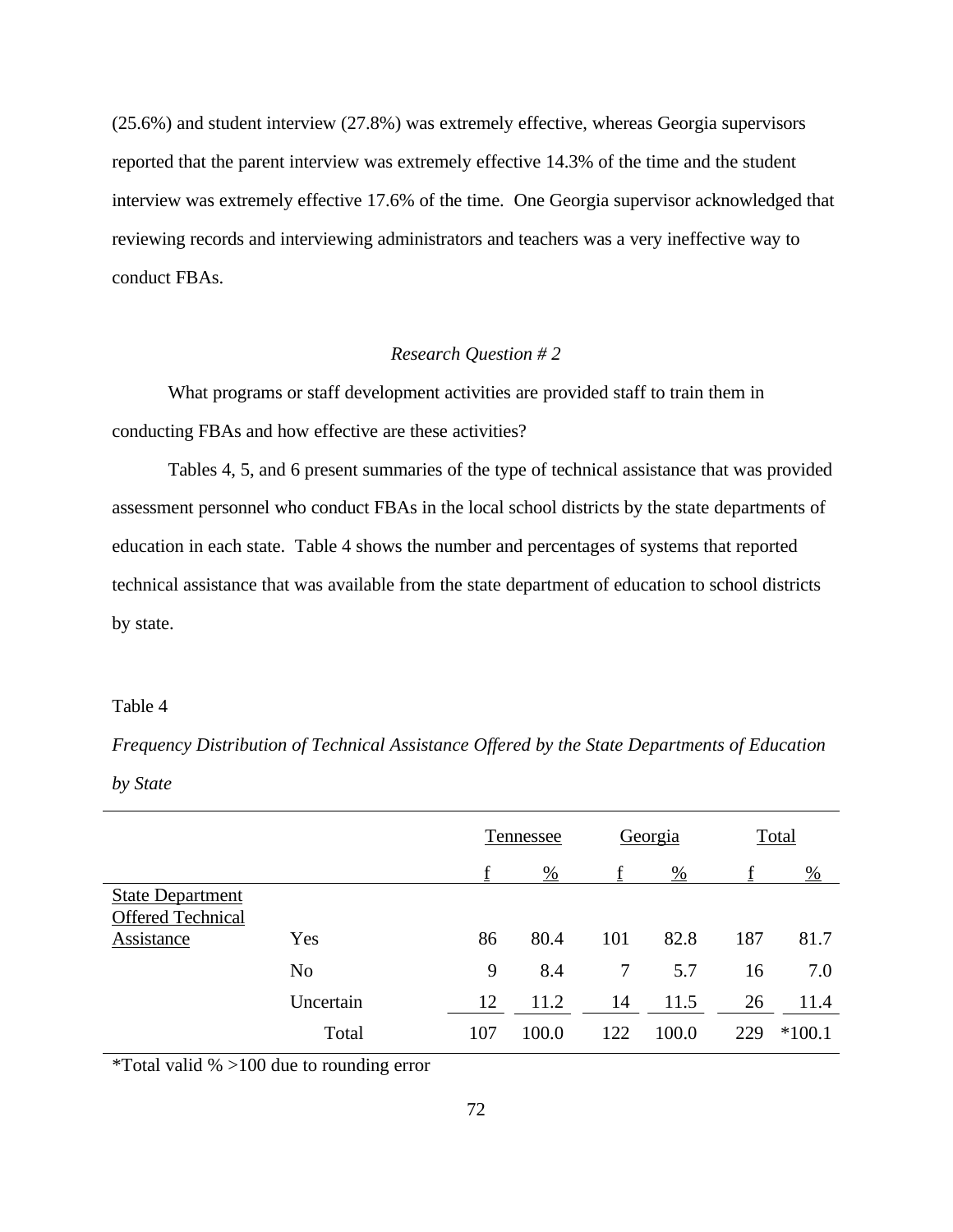As shown in Table 4, approximately 81% of the supervisors reported their state department of education did provide technical assistance, whereas 18.4% said either no or they were uncertain whether assistance was provided.

Table 5 presents the types of technical assistance offered by the state departments of education in Tennessee and Georgia.

## Table 5

*Frequency Distribution of Types of Technical Assistance Provided by the State Departments of Education by State*

|                             |        |    | Tennessee     |                | Georgia       |    | Total         |
|-----------------------------|--------|----|---------------|----------------|---------------|----|---------------|
|                             |        |    | $\frac{0}{0}$ |                | $\frac{0}{0}$ |    | $\frac{0}{0}$ |
| <b>Type of State</b>        |        |    |               |                |               |    |               |
| Department                  |        |    |               |                |               |    |               |
| <b>Technical Assistance</b> | Phone  | 22 | 84.6          | 23             | 79.3          | 45 | 81.8          |
|                             | Visit  | 3  | 11.5          | $\overline{4}$ | 13.8          | 7  | 12.7          |
|                             | Manual |    | 3.8           | 2              | 6.9           | 3  | 5.5           |
|                             | Total  | 26 | *99.9         | 29             | 100.0         | 55 | 100.0         |

\*Total valid  $% < 100$  due to rounding error

Table 5 shows that 45 supervisors reported they had phone assistance, whereas 7 reported that consultants came into the local school districts from the state department and 3 said that the state department of education provided assessment manuals.

The effectiveness of the technical assistance available from the state departments of education from Tennessee and Georgia are presented in Table 6.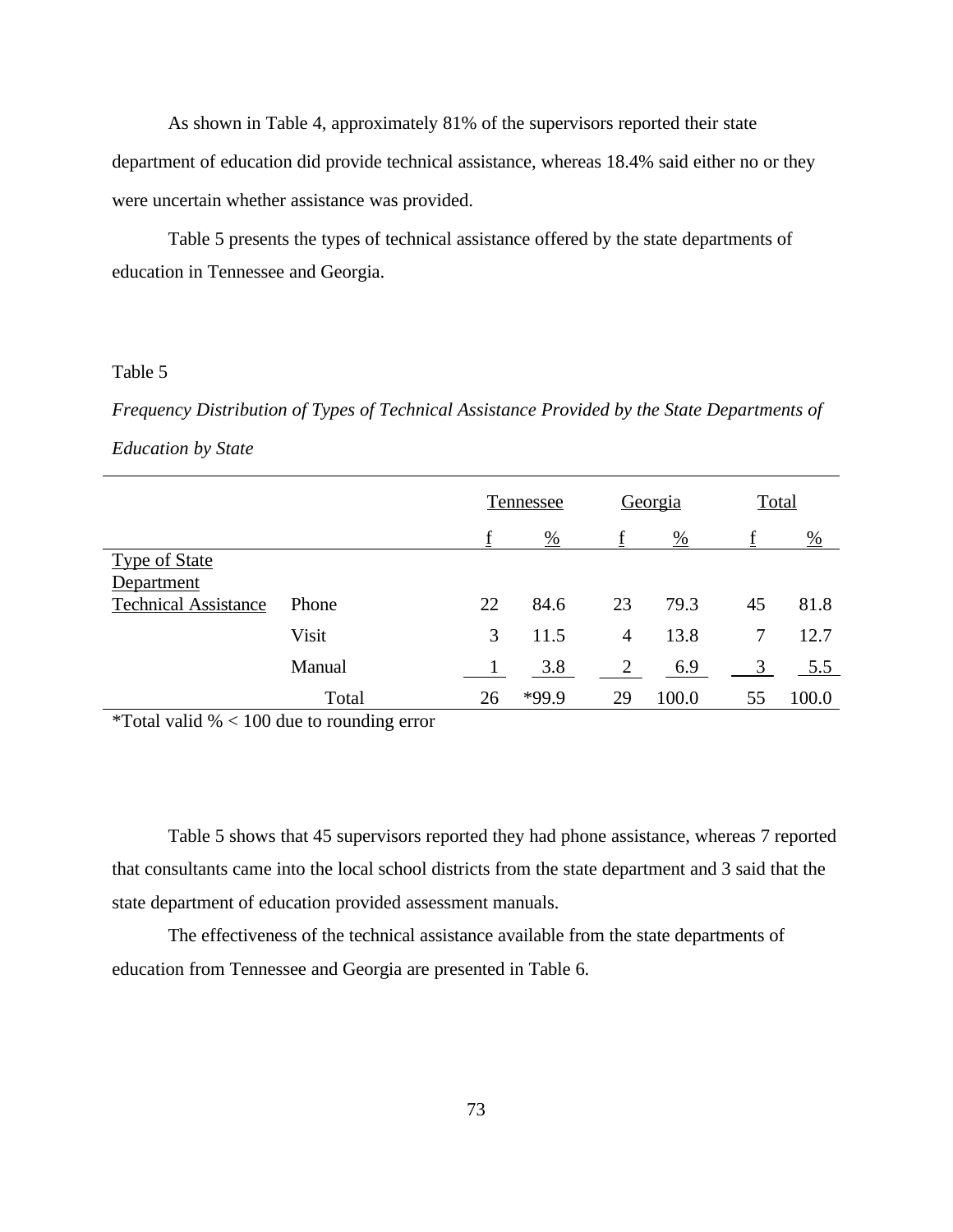# Table 6

*Frequency Distribution of Effectiveness of Assistance Provided by the State Departments of Education by State*

|                             |                            | Tennessee          |          | Georgia        |       |               | Total |
|-----------------------------|----------------------------|--------------------|----------|----------------|-------|---------------|-------|
|                             |                            | %<br>$\frac{0}{0}$ |          |                |       | $\frac{0}{0}$ |       |
| <b>State Department</b>     |                            |                    |          |                |       |               |       |
| <b>Technical Assistance</b> | <b>Extremely Effective</b> | 9                  | 11.3     | $\overline{4}$ | 4.1   | 13            | 7.3   |
|                             | Effective                  | 55                 | 68.8     | 80             | 82.5  | 135           | 76.3  |
|                             | Ineffective                | 16                 | 20.0     | 13             | 13.4  | 29            | 16.4  |
|                             | Total                      | 80                 | $*100.1$ | 97             | 100.0 | 177           | 100.0 |

\*Total valid  $\% > 100$  due to rounding error

One hundred forty-eight supervisors rated the assistance from the state department as effective or extremely effective. Only 29 (16.4%) of the school supervisors described the assistance from the state department as ineffective. No one reported that this type of assistance was very ineffective.

In 1997, funding for IDEA was reauthorized. A part of that reauthorization was a mandate that all public school districts conduct FBAs on students who cause disruptive behaviors. Table 7 shows the type of training offered assessment personnel by state.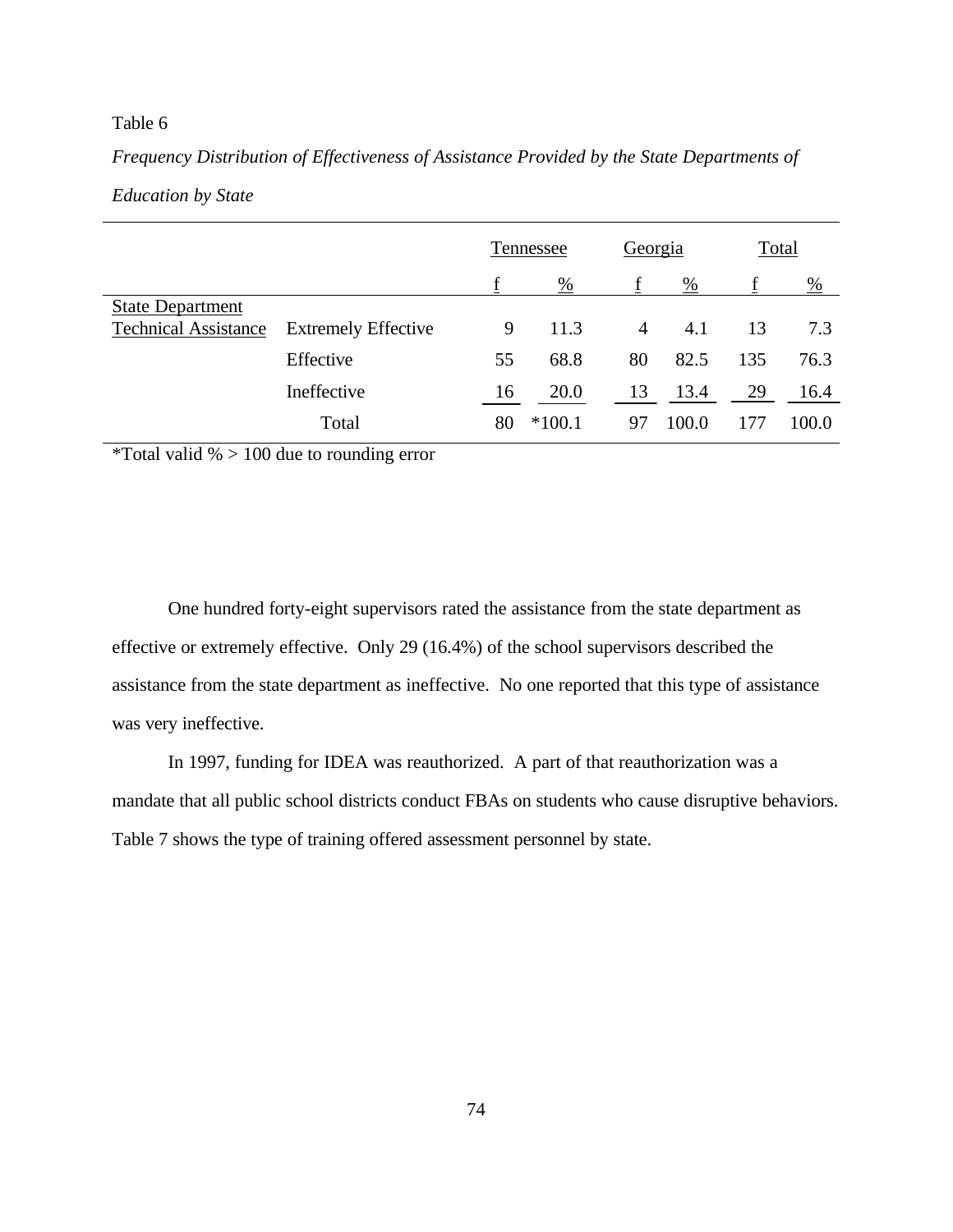# Table 7

# *Frequency Distribution of Training Offered Assessment Personnel by State*

|                               |                             |             | Tennessee    |              | Georgia       |                          | Total         |
|-------------------------------|-----------------------------|-------------|--------------|--------------|---------------|--------------------------|---------------|
|                               |                             | $\mathbf f$ | $\%$         | f            | $\frac{0}{0}$ | $\underline{\mathbf{f}}$ | $\frac{0}{0}$ |
| <b>State Department</b>       | Yes                         | 43<br>46    | 39.8<br>42.6 | 69<br>42     | 56.1<br>34.1  | 112<br>88                | 48.5<br>38.1  |
| <b>Offered Training</b>       | N <sub>o</sub><br>Uncertain | 19          | 17.6         | 12           | 9.8           | 31                       | 13.4          |
|                               | Total                       | 108         | 100.0        | 123          | 100.0         | 231                      | 100.0         |
| <b>District Conducted</b>     | Yes                         | 71          | 65.7         | 84           | 69.4          | 155                      | 67.7          |
| Training                      | N <sub>o</sub>              | 32          | 29.6         | 35           | 28.9          | 67                       | 29.3          |
|                               | Uncertain                   | 5           | 4.6          | $\mathbf{2}$ | 1.7           | 7                        | 3.1           |
|                               | Total                       | 108         | **99.9       | 121          | 100.0         | 229                      | $*100.1$      |
| <b>University Conducted</b>   | Yes                         | 26          | 24.3         | 14           | 11.6          | 40                       | 17.5          |
| Training                      | N <sub>o</sub>              | 69          | 64.5         | 74           | 61.2          | 143                      | 62.7          |
|                               | Uncertain                   | 12          | 11.2         | 33           | 27.3          | 45                       | 19.7          |
|                               | Total                       | 107         | 100.0        | 121          | $*100.1$      | 228                      | **99.9        |
| <b>Private Consultant</b>     | Yes                         | 18          | 17.0         | 26           | 21.8          | 44                       | 19.6          |
| Training                      | N <sub>o</sub>              | 77          | 72.6         | 79           | 66.4          | 156                      | 69.3          |
|                               | Uncertain                   | 11          | 10.4         | 14           | 11.8          | 25                       | 11.1          |
|                               | Total                       | 106         | 100.0        | 119          | 100.0         | 225                      | 100.0         |
| <b>Training Through Other</b> | Yes                         | 18          | 17.0         | 31           | 25.8          | 49                       | 21.7          |
| Sources                       | N <sub>o</sub>              | 72          | 67.9         | 67           | 55.8          | 139                      | 61.5          |
|                               | Uncertain                   | 16          | 15.1         | 22           | 18.3          | 38                       | 16.8          |
|                               | Total                       | 106         | 100.0        | 120          | **99.99       | 226                      | 100.0         |
| <b>Training Mandated By</b>   | Yes                         | 35          | 34.0         | 36           | 30.5          | 71                       | 32.1          |
| LEA                           | N <sub>o</sub>              | 58          | 56.3         | 76           | 64.4          | 134                      | 60.6          |
|                               | Uncertain                   | 10          | 9.7          | 6            | 5.1           | 16                       | 7.2           |
|                               | Total                       | 103         | 100.0        | 118          | 100.0         | 221                      | 100.0         |

\*Total valid % > 100 due to rounding error

\*\*Total valid % < 100 due to rounding error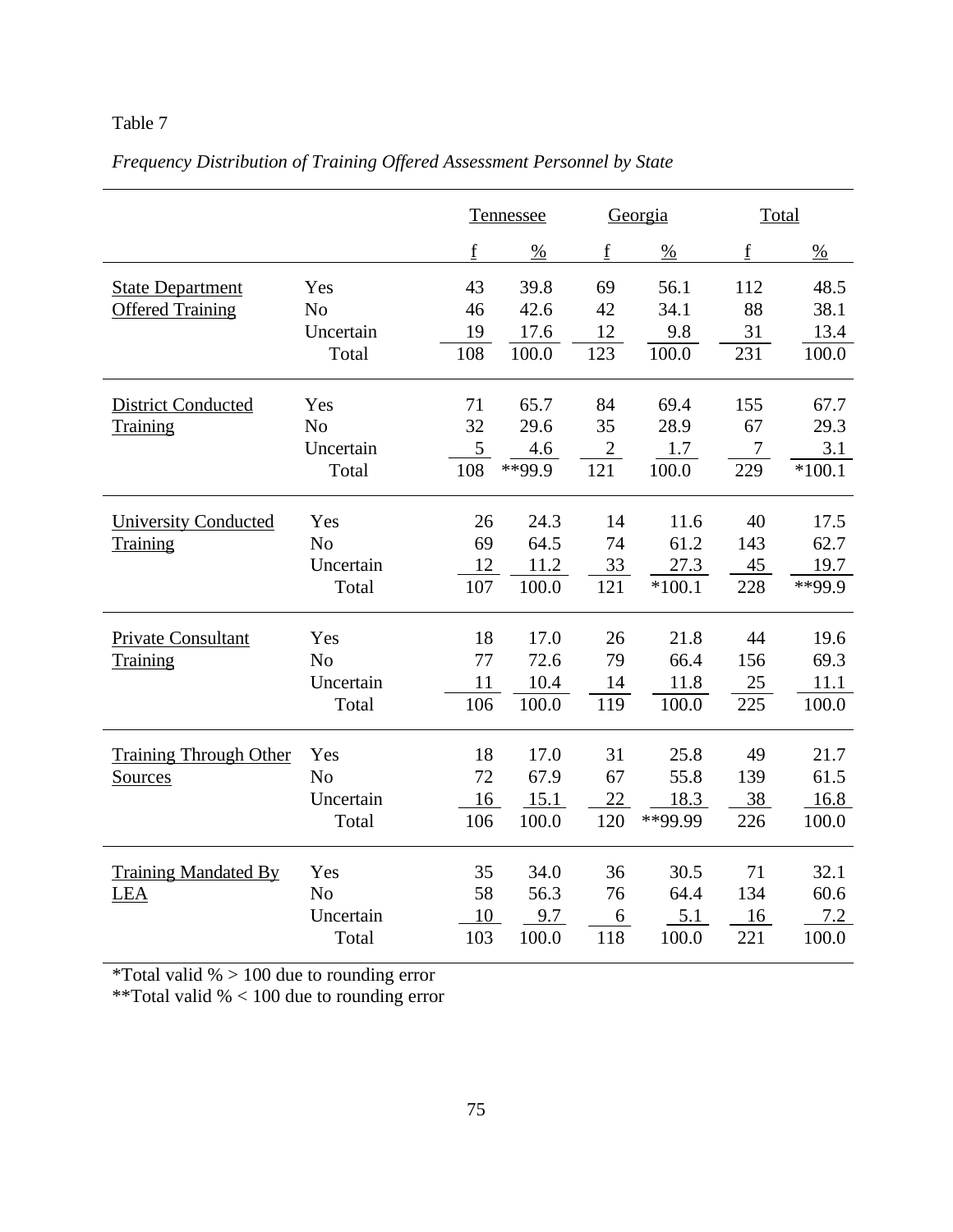As shown in the table, 34% of Tennessee school districts and 30.5 % of Georgia school districts mandate FBA training for personnel who conduct these assessments. More than half (56.1%) of the Georgia supervisors reported that their state department of education did offer training, compared to Tennessee's 39.8%. Almost one in five supervisors (17.6%) in Tennessee reported that they were uncertain if the state department offered any type of training.

The survey indicated that most of the FBA training is provided by the local school district (67.7%). Even though university training was the lowest of any reported (17.5%), 24.3% of Tennessee's special education supervisors reported that university training had been offered compared to 11.6% in Georgia. It should be noted that almost one third (27.3%) of Georgia's supervisors were uncertain whether this training was offered in their state. One in five (19.6%) school districts used private consultants to provide training for their assessment personnel. One in five (21.7%) used some other means of training for their assessment staff.

Table 8 contains the data on the effectiveness of the training that are offered assessment personnel by state.

### Table 8

*Frequency Distribution of Effectiveness of Training for Conducting Functional Behavioral Assessments by State*

|                         |                            |                | Tennessee     |    | Georgia       |     | <b>Total</b>  |
|-------------------------|----------------------------|----------------|---------------|----|---------------|-----|---------------|
|                         |                            |                | $\frac{0}{0}$ |    | $\frac{0}{0}$ |     | $\frac{0}{0}$ |
| <b>State Department</b> | <b>Extremely Effective</b> | 6              | 15.4          |    | 4.6           | 9   | 8.7           |
| Training                | Effective                  | 30             | 76.9          | 54 | 83.1          | 84  | 80.8          |
|                         | Ineffective                | $\overline{2}$ | 5.1           |    | 10.8          | 9   | 8.7           |
|                         | Very Ineffective           |                | 2.6           |    | 1.5           |     | 1.9           |
|                         | Total                      | 39             | 100.0         | 65 | 100.0         | 104 | $*100.1$      |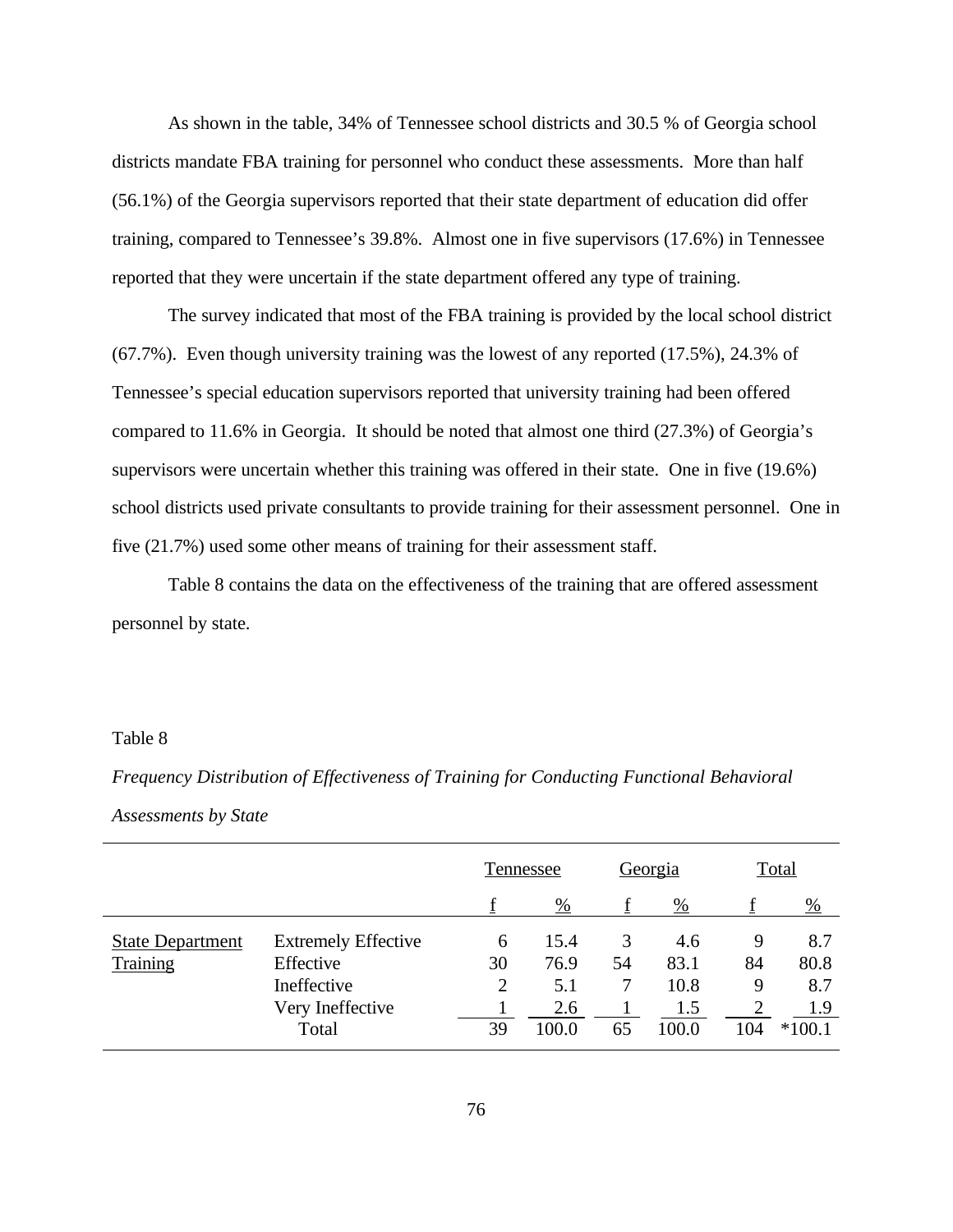# Table 8 (continued)

|                            |                            |                  | <b>Tennessee</b> |                | Georgia       |                | Total         |
|----------------------------|----------------------------|------------------|------------------|----------------|---------------|----------------|---------------|
|                            |                            | $\mathbf f$      | $\frac{0}{0}$    | f              | $\frac{0}{0}$ | $f_{\rm}$      | $\frac{0}{0}$ |
| <b>District Training</b>   | <b>Extremely Effective</b> | 11               | 16.2             | $\overline{4}$ | 5.1           | 15             | 10.3          |
|                            | Effective                  | 53               | 77.9             | 67             | 85.9          | 120            | 82.2          |
|                            | Ineffective                | 4                | 5.9              | 7              | 9.0           | 11             | 7.5           |
|                            | Total                      | 68               | 100.0            | 78             | 100.0         | 146            | 100.0         |
| <b>University Training</b> | <b>Extremely Effective</b> | 8                | 33.3             | 1              | 10.0          | 9              | 26.5          |
|                            | Effective                  | 15               | 62.5             | 8              | 80.0          | 23             | 67.6          |
|                            | Ineffective                | 1                | 4.2              |                | 10.0          | $\overline{2}$ | 5.9           |
|                            | Total                      | 24               | 100.0            | 10             | 100.0         | 34             | 100.0         |
| <b>Private Consultant</b>  | <b>Extremely Effective</b> | $\mathbf{1}$     | 6.3              | $\overline{2}$ | 8.3           | 3              | 7.5           |
| <b>Training</b>            | Effective                  | 14               | 87.5             | 19             | 79.2          | 33             | 82.5          |
|                            | Ineffective                | 1                | 6.3              | $\overline{2}$ | 8.3           | 3              | 7.5           |
|                            | Very Ineffective           | $\overline{0}$   | $\overline{0}$   |                | 4.2           |                | 2.5           |
|                            | Total                      | 16               | $*100.1$         | 24             | 100.0         | 40             | 100.0         |
| <b>Other Training</b>      | <b>Extremely Effective</b> | $\overline{0}$   | $\theta$         | 17             | 58.6          | 17             | 38.6          |
|                            | Effective                  | 15               | 100.0            | 11             | 37.9          | 26             | 59.1          |
|                            | Ineffective                | $\boldsymbol{0}$ | 0                |                | 3.4           |                | 2.3           |
|                            | Total                      | 15               | 100.0            | 29             | **99.9        | 44             | 100.0         |

\*Total valid % > 100 due to rounding error

Of the five types of training identified in this study, district training (67.7%) was the most frequent type of training for assessment personnel. Table 8 shows that 146 systems used district training, but only 10.3% of the school supervisors reflected that this type of training was extremely effective. The second most frequently used training was offered by the state department of education.

More than half (58.6%) of Georgia's supervisors reported that "Other Training" was extremely effective compared to Tennessee's 0%. Only 34 supervisors said that they had used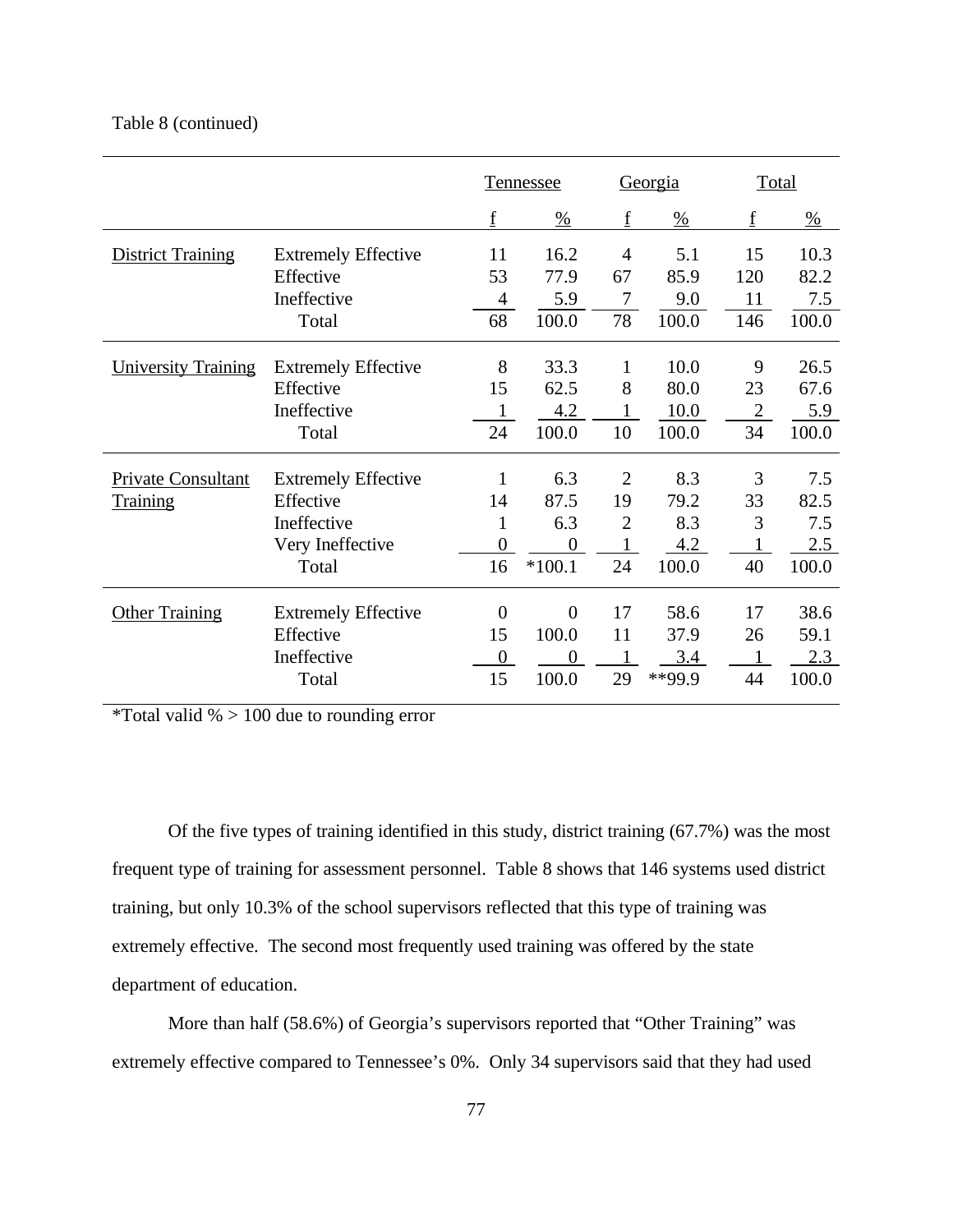university training for their assessment personnel. However, 94.1% noted this type of training was effective or extremely effective. Twenty-four of Tennessee's systems used this type of training compared to 10 from Georgia.

Table 9 shows the length of training by state that was provided to assessment personnel who conduct FBAs.

### Table 9

*Frequency Distribution of the Length of Training Provided Assessment Personnel Who Conduct Functional Behavioral Assessments by State*

|                           |              | Tennessee      |                | Georgia        |               | Total          |                          |
|---------------------------|--------------|----------------|----------------|----------------|---------------|----------------|--------------------------|
|                           |              | f              | $\frac{0}{0}$  | f              | $\frac{0}{0}$ | f              | $\frac{\%}{\phantom{a}}$ |
| <b>Length of State</b>    | $1 - 2$ Days | 9              | 75.0           | 20             | 80.0          | 29             | 78.4                     |
| Training                  | $3 - 5$ Days | $\overline{2}$ | 16.7           | $\overline{4}$ | 16.0          | 6              | 16.2                     |
|                           | $< 6$ Days   |                | 8.3            |                | 4.0           | $\overline{2}$ | 5.4                      |
|                           | Total        | 12             | 100.0          | 25             | 100.0         | 37             | 100.0                    |
| <b>Length of District</b> | $1 - 2$ Days | 11             | 100.0          | 17             | 89.5          | 28             | 93.3                     |
| Training                  | $3 - 5$ Days | $\theta$       | $\overline{0}$ | 2              | 10.5          | 2              | 6.7                      |
|                           | Total        | 11             | 100.0          | 19             | 100.0         | 30             | 100.0                    |
| Length of                 | $1 - 2$ Days | $\overline{2}$ | 33.3           | 4              | 50.0          | 6              | 42.9                     |
| University Training       | $3 - 5$ Days | 4              | 66.7           | 4              | 50.0          | 8              | 57.1                     |
|                           | Total        | 6              | 100.0          | 8              | 100.0         | 14             | 100.0                    |

Of the 81 supervisors responding to the survey question, Table 9 shows that 63 said that 1-2 days was the most frequent length of training. Forty-one from Georgia and 22 from Tennessee listed this as the most frequent length of training for their assessment personnel. Only two supervisors, one from Tennessee and one from Georgia, train their staff more than five days.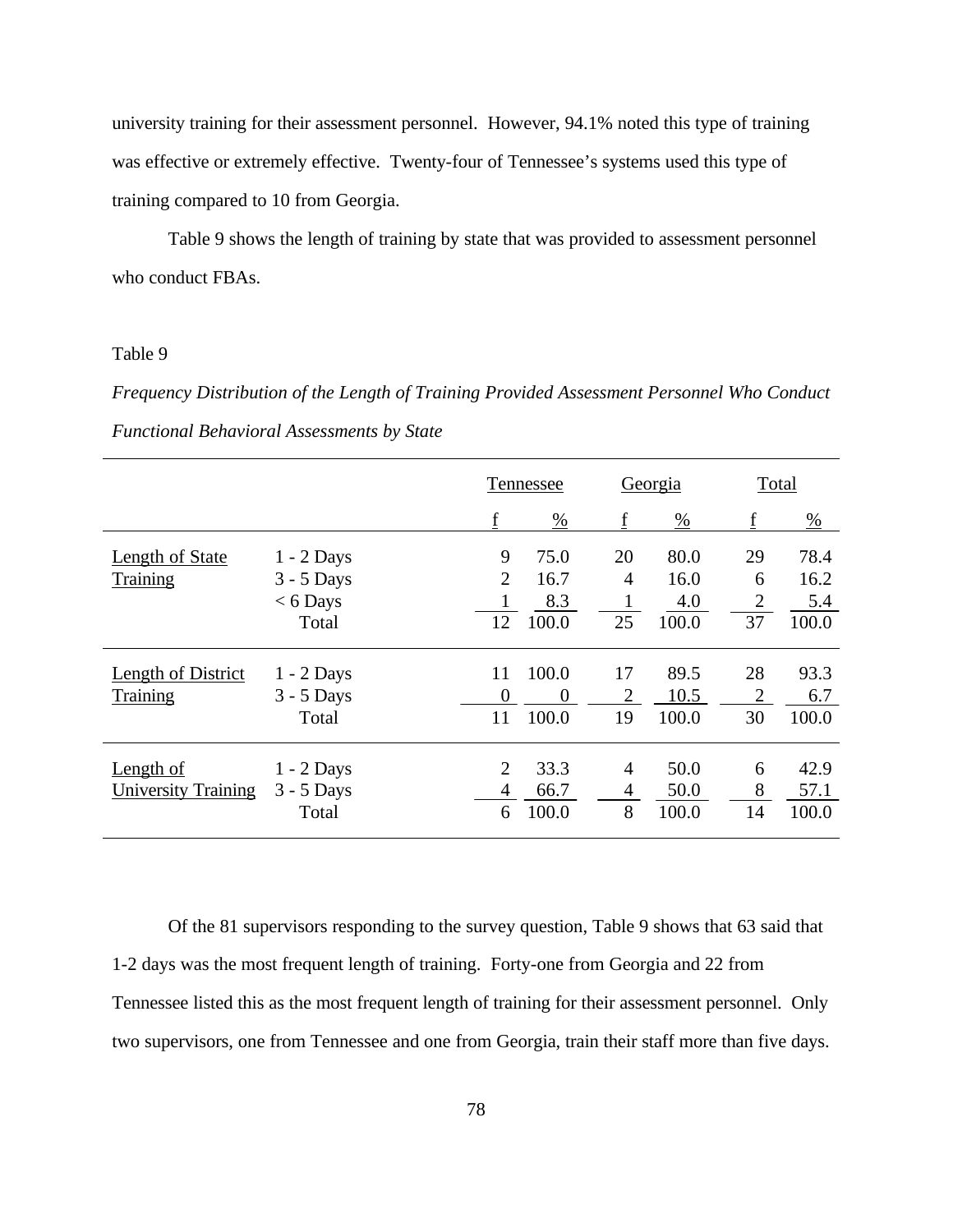The targeted audience for assessment training is displayed in Table 10. Nine different groups are listed by the frequency in which they are trained and by state.

## Table 10

|                                   | Tennessee      | Georgia          | Total            |
|-----------------------------------|----------------|------------------|------------------|
| <b>Ancillary Teachers</b>         | 42             | 47               | 89               |
| Psychologists                     | 45             | 58               | 103              |
| Administrators                    | 27             | 31               | 58               |
| <b>SPED Teachers</b>              | 64             | 82               | 146              |
| Parents                           | 11             | $\overline{4}$   | 15               |
| <b>Guidance Counselors</b>        | 22             | 19               | 41               |
| <b>Regular Education Teachers</b> | 23             | 21               | 44               |
| Diagnosticians/Social             | 3              | $\overline{0}$   | 3                |
| Workers                           | $\overline{0}$ | $\boldsymbol{0}$ | $\boldsymbol{0}$ |

*Frequency Distribution of Who is Targeted for Training within School Systems by State*

Special education teachers are the most targeted group within the school system for FBA training. Table 10 shows that of the supervisors responding, 146 seek out training for this group of teachers. The school psychologist was the second highest trained group (103). Fifteen supervisors reported that they had focused training on parents, whereas only three reported training for diagnosticians/social workers.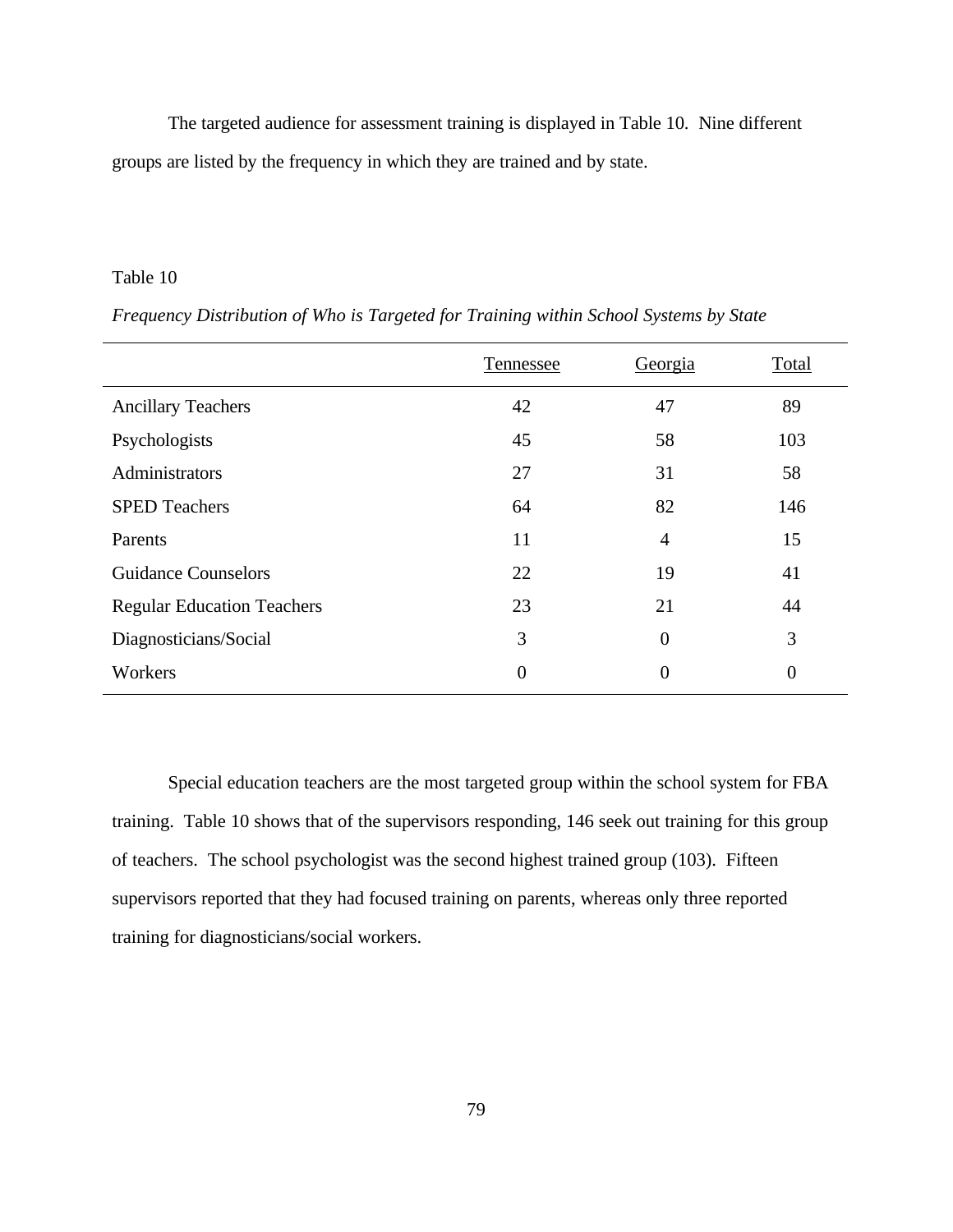# *Research Question # 3*

Who conducts FBAs in school districts and how effective are they in conducting these assessments?

This research question focused on the personnel who conduct assessments in the public school systems and their effectiveness. A frequency distribution of the effectiveness of assessment personnel is shown in Table 11.

# Table 11

*Frequency Distribution of How Effective Assessment Personnel are in Conducting Assessments by State*

|                       |                            | Tennessee        |                | Georgia        |               |                | Total         |
|-----------------------|----------------------------|------------------|----------------|----------------|---------------|----------------|---------------|
|                       |                            | f                | $\frac{0}{0}$  | f              | $\frac{0}{0}$ | f              | $\frac{0}{0}$ |
| <b>SPED Teachers</b>  | <b>Extremely Effective</b> | 23               | 24.2           | 22             | 20.8          | 45             | 22.4          |
|                       | Effective                  | 68               | 71.6           | 72             | 67.9          | 140            | 69.7          |
|                       | Ineffective                | 4                | 4.2            | 11             | 10.4          | 15             | 7.5           |
|                       | Very Ineffective           | $\theta$         | $\overline{0}$ | 1              | .9            | 1              | $.5\,$        |
|                       | Total                      | 95               | 100.0          | 106            | 100.0         | 201            | $*100.1$      |
| School                | <b>Extremely Effective</b> | 34               | 47.2           | 36             | 39.1          | 70             | 42.7          |
| Psychologist          | Effective                  | 38               | 52.8           | 52             | 56.5          | 90             | 54.9          |
|                       | Ineffective                | $\theta$         | $\overline{0}$ | $\overline{2}$ | 2.2           | $\overline{2}$ | 1.2           |
|                       | Very Ineffective           | $\boldsymbol{0}$ | $\overline{0}$ | $\overline{2}$ | 2.2           | $\overline{2}$ | 1.2           |
|                       | Total                      | $\overline{72}$  | 100.0          | 92             | 100.0         | 164            | 100.0         |
| <b>Administrators</b> | <b>Extremely Effective</b> | 10               | 17.5           | 9              | 13.6          | 19             | 15.4          |
|                       | Effective                  | 36               | 63.2           | 42             | 63.6          | 78             | 63.4          |
|                       | Ineffective                | 10               | 17.5           | 14             | 21.2          | 24             | 19.5          |
|                       | Very Ineffective           | 1                | 1.8            | 1              | 1.5           | $\overline{2}$ | 1.6           |
|                       | Total                      | 57               | 100.0          | 66             | **99.9        | 123            | **99.9        |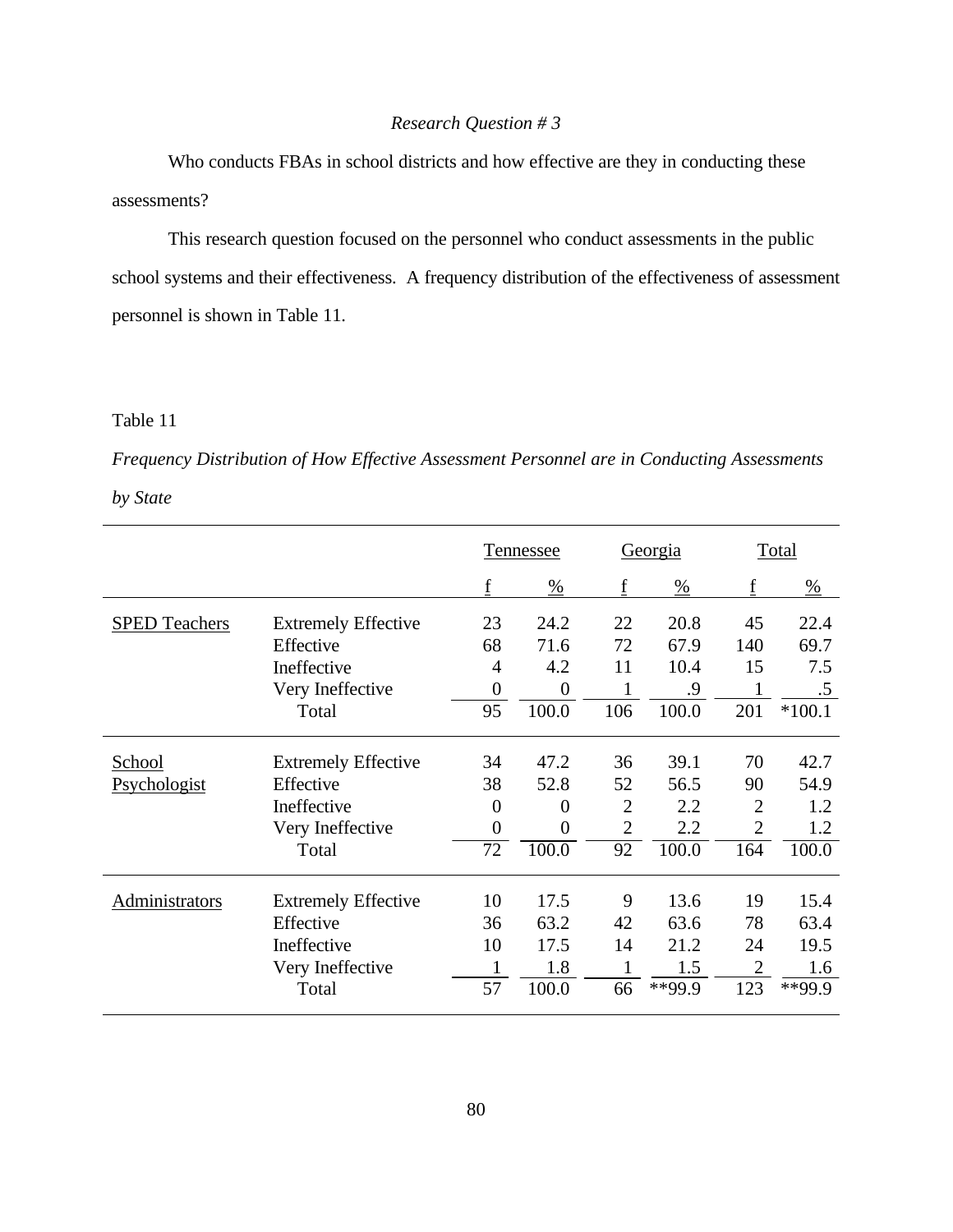# Table 11 (continued)

|                          |                            |                 | Tennessee            |                  | Georgia            |                | Total         |
|--------------------------|----------------------------|-----------------|----------------------|------------------|--------------------|----------------|---------------|
|                          |                            | f               | $\frac{0}{0}$        | f                | $\frac{0}{0}$      | $\mathbf f$    | $\frac{0}{0}$ |
| <b>Regular Education</b> | <b>Extremely Effective</b> | 9               | 13.8                 | 3                | 5.2                | 12             | 9.8           |
| <b>Teacher</b>           | Effective                  | 37              | 56.9                 | 41               | 70.7               | 78             | 63.4          |
|                          | Ineffective                | 15              | 23.1                 | 13               | 22.4               | 28             | 22.8          |
|                          | Very Ineffective           | $\overline{4}$  | 6.2                  | 1                | 1.7                | 5              | 4.1           |
|                          | Total                      | 65              | 100.0                | $\overline{58}$  | 100.0              | 123            | $*100.1$      |
| <b>Guidance</b>          | <b>Extremely Effective</b> | 7               | 14.6                 | 3                | 6.8                | 10             | 10.9          |
| Personnel                | Effective                  | 24              | 50.0                 | 28               | 63.6               | 52             | 56.5          |
|                          | Ineffective                | 13              | 27.1                 | 12               | 27.3               | 25             | 27.2          |
|                          | Very Ineffective           | $\overline{4}$  | 8.3                  |                  | 2.3                | $\overline{5}$ | 5.4           |
|                          | Total                      | 48              | 100.0                | 44               | 100.0              | 92             | 100.0         |
| Consultants              | <b>Extremely Effective</b> | 13              | 35.1                 | 9                | 31.0               | 22             | 33.3          |
|                          | Effective                  | 16              | 43.2                 | 16               | 55.2               | 32             | 48.5          |
|                          | Ineffective                | 6               | 16.2                 | 4                | 13.8               | 10             | 15.2          |
|                          | Very Ineffective           | $\overline{c}$  | 5.4                  | $\boldsymbol{0}$ | $\theta$           | $\mathbf{2}$   | 3.0           |
|                          | Total                      | $\overline{37}$ | $*$ <sup>99</sup> .9 | $\overline{29}$  | $100.\overline{0}$ | 66             | 100.0         |
| Parents                  | <b>Extremely Effective</b> | 7               | 11.7                 | 6                | 12.2               | 13             | 11.9          |
|                          | Effective                  | 43              | 71.7                 | 32               | 65.3               | 75             | 68.8          |
|                          | Ineffective                | 8               | 13.3                 | 11               | 22.4               | 19             | 17.4          |
|                          | Very Ineffective           | $\overline{c}$  | 3.3                  | $\boldsymbol{0}$ | $\overline{0}$     | $\mathfrak{2}$ | 1.8           |
|                          | Total                      | 60              | 100.0                | 49               | **99.9             | 109            | **99.9        |
| <b>IEP</b> Team          | <b>Extremely Effective</b> | 14              | 22.2                 | 17               | 23.9               | 31             | 23.1          |
|                          | Effective                  | 46              | 73.0                 | 52               | 73.2               | 98             | 73.1          |
|                          | Ineffective                | $\overline{2}$  | 3.2                  | $\overline{2}$   | 2.8                | 4              | 3.0           |
|                          | Very Ineffective           | $\mathbf{1}$    | 1.6                  | $\boldsymbol{0}$ | $\boldsymbol{0}$   | $\mathbf 1$    | .7            |
|                          | Total                      | 63              | 100.0                | 71               | **99.9             | 134            | **99.9        |
| <b>Behavior</b>          | <b>Extremely Effective</b> | 23              | 46.9                 | 22               | 46.8               | 45             | 46.9          |
| <b>Specialist</b>        | Effective                  | 25              | 51.0                 | 23               | 48.9               | 48             | 50.0          |
|                          | Ineffective                |                 | 2.0                  | $\overline{c}$   | 4.3                | 3              | 3.1           |
|                          | Total                      | 49              | **99.9               | 47               | 100.0              | 96             | 100.0         |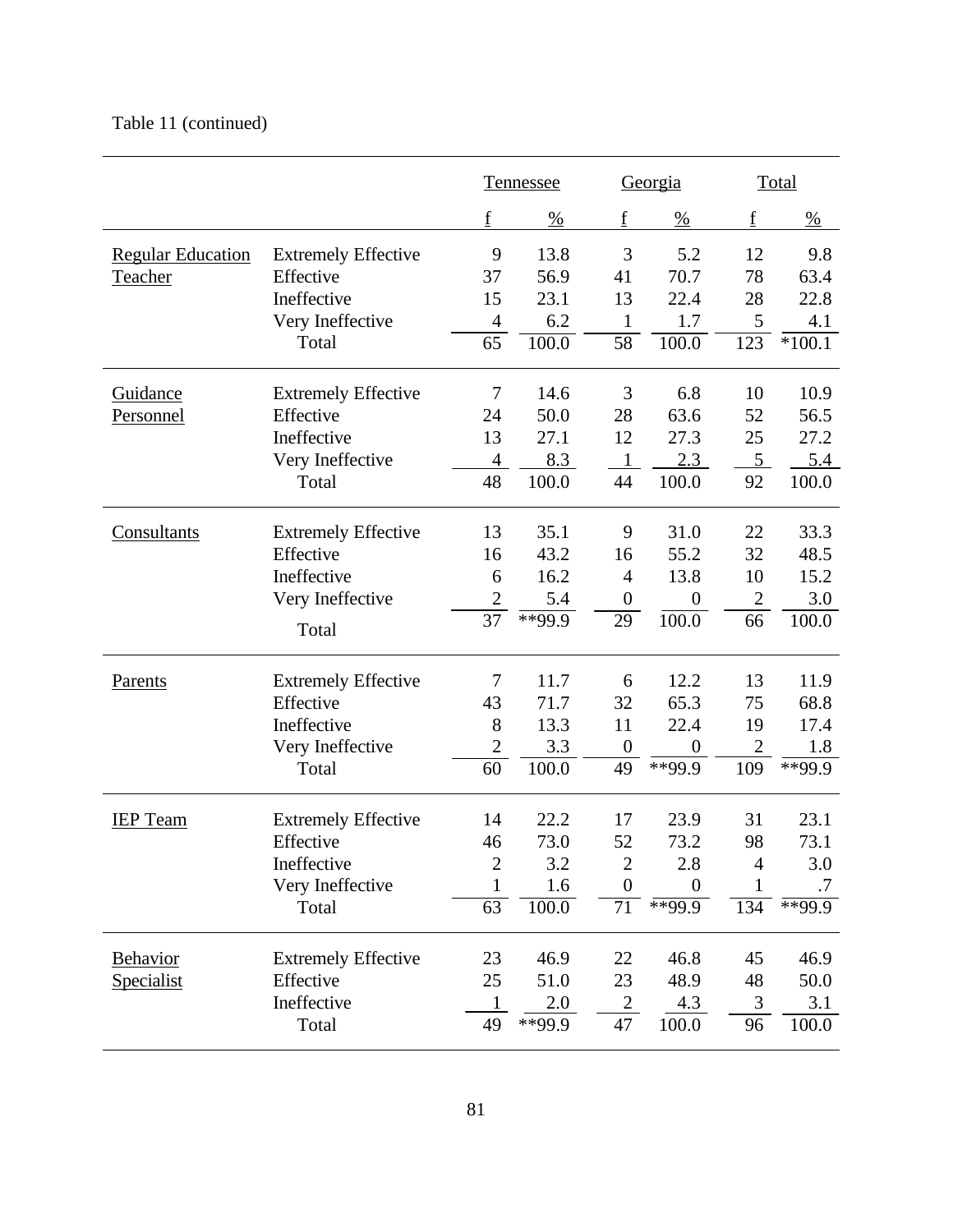#### Table 11 (continued)

|                        |                            | Tennessee      |               |          | Georgia       |    | <b>Total</b>  |
|------------------------|----------------------------|----------------|---------------|----------|---------------|----|---------------|
|                        |                            | f              | $\frac{0}{0}$ | f        | $\frac{0}{0}$ | f  | $\frac{0}{0}$ |
| <b>Related Service</b> | <b>Extremely Effective</b> | 4              | 17.4          | 6        | 18.8          | 10 | 18.2          |
| Personnel              | Effective                  | 11             | 47.8          | 22       | 68.8          | 33 | 60.0          |
|                        | Ineffective                | 5              | 21.7          | 4        | 12.5          | 9  | 16.4          |
|                        | Very Ineffective           | 3              | 13.0          | $\theta$ | $\Omega$      | 3  | 5.5           |
|                        | Total                      | 23             | **99.9        | 32       | $*100.1$      | 55 | $*100.1$      |
| Other                  | Effective                  | $\overline{2}$ | 100.0         |          | 100.0         | 3  | 100.0         |
|                        | Total                      | $\overline{2}$ | 100.0         |          | 100.0         | 3  | 100.0         |

\*Total valid  $\% > 100$  due to rounding error

\*\*Total valid % < 100 due to rounding error

One hundred sixty supervisors reported that school psychologists were effective or extremely effective 97.6% of the time when conducting assessments. Behavior specialists were effective or extremely effective 96.9% followed by IEP teams (96.2%), and special education teachers (92%). The most ineffective group was guidance personnel (32.6%) and regular education teachers (26.9%).

The most involved group of assessment personnel was the special education teacher group. Of the 201 supervisors who responded, 95 from Tennessee and 106 from Georgia, reported that these teachers were involved in the assessments. Seventy-two supervisors from Tennessee and 92 supervisors from Georgia said that they used school psychologists in their assessments. Only three supervisors (two from Tennessee and one from Georgia) used "Other" personnel in conducting assessments.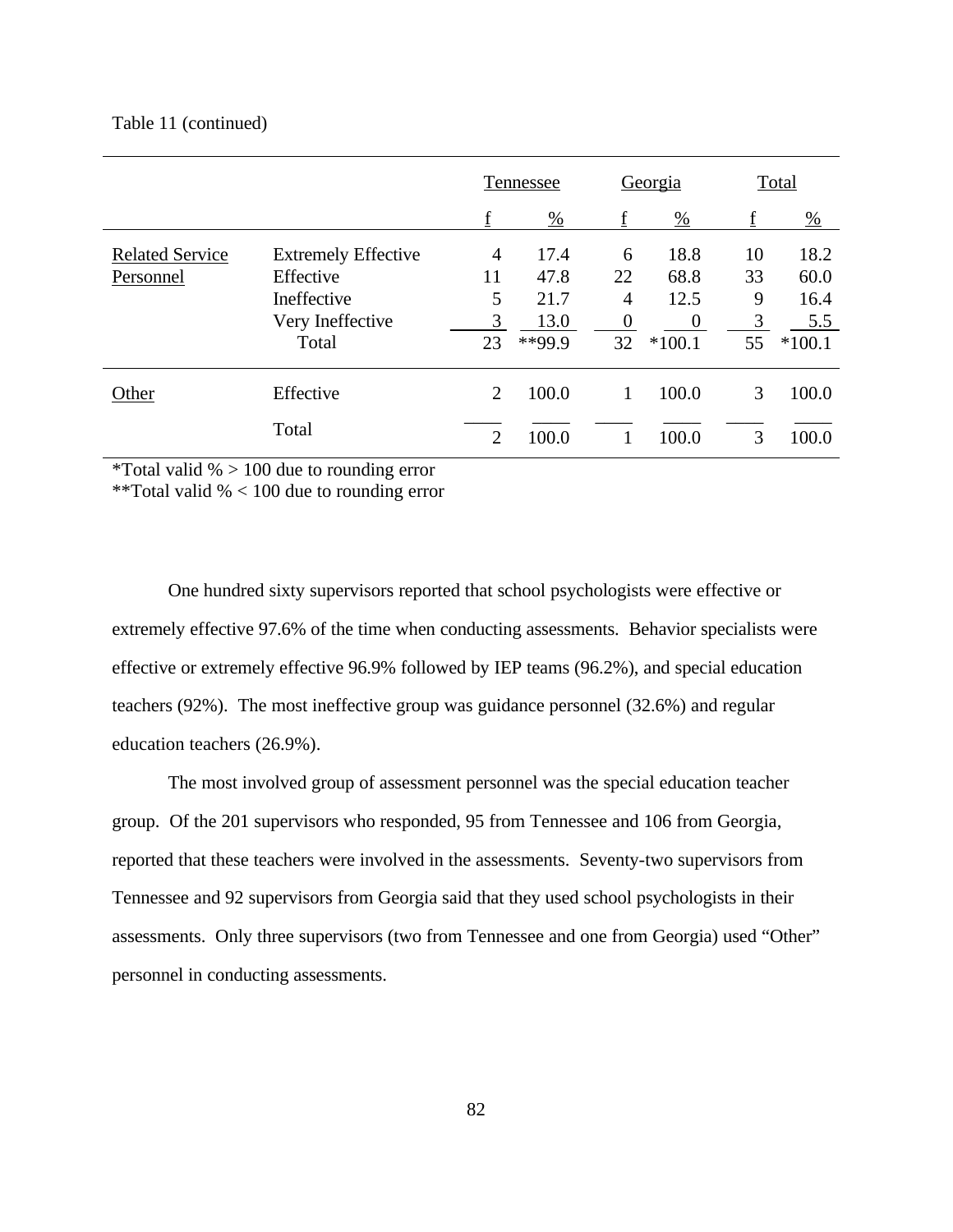#### *Research Question # 4*

Is release time provided to district personnel to participate in staff development on conducting FBAs? If so, how is this time provided and how effective is it?

One of the biggest obstacles that special education supervisors face in conducting assessments is how to provide release time for district personnel to effectively assess students. This should be done in the student's natural environment, which is the school setting during school hours. Table 12 presents how school systems in Tennessee and Georgia provide this time for their assessment personnel.

### Table 12

*Frequency Distribution of Release Time Provided Assessment Personnel Who Conduct Assessments by State*

|                       |                | Tennessee |               | Georgia |               | <b>Total</b> |               |
|-----------------------|----------------|-----------|---------------|---------|---------------|--------------|---------------|
|                       |                |           | $\frac{0}{0}$ |         | $\frac{0}{0}$ |              | $\frac{0}{0}$ |
| Release Time Provided | <b>Yes</b>     | 68        | 69.1          | 75      | 68.5          | 143          | 68.8          |
|                       | N <sub>0</sub> | 27        | 27.8          | 34      | 30.6          | 61           | 29.3          |
|                       | Uncertain      | 3         | 3.1           |         | .9            | 4            | 1.9           |
|                       | Total          | 98        | 100.0         | 111     | 100.0         | 209          | 100.0         |

One hundred forty-three of the 209 school supervisors responding to this survey question reported that release time is provided assessment personnel to conduct FBAs. Table 12 shows that 68 supervisors in Tennessee and 75 supervisors in Georgia do allow personnel release time to conduct assessments. Sixty-one supervisors in both states do not provide release time whereas four were uncertain.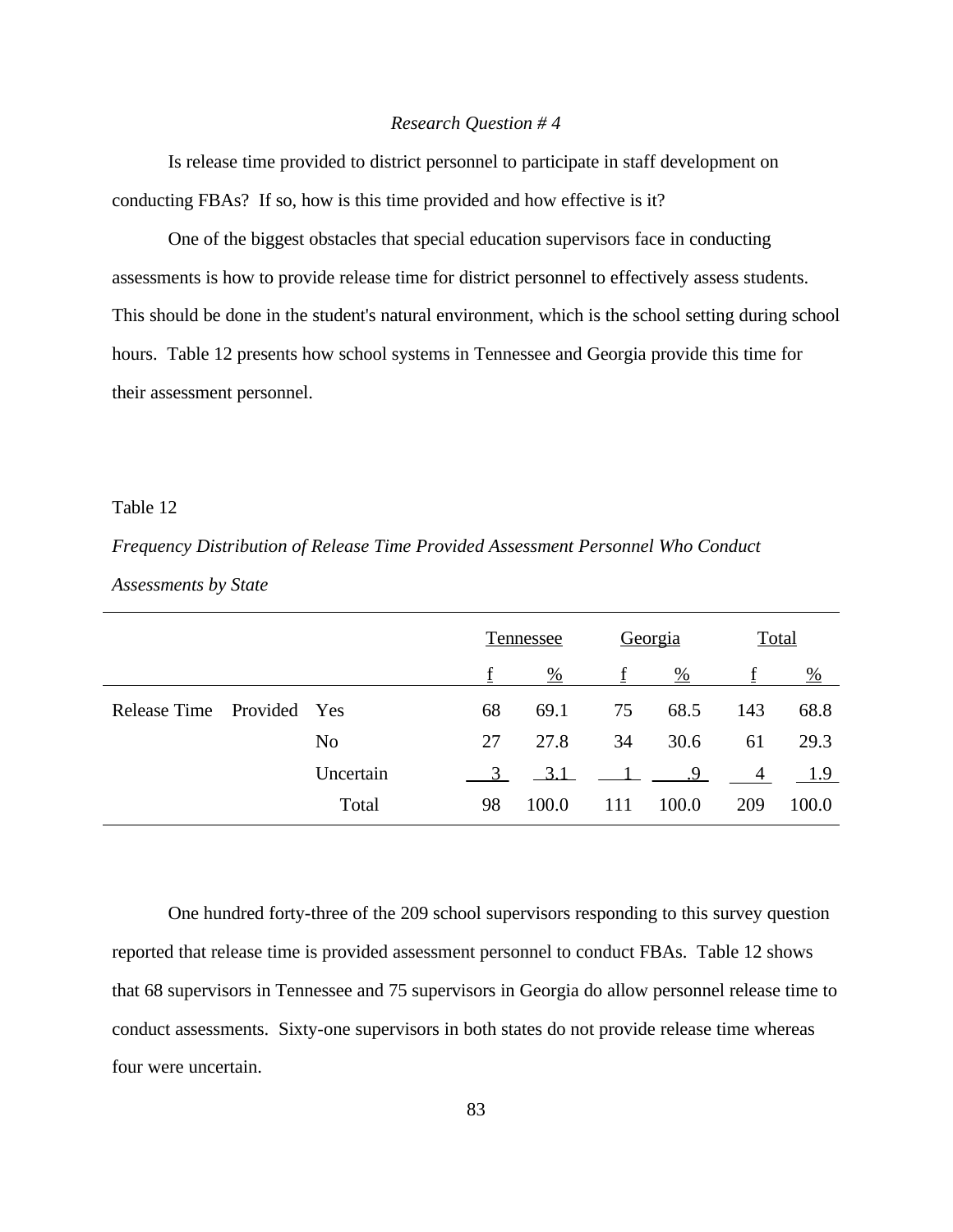Table 13 shows the number of systems that use substitutes, comp time, assistants, and other ways to provide release time to assessment personnel. The data are displayed by the state in which the individuals worked.

# Table 13

*Frequency Distribution of how Effective Release Time is Provided Assessment Personnel by* 

*State*

|                         |                            |                | <b>Tennessee</b> |                  | Georgia        |                | Total         |  |
|-------------------------|----------------------------|----------------|------------------|------------------|----------------|----------------|---------------|--|
|                         |                            | f              | $\frac{0}{0}$    | f                | $\%$           | f              | $\frac{0}{0}$ |  |
| <b>Substitutes Used</b> | <b>Extremely Effective</b> | 13             | 27.7             | 18               | 31.0           | 31             | 29.5          |  |
| to Cover for            | Effective                  | 32             | 68.1             | 39               | 67.2           | 71             | 67.6          |  |
| Teachers                | Ineffective                | $\overline{2}$ | 4.3              | $\mathbf{1}$     | 1.7            | 3              | 2.9           |  |
|                         | Total                      | 47             | $*100.1$         | $\overline{58}$  | $**99.9$       | 105            | 100.0         |  |
| Comp Time               | <b>Extremely Effective</b> | 3              | 13.0             | 3                | 33.3           | 6              | 18.8          |  |
| <b>Given Teachers</b>   | Effective                  | 15             | 65.2             | 6                | 66.7           | 21             | 65.6          |  |
|                         | Ineffective                | $\overline{4}$ | 17.4             | $\overline{0}$   | $\overline{0}$ | $\overline{4}$ | 12.5          |  |
|                         | Very Ineffective           |                | 4.3              | $\boldsymbol{0}$ | 0              | 1              | 3.1           |  |
|                         | Total                      | 23             | $**99.9$         | 9                | 100.0          | 32             | 100.0         |  |
| <b>Assistants Used</b>  | <b>Extremely Effective</b> | 6              | 15.4             | 9                | 28.1           | 15             | 21.1          |  |
| to Cover                | Effective                  | 25             | 64.1             | 22               | 68.8           | 47             | 66.2          |  |
| <b>Classrooms</b>       | Ineffective                | 7              | 17.9             | 1                | 3.1            | 8              | 11.3          |  |
|                         | Very Ineffective           | 1              | 2.6              | $\overline{0}$   | $\theta$       | 1              | 1.4           |  |
|                         | Total                      | 39             | 100.0            | 32               | 100.0          | 71             | 100.0         |  |
| Other                   | <b>Extremely Effective</b> | 1              | 50.0             | $\overline{0}$   | $\overline{0}$ | 1              | 50.0          |  |
|                         | Effective                  | 1              | 50.0             | $\boldsymbol{0}$ | 0              | 1              | 50.0          |  |
|                         | Total                      | $\overline{2}$ | 100.0            | $\theta$         | $\theta$       | $\overline{2}$ | 100.0         |  |

\*Total valid  $% > 100$  due to rounding error

\*\*Total valid % < 100 due to rounding error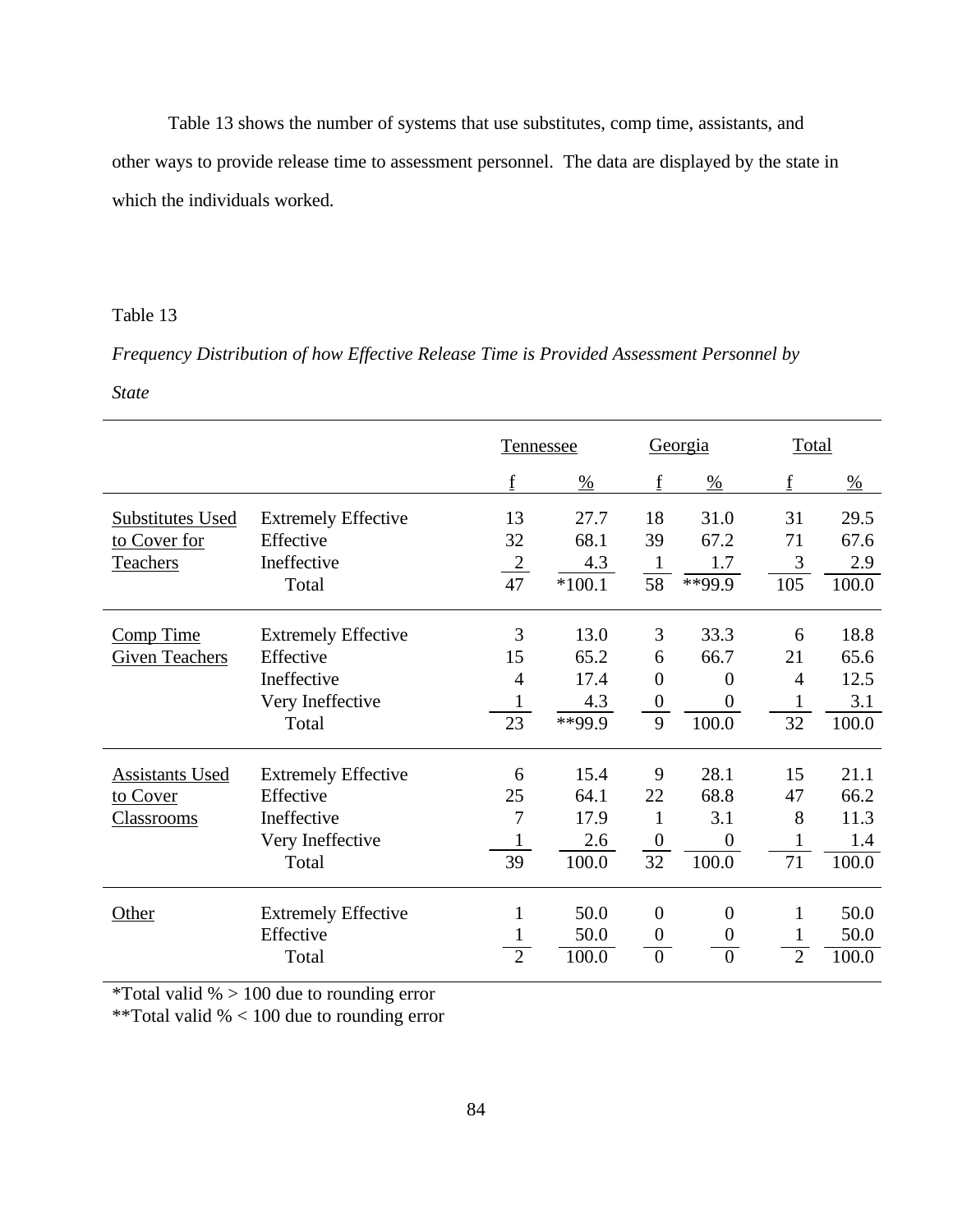As shown in Table 13, of the systems that do allow release time, 47 supervisors from Tennessee and 58 from Georgia use substitutes to cover for teachers while assessments are conducted. The supervisors also reported that this method was effective or extremely effective 97.1% of the time. Twenty-three supervisors from Tennessee and nine supervisors from Georgia gave comp time to teachers for conducting FBAs. Assistants were used to cover classrooms in 71 systems and were effective or extremely effective 87.3% of the time.

### *Research Question # 5*

Are there differences in the use of best practices in conducting FBAs based on the amount of training and support provided by school districts?

In the course of the study, three training variables were identified: training offered by the state department of education, training offered by the local school districts, and training offered by universities. Three null hypotheses emerged from research question #5 for analysis.

Ho5<sub>1</sub>: There is no significant difference in the use of best practices in conducting FBAs based on the amount of training from the state department of education.

Ho52: There is no significant difference in the use of best practice in conducting FBAs based on the amount of training provided by the local school districts.

Ho53: There is no significant difference in the use of best practice in conducting FBAs based on the amount of training offered by universities.

To compare differences in the types of training, independent sample t-tests were used to test the three hypotheses. The hypothesis tests are presented in Table 14. Table 14 shows a comparison of Best Practices by the extent of training offered by the State Department of Education, local school systems, and universities.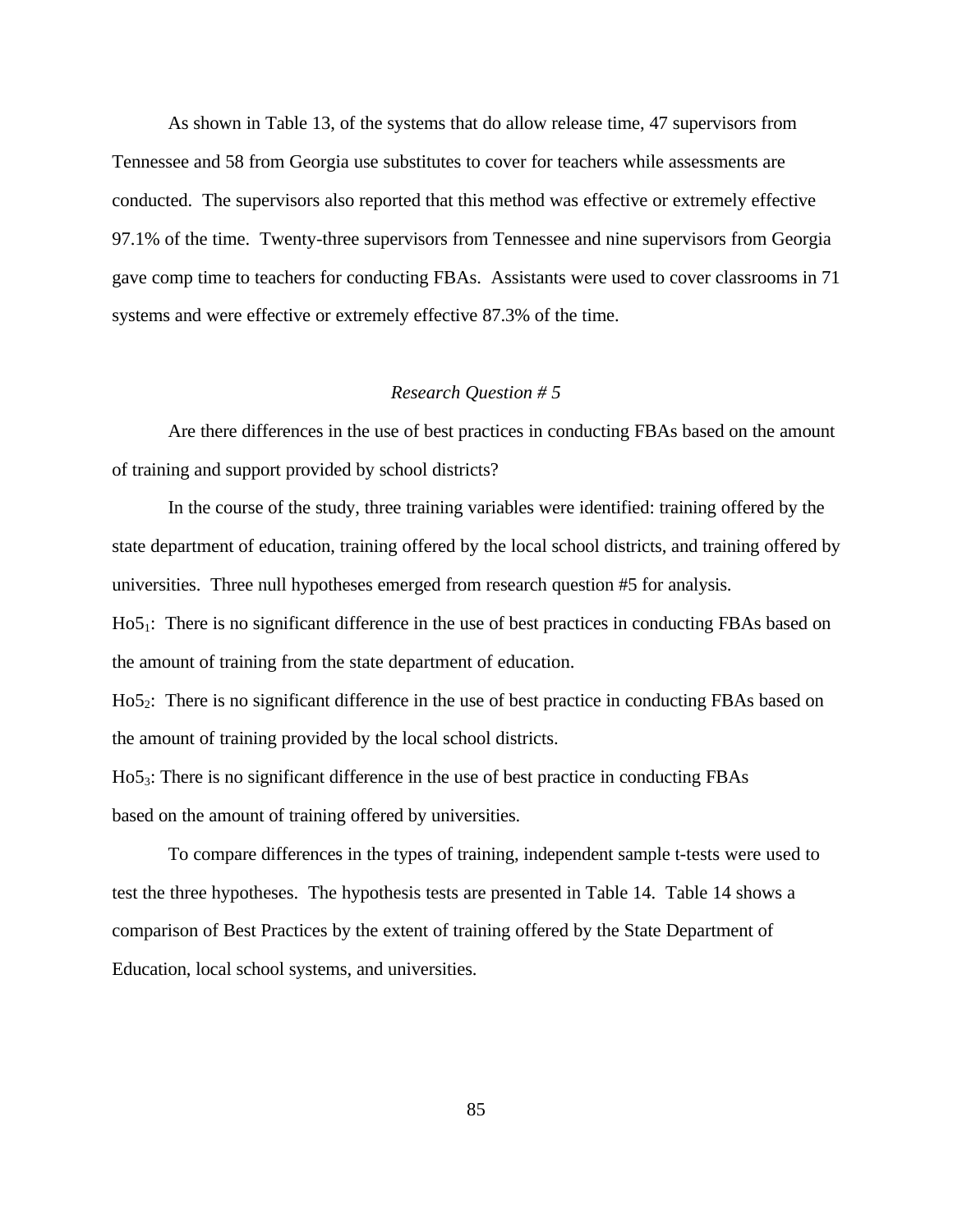### Table 14

# *Comparison of the Use of Best Practices by the Extent of Training Offered by the State*

|                                                      |                              | $\underline{\rm N}$  | <u>M</u>     | SD           | t    | p    |
|------------------------------------------------------|------------------------------|----------------------|--------------|--------------|------|------|
| State Department of<br><b>Education Training</b>     | $1-2$ Days<br>3 or More Days | 29<br>8              | 9.59<br>7.38 | 2.92<br>4.75 | 1.25 | .243 |
| Training Offered by Local<br><b>School Districts</b> | $1-2$ Days<br>3 or More Days | 28<br>$\overline{2}$ | 8.75<br>7.50 | 3.74<br>4.95 | .451 | .656 |
| Training Offered by<br>Universities                  | $1-2$ Days<br>3 or More Days | 6<br>8               | 8.83<br>6.63 | 4.40<br>5.50 | .806 | .436 |

*Departments of Education, Local School Districts, and Universities in Tennessee and Georgia*

As shown in the table, there was a difference in the means scores of state department training (9.59 vs. 7.38), but they were not significantly different. This failure to find a significant difference may have been due to the low power of the statistical test caused by the small number in the group who used three or more days of training ( $p = 0.243$ ). Null hypothesis H05<sub>1</sub> was retained. The state department of education training of 1 to 2 days scored an average of 9.59 compared to 7.38 to 3 or more days of training and a t-value of 1.25.

Table 14 also shows a comparison of extent of training offered by the local school district. The results showed that there was no statistically significant difference in the mean scores of the supervisors whose systems offered training for assessment personnel by the local school districts ( $p = .656$ ). Null l hypothesis Ho $5<sub>2</sub>$  was retained. The average score of supervisors using 1-2 days of training was 8.75 compared to 7.50 for those who used 3 or more days of training and a tvalue of .451.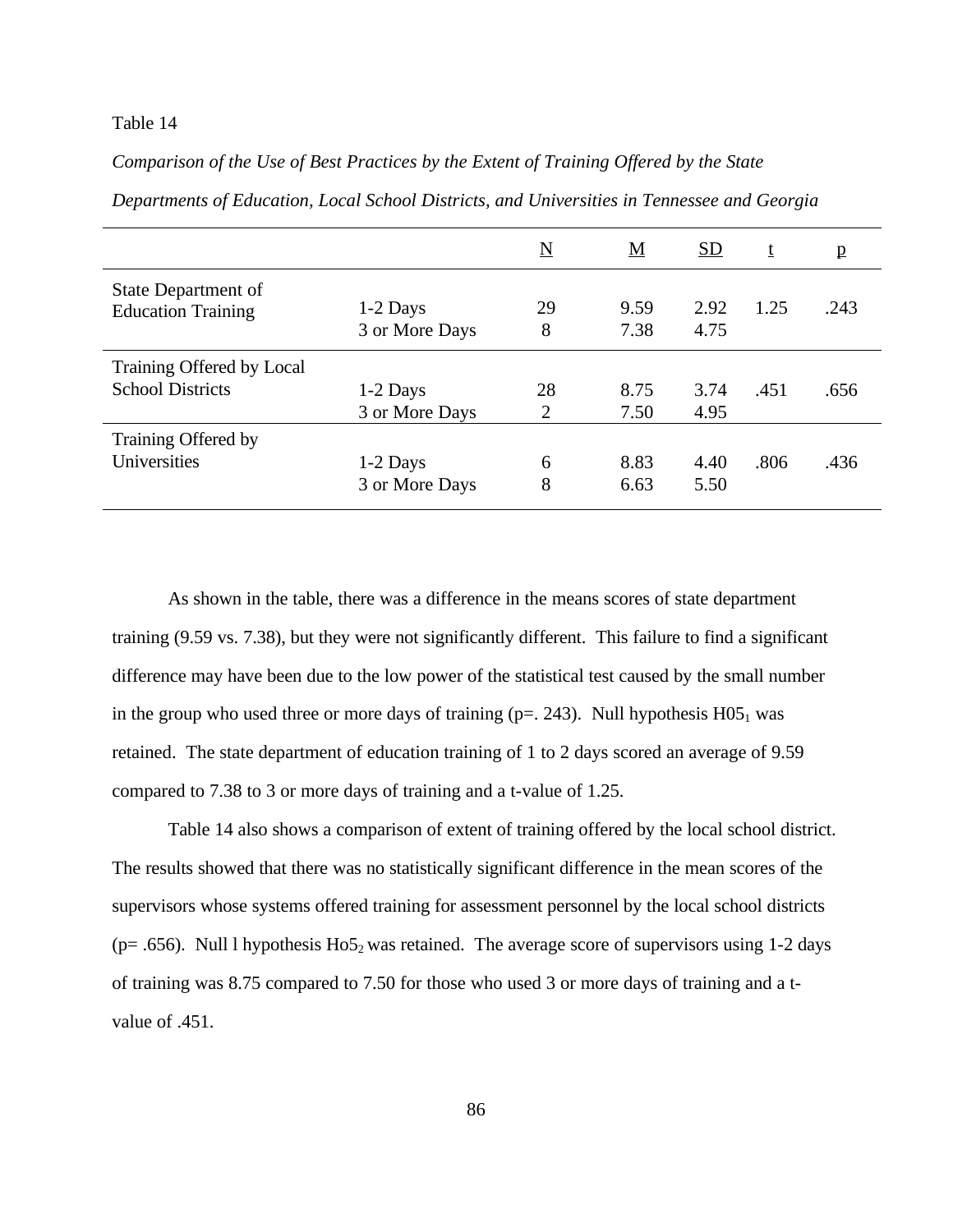Table 14 shows that there was no statistically significant difference in the mean scores of school supervisors in school districts that used universities to conduct training for assessment personnel ( $p = .436$ ). The null hypothesis was retained. The t-value was  $.806$  and the average score of supervisors using 1-2 days of training was 8.83 compared to 6.63 for those who used 3 or more days of training. Because of the small number offering this type of training, the difference could have happened by chance. Low statistical power was also a factor in this test.

### *Research Question # 6*

Are there differences in the use of best practices in conducting FBAs based on the amount of training and support provided by the states involved in the study?

Ho6<sub>1</sub>: There is no significant difference in the use of best practice in conducting FBAs based on the amount of training provided by the state in which they work.

The analysis associated with this hypothesis is given in Table 15.

#### Table 15

*Comparison of the Use of Best Practices in Conducting Assessments by State*

| Use of Best Practices |     | M    | <u>SD</u> |      | μ    |
|-----------------------|-----|------|-----------|------|------|
| Tennessee             | 108 | 8.09 | 3.70      | 2.09 | .037 |
| Georgia               | 123 | 7.02 | 4.00      |      |      |

Table 15 shows that there was a statistically significant difference in the mean scores on the use of best practices in conducting assessments based on the amount of training provided in the different states ( $p = .037$ ). Supervisors reported that assessments conducted in Tennessee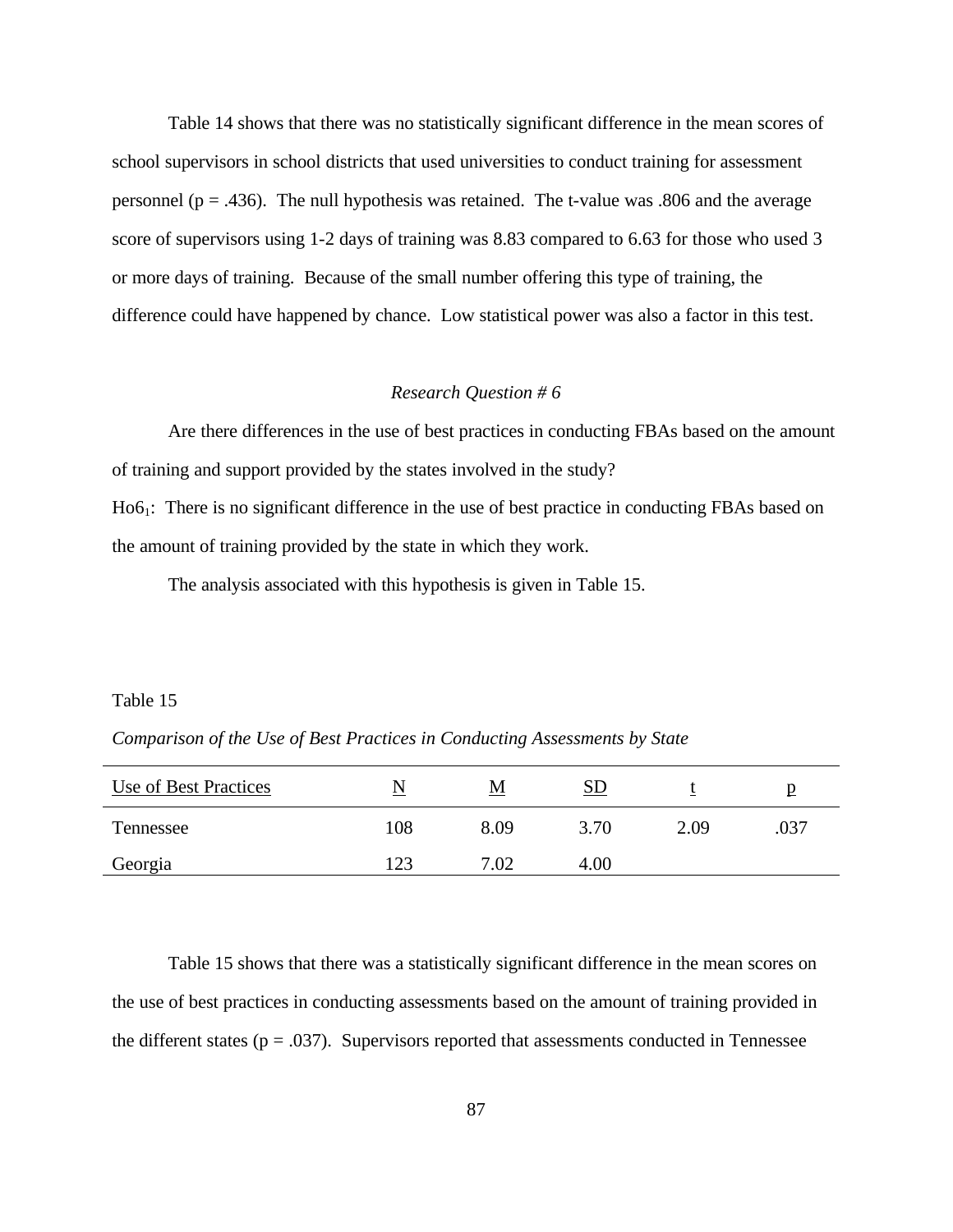included two more of the best practice methods than those reported in Georgia The null hypothesis was rejected. The mean score for assessment personnel in Tennessee was 8.09 compared with 7.02 in Georgia.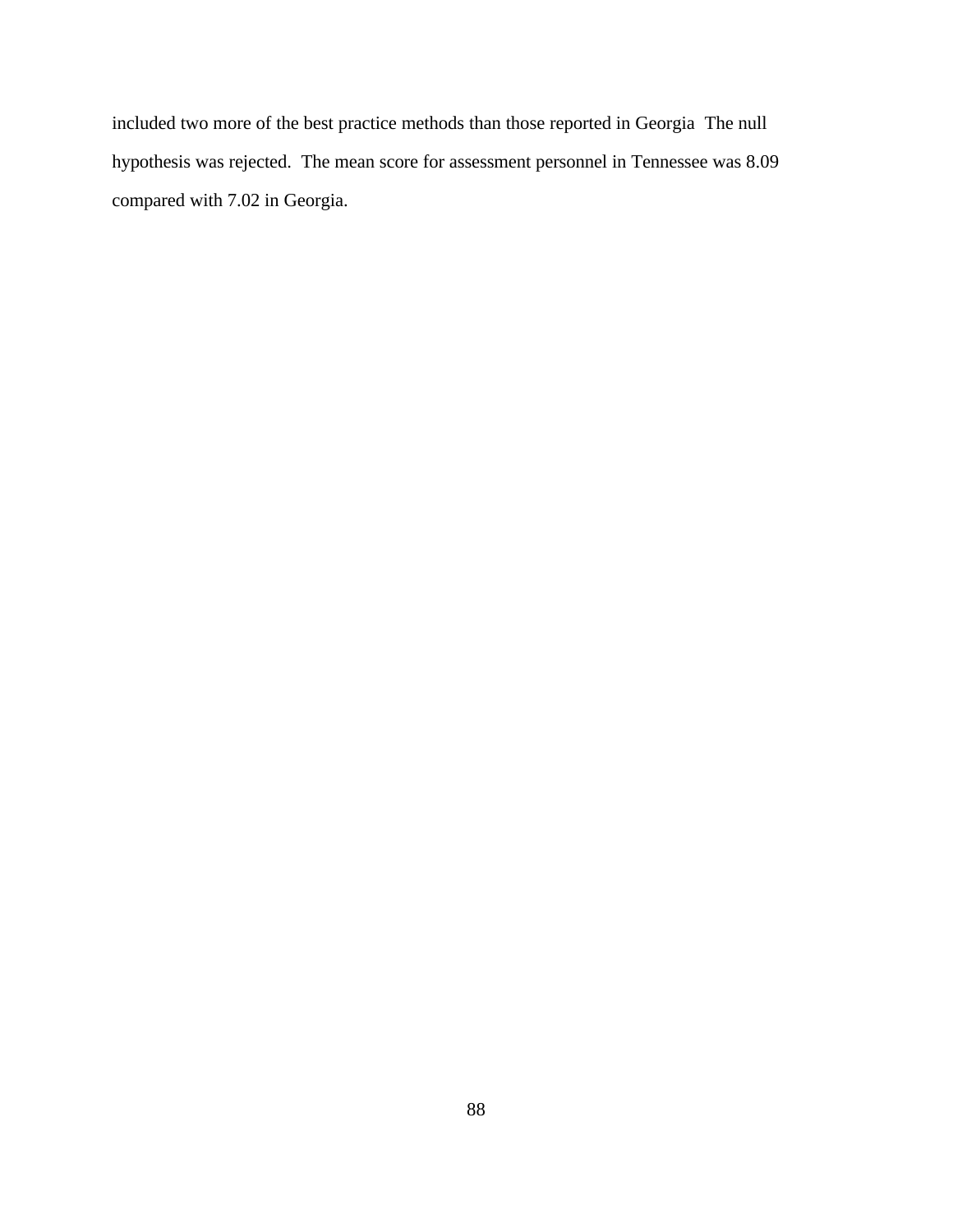#### CHAPTER 5

#### SUMMARY, CONCLUSIONS, AND RECOMMENDATIONS

#### *Summary*

This study was designed to determine the types and effectiveness of FBA procedures and staff development activities used in public school districts for assessment personnel who conduct these assessments. The researcher also attempted to determine if there were differences in the use of best practices and the amount of training provided assessment personnel by local school districts, the state departments of education, and universities located in the two states involved in the survey.

A survey instrument was developed and mailed in March 2002 to special education supervisors in 317 public schools in Tennessee and Georgia. A duplicate survey was mailed three weeks after the original mailing to increase the return rate of the surveys. Two hundred thirty-one surveys (72.8%) from school supervisors were returned after both mailings. School districts' supervisors responded from all regions of both states. The supervisor from the largest school district responding to the survey had an enrollment of 114,00 students, while the smallest school district's supervisor reported an enrollment of only 200 students.

The survey instrument used in the study was developed to obtain information concerning the research questions posed in chapter 1. Data from the three page questionnaire (see Appendix C) were analyzed using an SPSS version 10.0 computer program and were presented in chapter 4. Frequency tables were used to provide answers to the descriptive research questions (Questions 1-4). Independent sample t-tests were used to identify significant differences associated with research questions 5 and 6. These comparisons included the amount of training offered by the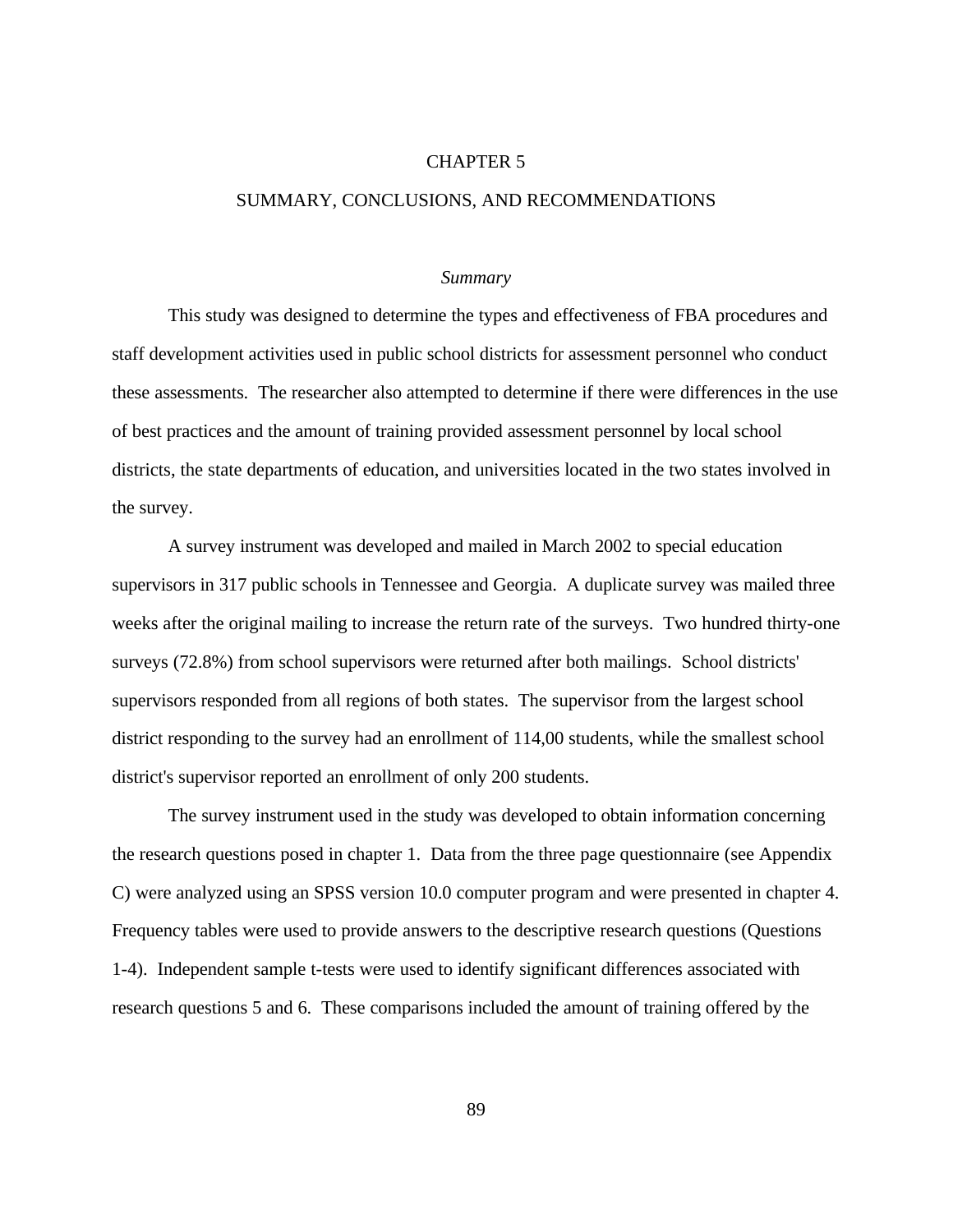state departments of education, local school districts, and universities within each state. A t-test for independent means was also used to determine if the use of best practices varied by state.

#### *Research Question # 1*

What types of assessment procedures are used in school systems to access students who exhibit challenging and disruptive behaviors, and how effective are these procedures?

Of the supervisors surveyed, 72% reported they have in place procedures that assessment personnel follow when conducting FBAs. However, it should be noted that six supervisors were uncertain whether procedures were in place in their systems to conduct these assessments.

Carr (2000) suggested that most assessments should involve the direct observation of the student. This study found that this was the method most used by assessment personnel who conduct FBAs. According to the supervisors involved in the survey, this method was extremely effective (18.1%) of the time that it was used in the assessment process. Manipulating the environment of the student was the least used method of assessment. Only 156 supervisors used this method. However, it was reported as effective or extremely effective 87.2% of the time. Even though it was used less, supervisors noted that it was more (84.4%) effective than hypothesis testing. All other assessment methods were similarly used with the exception of hypothesis testing. Tennessee's supervisors used hypothesis testing 10.5% more than Georgia's supervisors did. This finding represented the widest range of any method used between the two states.

#### *Research Question # 2*

What programs and staff development activities are provided staff to train them in conducting FBAs and how effective are these activities?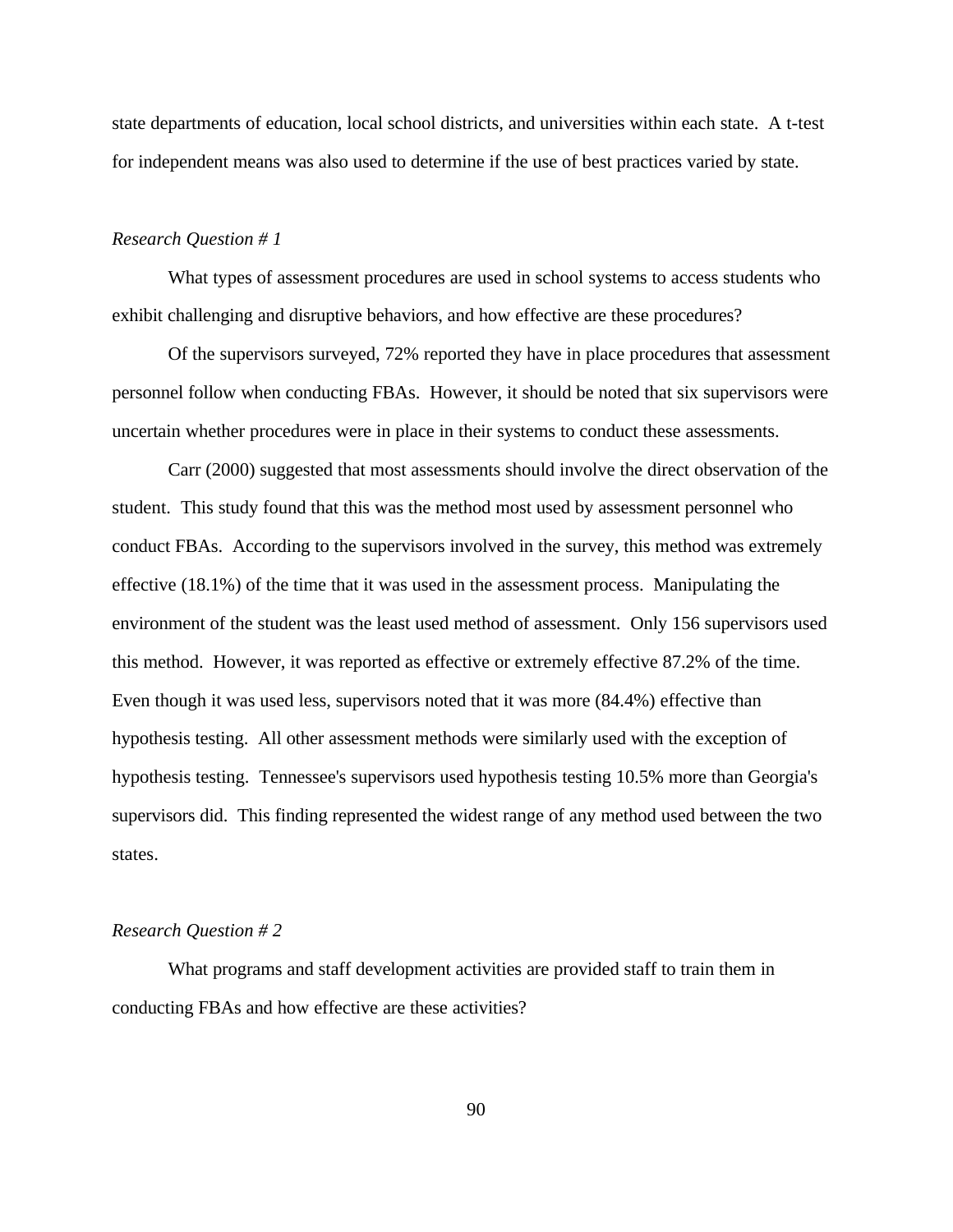Frequencies were used to show the extent to which technical assistance was offered assessment personnel and the types of assistance offered. Two hundred twenty-nine supervisors responded to this question. One hundred eighty-seven supervisors (86 in Tennessee and 101 in Georgia) reported that FBA assistance was offered by the state department of education in their respective states. Sixteen said that no technical assistance was available and 26 were unsure if there was any assistance available from this source. Assistance provided over the telephone was the most widely used type of assistance (81.8%) with visits from the state department the second most used type of assistance. It was interesting to note that only 13 of the supervisors noted technical assistance from the state department of education was extremely effective and 80 thought that their assistance was effective.

Again, frequencies were used to compare the types of training offered assessment personnel and the effectiveness of this training. It should be noted that less than one third of the school supervisors (32.1%) mandate training for assessment personnel even though federal law requires that these assessments be conducted (Federal Regulations, 1997). Forty-eight percent of the district supervisors in both states said that training for conducting assessments was offered by the state departments of education. One hundred fifty-five districts (67.7%) offered training at the local level. Even though LEA training was the most frequently used method, only 10.3% reported that it was extremely effective. Forty supervisors said that they used universities and 44 said consultants were used to conduct training for their personnel. One third of Tennessee's supervisors who had used universities to train their personnel noted the training was extremely effective. Only one supervisor in Georgia reported that university training was available to him or her.

The vast majority of training offered to assessment personnel in both states was less than 3 days. Of those responding to these questions, 63 said that the length of their training was 2 days or less. Sixteen supervisors provided 3 to 5 days of training and 2 provided more than 5 days.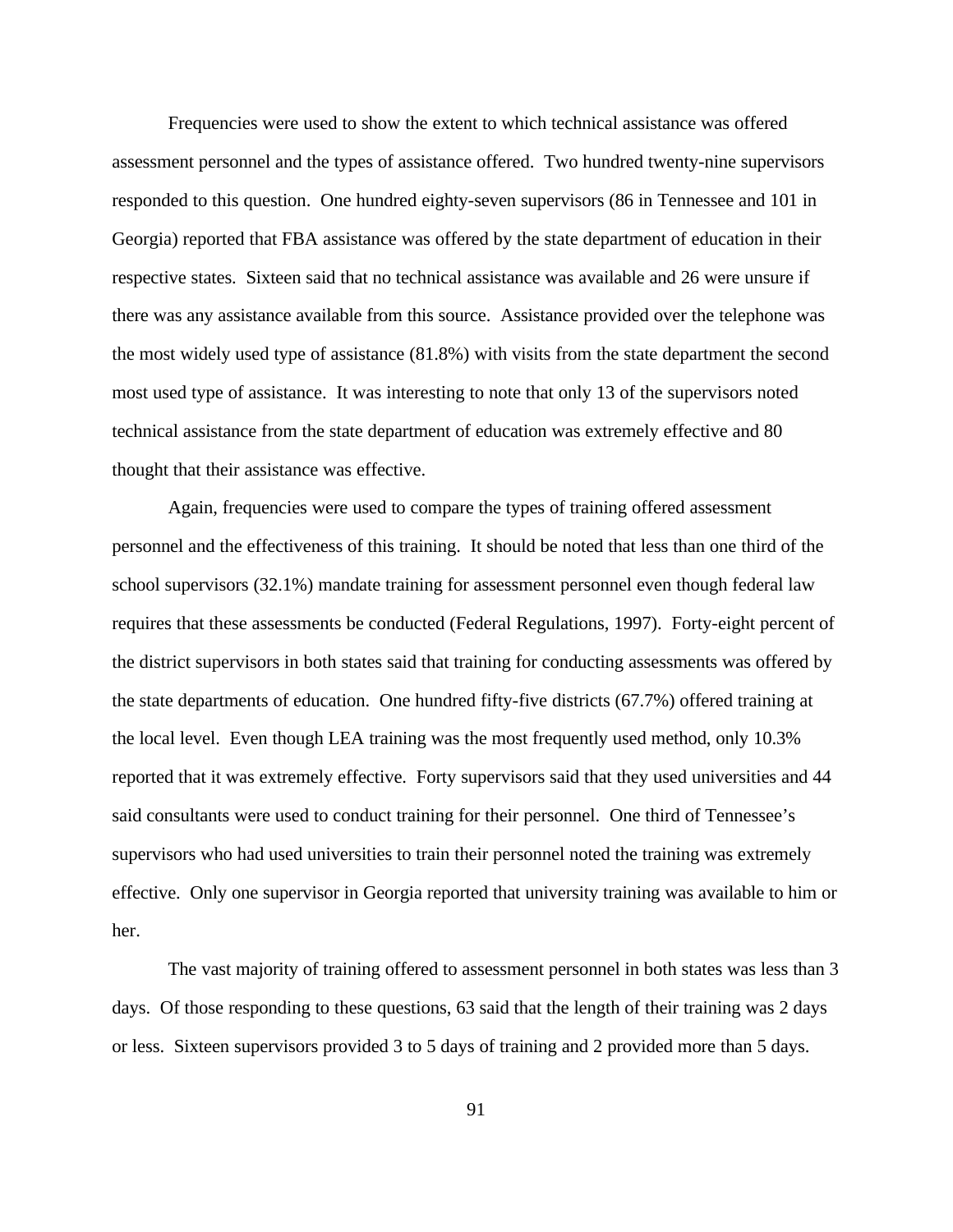Special education teachers (146) and psychologists (103) received the most training, while only 3 supervisors trained Diagnosticians/social workers.

#### *Research Question # 3*

Who conducts FBAs in school districts and how effective are they in conducting these assessments?

Students often exhibit behaviors in one type of environment and not in another. Therefore, input about a student's behavior should be sought from different people in varied settings at different times and in natural environments (Meyer et al., 1999). The natural environment in which the student actually engages in unwanted behaviors allows the best chance for a change in those behaviors to occur. The teacher who works directly with the student on a daily basis has the best chance of making a change in a student's behavior (Nichols, 2000). Because most FBAs are conducted on special education students, special education teachers are usually involved in the assessment.

In this study, special education teachers were the most targeted group for assessment training. However, they were felt to be less effective than psychologists, behavior specialists, and IEP teams. Regular education teachers and guidance personnel were all used in conducting FBAs; however, these two groups were reported to be the least effective groups involved in the assessment process. Gable et al. (1999) suggested that parents be involved in the assessment process. In this study, parents were involved in the FBA process in 109 school systems, but received training in only 15 of those systems. Parents were reported to be effective or extremely effective 80.8% of the time. Sixty-six supervisors used consultants and 55 used related service personnel to conduct assessments.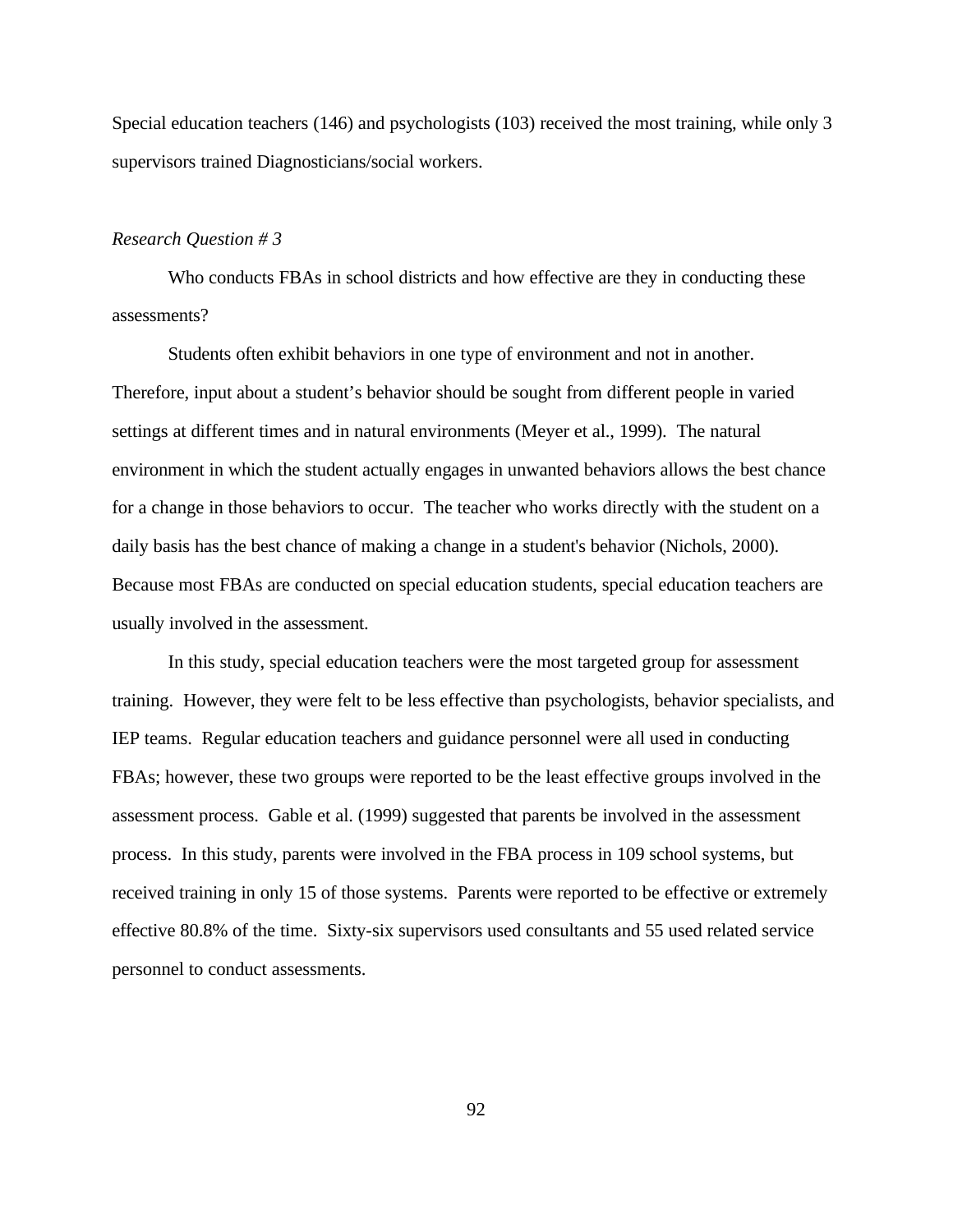#### *Research Question # 4*

Is release time provided to district personnel to participate in staff development on conducting FBAs? If so, how is this time provided and how effective is it?

Of the 209 school supervisors responding to this question, 143 said that they do provide some type of release time for assessment personnel to conduct FBAs. Respondents from Tennessee (69.1%) and Georgia (67.6%) were very similar in providing release time. Three supervisors from Tennessee districts and one supervisor from a Georgia district were uncertain whether personnel were given release time to conduct their assessments. Of the supervisors who allow release time for assessment personnel, 50% used substitutes to cover for personnel while they were conducting assessments. One-third of the supervisors used teaching assistants, followed by comp time given (15%). Two Tennessee supervisors used other means to cover for staff conducting assessments.

### *Research Question # 5*

Are there differences in the use of best practices in conducting FBAs based on the amount of training and support provided by school districts?

The data appeared to show that there was a difference in the use of Best Practices and training offered by the State Departments of Education, local school systems, and universities in Tennessee and Georgia. However, when independent sample t-tests were run on the data, they showed that this difference was not statistically significant. The number of respondents in the more than 2-day group was very small in all three groups. This low number could have caused the difference in the mean scores to happen by chance. The null hypotheses were retained in all three groups.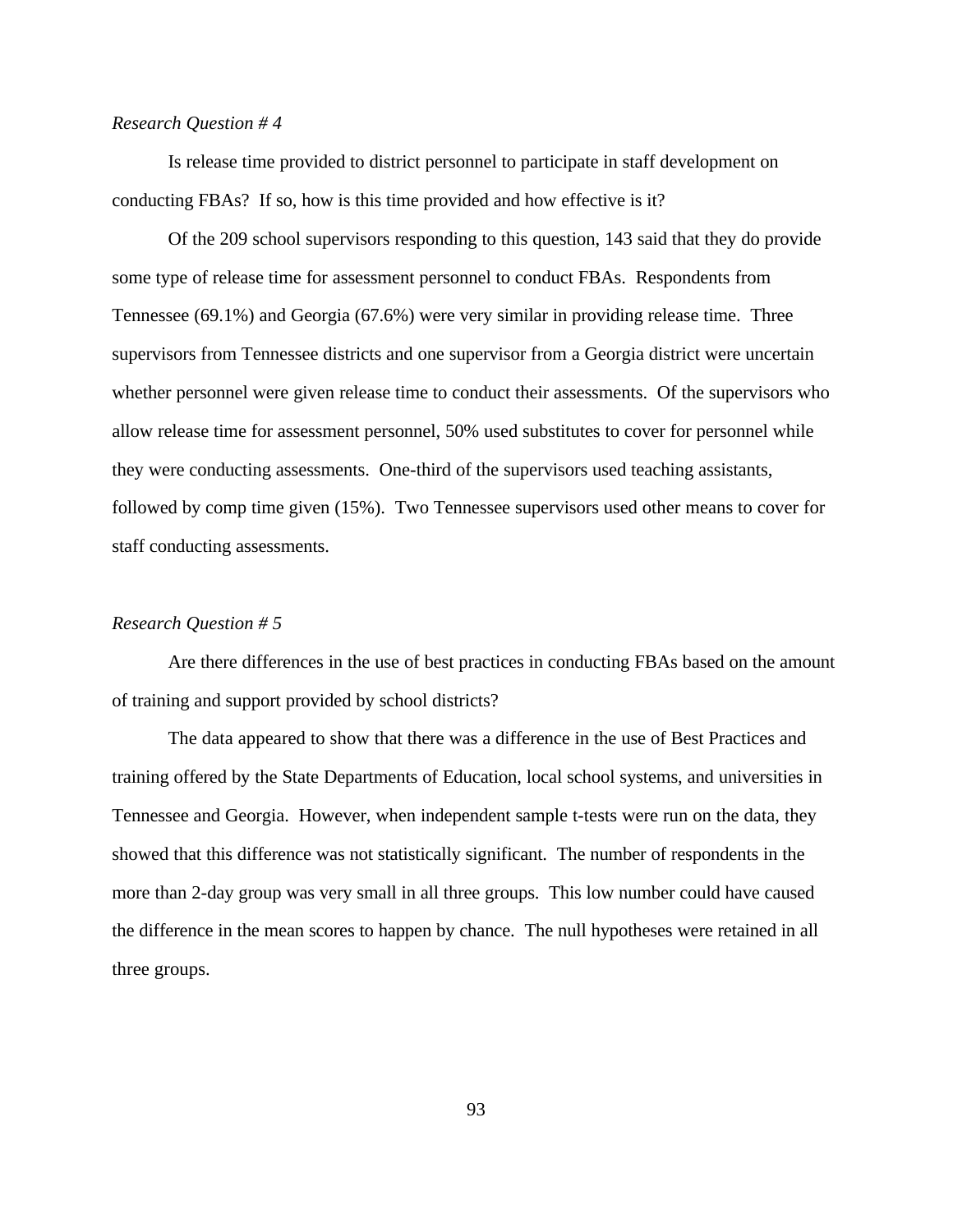#### *Research Question # 6*

Are there differences in the use of best practices in conducting FBAs based on the amount of training and support provided by the states involved in the study?

Ten methods were identified that might be included in a FBA. They were: (a) reviewing student records; (b) using checklists; (c) interviewing parents, students, and supervisors; (d) conducting direct observations of the student; (e) developing a hypothesis; (f) manipulating the environment of the student; and (g) developing a behavior improvement plan for the student. An Independent Samples t-test was used to show if the use of best practices was different between Tennessee and Georgia based on training provided by the state in which the assessment personnel work. An analysis of the mean scores showed that assessment personnel in Tennessee used significantly more of the assessment methods when conducting assessments than Georgia's assessment personnel used.

### *Conclusions*

Based on an analysis of the findings from this study the following conclusions are offered:

1. Special education supervisors are aware of but not fully meeting the mandate provided in IDEA 97 that school systems are to conduct FBA's on students who exhibit disruptive behaviors in the public school setting.

Every supervisor who responded to the survey (231) indicated that he or she was conducting FBA's on students who exhibited disruptive behaviors within his or her school system. As suggested by Carr (2000), some type of direct or indirect researched based method of assessment was used in conducting these assessments. However, they are not fully implementing all the provisions of the mandate that was handed down by Congress in 1997. Even though all systems were conducting these assessments, 25% were not including behavior improvement plans as part of their assessments, which is required in this mandate. Therefore, they are out of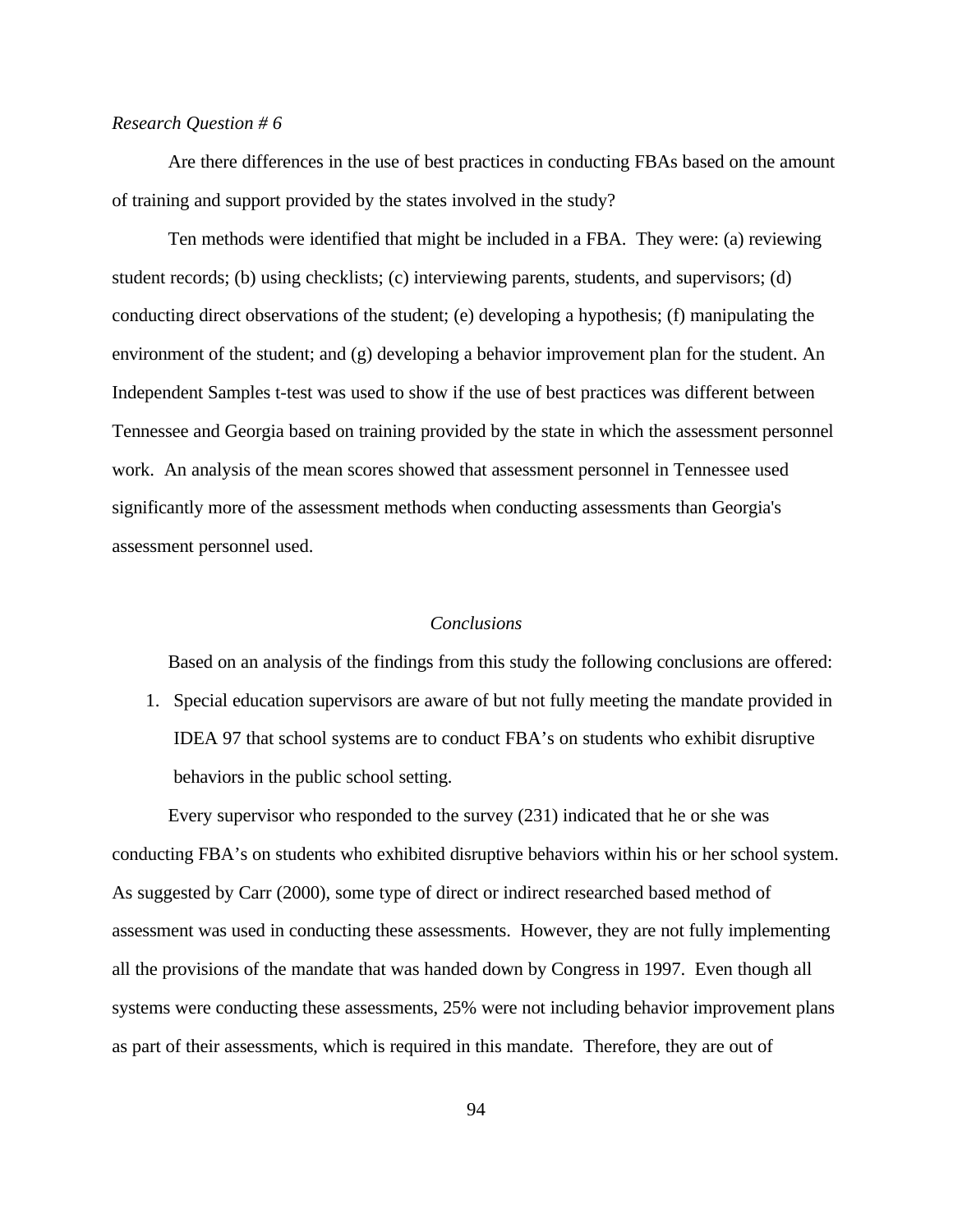compliance with the mandate and this leaves them in a vulnerable position if challenged in a due process hearing or a court of law.

2. Functional behavioral assessments can be an effective tool to bring about change in the unwanted behaviors of students if properly conducted by assessment personnel.

School systems' use of researched based assessment methods were rated effective or very effective in changing unwanted behaviors 80% of the time that they were used in the assessment process. This was a very high rate since more than 30% of the systems did not develop a hypothesis which is an essential step in conducting the assessment after interviews with parents, students, teachers and reviewing educational and medical records of the student (Sugai et al., 1998). Fox et al. (2000) also suggested that hypothesis statements should be developed and direct observations should be conducted to test them in the assessment process.

3. Personnel who conduct FBA's within the school system may not be trained in the proper techniques of conducting assessments.

All teachers, especially regular education teachers, are asked to deal with disruptive students in their classrooms even though many of them have not had any type of training and are very limited in their repertoire of methods to deal with disruptive students (Vaughn et al., 1998). Universities and public school systems need to work together to see that all teachers graduating from teacher training programs are properly trained to deal with students with disruptive behaviors. All supervisors who responded to this study reported that they conducted assessments; however, less than one third mandated training for their assessment personnel. How can the expected outcome of a FBA be positive when the personnel who are assessing the student lacks training in the assessment process?

4. Tennessee and Georgia's assessment personnel differ in their use of research based assessment methods.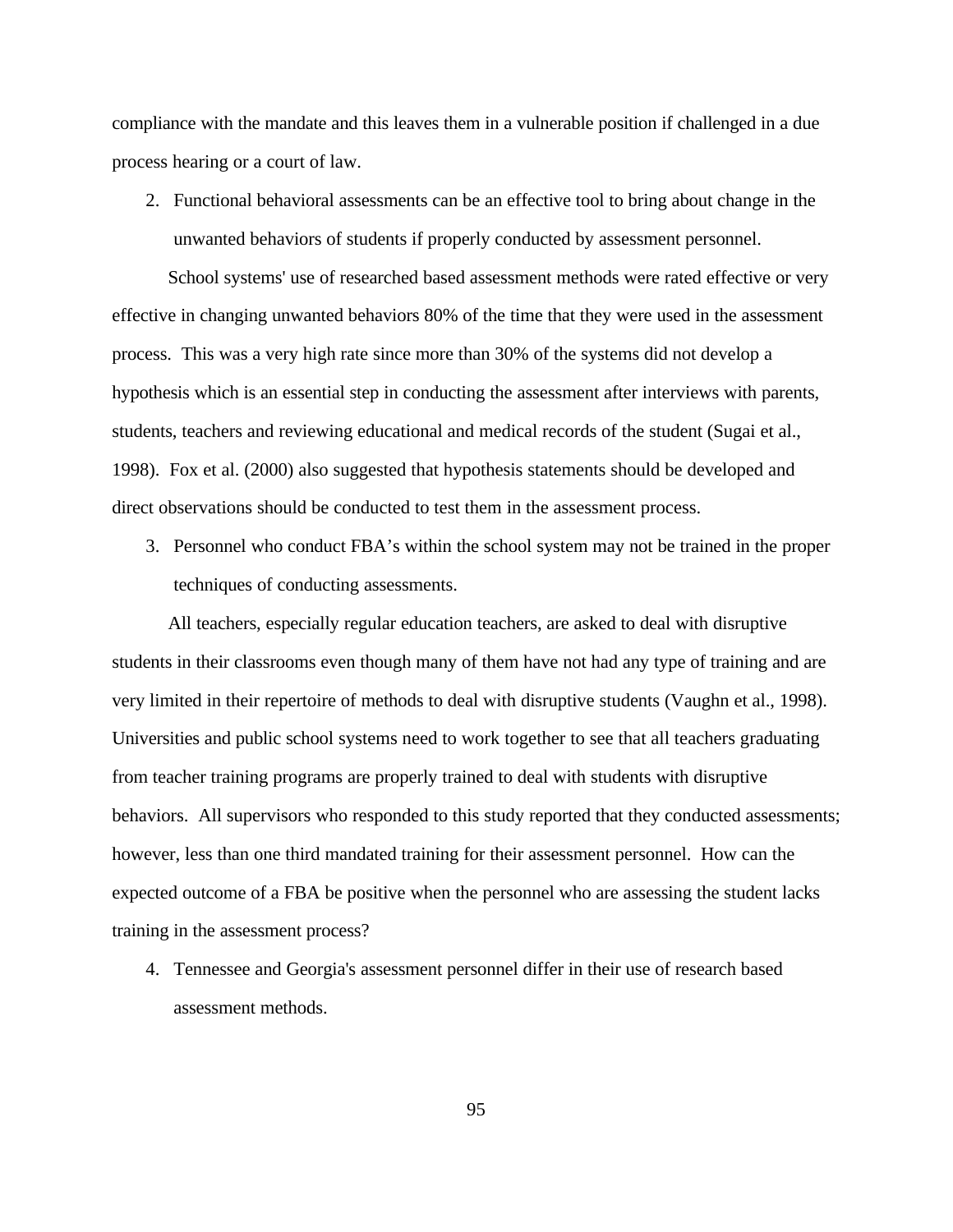Functional behavioral assessments should always be individualized for each student. A "one size fits all" approach should never be used when conducting assessments. However, there are researched based methods that should be considered in all assessments (Carr, 2000). Assessment personnel in Tennessee used more of these methods than did their counterparts in Georgia. Training for these personnel was very similar in every area except training provided by universities. In Tennessee, school systems used university training more than twice as much as used in Georgia. This type of training was also rated the most effective type of training that was offered in school districts in either state. This was the only factor identified that could have influenced this difference.

5. Conducting functional behavioral assessments is a team process.

This seems to be the way that assessments are conducted in the two states involved in this study. No school system used only one person to conduct the assessment, nor did any system use all available personnel on every assessment. Special education teachers were generally always involved in the assessment process. Perhaps that is because these students seem to find their way into some type of special education class. Others involved in the assessment process included, in order of frequency, school psychologists, regular education teachers, and school administrators. The use of different individuals in the assessment process allows a more comprehensive assessment and they should obtain results that are more reliable.

#### *Recommendations for the Improvement of Practice*

After analyzing the data in Chapter 4, the following recommendations are presented for the improvement of the practice in conducting FBAs:

1. Every FBA should include a behavior improvement plan with stated goals and objectives that address the unwanted behavior of the student.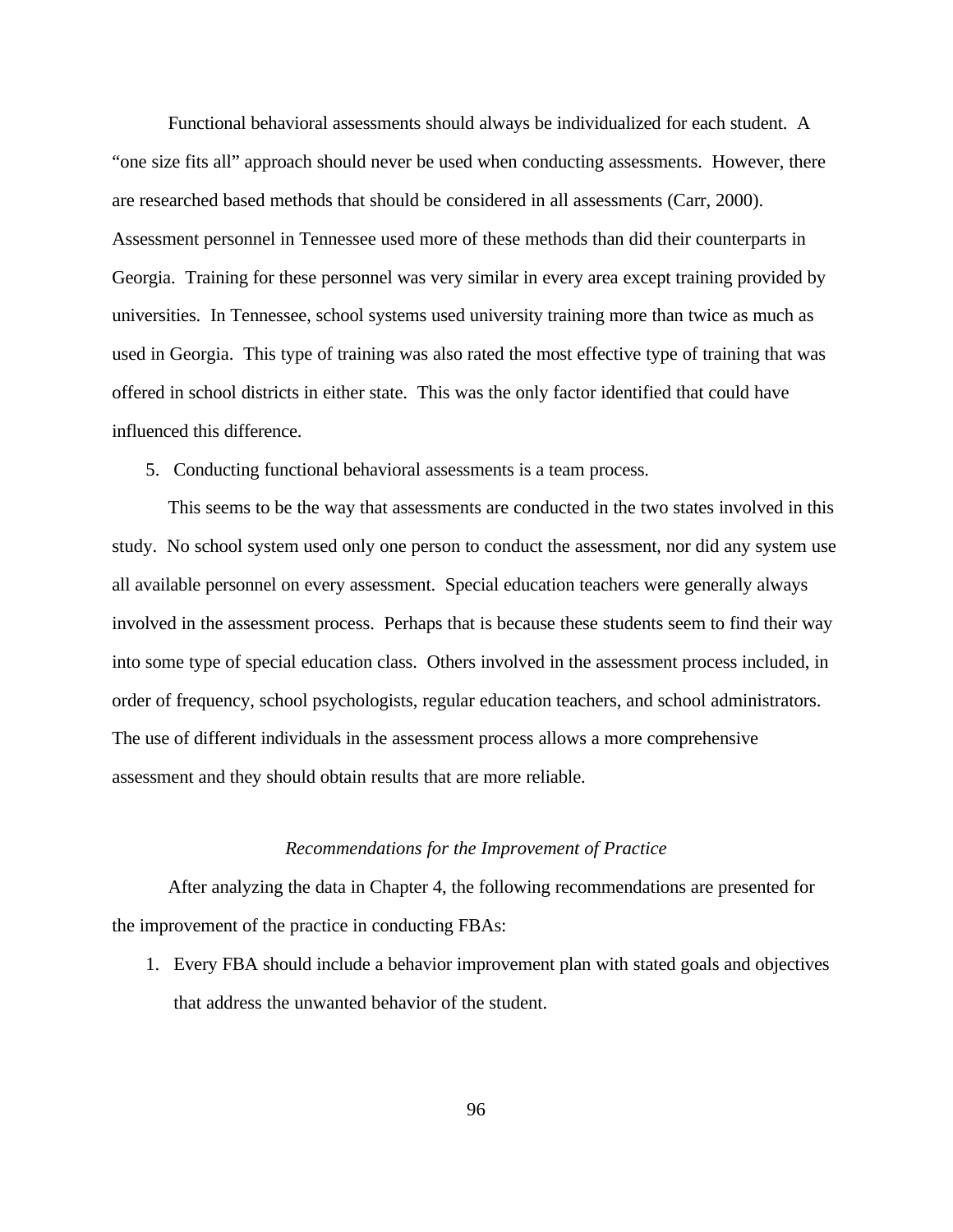Inclusion of a behavior improvement plan with stated goals and objectives is an integral part of the assessment process and also part of the mandate of IDEA 97 (Fisher, 1998). The data showed that 25% of the supervisors from responding school systems did not include a behavior improvement plan with every FBA. This may be happening because of all the paperwork that educators are required to fill out on students who have specialized needs. Another reason might be that they are just too busy to follow and document a formal plan. Inclusion of the behavior improvement plan in the assessment process will give educators appropriate steps to follow to curb students' unwanted behaviors. The assessment without this plan will be ineffective at best.

2. School supervisors should seek out training for their assessment personnel from universities.

Training offered by universities was seen as the most effective type of training obtainable to assessment personnel in both states involved in this study. It was also the least used type of training. Twice as many supervisors from school districts in Tennessee used this type of training than did those in Georgia. This may be because Tennessee has an initiative, the Make a Difference Project, to train school districts in how to conduct appropriate FBAs (Vaughn et al., 1998). Georgia does not have this type of arrangement with universities. Training for educators in Georgia is provided by the Georgia Learning Resources System. Seventeen sites are strategically located throughout the state of Georgia so that no parent or educator is more than 50 miles from one of these locations. Two professionals and one clerk are located at each site to provide training and support for parents and educators (Georgia Learning Resources System, 2002). It may be that there are simply not enough universities offering this type of training to meet the needs of school districts. In addition, university-based training typically involves an extensive commitment of time. In either case, supervisors should take advantage of every opportunity that is available to provide the most effective training for their assessment personnel.

3. Psychologists should be an integral part of the assessment process.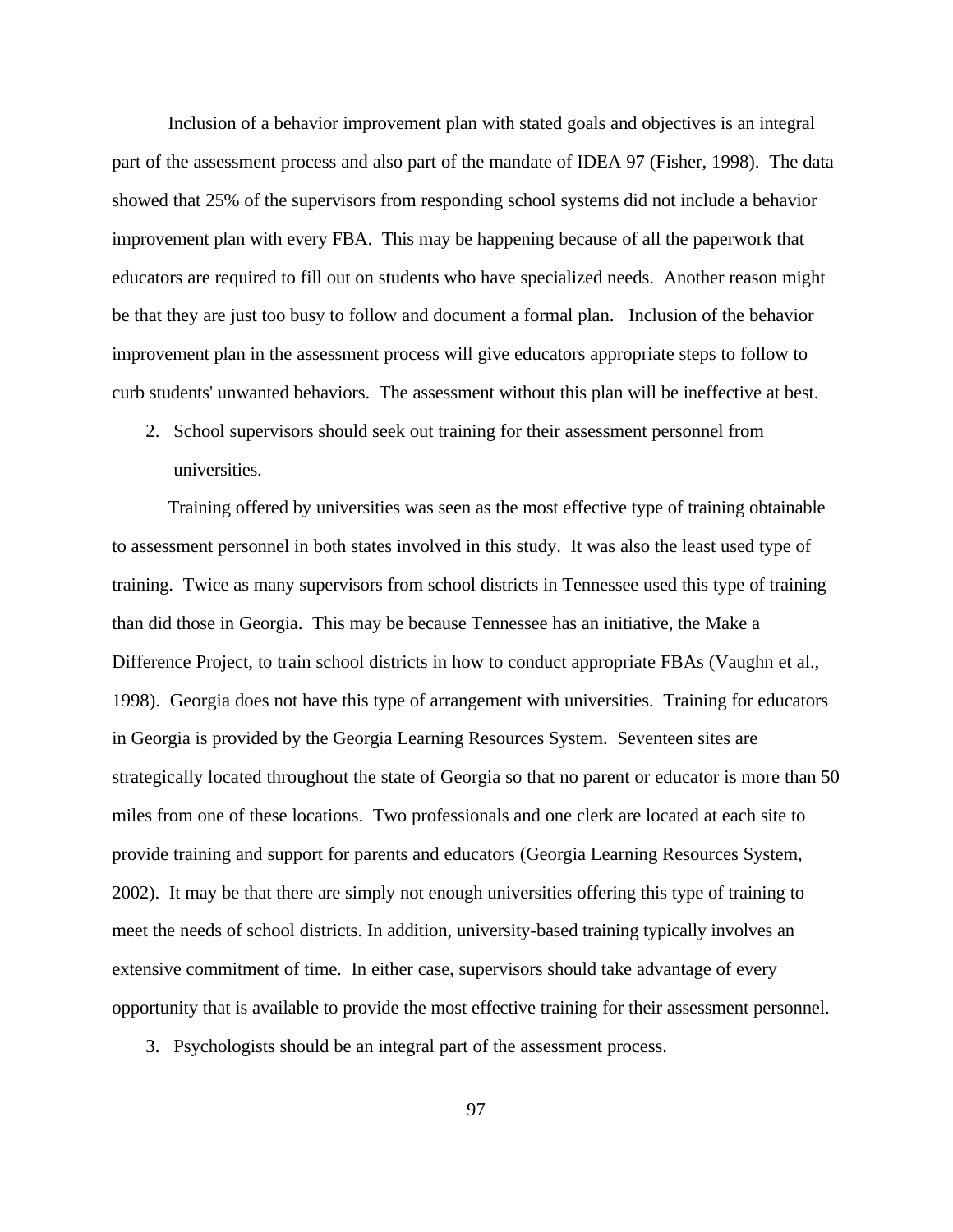The data from the study showed school psychologists were the most effective group in assessing students when conducting FBAs. Perhaps this was because of the college training that they had in evaluating and observing students. If educators are to be effective, they must not only use the best tools available for assessing students, but must use the most effective personnel when conducting assessments.

4. Parents must be involved in the assessment process.

Parents were seen in the study to be a very effective group in the assessment process. However, they were being underutilized or not used at all by some school systems. The FBA process must be a team process and parents must be part of that team. They should not only be a part of the assessment process, but should be included in implementing the written plan for changing the behavior of their children. Behaviors are not isolated; many of the same behaviors occur at school and at home.

5. The natural environment of the student should be assessed to determine if changes in the environment affect students' behavior.

The assessment process should not focus only on the individual student. Everything in the environment could affect the student at some point in his or her life. This includes the home, parental situation, and the school itself. Assessment personnel should include these recommendations if they are noted to be a factor in the student's behavior. The classroom environment seems to be the easiest factor to change, but is seldom looked at as an antecedent to a behavior that a student is exhibiting. Educators must not be afraid to look at themselves and their classrooms as potential causes of students' unwanted behaviors.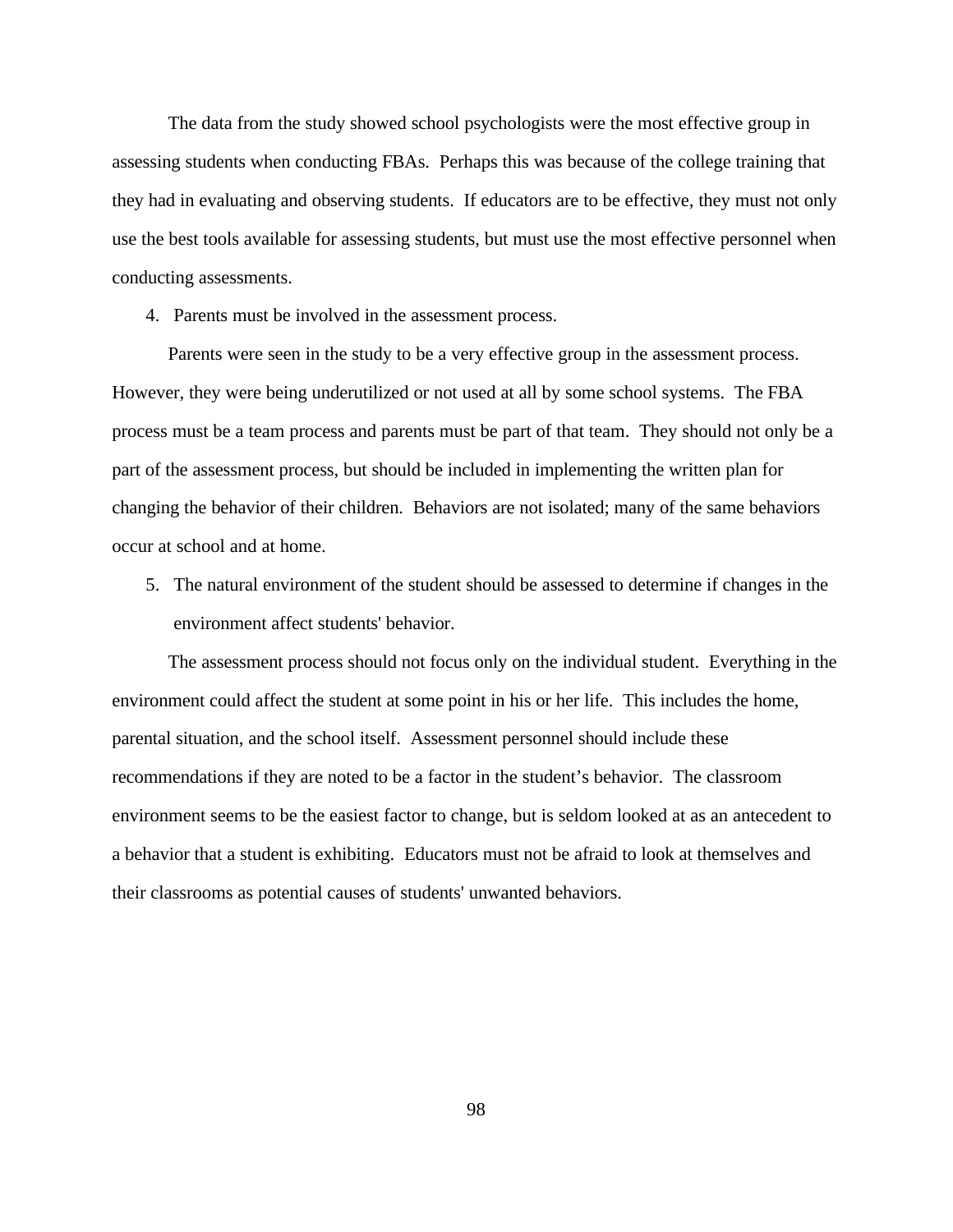#### *Recommendations for Further Research*

Behavior issues in our public schools have always been and will continue to be a concern for educators. Disruptive student behavior has become the number one issue facing educators today (Lewis & Sugai, 1999). Educators are constantly looking for effective ways to deal with these issues because of the instructional time that is lost in dealing with these problems (Cotton, 1990).

Properly conducted assessments can be effective in curtailing behavior that is not acceptable in today's schools. Therefore, I offer the following recommendations for further research:

- 1. This study could be replicated in other states in different regions of the country. This would allow for expanded demographics and socioeconomic status in the population surveyed.
- 2. A larger population of supervisors could be targeted to increase the level of confidence in the results of the study and might prove to be a more accurate picture of assessment practices.
- 3. Future studies might include supervisors' attitudes toward unfunded mandates that are handed down by Congress--mandates that they are held accountable for and expected to implement.
- 4. Longitudinal studies should be conducted to compare assessment procedures used over periods and the effectiveness of such procedures in reducing disruptive behaviors in our public schools.
- 5. Personnel who conduct FBAs should be included in further research to gain a better understanding of the effectiveness of the different assessment methods.
- 6. Face-to-face interviews with supervisors should be held to allow for more in-depth questions and responses.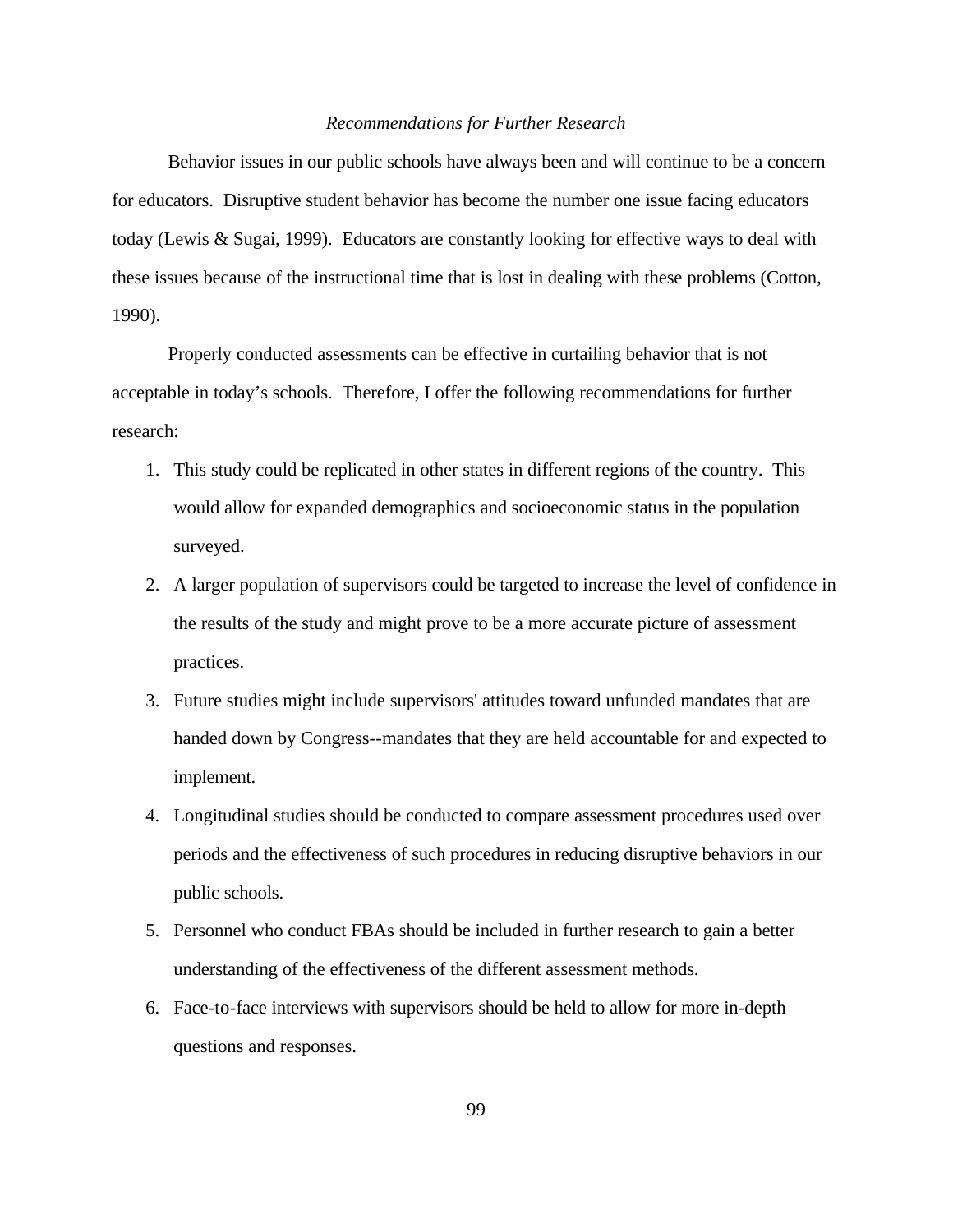#### **REFERENCES**

- Bakke, B. L. (1997). Applied behavior analysis for behavior problems in Alzheimer's disease. *Geriatrics, 52*, 40-44.
- Bullock, L., & Gable, R. (1999). Putting functional behavioral assessment into practice: A conversation with Dr. Richard Van Acker. *Preventing School Failure, 43,* 160-173.
- Carr, E. G. (2000, fall). Reconceptualizing functional assessment failures. *Journal of Positive Behavior Interventions, 2,* 205-209.
- Chandler, L. K., Dahlquist, C. M., Repp, A. C., & Feltz, C. (1999). The effects of team-based functional assessment on the behavior of the students in classroom settings. *Exceptional Children, 66,* 101-123.
- Chinni, D. (1996, May). A bad IDEA. (Individuals with disabilities education act). *Washington Monthly, 28,* 17-20.
- Clark, J., & Knau, S. W. (1998). *Definitions and essential elements: Student discipline provisions of the individuals with disabilities education act of 1997.* Des Moines, IA: State Department of Education. (ERIC Document Reproduction Service No. ED434449)
- Coleman, M., & Vaughn, S. (2000). Reading interventions for students with emotional/ behavioral disorders. *Behavioral disorders, 25,* 93-105.
- Conroy, M. A., Clark, D., Katsiyannis, A., Gable, R. A., & Fox, J. J. (2000, November). *The IDEA '97 disciplinary provisions: National trends and state policies and practices*. Paper presented at the 24th Annual Teacher-Educators of Children with Behavior Disorders Conference in Scottsdale, Arizona.
- Cotton, K. (1990). *School improvement series--Close-up #9: School-wide and classroom discipline.* Portland, OR: Northwest Regional Educational Laboratory.
- Davis, C. A. (1998). Functional assessment: Issues in implementation and applied research. *Preventing School Failure, 43,* 34-39.
- Dooley, P., Wilczenski, F. L., & Torem, C. (1999). *Functional assessment leading to a behavior plan for transition times at school.* (ERIC Document Reproduction Service No. ED435896)
- *Federal regulations for implementation of individuals with disabilities education act*. (1997). Vol. 62, No. 204, 55025-55135.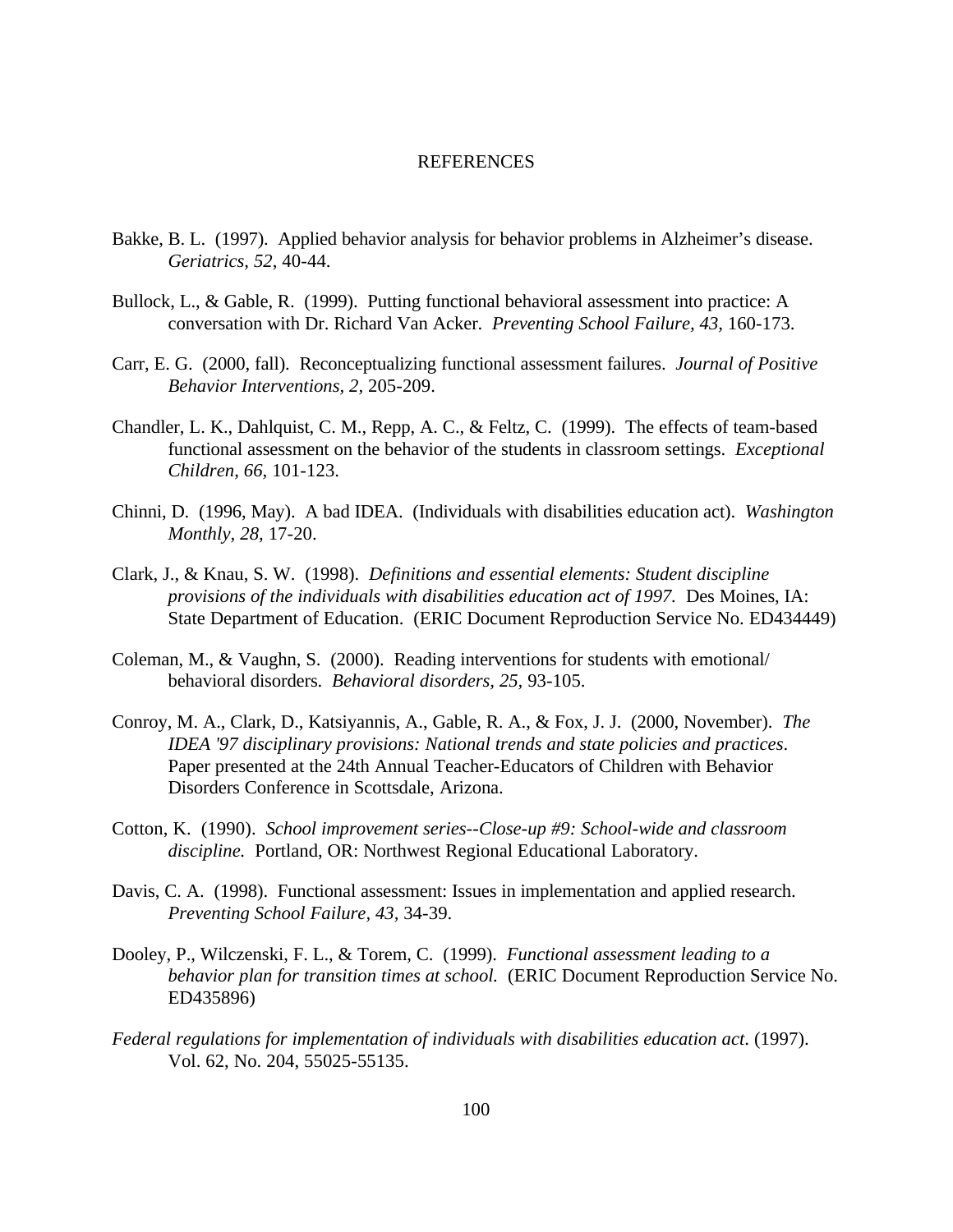- *Federal regulations for implementation of individuals with disabilities education act, 302*. (1999). Vol. 64, No. 48, 12573.
- Finn, C. (1996, March) Corrupted intentions: Reforming special education. *National Review, 48, 4,* 46.
- Fisher, J. (1998). *Guidance on functional behavioral assessments for students with disabilities.* Nashville, TN: State Department of Education Division of Special Education.
- Fisher, J. (1999). *Functional behavior assessment and behavior plan forms.* Nashville, TN: State Department of Education Division of Special Education.
- Fitzsimmons, M. K. (1998a). *Functional behavior assessment and behavior intervention plans.* (ERIC Document Reproduction Service No. ED429420)
- Fitzsimmons, M. K. (1998b). *School-wide behavioral management Systems.* (ERIC Document Reproduction Service No. ECE563)
- Fitzsimmons, M. K. (1998c). *Violence and aggression in children and youth.* (ERIC Document Reproduction Service No. ECE572)
- Fox, J .J., Gunter, P., Davis, C.A., & Brall, S. (2000). Observational methods in functional behavioral assessment: Practical techniques for practitioners. *Preventing School Failure, 44,* 152-161.
- Furlong, M. J., Morrison, G. M., & Dear, J. D. (1994). Addressing school violence as part of schools' educational mission. *Preventing School Failure, 38,* 10-17.
- Gable, R. A., Quinn, M. M., Rutherford, R. B., Jr., Howell, K. W., & Hoffman, C. C. (1999). *Addressing student problem behavior-part II: Conducting a functional behavioral assessment.* American Institutes for Research, Washington, DC: Center for Effective Collaboration and Practice. (ERIC Document Reproduction Service No. ED430363)
- Gall, M. C., Borg, W. R., & Gall, J. P. (1996). *Educational research: An introduction* (6th ed.)*.* White Plains, NY: Longman.
- Georgia Department of Education, Atlanta, Georgia. (2002). Retrieved July 15, 2002, from http://www.doe.k12.ga.us/index.asp
- Georgia Learning Resources System. (2002). Metro East GLRS Website. Retrieved August 11, 2002, from http://www.glrs.org/
- Guetzloe, E., & Rockwell, S. (1998). Fight, flight, or better choices: Teaching nonviolent responses to young children. *Preventing School Failure, 42,* 154-165.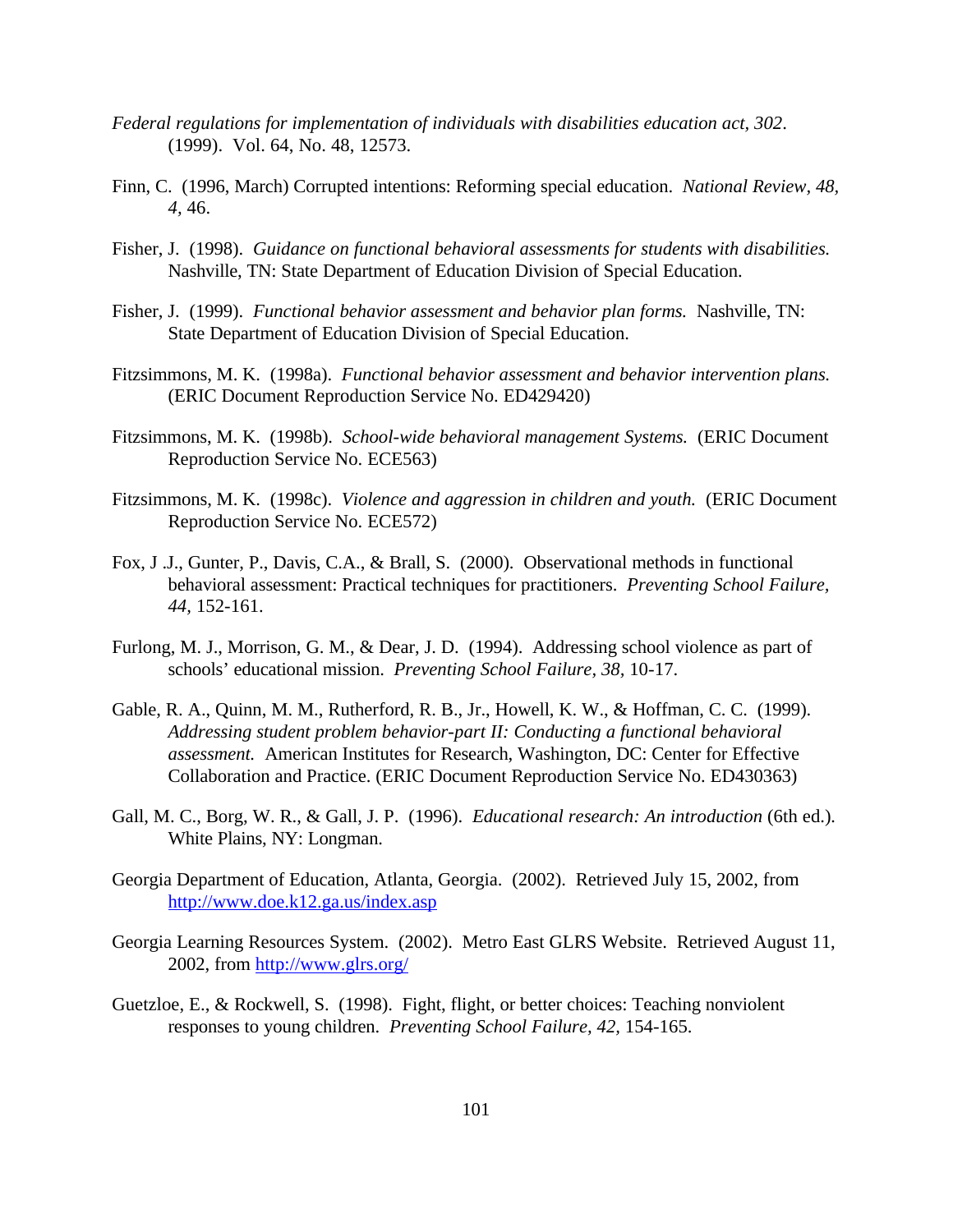- Gunter, P. L., Hummell, J. H., & Venn, M. (1996). Self-evaluation of instruction: A protocol for functional assessment of teaching behavior. *Intervention in School and Clinic, 31,* 225- 230.
- Hanwerk, M. L., & Marshall, R. M. (1998). Behavioral and emotional problems of students with learning disabilities, serious emotional disturbance, or both conditions. *Journal of Learning Disabilities, 31,* 327.
- Hartwig, E. P., Ruesch, G. M. (1999). Disciplining students in special education. *Journal of Special Education, 33,* 240-247.
- Hartwig, E. P., Ruesch, G. M. (2000). *Reauthorization of the individuals with disabilities education act: Analysis and implications for practice.* (ERIC Document Reproduction Service No. EJ601467)
- *Honig v. Doe*, EHLR 559:231 (US 1988).
- Jolivette, K., Lassman, K. A., &Wehby, J. H. (1998). Functional assessment for academic instruction for a student with emotional and behavioral disorders: A case study. *Preventing School Failure, 43,* 19-26.
- Jolivette, K., Scott, T. M., & Nelson, M. C. (2000). *The link between functional behavioral assessments (FBAs) and behavioral intervention plans.* (ERIC Document Reproduction Service No. ED438662)
- Jolivette, K., Stichter, J. P., Nelson, C. M., Scott, T. M., & Liaupsin, C. J. (2000). *Improving post-school outcomes for students with emotional and behavioral disorders.* (ERIC Document Reproduction Service No. ECE597)
- Koorland, M. A., Monda, L. E., & Vail, C. O. (1988). Recording behavior with ease. *Teaching Exceptional Children, 21,* 59-60.
- Knoster, T. P. (2000). Understanding the difference and relationship between functional behavioral assessments and manifestation determinations. *Journal of Positive Behavior Interventions, 2,* 53-58.
- Lewis, T. J., & Sugai, G. (1999) *Safe schools: School-wide discipline practices*. (ERIC Document Reproduction Service No. ED435158)
- Linehan, P. (2000). *Statewide behavior initiatives.* Alexandria, VA: Quick Turn Around (QTA) Forum. (ERIC Document Reproduction Service No. ED440505)
- Maloney, M. H. (1999, November). *Discipline of special education students: The truth, the lies, and some common sense.* Paper presented at the Tennessee Association of Supervisors of Special Education conference, Gatlinburg, TN.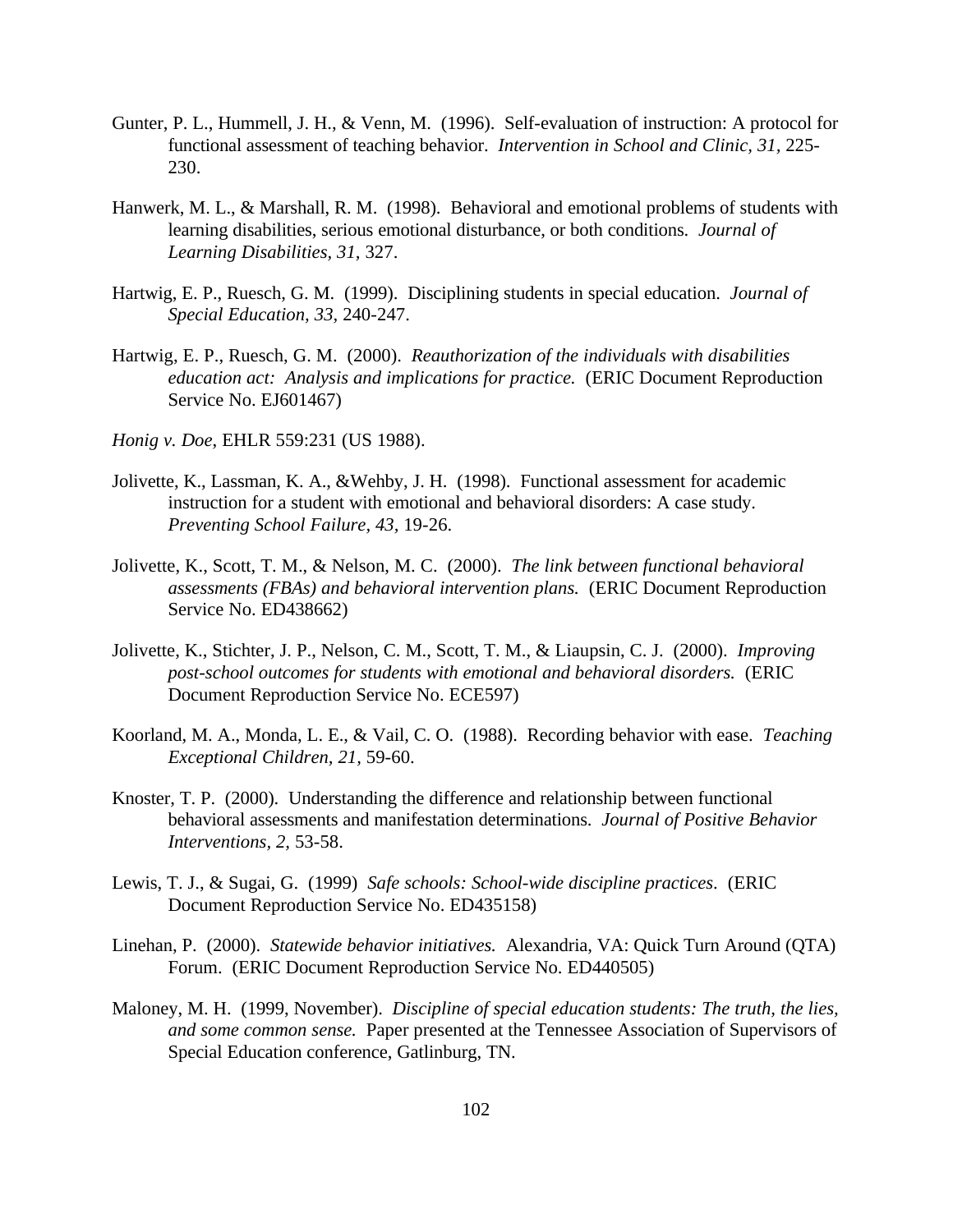- McEvoy, M., & Reichle, J. (1995). *Developing and evaluating a model of inservice and technical assistance to prevent challenging behavior in preschoolers: Final report.* (ERIC Document Reproduction Service No. ED379876)
- Meyer, E. A., Hagopian, L. P., & Paclawskyj, T. R. (1999). *A function-based treatment for school refusal behavior using shaping and fading.* (ERIC Document Reproduction Service No. EJ601399)
- Mishler, J. A., & Cherry, S. (1999). *Correlating Glasser's choice theory to the behavioral requirements of IDEA 97.* (ERIC Document Reproduction Service No. ED429741)
- Murray, B. A., & Myers, M. A. (1998). Avoiding the special education trap for conduct disordered students. [Special education special section]. *NASSP Bulletin, 82,* 65-74.
- Nathanson, S. (1998). Are special education programs unjust to nondisabled children?: Justice, equality, and the distribution of education--Special education: A test for liberal democracy*. Journal of Education, 180,* 17.
- National Association of School Psychologists. (2000). *Behavioral interventions: Creating a safe environment in our schools.* Bethesda, MD. (ERIC Document Reproduction Service No. ED437600)
- National Association of State Directors of Special Education. (1998). *Functional behavioral assessment state policies and procedures.* Alexandria, VA: Quick Turn Around (QTA) Forum. (ERIC Document Reproduction Service No. ED420958)
- Nichols, P. (2000). Role of cognition and affect in a functional behavioral analysis. *Exceptional Children, 66,* 393.
- Peck, J., Sasso, G., & Stambaugh, M. (1998). Functional analyses in the classroom: Gaining reliability without sacrificing validity. *Preventing School Failure, 43,* 14-23.
- Quinn, M. M., Gable, R. A., Rutherford, R. B., Jr., Nelson, M. C., & Howell, K. W. (1998) *Addressing student problem behavior: An IEP team's introduction to functional behavioral assessment and behavior intervention plans.* (ERIC Document Reproduction Service No. ED 415 636)
- Quinn, M. M., Rutherford, R. B., Jr., & Osher, D. M. (1999). *Special Education in alternative education programs.* (ERIC Document Reproduction Service No. ED436054)
- Reschly, D. J., Tilly, W. D., & Grimes, J. P. (1999). *Special education in transition: Functional assessment and noncagtorical programming.* (ERIC Document Reproduction Service No. ED438649)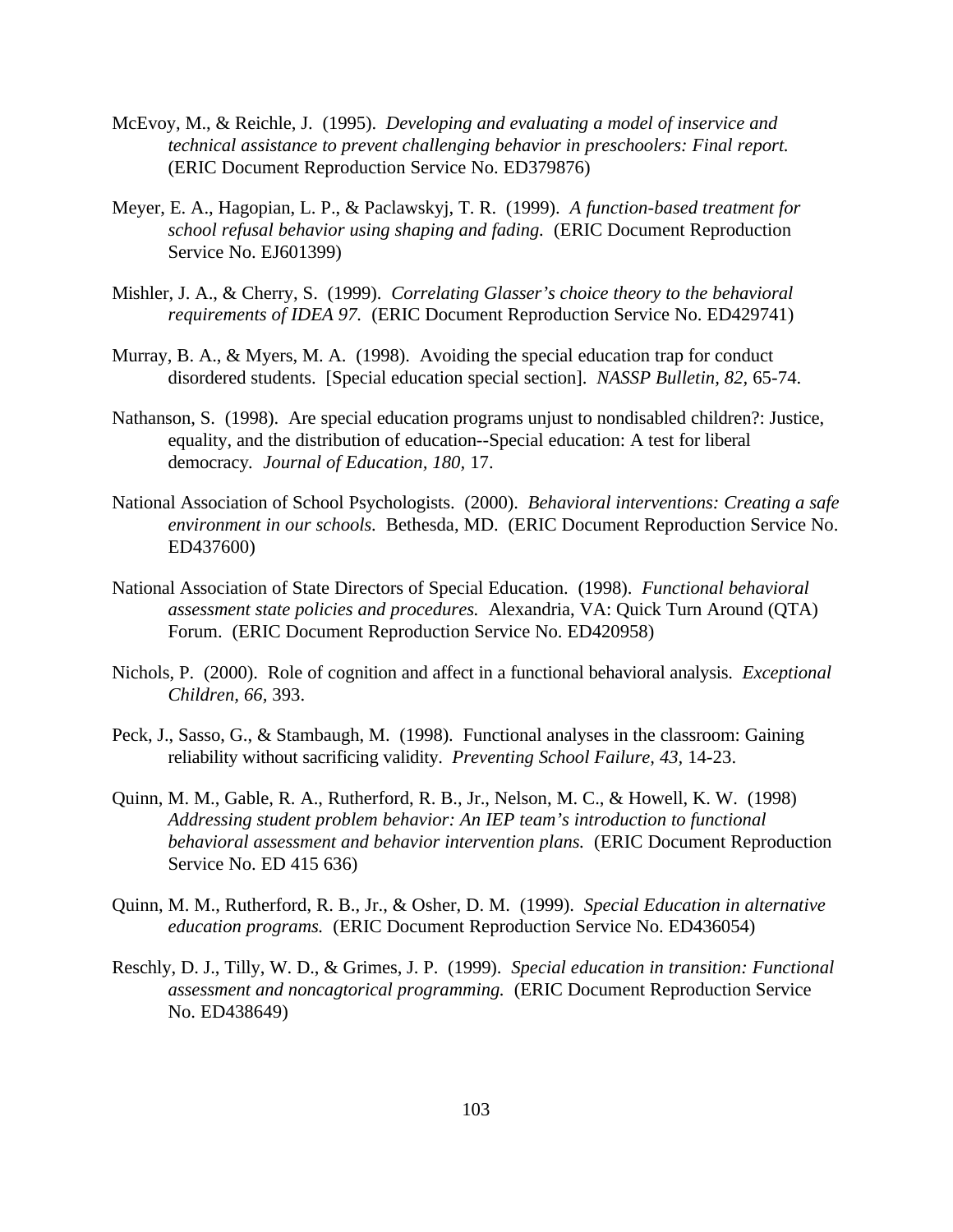- Research Connections in Special Education. (1999). *Positive Behavioral Supports.* Reston, VA: ERIC/OSEP Special Project on Interagency Information Dissemination. (ERIC Document Reproduction Service No. ED 430 371)
- Riva, M. T., Lyon, M. A., & Heefner, A. (1995). *Internalizing and externalizing behavior problems in children with and without identified learning problems.* (ERIC Document Reproduction Service No. ED387738)
- Rogers, E. L. (1998). Functional assessment in the home. *Preventing School Failure, 43,* 31- 36.
- Rosenbaum, S. (2000). Not a bad IDEA: Discipline and due process get a fair hearing. *Human Rights, 2,* 20.
- Rules, Regulations, and Minimum Standards. (1999). *Rulemaking hearing rules.* Tennessee Department of Education. Retrieved July 12, 2002, from http://www.state.tn.us/education/speced/se0203comppln.pdf
- Schrenko, L. C. (2000). *Georgia public education report card state summary*. Retrieved December 1, 2001, from: http://www.doe.k12.ga.us/index.asp
- Scott, T. M., Desimone, C., Fowler, E., & Webb, F. (2000). Using functional assessment to develop interventions for challenging behaviors in the classroom: Three case studies. *Preventing School Failure, 44,* 51-60.
- Scott, T. M., Meers, D. T., & Nelson, C. M. (2000). Toward a consensus of functional behavioral assessment for students with mild disabilities in public school contexts: A national survey. *Education and Treatment of Children, 23,* 265-285.
- Slomka, G. T. (1996). *Functional assessment.* (ERIC Document Reproduction Service No. ED407765)
- Smith, C. R. (2000). Behavioral and discipline provisions of IDEA 97: Implicit competencies yet to be confirmed. *Exceptional Children, 66,* 403-412.
- Stichter, J., Shellady, S., Sealander, K., & Eigenberger, M. (1999) Teaching what we do know: Preservice training and functional behavioral assessment. *Preventing School Failure, 44,* 142-151.
- Sugai, G., Horner, R. H., Dunlap, G., Hieneman, M., Lewis, T. J., Nelson, C. M., Scott, T., Liaupsin, C., Sailor, W., Turnbull, A. P., Turnbull, H. R., Wickham, D., Wilcox, R., & Ruef, M. (2000). Applying positive behavior support and functional behavioral assessment in schools. *Journal of Positive Behavior Interventions, 2,* 131-143.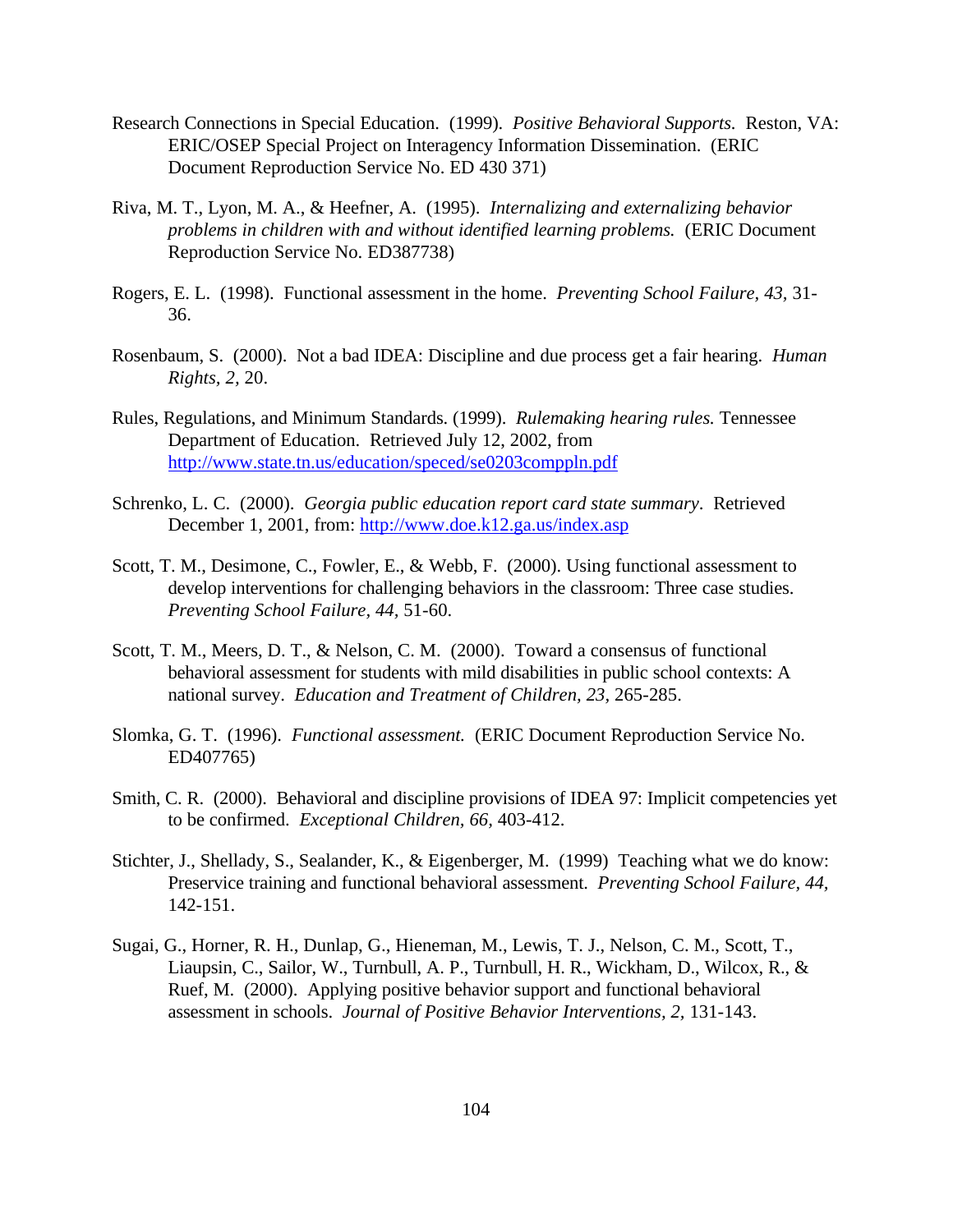- Sugai, G., Lewis-Palmer, T., & Hagan, S. (1998). Using functional assessments to develop behavior support plans. *Preventing School Failure, 43,* 6-15.
- Sugai, G., & Maheady, L. (1999). Cultural diversity and individual assessment for behavior disorders. *Teaching Exceptional Children, 21,* 28-31.
- Technical Assistance Bulletin. (1998). *Positive behavioral support: Strategies for implementation, Issues in education.* Jefferson City, MO: State Department of Elementary and Secondary Education, Division of Special Education. (ERIC Document Reproduction Service No. ED436898)
- Tennessee Department of Education. (2002). *Tennessee anytime*. Retrieved July 15, 2002, from http://www.state.tn.us/education/
- Touchette, P. E., MacDonald, R. E., & Langer, S. N. (1985). A scatter plot for identifying stimulus control of problem behavior. *Journal of Applied Behavior Analysis, 18,* 343- 352.
- Vanderwood, M., McGrew, K. S., & Ysseldyke, J. E. (1998). Why we can't say much about students with disabilities during education reform. *Exceptional Children, 64,* 359.
- Vaughn, K., Hales, C., Bush, M., & Fox, J. (1998). East Tennessee State University's "make a difference" project: Using a team-based consultative model to conduct functional behavioral assessments. *Preventing School Failure, 43,* 24-36.
- Wagner, M., D'Amico, R., Marder, C., Newman, L., & Glackorby, J. (1992). *What happens next?: Trends in postschool outcomes of youth with disabilities.* The Second comprehensive report from the National Longitudinal Transition Study of Special Education Students. Menlo Park, CA: SRI International. (Eric Document Reproduction Service No. ED336603)
- Walker, H. M., & Sprague, J. R. (1999). Longitudinal research and functional behavioral assessment issues. *Behavioral Disorders, 24,* 335-337.
- Walters, J. (2000). *State of Tennessee statewide report card 2000*. Retrieved December 1, 2001, from: http://www.state.tn.us/education/rptcrd00/index.html
- Ward, S. M. (1999). Functional behavioral assessment: An evaluation of continuing education variables related to support staff use in school settings. *Dissertation Abstracts International Section A: Humanities and Social Sciences, 59,* 4060.
- Wheeler, J. J., & Redinius, P. (1994). *A consultative model for providing behavioral supports to children with challenging behavior.* (ERIC Document Reproduction Service No. ED386009)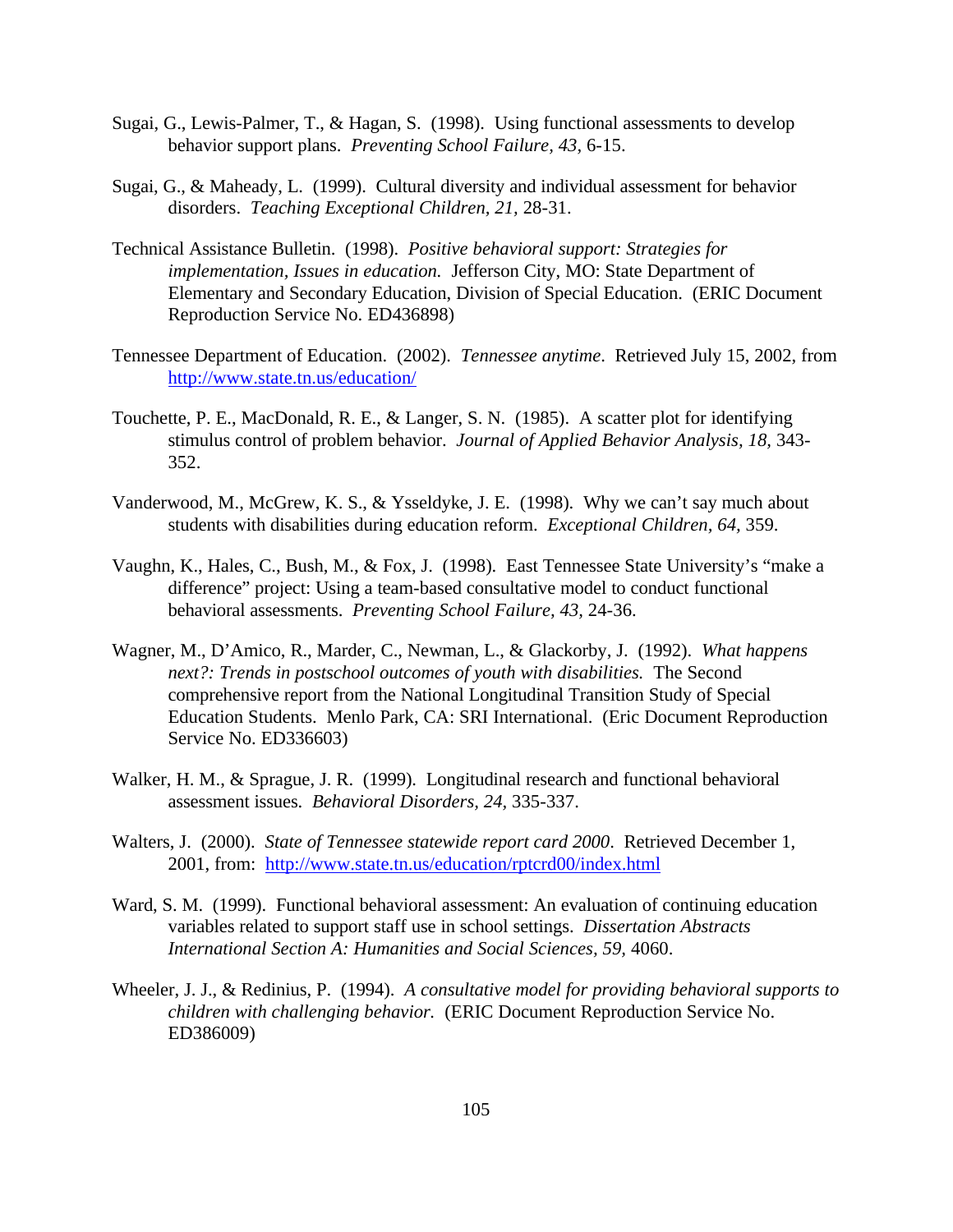Worth, R. (1999). The scandal of special education. *Washington Monthly, 31 (6),* 34.

Yell, M., & Katsiyannis, A. (2000). Functional behavioral assessment and IDEA '97: Legal and practice considerations. *Preventing School Failure, 44,* 158-165.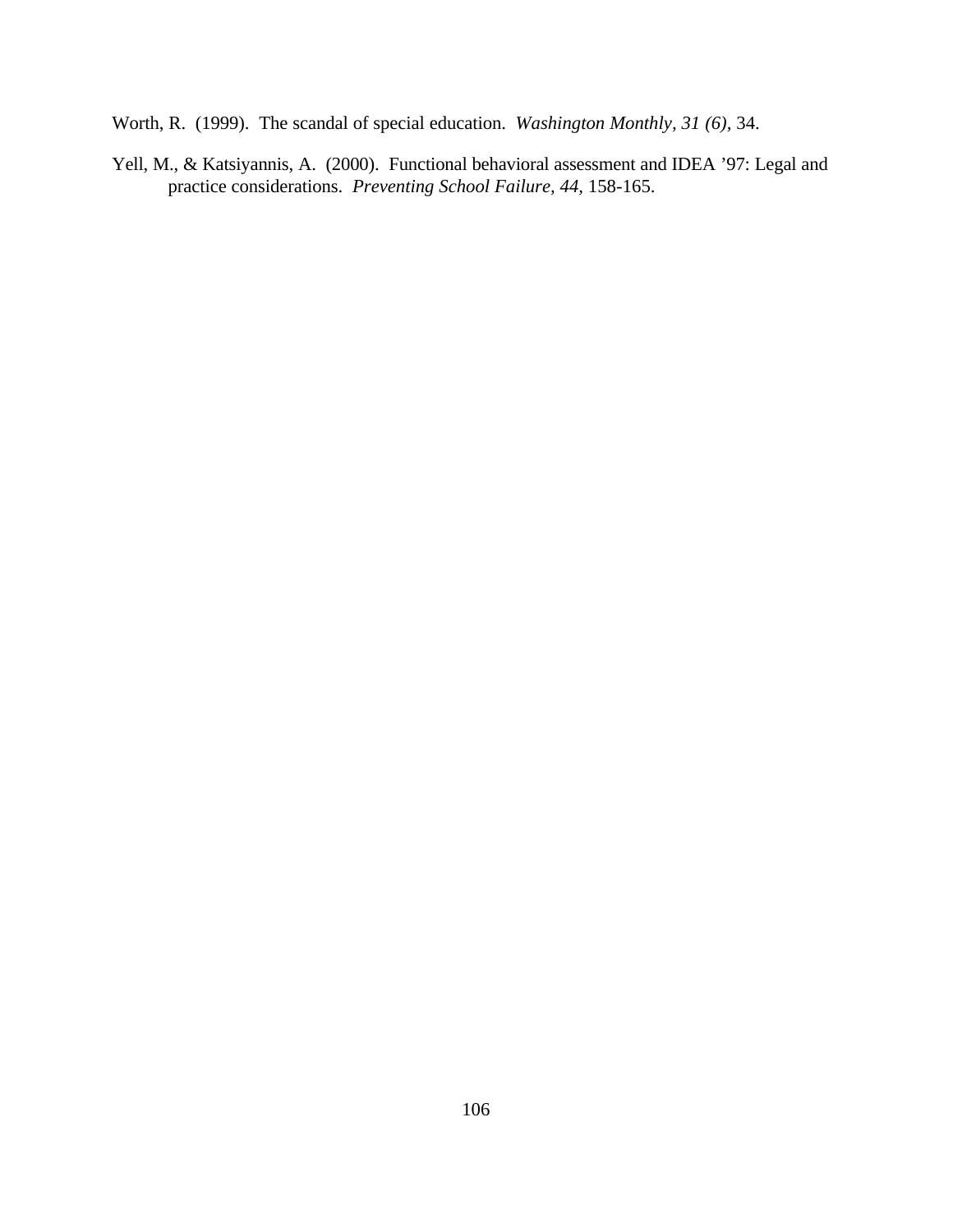# APPENDICES

# APPENDIX A

# (Initial) Functional Behavioral Assessment Survey

Instructions: Please answer each question as it pertains to your school system.

| 1. Does the state department of education                                                  | 2. Has district wide training on how to conduct                                                      |  |  |  |  |
|--------------------------------------------------------------------------------------------|------------------------------------------------------------------------------------------------------|--|--|--|--|
| provide technical assistance on how to conduct                                             | functional behavioral assessments been offered                                                       |  |  |  |  |
| functional behavioral assessments?                                                         | by the state department. of education?                                                               |  |  |  |  |
| Ves No Uncertain                                                                           | ____Yes ____No ____Uncertain                                                                         |  |  |  |  |
| If "Yes" please rate the effectiveness of the                                              | If "Yes" please rate its effectiveness and check                                                     |  |  |  |  |
| technical assistance and check the type of                                                 | the intensity of the training:                                                                       |  |  |  |  |
| Assistance:<br><b>Extremely Effective</b> Fifective                                        | Extremely Effective ___Effective                                                                     |  |  |  |  |
| 3. Has district wide training on how to conduct                                            | 4. Has district wide training on how to conduct                                                      |  |  |  |  |
| functional behavioral assessments been offered                                             | functional behavioral assessments been offered                                                       |  |  |  |  |
| by the local school district?                                                              | through a university?                                                                                |  |  |  |  |
| Ves No Uncertain                                                                           | Ves No Uncertain                                                                                     |  |  |  |  |
| If "Yes" please rate its effectiveness and check<br>the intensity of the training:         | If "Yes" please rate its effectiveness:                                                              |  |  |  |  |
| __Extremely Effective __Effective                                                          | Extremely Effective ___Effective                                                                     |  |  |  |  |
|                                                                                            | ___ Ineffective __________ Very Ineffective                                                          |  |  |  |  |
| 5. Has district wide training on how to conduct                                            | 6. Has district wide training on how to conduct                                                      |  |  |  |  |
| functional behavioral assessments been offered                                             | functional behavioral assessments been offered                                                       |  |  |  |  |
| through private consultants?                                                               | through other sources?                                                                               |  |  |  |  |
| ____Yes ____No ____Uncertain                                                               | ____Yes ____No ____Uncertain                                                                         |  |  |  |  |
| If "Yes" please rate its effectiveness:                                                    | If "Yes" please specify the source and evaluate                                                      |  |  |  |  |
| __Extremely Effective ___Effective                                                         | its effectiveness: _________________________:                                                        |  |  |  |  |
| ___Ineffective __________Very Ineffective                                                  | __Extremely Effective ___Effective<br>Ineffective<br>Very Ineffective                                |  |  |  |  |
| 7. Is this training mandated by your Local<br>Educational Agency for assessment personnel? | 8. Has your school district adopted procedures<br>for conducting functional behavior<br>assessments? |  |  |  |  |
| Uncertain                                                                                  | Yes                                                                                                  |  |  |  |  |
| Yes                                                                                        | No                                                                                                   |  |  |  |  |
| No                                                                                         | Uncertain                                                                                            |  |  |  |  |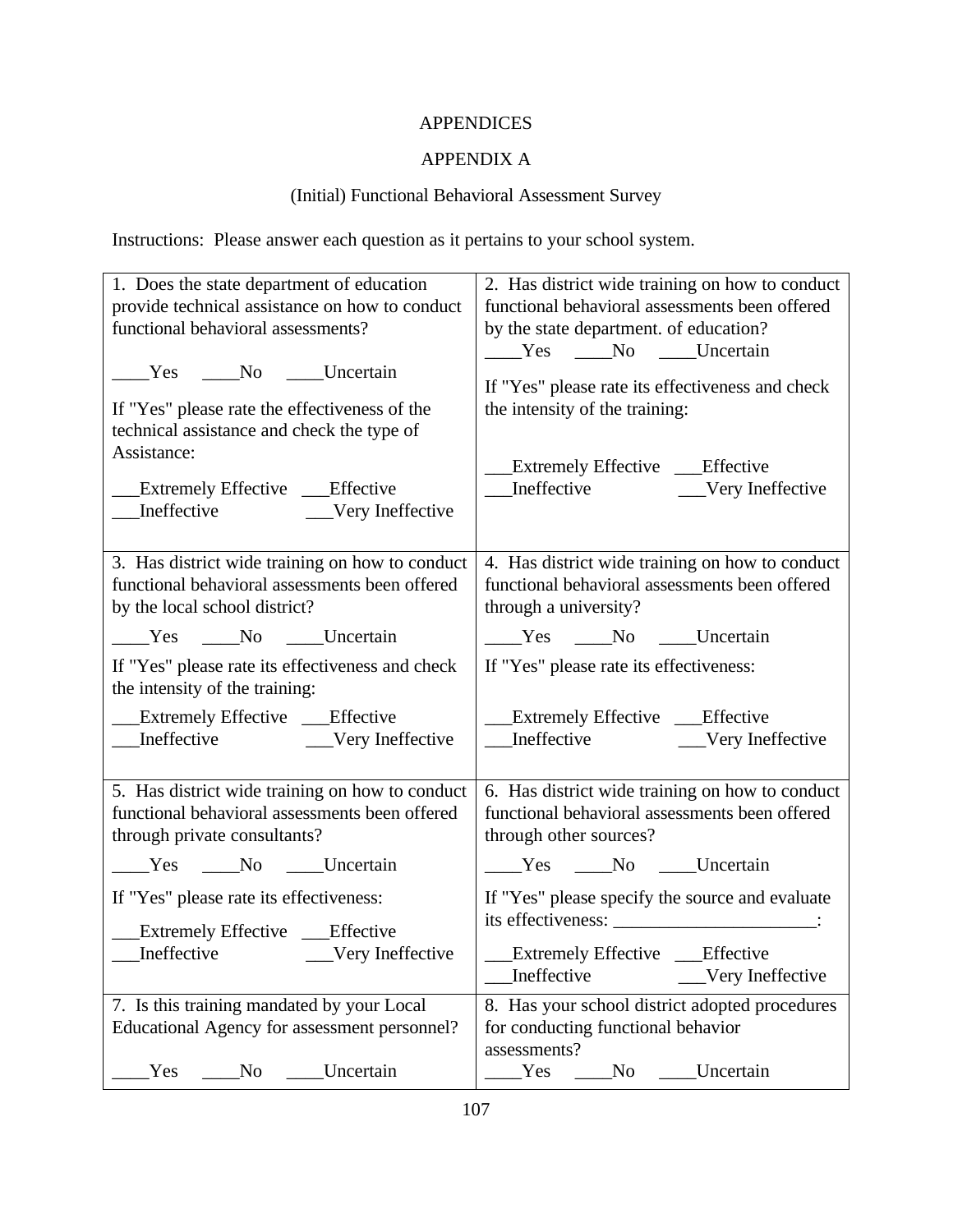| Direct assess.                | <b>Extremely Effective __Effective __Ineffective __Very Ineffective</b>                                                                                                                                                              |  |  |
|-------------------------------|--------------------------------------------------------------------------------------------------------------------------------------------------------------------------------------------------------------------------------------|--|--|
| Indirect assess.              | <b>Extremely Effective _Effective _Ineffective _Very Ineffective</b>                                                                                                                                                                 |  |  |
| State developed<br>forms used | <b>Extremely Effective ___ Effective ____ Ineffective ____ Very Ineffective</b>                                                                                                                                                      |  |  |
| Commercial<br>forms used      | <b>Extremely Effective Conservance Conservance Conserverse Conserverse Conserverse Conserverse Conserverse Conserverse Conserverse Conserverse Conserverse Conserverse Conserverse Conserverse Conserverse Conserverse Conserver</b> |  |  |
| School district<br>forms used | <b>Extremely Effective __Effective __Ineffective __Very Ineffective</b>                                                                                                                                                              |  |  |

If you answered "Yes" on Question #8, please rate the effectiveness of each procedure:

Please check methods used in your assessments and rate their effectiveness:

| Records review     | Extremely Effective __Effective __Ineffective __Very Ineffective                         |  |  |
|--------------------|------------------------------------------------------------------------------------------|--|--|
| Checklists         | <b>Extremely Effective</b> Figure Effective <b>Figure 1</b> Ineffective Very Ineffective |  |  |
| Interview parent   | <b>Extremely Effective</b> Figure Effective Figures Extremely Effective                  |  |  |
| Interview student  | Extremely Effective ____Effective _____Ineffective ____Very Ineffective                  |  |  |
| Interview teacher  | Extremely Effective ___Effective ___Ineffective ___Very Ineffective                      |  |  |
| Interview          |                                                                                          |  |  |
| Administrator      | __Extremely Effective __Effective __Ineffective __Very Ineffective                       |  |  |
| Direct observation | <b>Extremely Effective __ Effective __ Ineffective __ Very Ineffective</b>               |  |  |
| Checklists         | Extremely Effective ____Effective ______Ineffective _____Very Ineffective                |  |  |
| Develop            |                                                                                          |  |  |
| Hypothesis         | Extremely Effective ____Effective ______Ineffective _____Very Ineffective                |  |  |
| Environmental      |                                                                                          |  |  |
| Manipulation       | _Extremely Effective ___Effective ____Ineffective ___Very Ineffective                    |  |  |
| Develop BIP        | __Extremely Effective __Effective ___Ineffective __Very Ineffective                      |  |  |
|                    |                                                                                          |  |  |

9. Does your school district provide training and staff development activities for personnel conducting functional behavior assessments?

| Yes                   | N <sub>O</sub>                                                                | Uncertain |  |
|-----------------------|-------------------------------------------------------------------------------|-----------|--|
|                       | If "Yes" please indicate the types of training and rate their effectiveness   |           |  |
| Workshops             | <b>Extremely Effective ___ Effective ___ Ineffective ___ Very Ineffective</b> |           |  |
| Inservice/staff       |                                                                               |           |  |
| development           |                                                                               |           |  |
| activities            | <b>Extremely Effective _Effective _Ineffective _Very Ineffective</b>          |           |  |
| Release time to visit |                                                                               |           |  |
|                       |                                                                               |           |  |
|                       | Extremely Effective ___Effective ___Ineffective ___Very Ineffective           |           |  |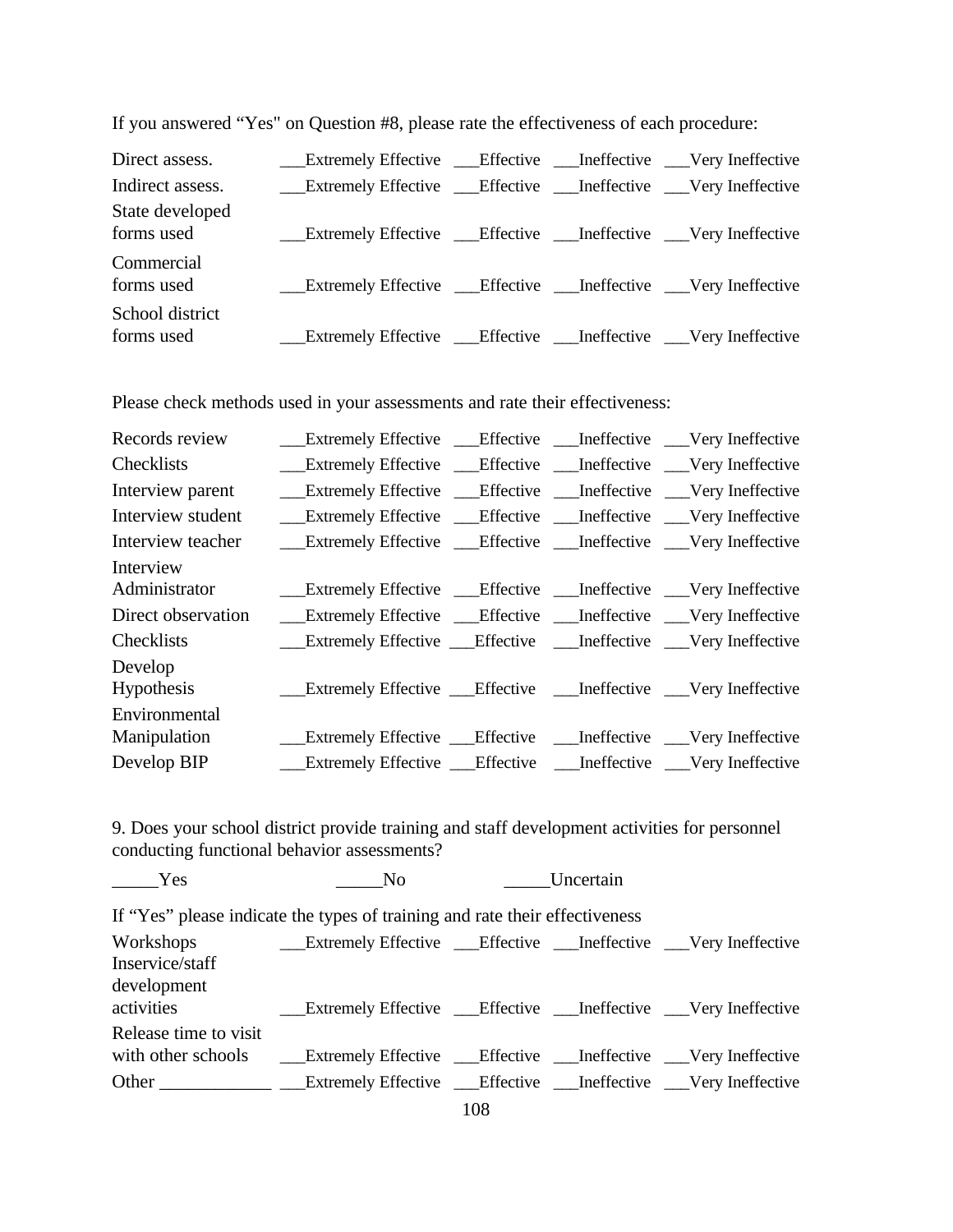| Teachers<br>Psychologists<br>Administrators | Special Education Teachers                                                               | Parents<br>Other | Guidance counselors<br>_Regular Education Teachers |  |
|---------------------------------------------|------------------------------------------------------------------------------------------|------------------|----------------------------------------------------|--|
|                                             | 10. Is release time provided personnel for training on conducting assessments?           |                  |                                                    |  |
| Yes                                         | N <sub>0</sub>                                                                           |                  | Uncertain                                          |  |
|                                             | If "Yes" please rate the effectiveness of each method used.                              |                  |                                                    |  |
| Substitutes are hired                       |                                                                                          |                  |                                                    |  |
|                                             | to cover for teachers __Extremely Effective __Effective __Ineffective __Very Ineffective |                  |                                                    |  |
|                                             |                                                                                          |                  |                                                    |  |
| Assistants are used                         |                                                                                          |                  |                                                    |  |
|                                             |                                                                                          |                  |                                                    |  |
| Other                                       | Extremely Effective ___ Effective ___ Ineffective ___ Very Ineffective                   |                  |                                                    |  |

If "Yes" who is the target audience for this training? (check all that apply)

11. Which district personnel are involved with conducting functional behavior assessments and rate their effectiveness in being able to carry out assessment responsibilities.

| Sp. Ed. Teacher   | <b>Extremely Effective __ Effective __ Ineffective __ Very Ineffective</b>                                                                                                                                                           |  |  |
|-------------------|--------------------------------------------------------------------------------------------------------------------------------------------------------------------------------------------------------------------------------------|--|--|
| School psy.       | <b>Extremely Effective __Effective __Ineffective __Very Ineffective</b>                                                                                                                                                              |  |  |
| Administrator     | <b>Extremely Effective Conservance Conservance Conserverse Conserverse Conserverse Conserverse Conserverse Conserverse Conserverse Conserverse Conserverse Conserverse Conserverse Conserverse Conserverse Conserverse Conserver</b> |  |  |
| Gen. Ed. teachers | <b>Extremely Effective _Effective _Ineffective _Very Ineffective</b>                                                                                                                                                                 |  |  |
| Guidance          | <b>Extremely Effective</b> Figure Effective Figures Extremely Effective                                                                                                                                                              |  |  |
| Consultants       | <b>Extremely Effective __Effective __Ineffective __Very Ineffective</b>                                                                                                                                                              |  |  |
| Parents           | <b>Extremely Effective</b> Figure Effective Figures Extremely Effective                                                                                                                                                              |  |  |
| <b>IEP</b> teams  | <b>Extremely Effective __Effective __Ineffective __Very Ineffective</b>                                                                                                                                                              |  |  |
| Behavior spec.    | Extremely Effective Effective Ineffective Very Ineffective                                                                                                                                                                           |  |  |
| Related service   |                                                                                                                                                                                                                                      |  |  |
| Personnel         | <b>Extremely Effective Confective Confective Confective Confective</b>                                                                                                                                                               |  |  |
|                   |                                                                                                                                                                                                                                      |  |  |

- 12. What recommendations do you have to improve training and support of personnel conducting behavioral assessments?
- 13. What recommendations do you have to ensure assessment personnel use best practices in conducting assessments?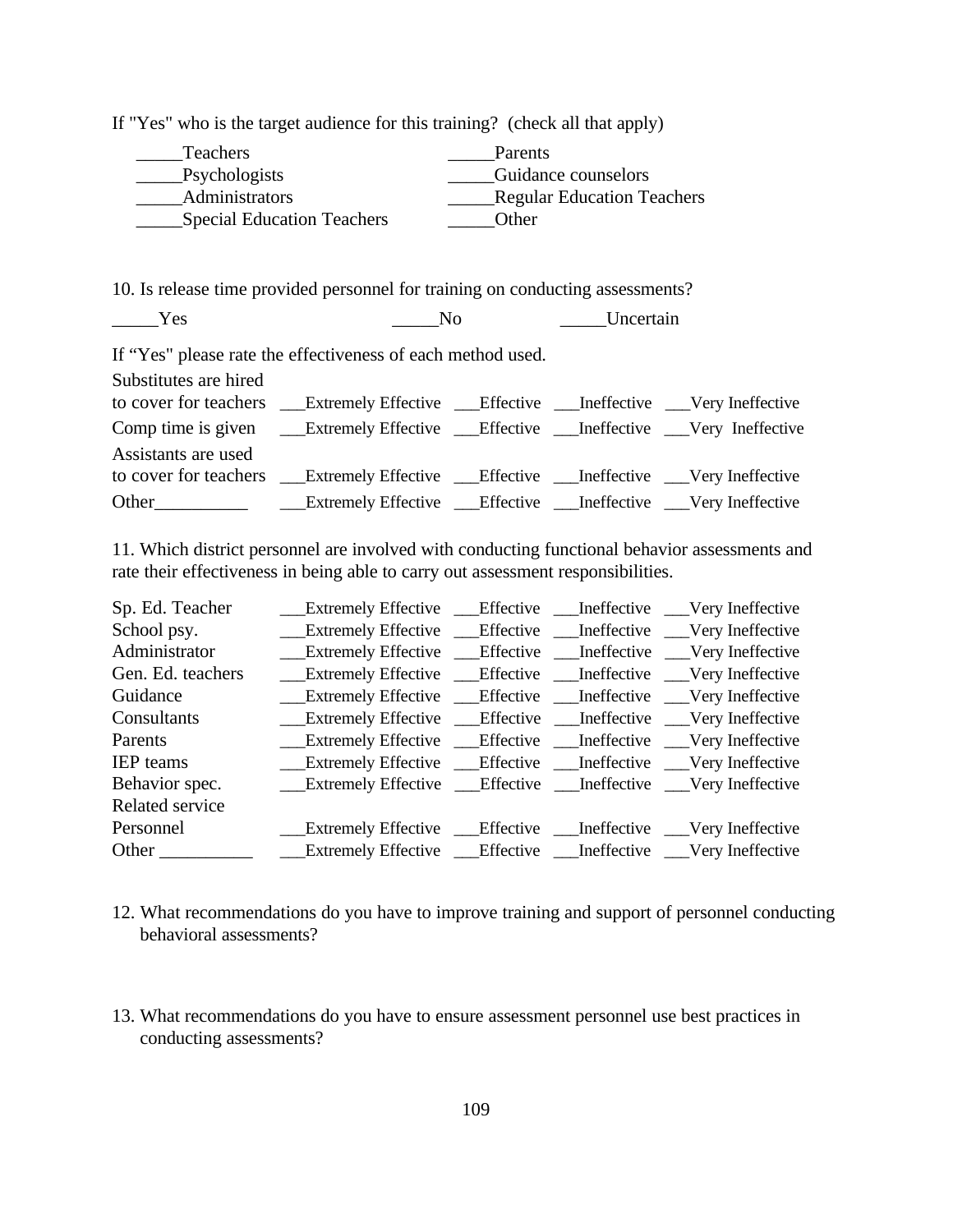#### APPENDIX B

# External Evaluators' Qualifications

- 1. Evaluators have experience teaching special education students in the public school system.
- 2. Evaluators are certified special education teachers.
- 3. Evaluators have knowledge of and have attended training sessions on how to conduct functional behavior assessments.
- 4. Evaluators have participated in assessing students in the public school setting.
- 5. Evaluators are currently involved in conducting assessments within the public school setting.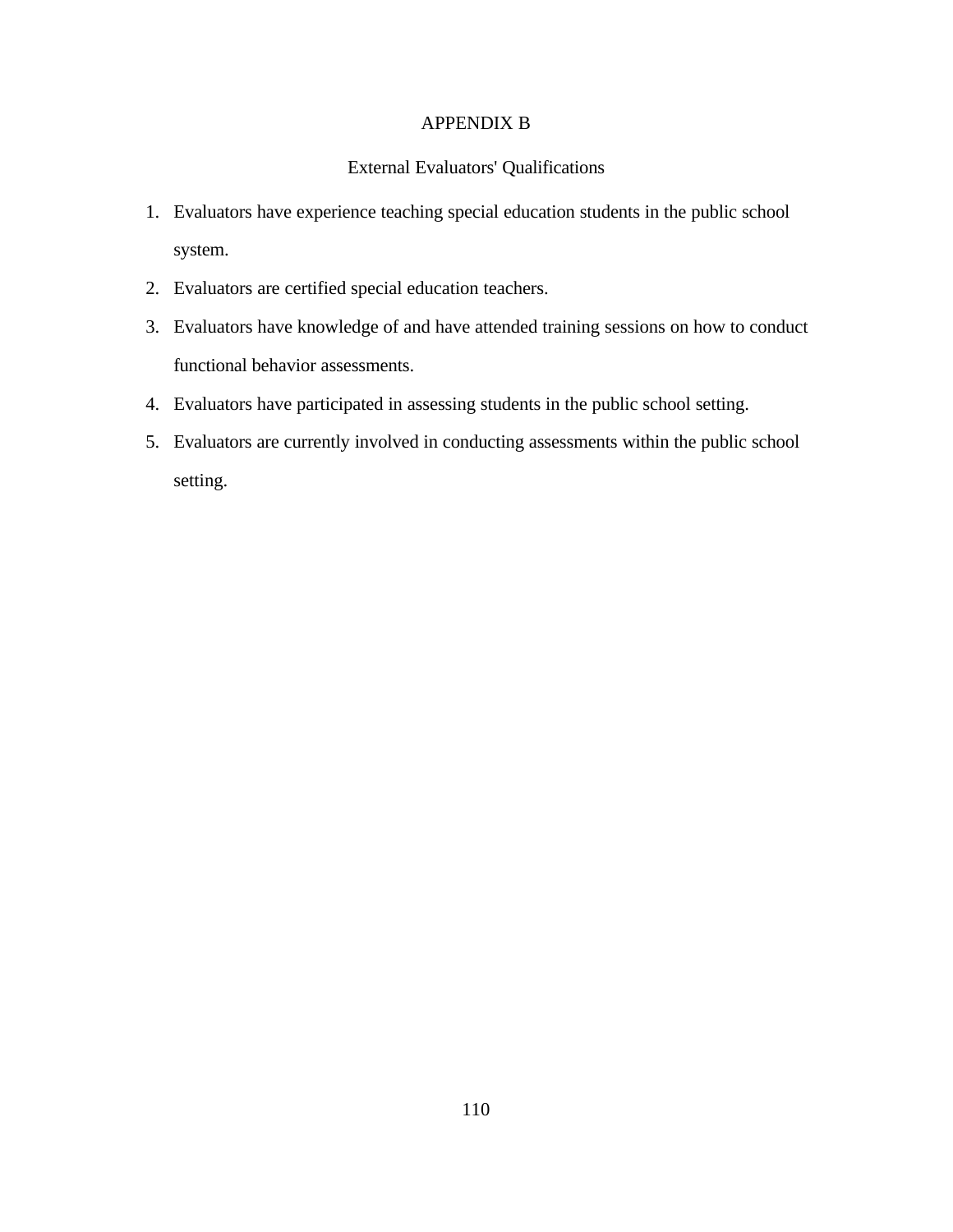# APPENDIX C

# (Final) Functional Behavioral Assessment Survey

Instructions: Please answer each question as it pertains to your school system.

| 1. Does the state department of education                           | 2. Has district wide training on how to conduct                     |  |  |
|---------------------------------------------------------------------|---------------------------------------------------------------------|--|--|
| provide technical assistance on how to conduct                      | functional behavioral assessments been offered                      |  |  |
| functional behavioral assessments?                                  | by the state department. of education?                              |  |  |
|                                                                     | ____Yes ____No ____Uncertain                                        |  |  |
| ____Yes ____No ____Uncertain                                        | If "Yes" please rate its effectiveness and check                    |  |  |
| If "Yes" please rate the effectiveness of the                       | the intensity of the training:                                      |  |  |
| technical assistance and check the type of                          |                                                                     |  |  |
| Assistance:                                                         |                                                                     |  |  |
|                                                                     | Extremely Effective ___Effective                                    |  |  |
| <b>Extremely Effective</b> Fifective                                |                                                                     |  |  |
| _Phone ___Visitation ___Manuals                                     | $\frac{1-2 \text{ days}}{2}$ $\frac{3-5 \text{ days}}{2}$ 6 or more |  |  |
|                                                                     |                                                                     |  |  |
| 3. Has district wide training on how to conduct                     | 4. Has district wide training on how to conduct                     |  |  |
| functional behavioral assessments been offered                      | functional behavioral assessments been offered                      |  |  |
| by the local school district?                                       | through a university?                                               |  |  |
| Ves No Uncertain                                                    | Ves No Uncertain                                                    |  |  |
| If "Yes" please rate its effectiveness and check                    | If "Yes" please rate its effectiveness:                             |  |  |
| the intensity of the training:                                      |                                                                     |  |  |
| __Extremely Effective __Effective                                   | __Extremely Effective ___Effective                                  |  |  |
|                                                                     |                                                                     |  |  |
| $\frac{1-2 \text{ days}}{2}$ $\frac{3-5 \text{ days}}{2}$ 6 or more | $\frac{1-2 \text{ days}}{3-5 \text{ days}}$ 6 or more               |  |  |
| 5. Has district wide training on how to conduct                     | 6. Has district wide training on how to conduct                     |  |  |
| functional behavioral assessments been offered                      | functional behavioral assessments been offered                      |  |  |
| through private consultants?                                        | through other sources?                                              |  |  |
| ____Yes ____No ____Uncertain                                        | ____Yes ____No ____Uncertain                                        |  |  |
| If "Yes" please rate its effectiveness:                             | If "Yes" please specify the source and evaluate                     |  |  |
|                                                                     |                                                                     |  |  |
| __Extremely Effective ___Effective                                  | __Extremely Effective ___Effective                                  |  |  |
| Ineffective<br>Very Ineffective                                     | Very Ineffective<br>Ineffective                                     |  |  |
| 7. Is this training mandated by your Local                          | 8. Has your school district adopted procedures                      |  |  |
| Educational Agency for assessment personnel?                        | for conducting functional behavior                                  |  |  |
|                                                                     | assessments?                                                        |  |  |
| Uncertain<br>Yes<br>No                                              | <b>Uncertain</b><br>Yes<br>No                                       |  |  |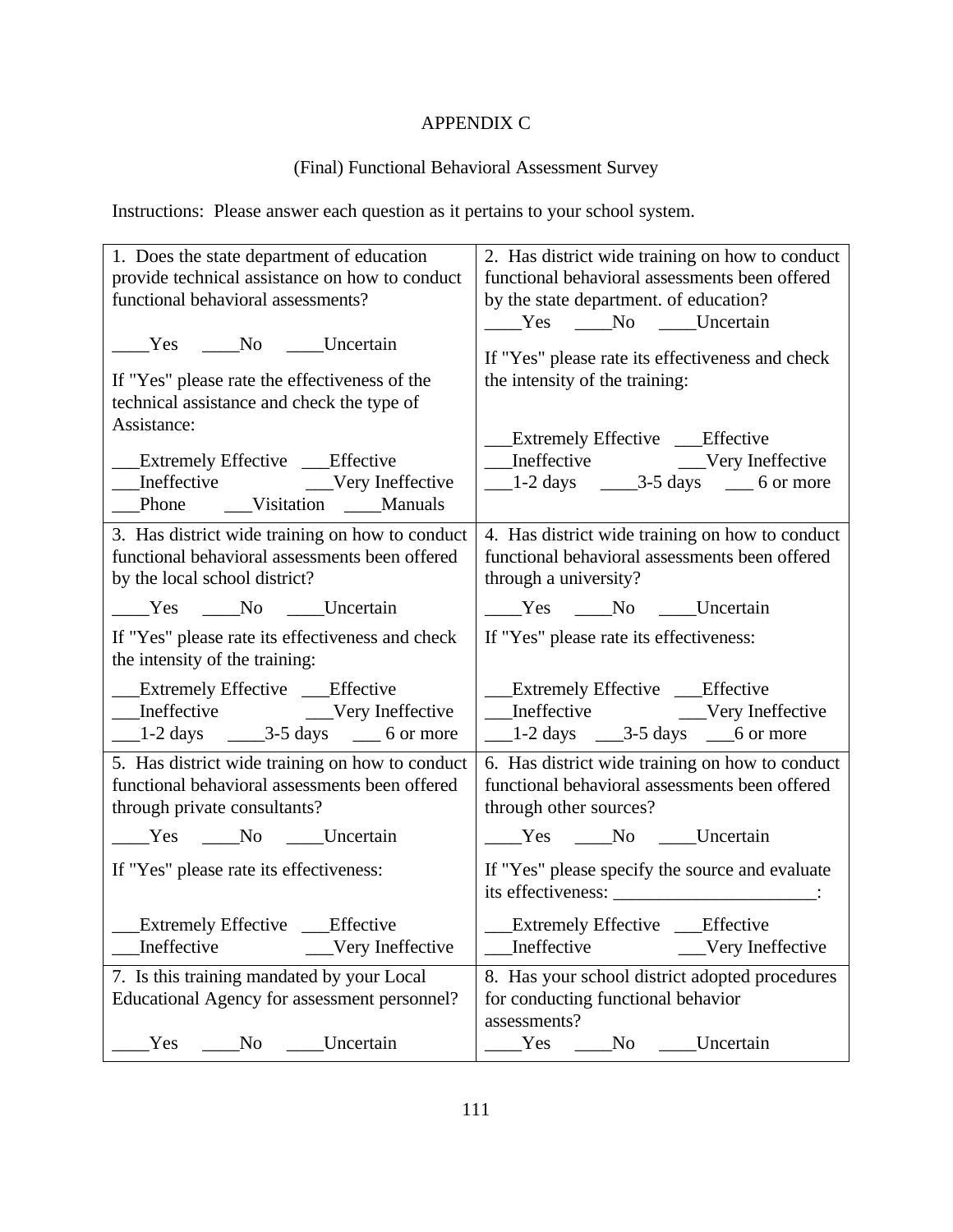| Direct assess.                | <b>Extremely Effective __ Effective __ Ineffective __ Very Ineffective</b> |  |  |
|-------------------------------|----------------------------------------------------------------------------|--|--|
| Indirect assess.              | __Extremely Effective __Effective __Ineffective __Very Ineffective         |  |  |
| State developed<br>forms used | __Extremely Effective __Effective __Ineffective __Very Ineffective         |  |  |
| Commercial<br>forms used      | <b>Extremely Effective __Effective __Ineffective __Very Ineffective</b>    |  |  |
| School district<br>forms used | __Extremely Effective __Effective __Ineffective __Very Ineffective         |  |  |

If you answered "Yes" on Question #8, please rate the effectiveness of each procedure:

Please check methods used in your assessments and rate their effectiveness:

|  | Extremely Effective __Effective __Ineffective __Very Ineffective<br>__Extremely Effective __Effective __Ineffective __Very Ineffective<br>_Extremely Effective ___Effective ___Ineffective ___Very Ineffective<br>Extremely Effective ____Effective _____Ineffective ____Very Ineffective<br>Extremely Effective ____Effective ______Ineffective _____Very Ineffective<br>__Extremely Effective __Effective __Ineffective __Very Ineffective<br>__Extremely Effective __Effective __Ineffective __Very Ineffective<br>Extremely Effective ___ Effective ____ Ineffective ____ Very Ineffective<br><b>Extremely Effective Conservative Conservative Conservative</b> Conservative<br>Extremely Effective __Effective __Ineffective __Very Ineffective<br>Extremely Effective ____Effective ______Ineffective _____Very Ineffective |
|--|-----------------------------------------------------------------------------------------------------------------------------------------------------------------------------------------------------------------------------------------------------------------------------------------------------------------------------------------------------------------------------------------------------------------------------------------------------------------------------------------------------------------------------------------------------------------------------------------------------------------------------------------------------------------------------------------------------------------------------------------------------------------------------------------------------------------------------------|

9. Does your school district provide training and staff development activities for personnel conducting functional behavior assessments?

 $Y$ es  $N_O$  Uncertain If "Yes" please indicate the types of training and rate their effectiveness Workshops \_\_\_Extremely Effective \_\_\_Effective \_\_\_Ineffective \_\_\_Very Ineffective Inservice/staff development activities Extremely Effective Effective \_\_Ineffective \_\_Very Ineffective Release time to visit with other schools \_\_\_\_Extremely Effective \_\_\_\_Effective \_\_\_\_Ineffective \_\_\_Very Ineffective Other \_\_\_\_\_\_\_\_\_\_\_\_\_ \_\_\_Extremely Effective \_\_\_Effective \_\_\_Ineffective \_\_\_Very Ineffective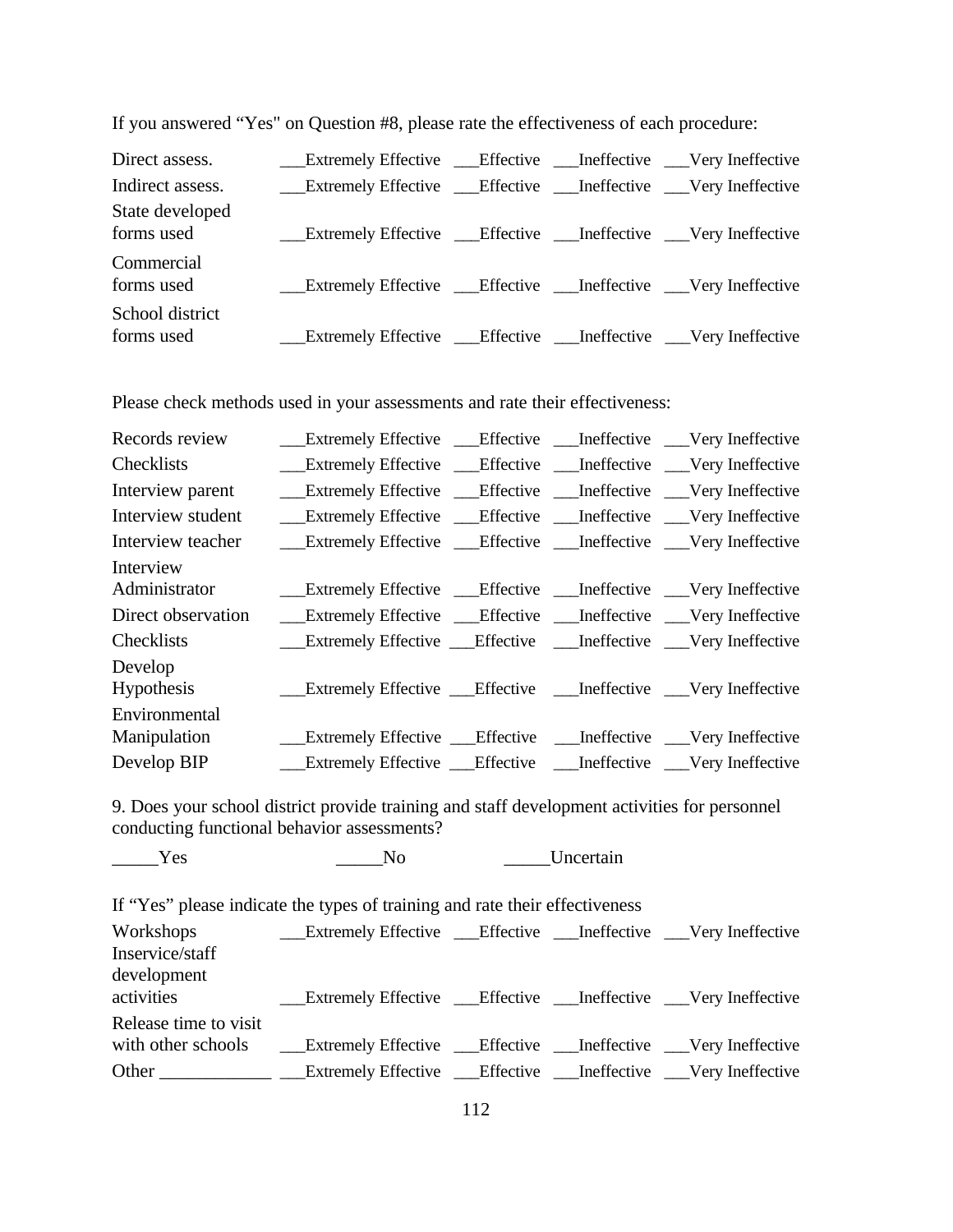| <b>Teachers</b><br>_Psychologists<br>Administrators                                                                                                                                                                                | <b>Special Education Teachers</b>                                              | Parents<br>Other | Guidance counselors<br>Regular Education Teachers |  |
|------------------------------------------------------------------------------------------------------------------------------------------------------------------------------------------------------------------------------------|--------------------------------------------------------------------------------|------------------|---------------------------------------------------|--|
|                                                                                                                                                                                                                                    | 10. Is release time provided personnel for training on conducting assessments? |                  |                                                   |  |
| Yes                                                                                                                                                                                                                                | N <sub>0</sub>                                                                 |                  | Uncertain                                         |  |
|                                                                                                                                                                                                                                    | If "Yes" please rate the effectiveness of each method used.                    |                  |                                                   |  |
| Substitutes are hired                                                                                                                                                                                                              |                                                                                |                  |                                                   |  |
|                                                                                                                                                                                                                                    |                                                                                |                  |                                                   |  |
|                                                                                                                                                                                                                                    | Comp time is given Lextremely Effective Leffective Leffective Very Ineffective |                  |                                                   |  |
| Assistants are used                                                                                                                                                                                                                |                                                                                |                  |                                                   |  |
| to cover for teachers                                                                                                                                                                                                              | Extremely Effective ___Effective ___Ineffective ___Very Ineffective            |                  |                                                   |  |
| <b>Other</b> contract the contract of the contract of the contract of the contract of the contract of the contract of the contract of the contract of the contract of the contract of the contract of the contract of the contract | Extremely Effective ___Effective ___Ineffective ___Very Ineffective            |                  |                                                   |  |

If "Yes" who is the target audience for this training? (check all that apply)

11. Which district personnel are involved with conducting functional behavior assessments and rate their effectiveness in being able to carry out assessment responsibilities.

| Administrator     |  | __Extremely Effective __Effective __Ineffective __Very Ineffective                                                                                                                                                                   |
|-------------------|--|--------------------------------------------------------------------------------------------------------------------------------------------------------------------------------------------------------------------------------------|
| Gen. Ed. teachers |  | <b>Extremely Effective _Effective _Ineffective _Very Ineffective</b>                                                                                                                                                                 |
| Guidance          |  | <b>Extremely Effective Conservance Conservance Conserverse Conserverse Conserverse Conserverse Conserverse Conserverse Conserverse Conserverse Conserverse Conserverse Conserverse Conserverse Conserverse Conserverse Conserver</b> |
| Consultants       |  | __Extremely Effective __Effective __Ineffective __Very Ineffective                                                                                                                                                                   |
| Parents           |  | __Extremely Effective __Effective __Ineffective __Very Ineffective                                                                                                                                                                   |
| <b>IEP</b> teams  |  | <b>Extremely Effective Conservance Conservance Conserverse Conserverse Conserverse Conserverse Conserverse Conserverse Conserverse Conserverse Conserverse Conserverse Conserverse Conserverse Conserverse Conserverse Conserver</b> |
| Behavior spec.    |  | Extremely Effective Effective Ineffective Very Ineffective                                                                                                                                                                           |
| Related service   |  |                                                                                                                                                                                                                                      |
| Personnel         |  | <b>Extremely Effective Conservance Conservance Conserverse Conserverse Conserverse Conserverse Conserverse Conserverse Conserverse Conserverse Conserverse Conserverse Conserverse Conserverse Conserverse Conserverse Conserver</b> |
|                   |  |                                                                                                                                                                                                                                      |

- 12. What recommendations do you have to improve training and support of personnel conducting behavioral assessments?
- 13. What recommendations do you have to ensure assessment personnel use best practices in conducting assessments?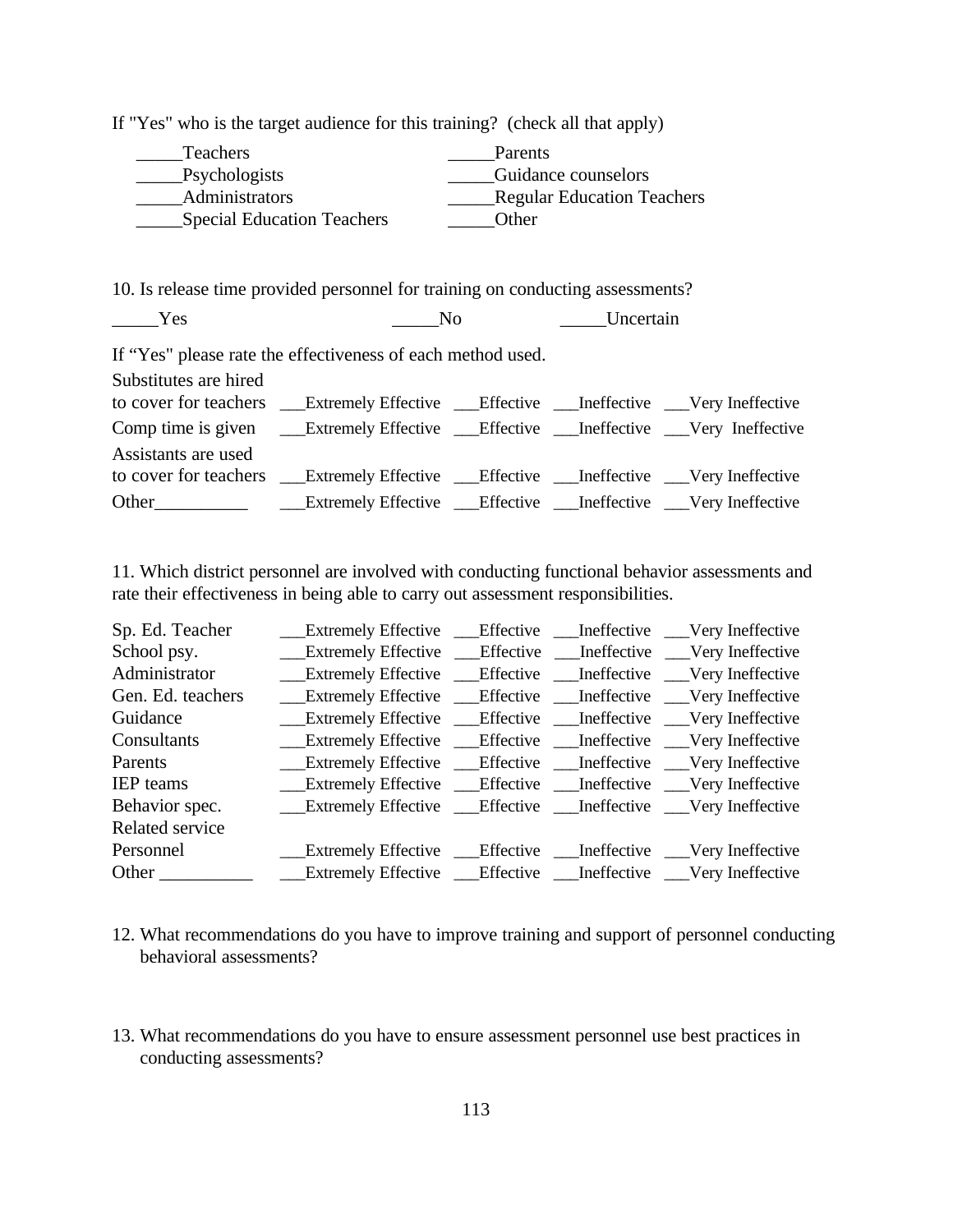### APPENDIX D

#### Survey Letter to Supervisors

Dear Colleague:

My name is Dana Winningham; I am the special education supervisor in the Cumberland County School System in Crossville, Tennessee. I am currently enrolled in a doctoral program at East Tennessee State University. For my dissertation, I have chosen to conduct a survey of special education supervisors throughout the states of Tennessee and Georgia to determine types of functional behavior assessments in use, types of training being provided personnel conducting these assessments, and who conducts assessments in your school system.

I am asking that you take from 10 to 15 minutes of your time to complete the enclosed survey and return it to me in the enclosed self-addressed, stamped envelope. Also, included is an informed consent form that is required by my university. You will not have to return the informed consent with the survey, it is for information purposes only. The number on the survey instrument is merely to insure that you will not receive unnecessary follow-up correspondence and it will not be used to identify any of your responses. I assure you that the answers that you provide will remain confidential, with only the combined results from all the surveys returned being reported. If you would like a copy of the results of the survey, provide me with your e-mail address and a copy will be sent to you upon completion of the study.

Thank you, in advance for your help in completing this survey.

Sincerely,

Dana Winningham Supervisor of Special Education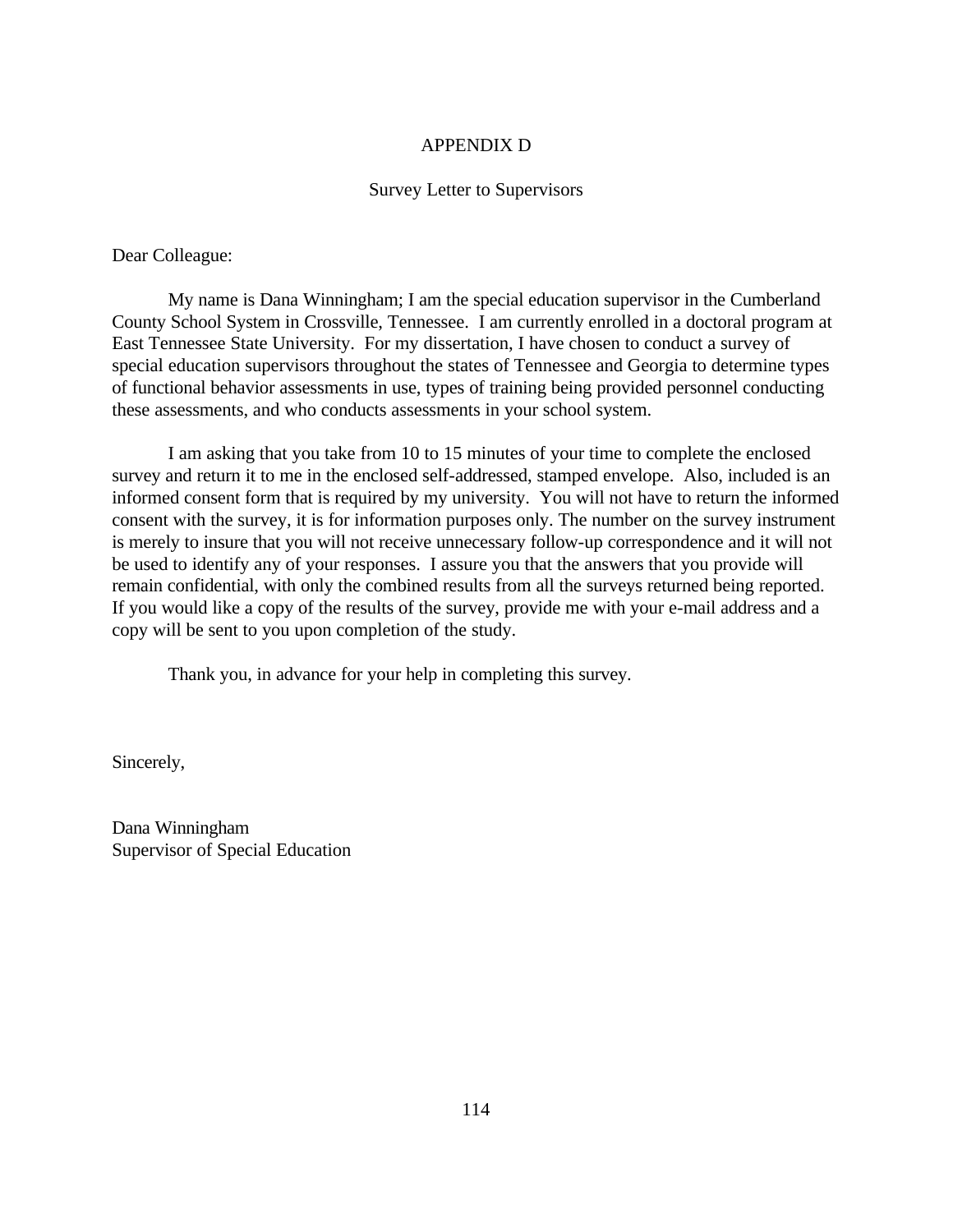## APPENDIX E

### **East Tennessee State University INFORMED CONSENT**

#### Principal Investigator: **Dana E. Winningham Page 1 of 2**

# **Title of Project:** An Analysis of Functional Behavior Assessments Used in Public Schools in Tennessee and Georgia

This Informed Consent will explain about a research project in which I would appreciate your participation. It is important that you read this material carefully and then decide if you wish to respond. By no means is there any pressure for you to participate in this research.

#### PURPOSE

The purposes of this research study are to survey public school systems throughout Tennessee and Georgia to determine the type of assessment procedures used in their school systems, the amount of training provided assessment personnel, support provided by school administrators for assessment personnel, and use of best practices for conducting behavioral assessments.

#### **DURATION**

Participants will be asked to complete a survey instrument that should take 10 to 15 minutes to complete. An initial and follow-up survey instrument will be mailed to participants during the Spring of 2002.

#### **PROCEDURES**

The instrument to be used is a four-page survey instrument calling for participants to respond "Yes," "No," to ten of the fourteen questions. Respondents are asked to rate the effectiveness on each question that they answer "yes". The other four questions are designed to allow the respondents to place a check mark by pre-determined responses. The survey instrument will be mailed to all special education supervisors in Tennessee and Georgia. The instrument does not request the participants' name, but it does have an identifying number so a follow up survey may be mailed to all non-respondents. In no way would the identifying number be utilized to determine the identity of the participants.

#### POSSIBLE RISKS/DISCOMFORTS

No risks or discomforts should be associated with this research, or is there any direct benefit or compensation to the volunteer participants. Any potential benefit to the participant would arise from that individual's reflection upon the items contained on the survey instrument and his or her personal reaction to those items. The benefit to the institution would be a better understanding of current practices of functional behavior assessments in use in Tennessee and Georgia. Benefits beyond the institution include the augmentation of the research base identifying types of assessment methods in use in Tennessee and Georgia.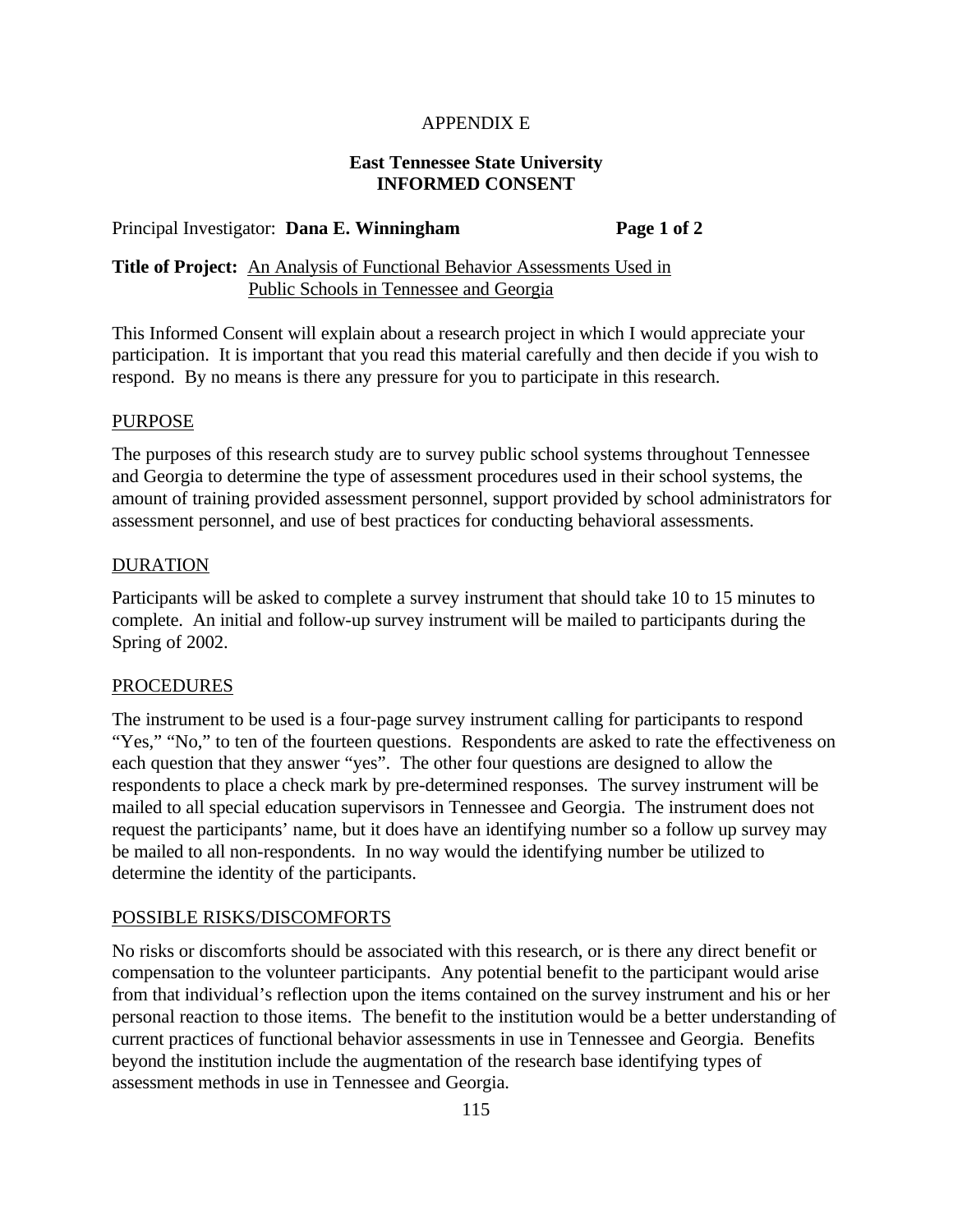**Principal Investigator:** Dana E. Winningham **Page 2 of 2** of 2 **Title of Project:** An Analysis of Functional Behavior assessments Used in Public Schools in Tennessee and Georgia

## CONTACT FOR QUESTIONS

If you have any questions, problems, or research-related medical problems at any time, you may call Dana E. Winningham at (931) 456-5401. You may also call the Chairman of the Institutional Review Board at (423) 439-6134 for any questions you may have about your rights as a research participant.

## **CONFIDENTIALITY**

Every attempt will be made to see that my study results are kept confidential. A copy of the records from this study will be stored in the Educational Leadership and Policy Analysis Department for at least 10 years after the end of this research. The results of this study may be published and/or presented at meetings without naming you as a participant. Although your rights and privacy will be maintained, the Secretary of the Department of Health and Human Services, the East Tennessee State University/V.A. Medical Center Institutional Review Board, the Food and Drug Administration, and the ETSU Department of Educational Leadership and Policy Analysis have access to the study records. My records will be kept completely confidential according to current legal requirements. They will not be revealed unless required by law, or as noted above.

### COMPENSATION FOR MEDICAL TREATMENT

East Tennessee State University (ETSU) will pay the cost of emergency first aid for any injury which may happen as a result of your being in this study. They will not pay for any other medical treatment. Claims against ETSU or any of its agents or employees may be submitted to the Tennessee Claims Commission. These claims will be settled to the extent allowable as provided under TCA Section 9-8-307. For more information about claims call the Chairman of the Institutional Review Board of ETSU at (423) 439-6134.

# VOLUNTARY PARTICIPATION

The nature, demands, risks, and benefits of the project have been explained to me as well as are known and available. I understand what my participation involves. Furthermore, I understand that I am free to ask questions and withdraw from the project at any time, without penalty. I have read, or have had read to me, and fully understand the consent form. I sign it freely and voluntarily. A signed copy has been given to me. Your study record will be maintained in strictest confidence according to current legal requirements and will not be revealed unless required by law or as noted above.

\_\_\_\_\_\_\_\_\_\_\_\_\_\_\_\_\_\_\_\_\_\_\_\_\_\_\_\_\_\_\_\_\_\_\_\_\_\_\_\_ \_\_\_\_\_\_\_\_\_\_\_\_\_\_\_\_\_\_\_\_\_

\_\_\_\_\_\_\_\_\_\_\_\_\_\_\_\_\_\_\_\_\_\_\_\_\_\_\_\_\_\_\_\_\_\_\_\_\_\_\_\_ \_\_\_\_\_\_\_\_\_\_\_\_\_\_\_\_\_\_\_\_\_

Signature of Volunteer Date

Signature of Investigator Date